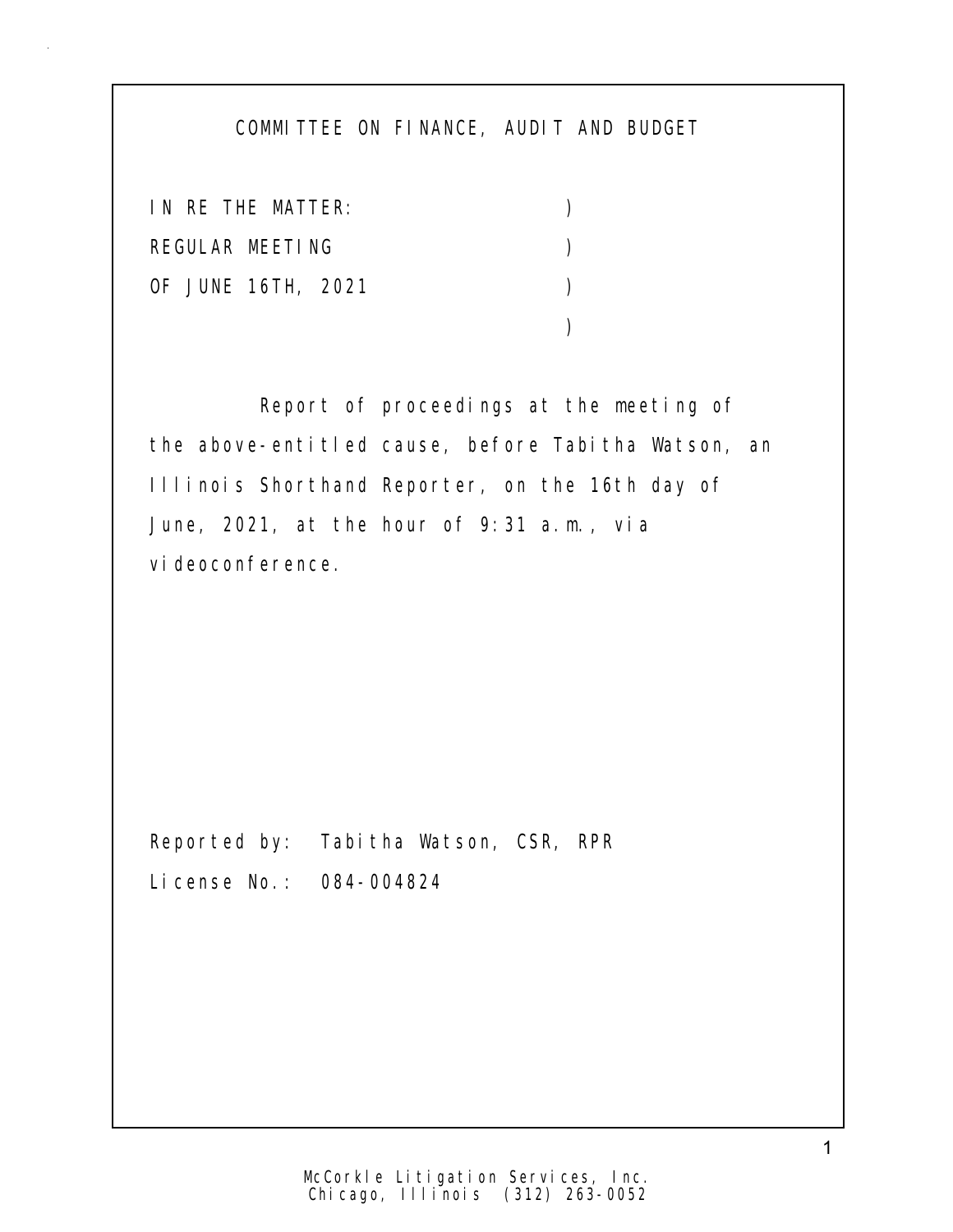| $\mathbf 1$    | <b>BOARD MEMBERS PRESENT:</b>    |
|----------------|----------------------------------|
| $\overline{2}$ | ALEJANDRO SILVA, Chai rperson    |
| 3              | ARABEL ALVA ROSALES              |
| $\overline{4}$ | LESTER BARCLAY                   |
| 5              | <b>KEVIN IRVINE</b>              |
| 6              | <b>BERNARD JAKES</b>             |
| $\overline{7}$ | JOHNNY MILLER                    |
| 8              |                                  |
| 9              | STAFF PRESENT:                   |
| 10             | DORVAL R. CARTER, JR., President |
| 11             | GREGORY LONGHINI, Secretary      |
| 12             | KAREN SEIMETZ, General Counsel   |
| 13             | DONALD BONDS                     |
| 14             | MI KE CONNELLY                   |
| 15             | JEREMY FINE                      |
| 16             | BILL MOONEY                      |
| 17             | JUAN PABLO PRIETO                |
| 18             | STEVE WOOD                       |
| 19             |                                  |
| 20             | ALSO PRESENT:                    |
| 21             | MARIA BALITA, Adelfia            |
| 22             | CHRISTINE TORRES, Crow           |
| 23             |                                  |
| 24             |                                  |
|                |                                  |
|                |                                  |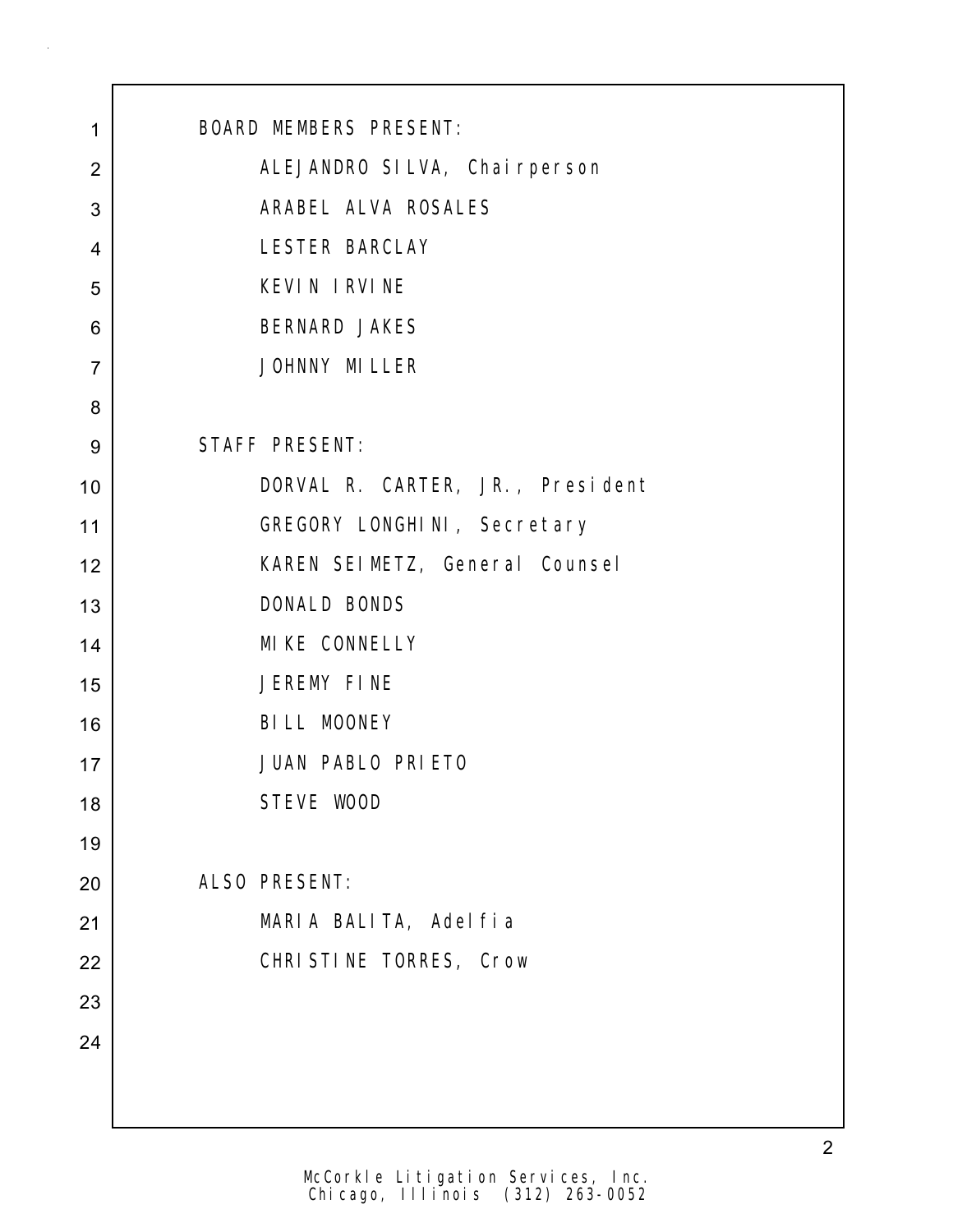1 SECRETARY LONGHINI: Good morning. I'm Gregory 2 | Longhini, the Secretary for the Chicago Transit 3 Board. On June 10th of this year, the Chicago 4 Transit Board Office issued a notice of changed 5 | format of the Chicago Transit Board meetings that 6 would take place today June 16th, 2021 due to the 7 COVID-19 pandemic. On May 28, 2021, Illinois 8 Governor Pritzker renewed for a period of 30 days a 9 disaster proclamation in effect to address the 10 COVID-19 pandemic in Illinois.

11 Pursuant to Section 7e of the Open 12 Meetings Act, because the State-wide disaster 13 proclamation remains in effect, public meetings may 14 proceed virtually without the requirement for 15 physical quorum. This means that the Chicago 16 Transit Authority public meetings occurring today 17 will take place only virtually. Because the 18 Governor's disaster proclamation remains in effect 19 in the state of Illinois, the meetings on 20 June 16th, 2021 are being held electronically or 21 virtually pursuant to the amended provision of the 22 Open Meetings Act, Section 7e, which allows for 23 virtual public meetings while the disaster 24 proclamation remains in effect.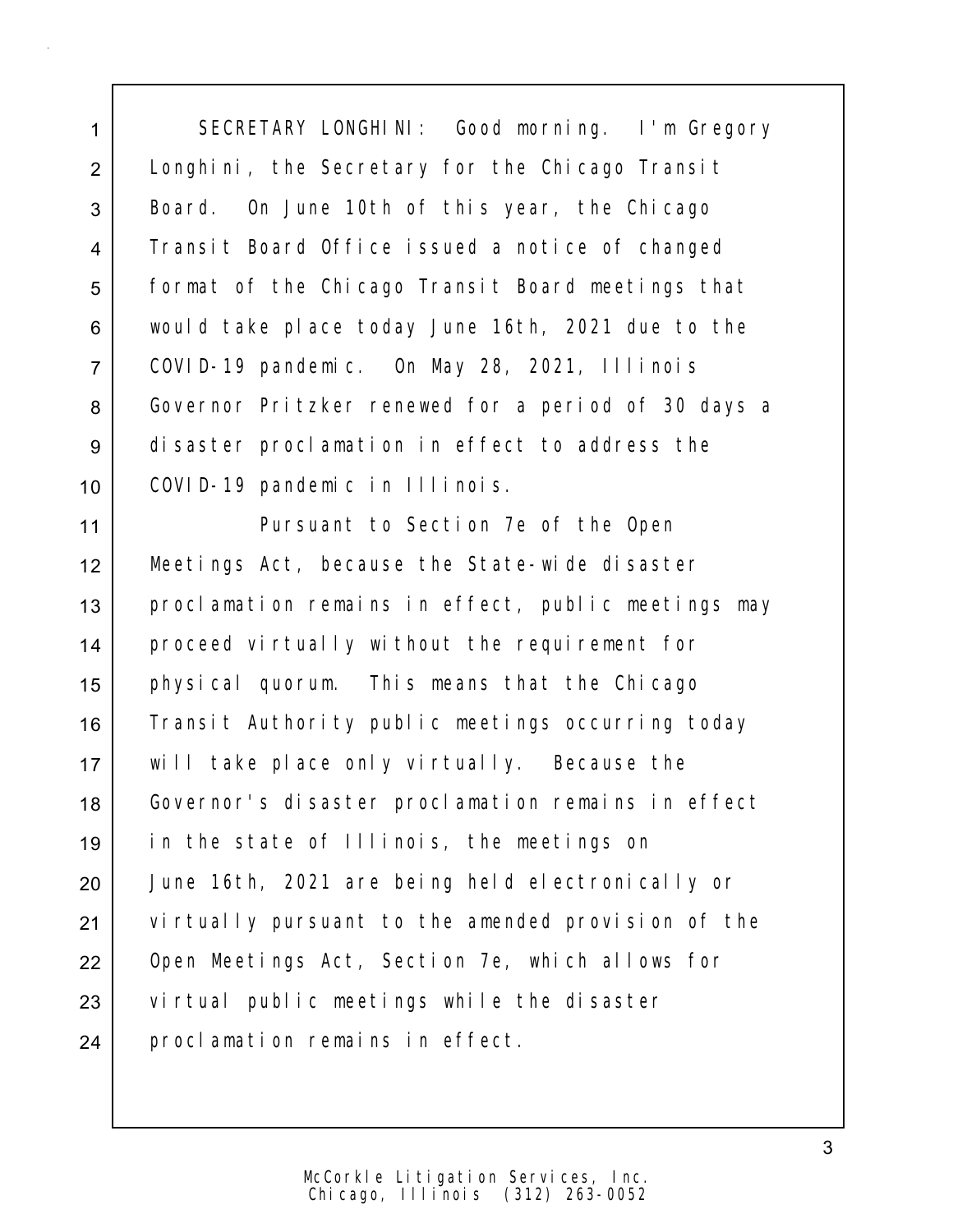1 We are now ready to begin the Committee on 2 Finance, Audit and Budget, but before we begin the 3 actual proceedings, I would like to turn it over to 4 Vice Chairman Alva Rosales to say a few words.

 DIRECTOR ALVA ROSALES: Thank you, Greg. Thank you, everyone. I would like to take a moment to acknowledge and welcome a new member to our board, Lester Barclay. He was appointed by Mayor Lightfoot. Mr. Barclay has practiced law in Chicago for over 36 years and is owner and senior partner at the law firm of Barclay Group, P.C.

12 He has extensive experience leading boards 13 of various civic and charitable organizations 14 | throughout the city, including president of the 15 board of directors for Christian Community Health 16 Center, advisory board member for the City of 17 Chicago Department of Cultural Affairs, and 18 | president of the Chicago Office of Tourism and 19 Cultural Affairs.

20 | Lester is no stranger to the CTA. Many of 21 you may know him from his recent work as chairman 22 of CTA Citizen's Advisory Board where he has served  $23$  since 2018, but his journey with CTA began more 24 than 30 years ago, where he actually started and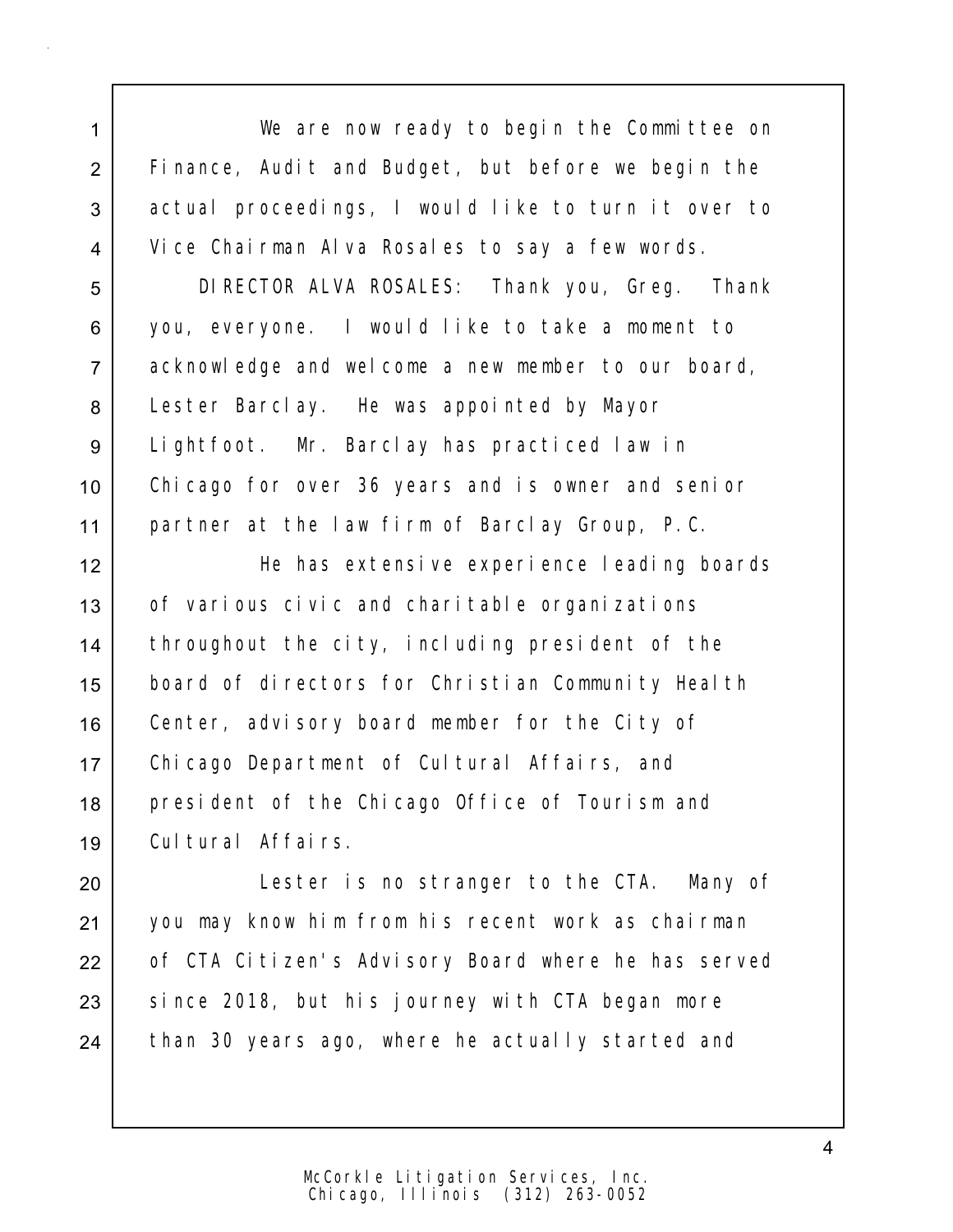| $\mathbf{1}$   | worked as an intern in rail operations and then as  |
|----------------|-----------------------------------------------------|
| 2              | a per diem attorney in the law department.          |
| 3              | On behalf of the Board, I would like to             |
| $\overline{4}$ | welcome you and we look forward to working with     |
| 5              | you, Lester Barclay.                                |
| 6              | I will now turn it over to Director Silva           |
| $\overline{7}$ | to commence the Finance, Audit and Budget           |
| 8              | Committee. But right before that, I know that       |
| $9\,$          | President Carter wanted to say a few words at this  |
| 10             | point. So we'll go there first and then we'll go    |
| 11             | to Director Silva.                                  |
| 12             | PRESIDENT CARTER: Thank you, Vice Chair             |
| 13             | Rosales. I also wanted to say a few words to        |
| 14             | welcome Director Barclay to CTA.                    |
| 15             | Di rector Barclay and I have known each             |
| 16             | other pretty much our entire careers. You           |
| 17             | mentioned, Vice Chair Rosales, that he worked as a  |
| 18             | per diem attorney for CTA early in his career.      |
| 19             | Well, that work he was doing, he was doing with me. |
| 20             | So we both have sort of learned CTA together, so to |
| 21             | speak, over the years and -- but more importantly,  |
| 22             | I know, you know, Director Barclay's passion for    |
| 23             | transit, I know his commitment to public service, I |
| 24             | know his integrity and diligence to, you know,      |
|                |                                                     |

5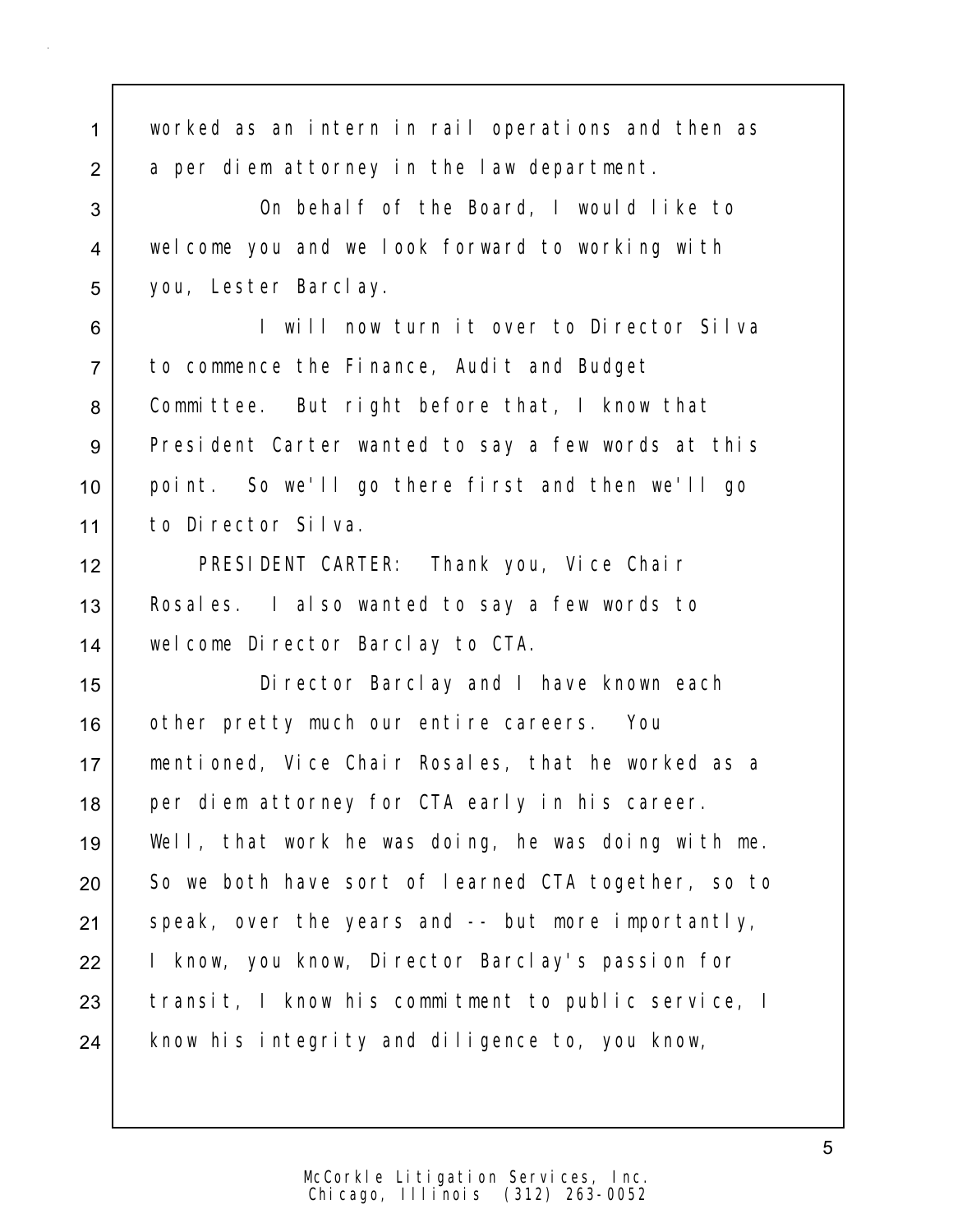1 working hard and working towards good outcomes and 2 | I am thrilled and excited personally to welcome him 3 | to CTA, but also on behalf of the staff of CTA, I 4 want to give you our sincere congratulations and 5 welcome and we look forward to working with you 6 during your term here on the Board. 7 So thank you and I will now turn it back

8 over to Greg.

9 SECRETARY LONGHINI: Thank you very much, 10 Dorval. And as Vice Chair Alva Rosales said, we 11 are now ready to begin the actual meeting.

12 So, Chairman Silva, we can now start 13 working on the proceedings of the day's agenda.

14 | CHAIRPERSON SILVA: Good morning.

15 | SECRETARY LONGHINI: Good morning.

16 CHAIRPERSON SILVA: I would like to call to 17 order the June 16, 2021 meeting of the Committee on 18 Finance, Audit and Budget. Will the secretary call 19 the roll?

 SECRETARY LONGHINI: Yes. Director Jakes? DIRECTOR JAKES: Here. 23 SECRETARY LONGHINI: Director Miller?

24 DIRECTOR MILLER: Here.

Chicago, Illinois (312) 263-0052 McCorkle Litigation Services, Inc.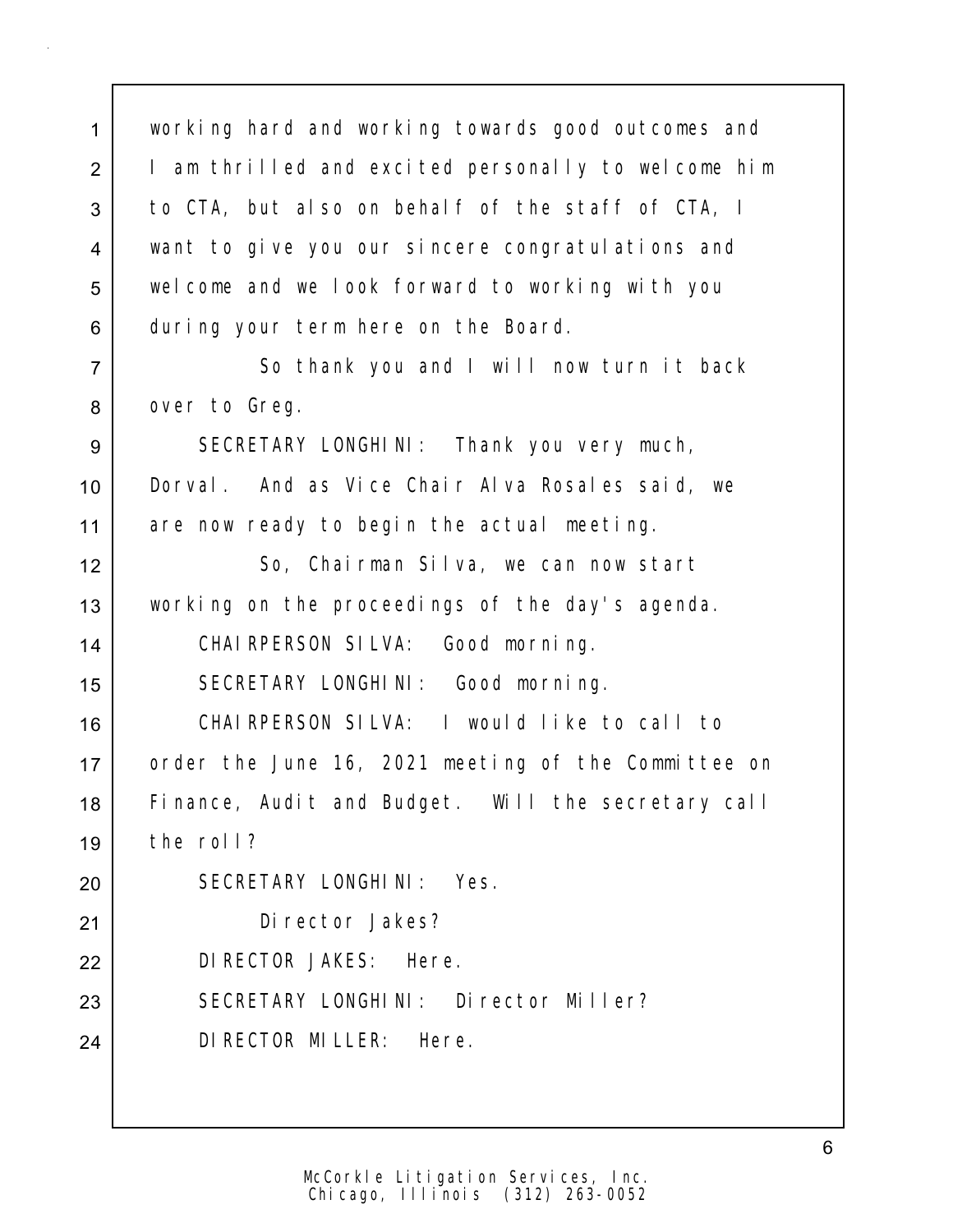1 SECRETARY LONGHINI: Director Barclay? DIRECTOR BARCLAY: Here. 3 SECRETARY LONGHINI: Director Irvine? DIRECTOR IRVINE: Here. 5 SECRETARY LONGHINI: Director Alva Rosales? DIRECTOR ALVA ROSALES: Here. SECRETARY LONGHINI: Chairman Silva? CHAIRPERSON SILVA: Here. SECRETARY LONGHINI: We have a quorum of the Committee with six members -- all six members present. Sir, we may proceed to Item Number 2 -- Item Number 3 -- no, 2. I'm sorry. Item Number 2. CHAIRPERSON SILVA: Our first order of business is the approval of the committee minutes of May 12th, 2021. May I have a motion to approve? DIRECTOR IRVINE: So moved. DIRECTOR JAKES: Second. 18 SECRETARY LONGHINI: Moved and seconded by Directors Irvine and Jakes. I'll now take a 20 rollcall vote on the minutes. Director Jakes? DIRECTOR JAKES: Yes. 23 SECRETARY LONGHINI: Director Miller? DIRECTOR MILLER: Yes.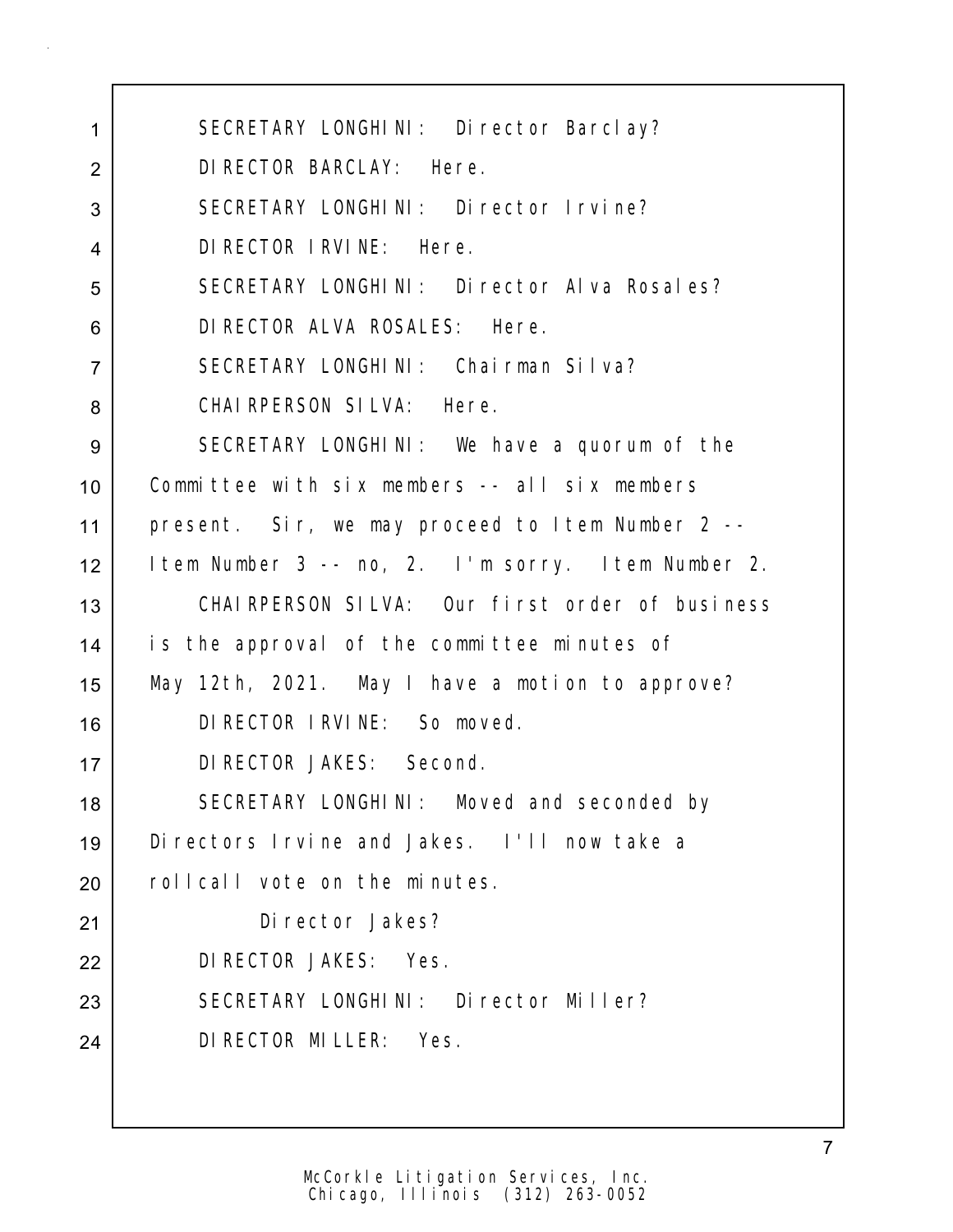1 | SECRETARY LONGHINI: Director Barclay? 2 DIRECTOR BARCLAY: Abstain. 3 SECRETARY LONGHINI: Director Irvine? 4 DIRECTOR IRVINE: Yes. 5 SECRETARY LONGHINI: Director Alva Rosales? 6 DIRECTOR ALVA ROSALES: Yes. 7 SECRETARY LONGHINI: Director Silva? 8 CHAIRPERSON SILVA: Yes. 9 SECRETARY LONGHINI: That motion passes -- is 10 approved with five yes votes and one abstention. 11 CHAIRPERSON SILVA: Our next order of business 12 is the finance report. Jeremy Fine. Good morning, 13 Jeremy. 14 JEREMY FINE: Good morning. I'm Jeremy Fine, 15 your Chief Financial Officer, and I'm here to 16 present the results for April and year-to-date 17 numbers.

18 | As you can see here on the first page, 19 April revenues, we have a new column included in 20 the report this month due to the fact that we 21 passed an amended budget, so we now do a variance 22 to the amended budget as well as a variance to the 23 original budget so that you can do an 24 apples-to-apples comparison for what we've done in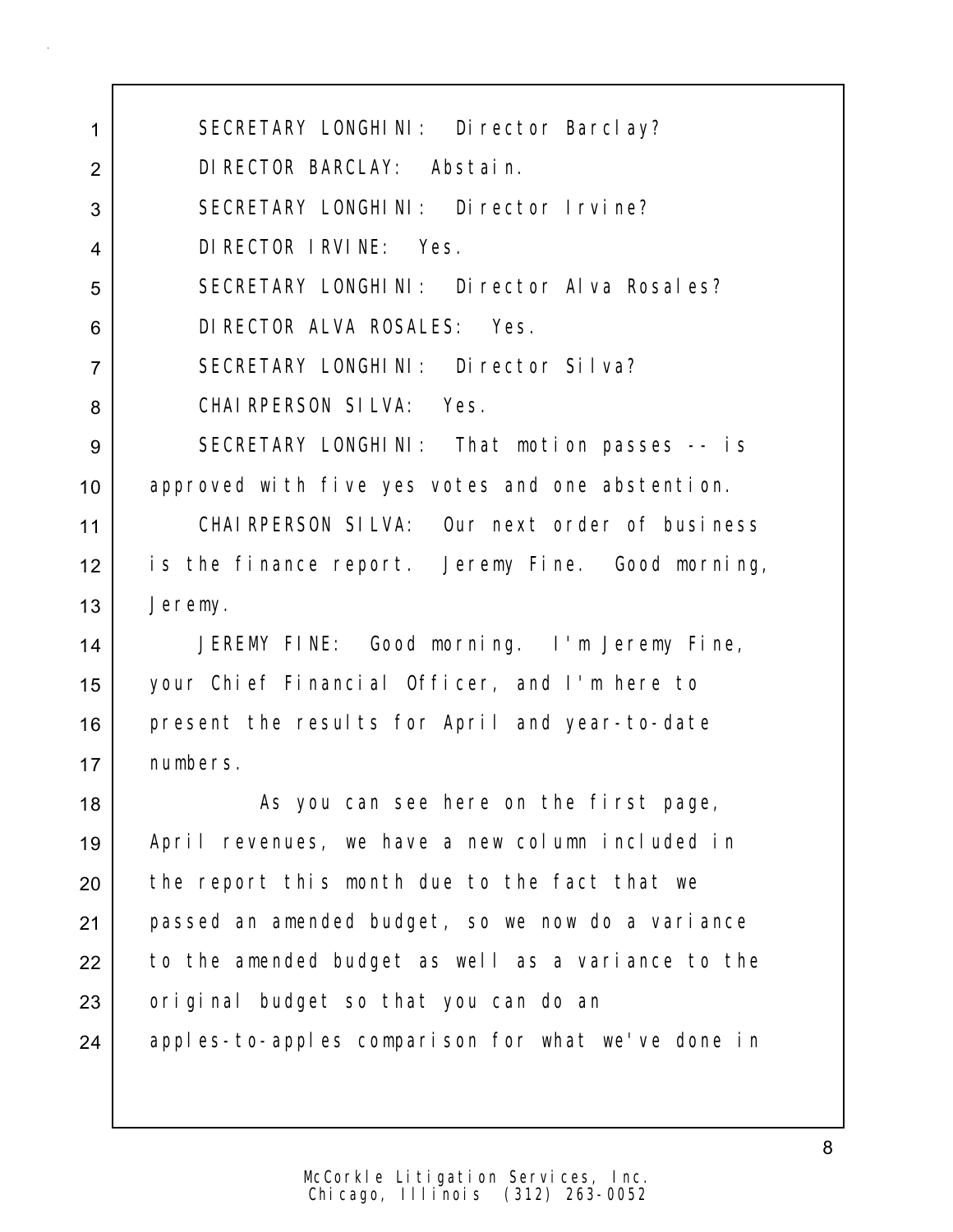1 the first quarter of the year.

2 | As you can see here for April revenues, 3 fare and pass totals are slightly below amended 4 budget levels, but relatively flat at about 5 | \$700,000 down versus the original budget, we're 6 almost \$5 million higher than originally assumed in 7 that budget at the beginning of the year.

8 | Reduced-fare subsidy continues to come in 9 as expected, however I would like to highlight the fact that the State has cut us from 28 million, historically what we've received, to 14 million, which is what we budgeted this year, which we continue to receive, but it is below the historic 14 | numbers that we have traditionally received as well well below the numbers that we actually provide in free and reduced-fare rides.

17 Nonfarebox totals were adjusted in the 18 amended budget to account for, you know, hopefully 19 the temporary reduction in GTT receipts from the 20 City, as well as other adjustments to advertising 21 and other concession revenues. That's down a 22 | little bit to budget by about \$800,000 but better 23 than what we had seen versus of the original budget 24 because of the adjustments that we made.

9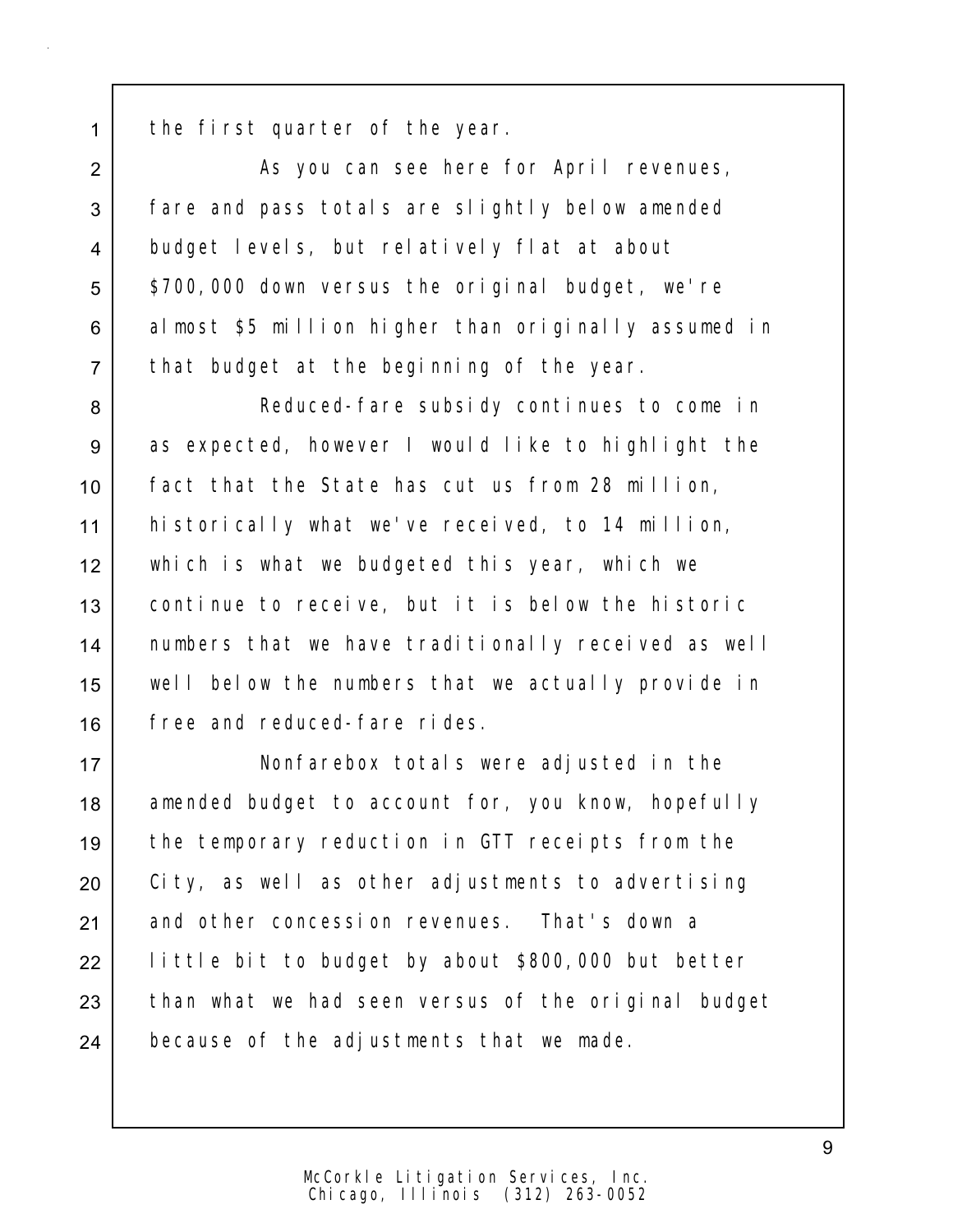1 So total revenues for the month of April 2 are, you know, slightly down on an amended budget 3 basis by about a million and a half, but better 4 than the original budget by over \$2 million. So 5 again, you know, we continue to better the revenue 6 assumptions as per the budget that was released at 7 the end of last year for calendar year 2021 and 8 then there's some slight negative variance with 9 regard to the amended budget.

10 | Communication on a year-to-date basis on the next page, 11 we see similar trajectory on the various line 12 items. Fare and pass totals, again, for the 13 | amended budget, we're dealing with one month, so 14 it's the same as what we talked about on the prior 15 page. But versus the original budget, we're almost 16 | \$13 million to the positive on fare and pass 17 totals.

18 | Again, reduced-fare subsidy coming in as 19 expected. Nonfarebox revenues, you know, again, 20 about \$800,000 down on an amended budget basis and 21 down about 9 million on an original budget basis. 22 | Overall revenues on a year-to-date basis are down  $23$  about a million and a half on an amended budget 24 basis and positive by \$4 million-plus versus the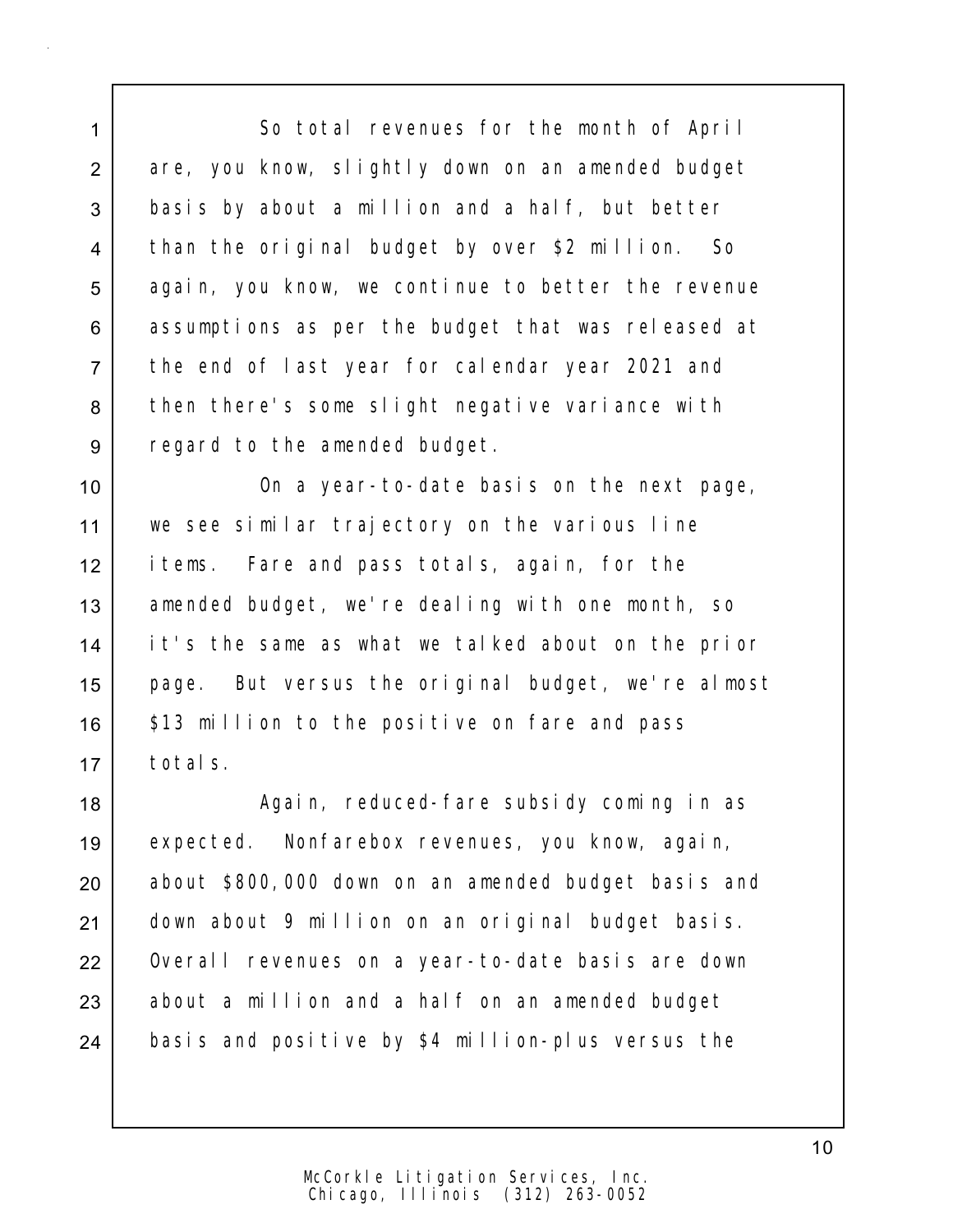1 original budget. So again, you know, we continue 2 to see some positive momentum on revenues versus 3 that original budget and we'll continue to see how 4 they fare out in the coming months versus the 5 amended budget numbers.

6 On the expense side of the house, we 7 continue to do great work with the assistance of 8 the various departments at CTA to control our 9 expenses both on a monthly basis and on a 10 year-to-date basis, which we'll walk through here.

 Labor continues to be favorable on both the amended budget and the original budget basis. Material is essentially flat, slightly down. Fuel 14 and power continue to be very strong performers for us. You know, and injuries and damages and 16 security services coming in essentially at budget 17 or slightly positive. And then other expenses continue to be favorable for us to the tune of about \$3 million. So overall, both on an amended 20 budget basis and an original budget basis, we're positive by about five and a half -- a little over five and a half million dollars.

23 So on a net basis, we see for the month of 24 | April positive by 4.2 million on an amended budget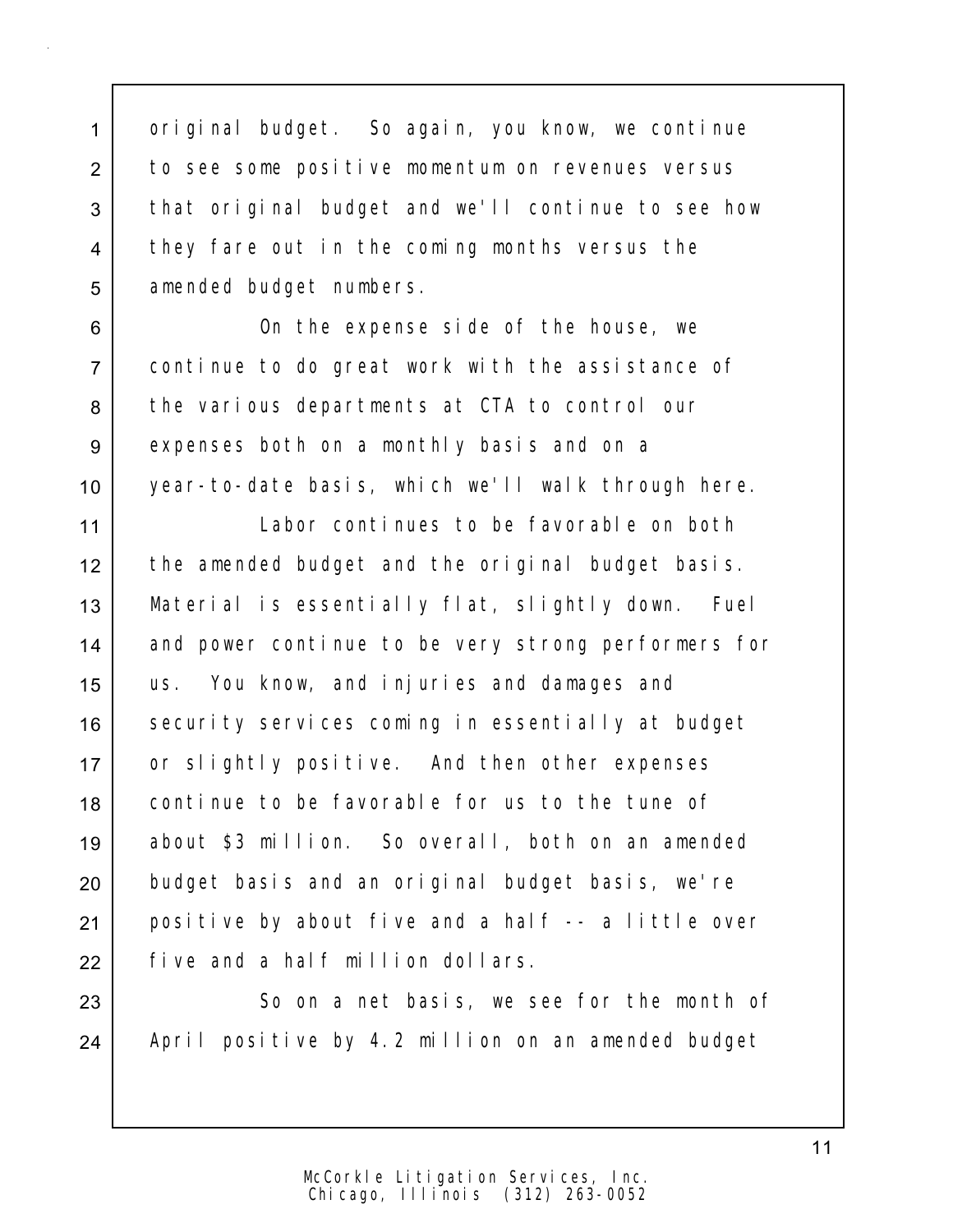1 basis net against the revenues. And then on an 2 original budget basis, we're positive by almost 3  $\frac{1}{88}$  million, 7.8 million, when you net against the 4 revenues.

 On the next page, we see similar trends 6 here on year-to-date expenses and, you know, kind of dropping to the bottom line here, we see total 8 operating expenses, again, about five and a half million dollars favorable on an amended budget basis, but almost \$18 million favorable versus the original budget.

12 So on the net basis, we're positive by 4.2 13 versus the amended budget and positive by over 14 | \$22 million versus the original budget. So, again, 15 we've been able to continue the trend that we -- 16 you know, that we've been doing for several years, 17 but really ramped up in the COVID period here to 18 | control our expenses as best we can to stretch 19 those critical Federal subsidy dollars, CARES 20 funding, CRRSA funding, and the ARP funding as far 21 as we can. We'll talk more about that in a moment.

22 | Conthe next page, we talk about our public 23 funding numbers. As you can see here for the 24 month, we see a positive trajectory on each of the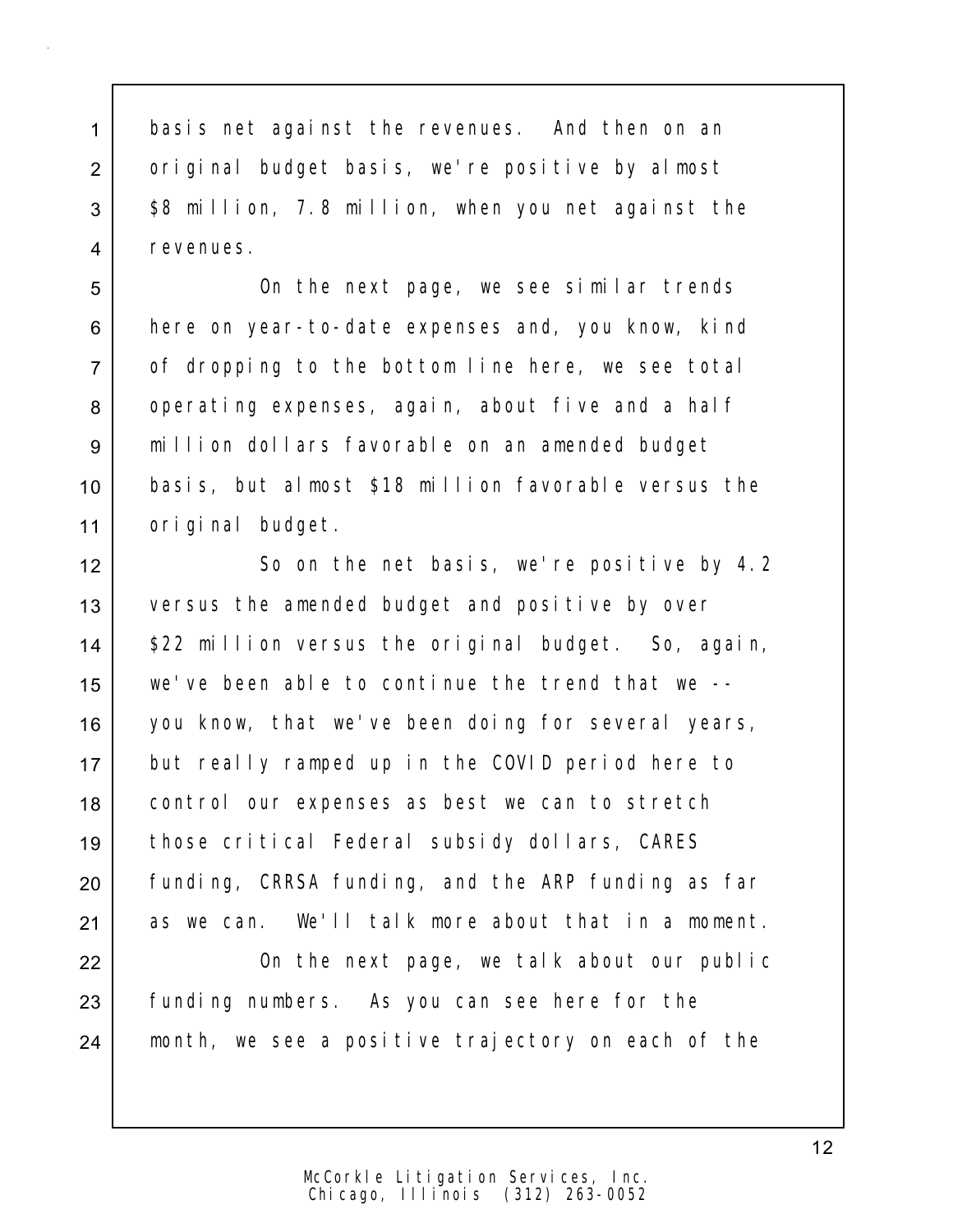1 line items. Sales tax is positive by about 2 | \$3 million, PTF by about two and a half million, as 3 is RETT by two and a half million. Then PTF on 4 RETT and ICE funding is positive by about half a 5 million dollars total. So overall, almost 6 | \$9 million of favorability, whether you're looking 7 at it on an amended budget or original budget 8 basis.

9 | Conthe next page, we see year-to-date 10 numbers and, again, positive trajectory on each of 11 the line items where we see sales tax about 12 \$5.7 million favorable. PTF, you know, again a 13 | strong performer for us. And then the real estate 14 | transfer tax, another strong performance, you know, 15 on that line item. And then PTF on RETT and ICE 16 funding continue to be positive. So between 17 | \$21 million on an amended budget basis and 18 | \$30 million on an original budget basis, again, 19 very strong performer for us as we continue to move 20 forward.

21 | One other point of note is that the PTF 22 Funding that we have historically received from the 23 State since 2017 has been haircut by the State 24 because of its own financial problems by 5 percent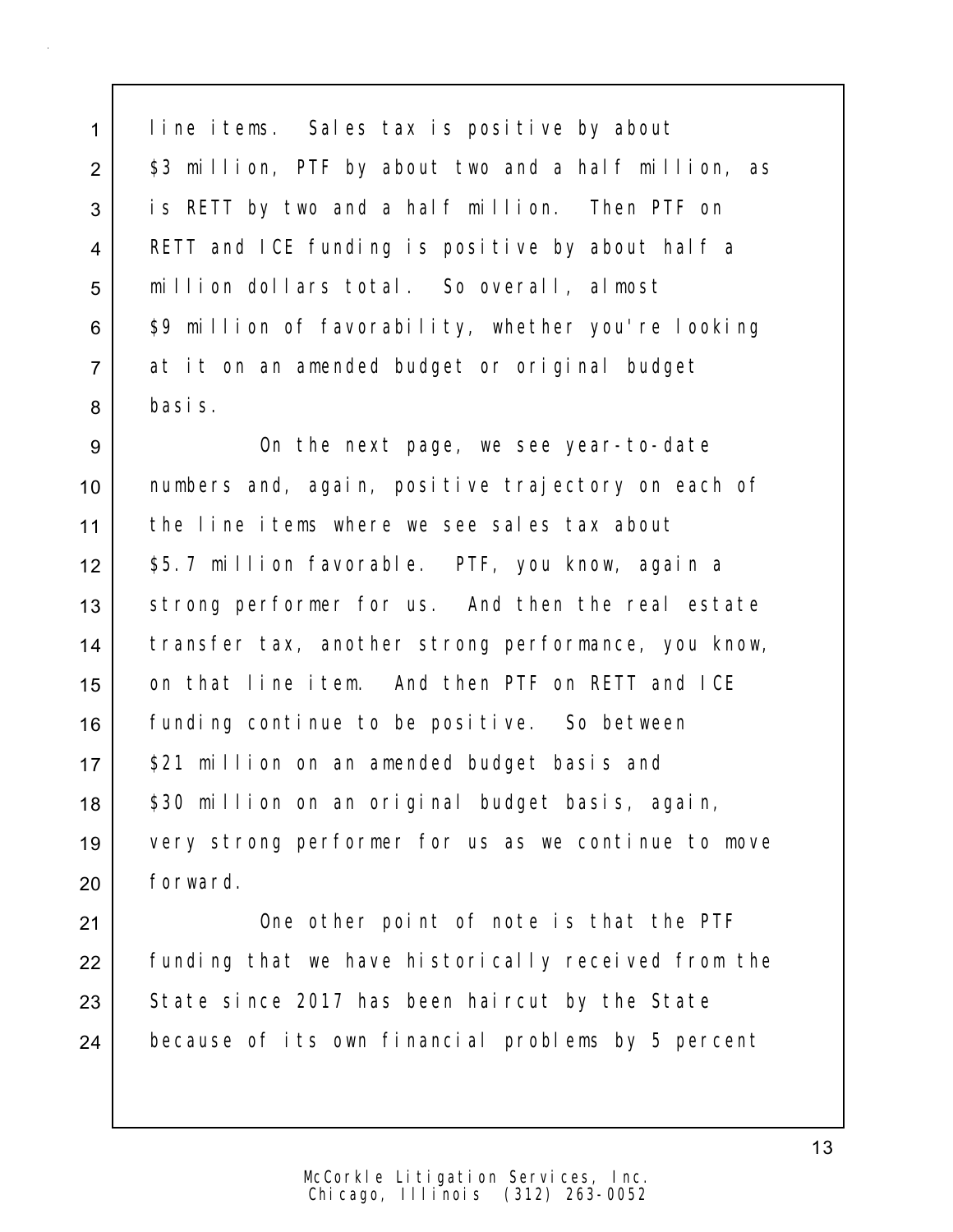1 or about \$16 million a year. Due to the Federal 2 | funding that the State has received, we received 3 notice that that funding would be restored as we 4 move forward. So, again, that's good news, you 5 | know, out of the State that not only are further  $6$  cuts not coming, but that the cuts that were 7 implemented previously are going to be reversed as 8 we move forward. So good news on that front and 9 | that will continue to aid to positive momentum here 10 | on our public funding. Next page, please.

11 The CARES Act draws, we've drawn about 82 12 million -- 82 percent of the total allocation of 13 | 817 million. So we have about \$150 million of 14 CARES funding left. We fully executed the CRRSA 15 grant with the Federal Government last week, so we 16 will be able to start drawing on those funds, you 17 | know, after we exhaust the CARES funding. But, 18 again, we'll have several more months of funding 19 available to draw down against the CARES funds. 20 | Again, this has been aided by the fact that we've 21 been very careful with our expenditures and 22 ensuring that we can draw out the time of when 23 we're extending the CARES funding. So, again, 24 great work from the entire agency to make sure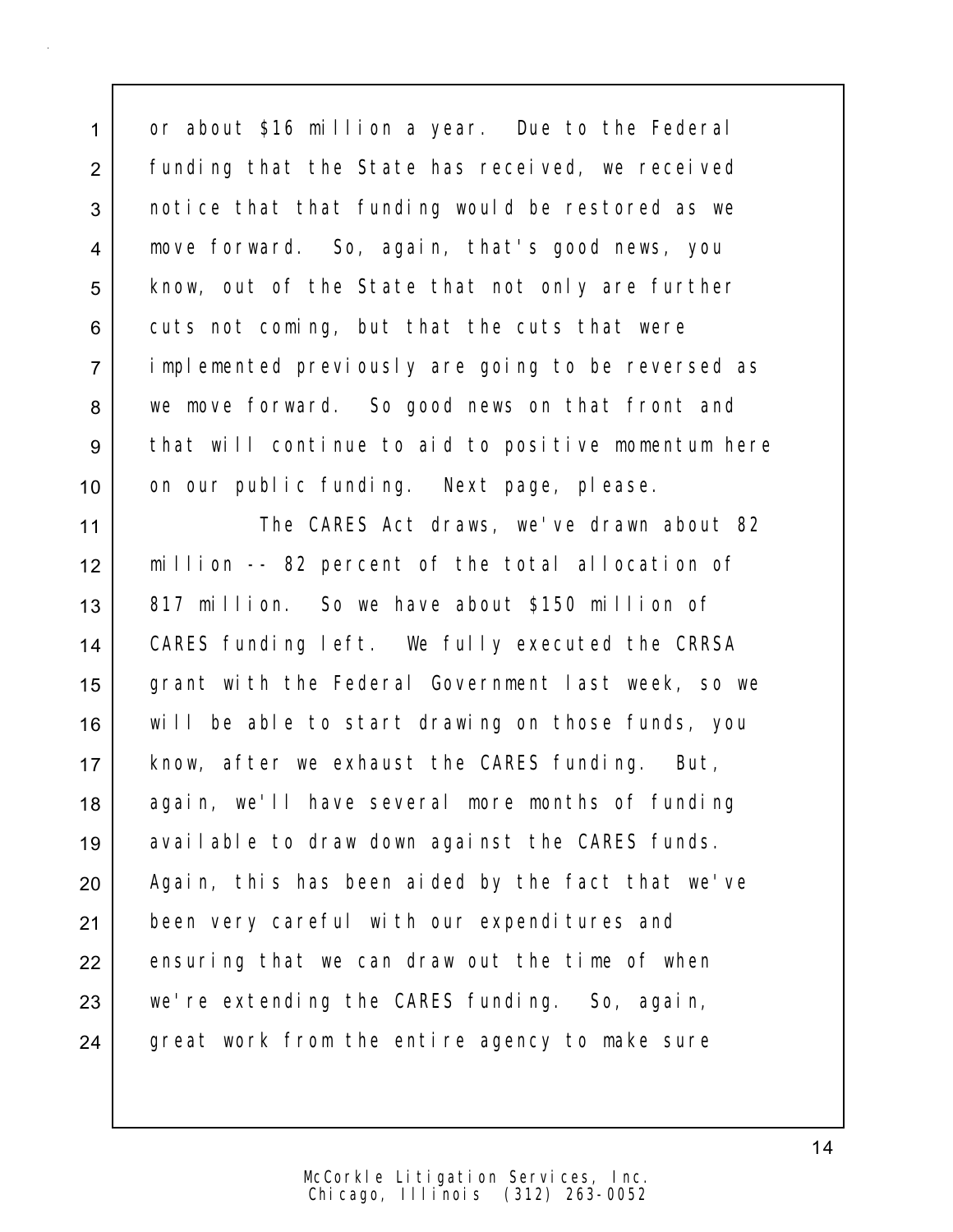1 we're able to stretch those critical Federal 2 subsidy dollars as far as we can. Next page, 3 please.

4 With regard to the three commodities that 5 we purchase, fuel, power, and natural gas, we are 6 | fully locked in for outer years for power and 7 natural gas. We're in the concluding, you know, 8 | leg of a procurement for additional fuel purchases 9 | in outer years. We'll look for selective 10 | opportunities to make additional fuel purchases in 11 those outer years and, again, albeit while you see 12 prices higher at the retail pump, the types of 13 blends that we purchase, you know, we still are 14 relatively low and not too far off of our 2021 15 budgeted estimates.

 So, again, it's an opportunistic time to buy some of those future years and we'll look for 18 | opportunities on not only fuel, but power and natural gas as we continue to move forward as well.

20 | That concludes my prepared remarks for the 21 | April FAB report. I'm glad to answer any 22 questions.

23 CHAIRPERSON SILVA: In the high volatility, 24 okay, of fuel, okay, how are you protecting

> Chicago, Illinois (312) 263-0052 McCorkle Litigation Services, Inc.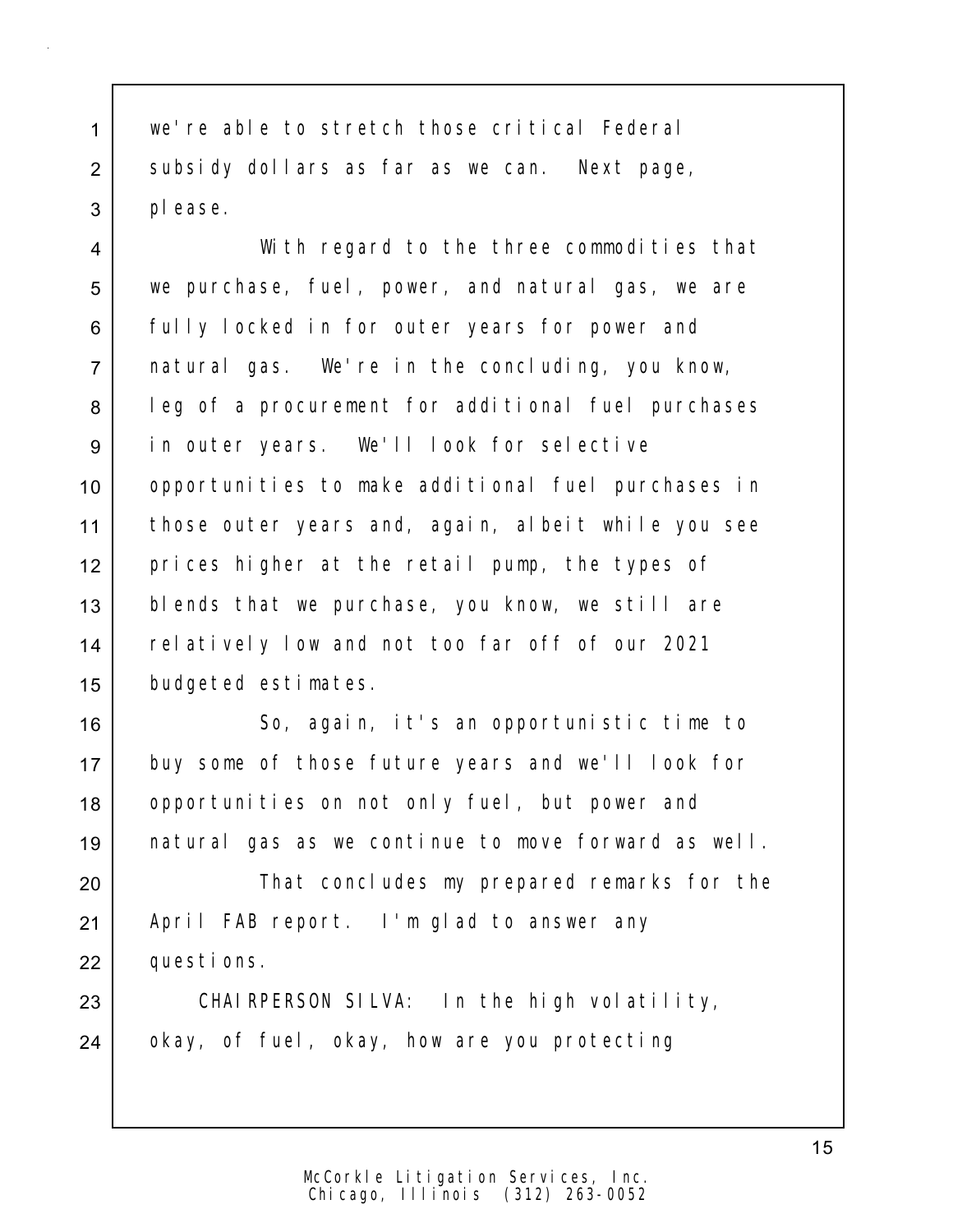1 | yoursel f?

2 | JEREMY FINE: So we purchase on a forward basis 3 a percentage of our fuel needs. So we've been able 4 over the course of the last couple of years to 5 purchase, you know, our fuel -- our fuel assumed 6 usage at 85 percent for 2021 and about 75 percent 7 for 2022.

8 So we lock in, again, opportunistically at 9 very low prices and we only are open to spot 10 | pricing based on the percentage that we don't lock 11 in. So for instance, for 2021, there's only about 12 15 percent of the overall usage that we would lock 13 in on the spot price market, which again, is only 14 about 10 cents higher than where we locked in for 15 2021. So, again, we've been able to lock in a 16 portion, a large portion of our need, and then we, 17 again, kind of continue to track spot pricing to 18 see if we should lock in more or just continue to 19 float on a small portion of the overall usage.

20 CHAIRPERSON SILVA: But the 2022, you are not 21 buying any or you are?

22 JEREMY FINE: Yeah, so for 2022, we brought 23 75 percent of our expected usage already. And then 24 what this RFP will address is outer years beyond

> Chicago, Illinois (312) 263-0052 McCorkle Litigation Services, Inc.

16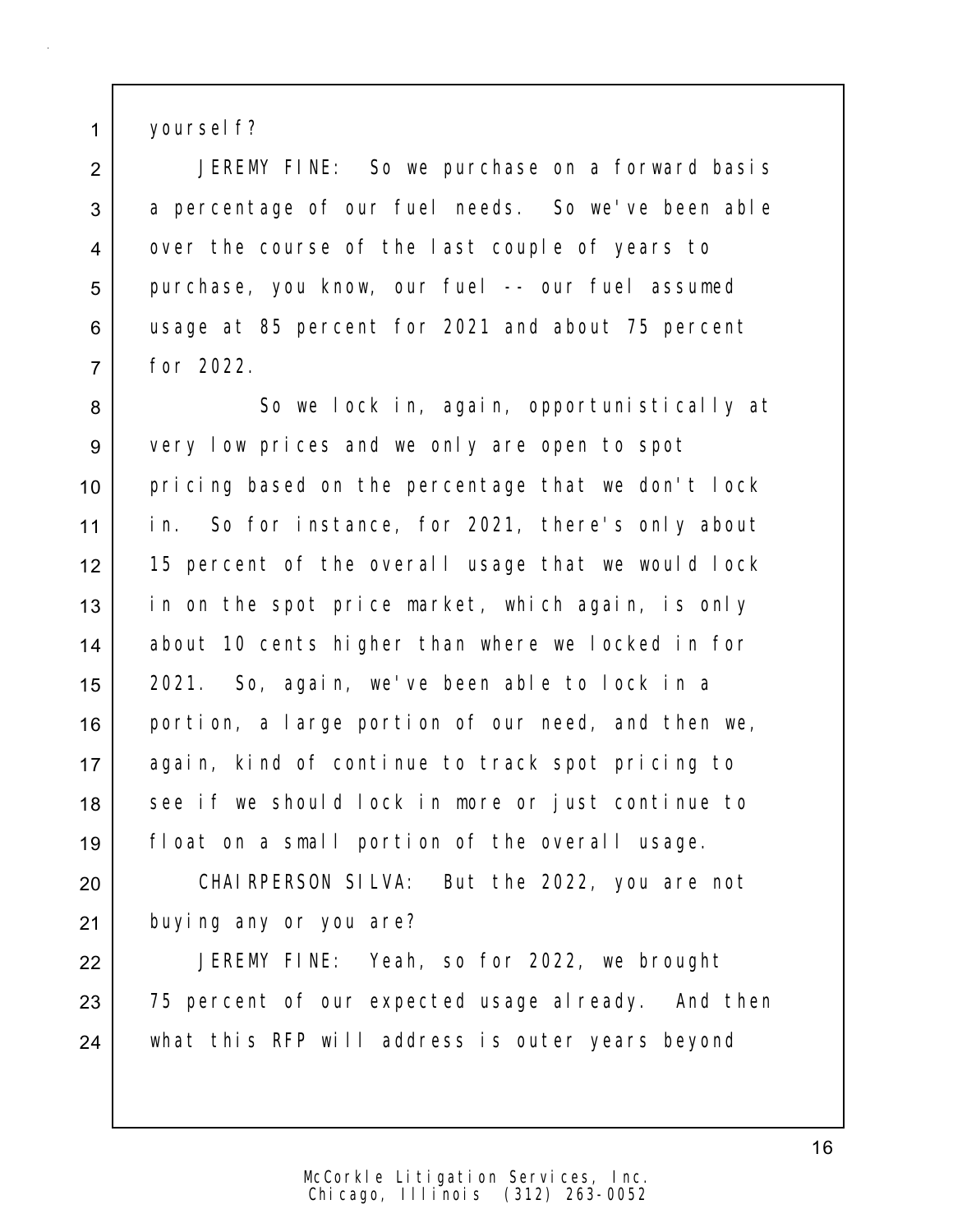| $\mathbf{1}$   | 2022. So we'll look to make the opportunistic buys |
|----------------|----------------------------------------------------|
| $\overline{2}$ | when the market allows to start locking in outer   |
| 3              | year purchases as well.                            |
| $\overline{4}$ | CHAI RPERSON SILVA: Thank you.                     |
| 5              | SECRETARY LONGHINI: Those are all your             |
| 6              | questions, Chairman Silva? All right. We'll move   |
| $\overline{7}$ | on then to the other board members.                |
| 8              | Di rector Jakes, any questions for Jeremy          |
| 9              | on the finance report?                             |
| 10             | DI RECTOR JAKES: No questions, Greg.               |
| 11             | SECRETARY LONGHINI: Thank you.                     |
| 12             | Director Miller?                                   |
| 13             | DI RECTOR MILLER: No questions.                    |
| 14             | SECRETARY LONGHINI: Director Barclay?              |
| 15             | DI RECTOR BARCLAY: No questions.                   |
| 16             | SECRETARY LONGHINI: Director Irvine?               |
| 17             | DI RECTOR I RVINE: No questions.                   |
| 18             | SECRETARY LONGHINI: Director Alva Rosales?         |
| 19             | DIRECTOR ALVA ROSALES: No questions -- well,       |
| 20             | one comment. Great job on the PTF. That's great    |
| 21             | news to hear that. I have a question regarding the |
| 22             | CARES funds. So I know initially, and great job    |
| 23             | there for stretching everything out, we had talked |
| 24             | about March, April, right, that the funds would    |
|                |                                                    |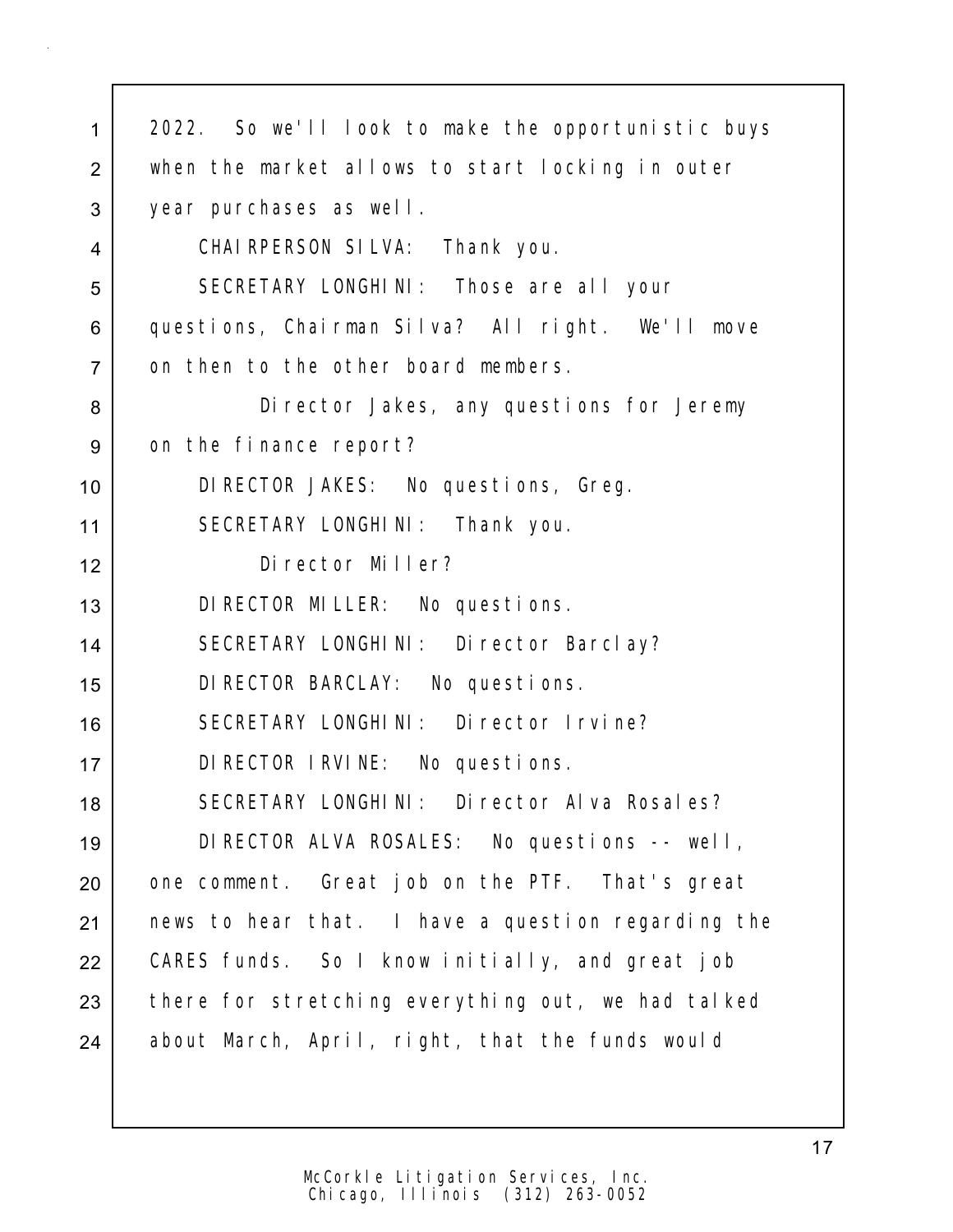maybe stretch out to then and then now we're in June. So we're talking about 80-something percent. What are we looking at, do you think it will 4 Stretch out to October, November?

 JEREMY FINE: So our draws over the last several months have been about 50 million a month. We have about 150 million or so left. So we're 8 estimating based on that kind of draw schedule that we've seen over the last several months, again, that's all relative to how public funding and ridership and other things, you know, continue to track, but, you know, based on that kind of 13 Schedule, we would probably see about another three months of draws for the CARES funding and then the CRRSA funding of which we receive \$361 million, of 16 that funding allocation, that's the second, you know, strip of Federal subsidies. That would carry 18 us through or is projected to carry us through the 19 end of 2021 and into the beginning of 2022.

20 DIRECTOR ALVA ROSALES: Great. Thank you. 21 Great job.

22 JEREMY FINE: Thank you.

23 SECRETARY LONGHINI: All right. Chairman 24 Silva, the questions are finished on that item. So

> Chicago, Illinois (312) 263-0052 McCorkle Litigation Services, Inc.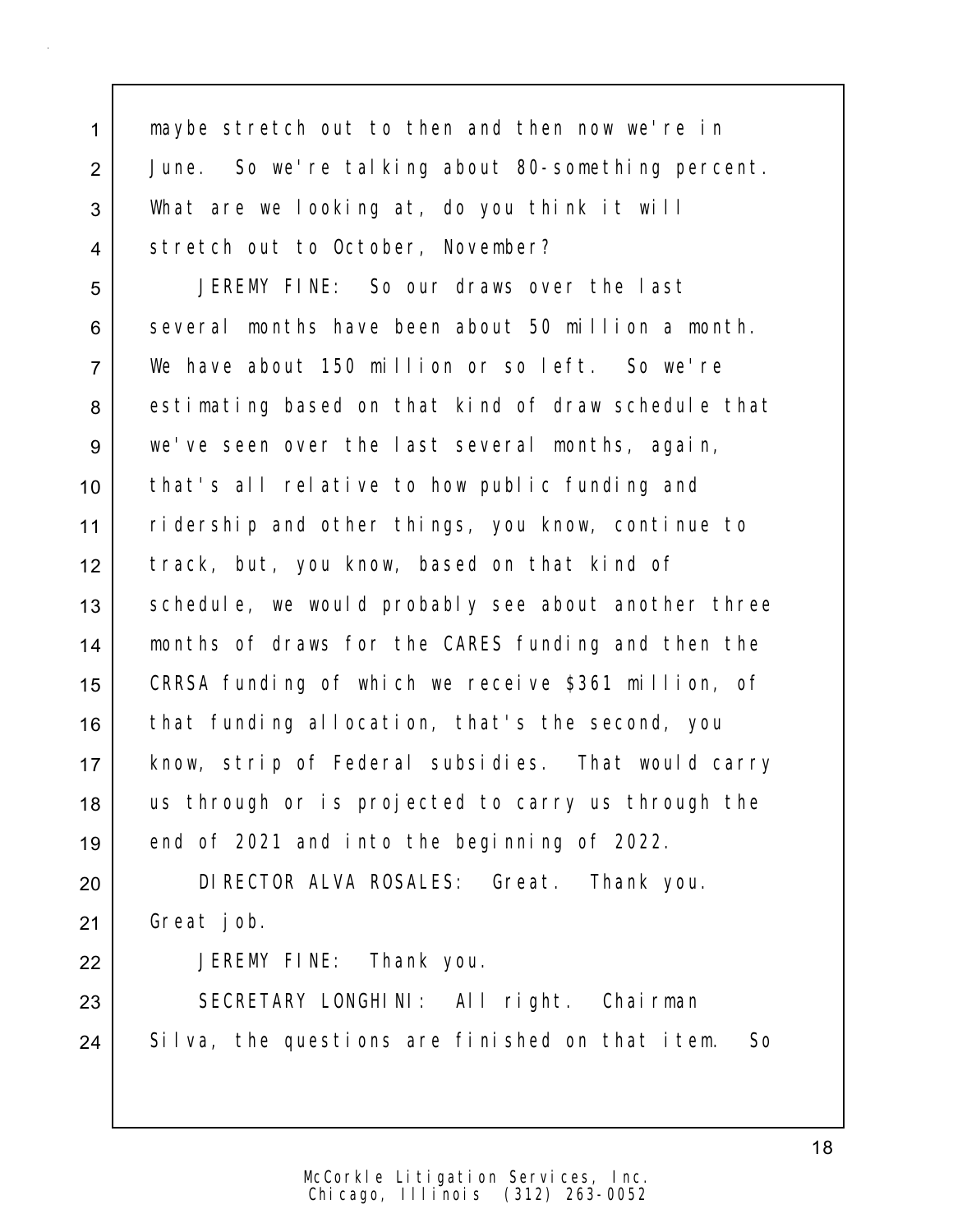we may proceed to Agenda Item Number 4.

 CHAIRPERSON SILVA: Our next order of business 3 is a presentation by the independent auditor for fiscal year 2020. Jeremy.

 JEREMY FINE: So I appreciate -- this is Jeremy Fine, your Chief Financial Officer, and the auditors have concluded their audit report for the 8 year and they're here to present. We have a 9 representatives from both Crow and Adelfia, who are 10 | our auditors. So I'll turn it over to Christine to walk through the audit report and then I'll have a few concluding remarks as well.

 CHRISTINE TORRES: Thanks, Jeremy. Good morning. I am Christine Torres, as Jeremy indicated, partner with Crow, and I'm here with Maria today, who is a partner at Adelfia, who is 17 | our partner and DBE subcontractor on this engagement.

 We have completed our audit of the December 31st, 2020 financial statements. We are engaged to audit the financial statements to 22 determine that they are reasonably stated in all material respects as well as to audit the Federal 24 grant funds in accordance with the guidelines set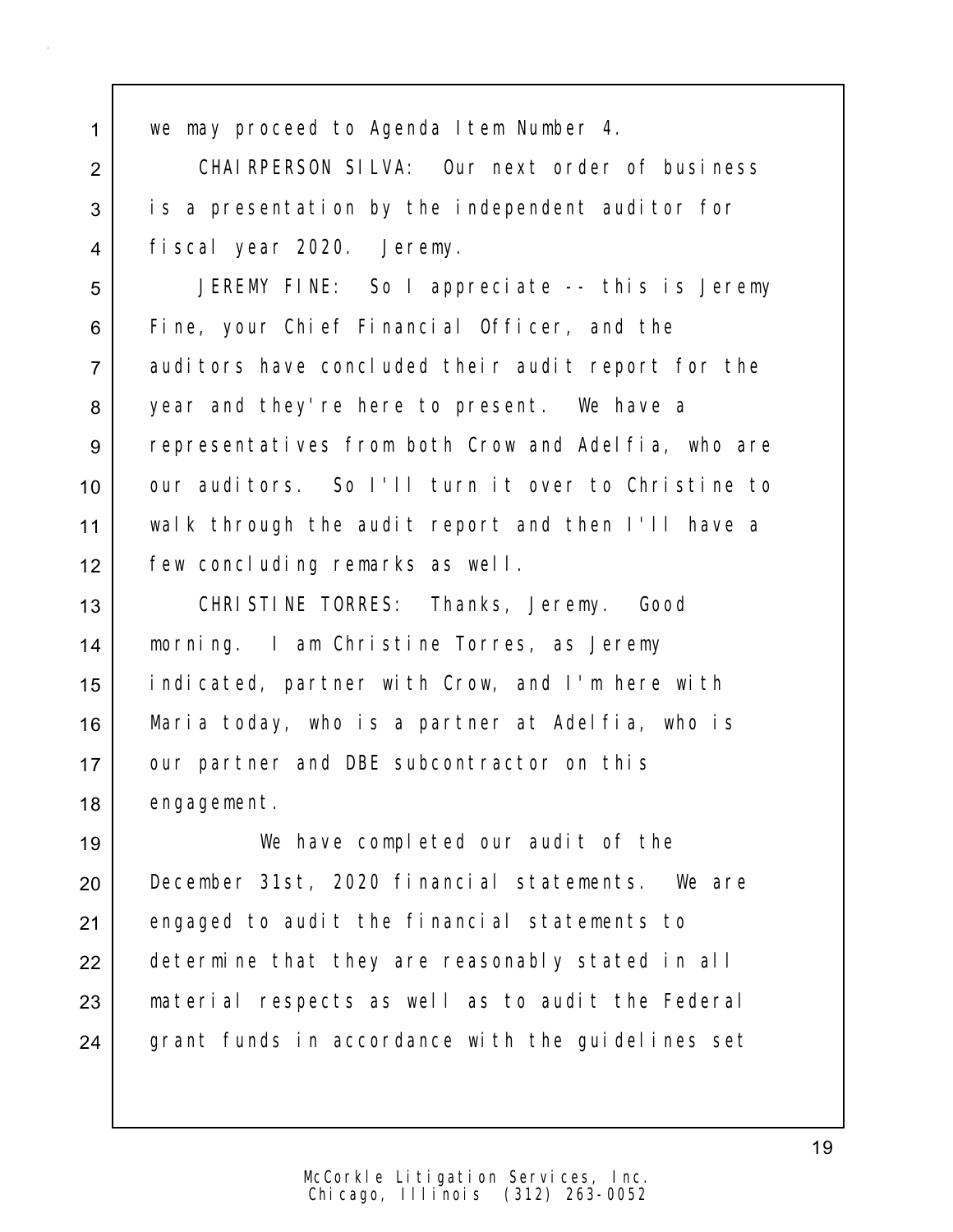1 forth by the Federal Government for compliance with 2 the different laws and regulations as they apply.

 In regards to the financial statement 4 audit, it has been completely completed and the 5 auditors' opinion has been issued. The auditors' 6 opinion was unmodified or a clean audit opinion, which basically means all of the amounts presented in the financial statements and the notes to the financial statements are reasonably stated in all material respects.

11 | As required by government auditing 12 standards, we also look at the internal controls 13 | over financial reporting to determine if there are 14 any items required to be identified under these 15 Standards. We do not have any findings to report 16 under government auditing standards for the current 17 year.

18 Maria is going to continue on and provide 19 | us an update on our results of the Federal audit.

20 MARIA BALITA: Good morning. I am Maria 21 | Balita, partner with Adelfia and I am representing  $22$  the DBE partner on the audit.

23 | The Manustan Mappy to report that Crow was able to 24 issue an unmodified opinion on compliance for the

20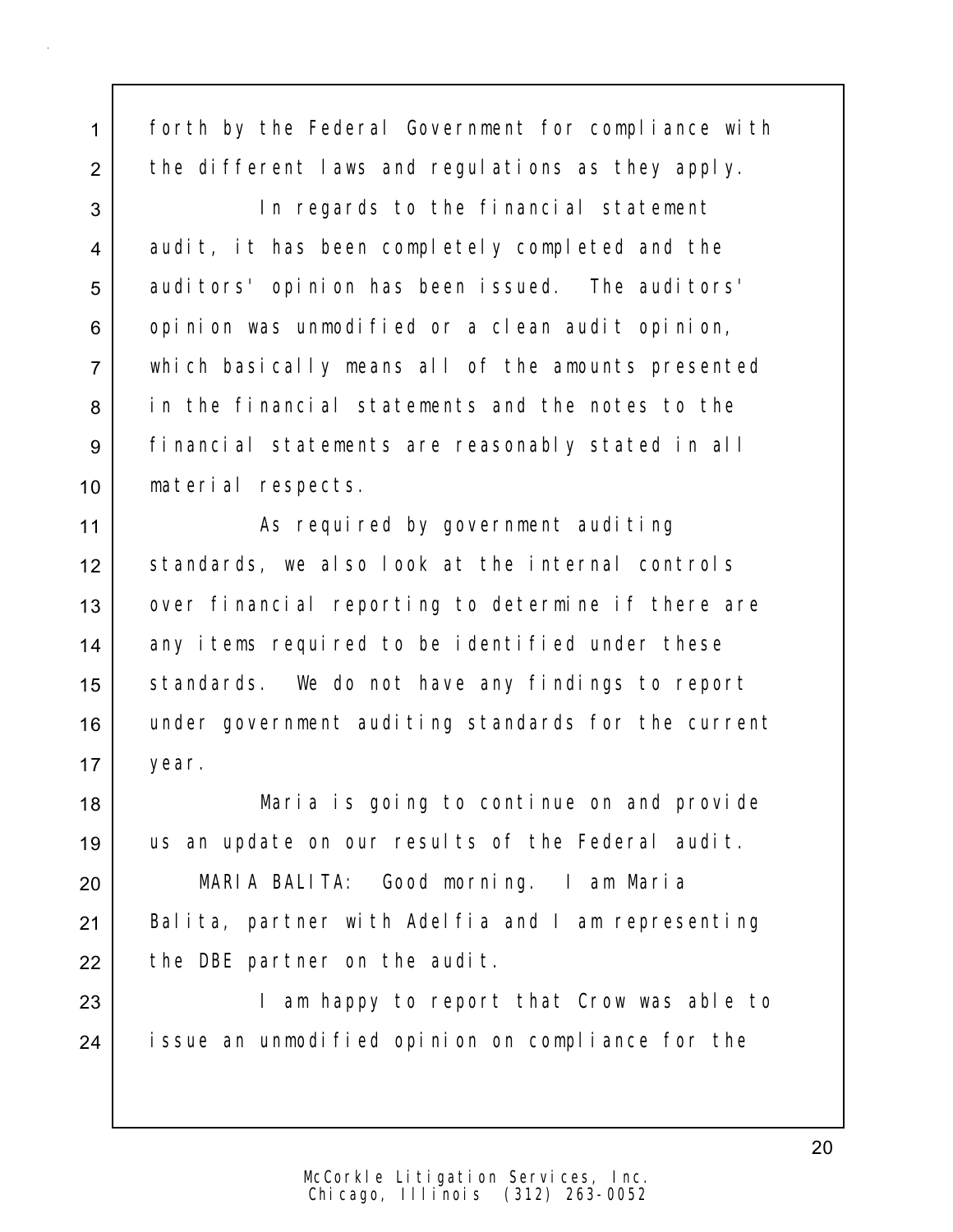1 Federal program for the year ending December 31, 2 2020. CTA received a number of Federal grant 3 programs, however, based on Federal guidelines, our 4 testing was focused on one major program this year. 5 | This program is the Federal Transit Cluster. Due 6 to the size of this grant and the inclusion of the 7 CARES funding within the cluster, we had 96 percent 8 covering of the Federal funds spent as this is the 9 largest Federal program the CTA expends from.

10 | As part of this process, we also evaluated 11 the internal central's overcompliance with those 12 programs. Based on your testing, I am pleased to 13 report that we do not have any findings to report.

14 Christine.

15 CHRISTINE TORRES: Thanks, Maria.

16 This is a pretty quick summary audit for 17 both the Federal and financial audit of the current 18 year. We would like to thank the entire finance 19 department for working with us in a professional 20 matter and providing us all the information 21 | required to timely issue all of the audit opinions. 22 | It was a very unique year with difficult 23 circumstances and I know everyone worked really 24 hard across all of CTA to provide us the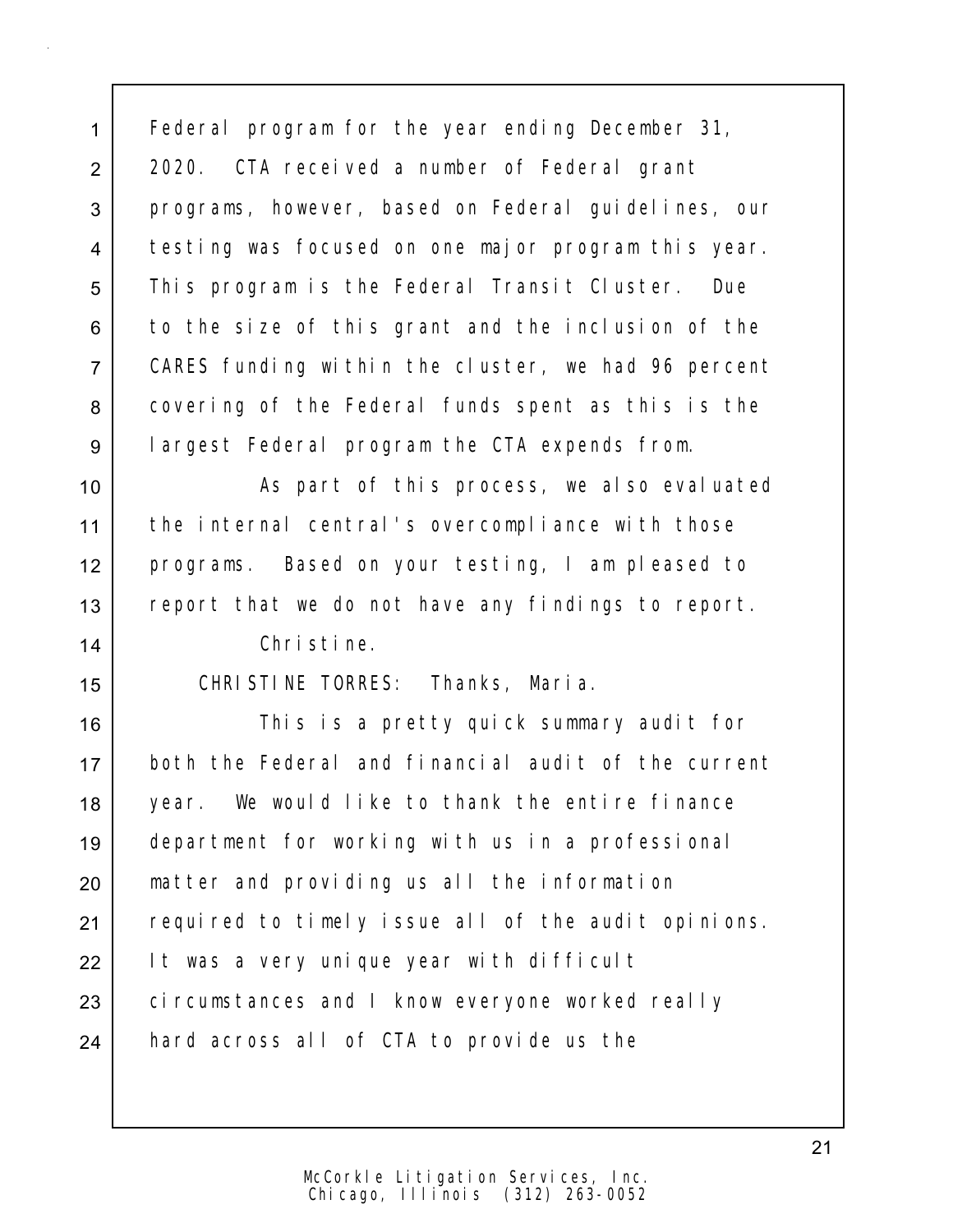| 1              | information remotely so that we can continue to    |
|----------------|----------------------------------------------------|
| 2              | meet all the required deadlines that CTA has.      |
| 3              | At this point, if there are any questions,         |
| $\overline{4}$ | I would be more than happy to answer those.        |
| 5              | CHAIRPERSON SILVA: So you don't have any           |
| 6              | material information whatsoever?                   |
| $\overline{7}$ | CHRISTINE TORRES: Correct. There are no            |
| 8              | material findings in either the financial or       |
| 9              | Federal audit.                                     |
| 10             | CHAIRPERSON SILVA: And the internal                |
| 11             | controls -- in the internal controls also, you --  |
| 12             | you                                                |
| 13             | CHRISTINE TORRES: Correct. Yes. We test            |
| 14             | internal controls over the financial statements as |
| 15             | well as over the Federal programs and during that  |
| 16             | testing, we had no exceptions to the controls that |
| 17             | were tested.                                       |
| 18             | CHAI RPERSON SILVA: Thanks very much. Thank        |
| 19             | you.                                               |
| 20             | SECRETARY LONGHINI: Thank you.                     |
| 21             | Di rector Jakes, any questions for the             |
| 22             | audi tors?                                         |
| 23             | DIRECTOR JAKES: No questions, Greg.<br>Thank       |
| 24             | you.                                               |
|                |                                                    |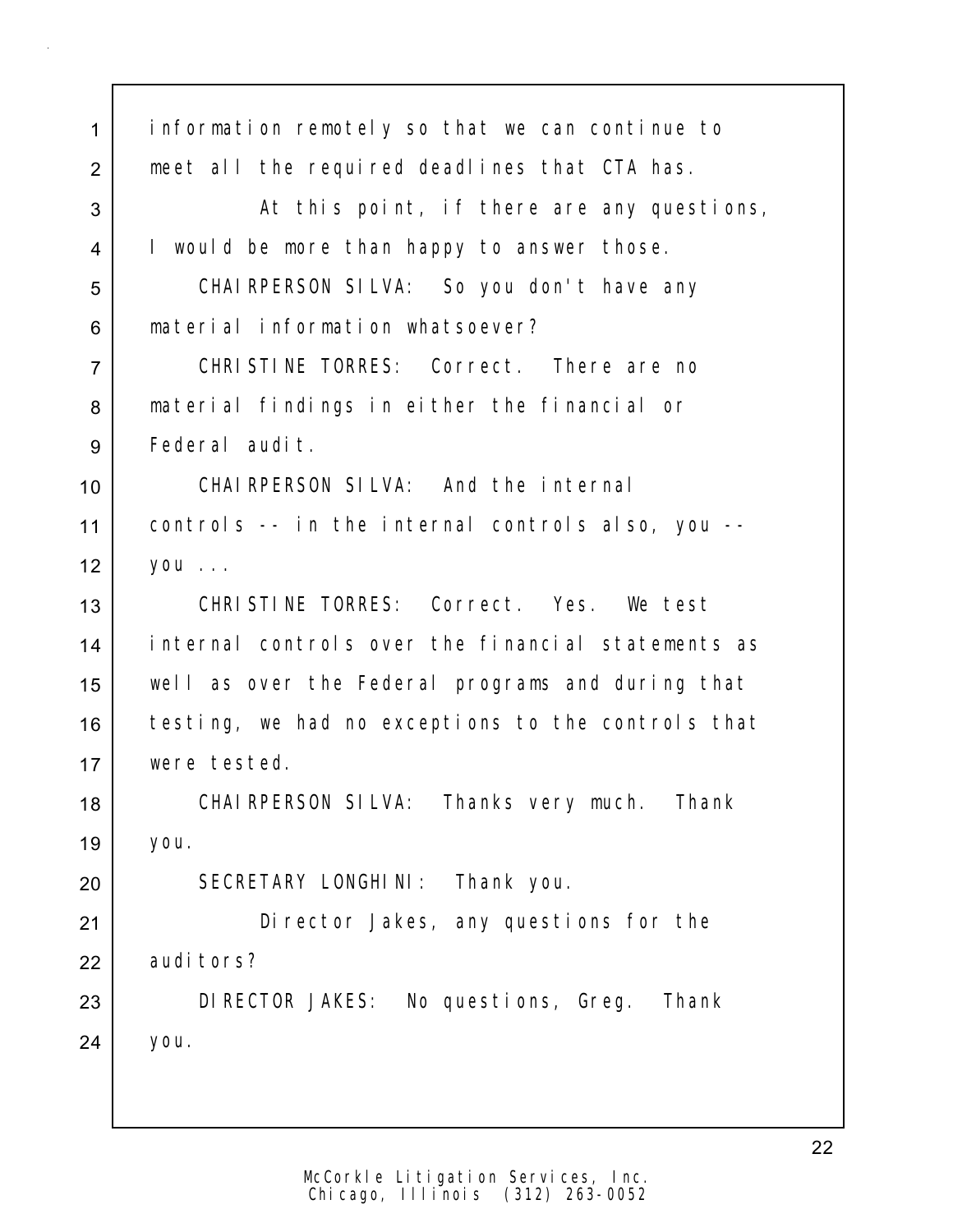1 SECRETARY LONGHINI: Director Miller? 2 DIRECTOR MILLER: No questions, Greg. Thanks. 3 SECRETARY LONGHINI: Director Barclay? 4 DIRECTOR BARCLAY: No questions. 5 | SECRETARY LONGHINI: Thank you, Director 6 Irvine? 7 DIRECTOR IRVINE: No questions. Thanks. 8 SECRETARY LONGHINI: Director Alva Rosales? 9 DIRECTOR ALVA ROSALES: No questions. Thank 10 you. 11 SECRETARY LONGHINI: Thank you then. Thank you 12 to both of the auditors for that. 13 | The Mand, Chairman Silva, with no further 14 questions, we may proceed to Agenda Item Number 5. 15 CHAIRPERSON SILVA: Our next order of business 16 is the review of an ordinance authorizing an 17 amendment to a locker location pilot agreement with 18 | Amazon.com Services, LLC to install, operate, and 19 maintain package delivery lockers at designated 20 rail stations. Jeremy. 21 JEREMY FINE: Thank you. I'm Jeremy Fine, your 22 | Chief Financial Officer, and just with regards to  $23$  the audit, I would also like to thank the CTA team, 24 Sharon Wheeler and her team on, you know, making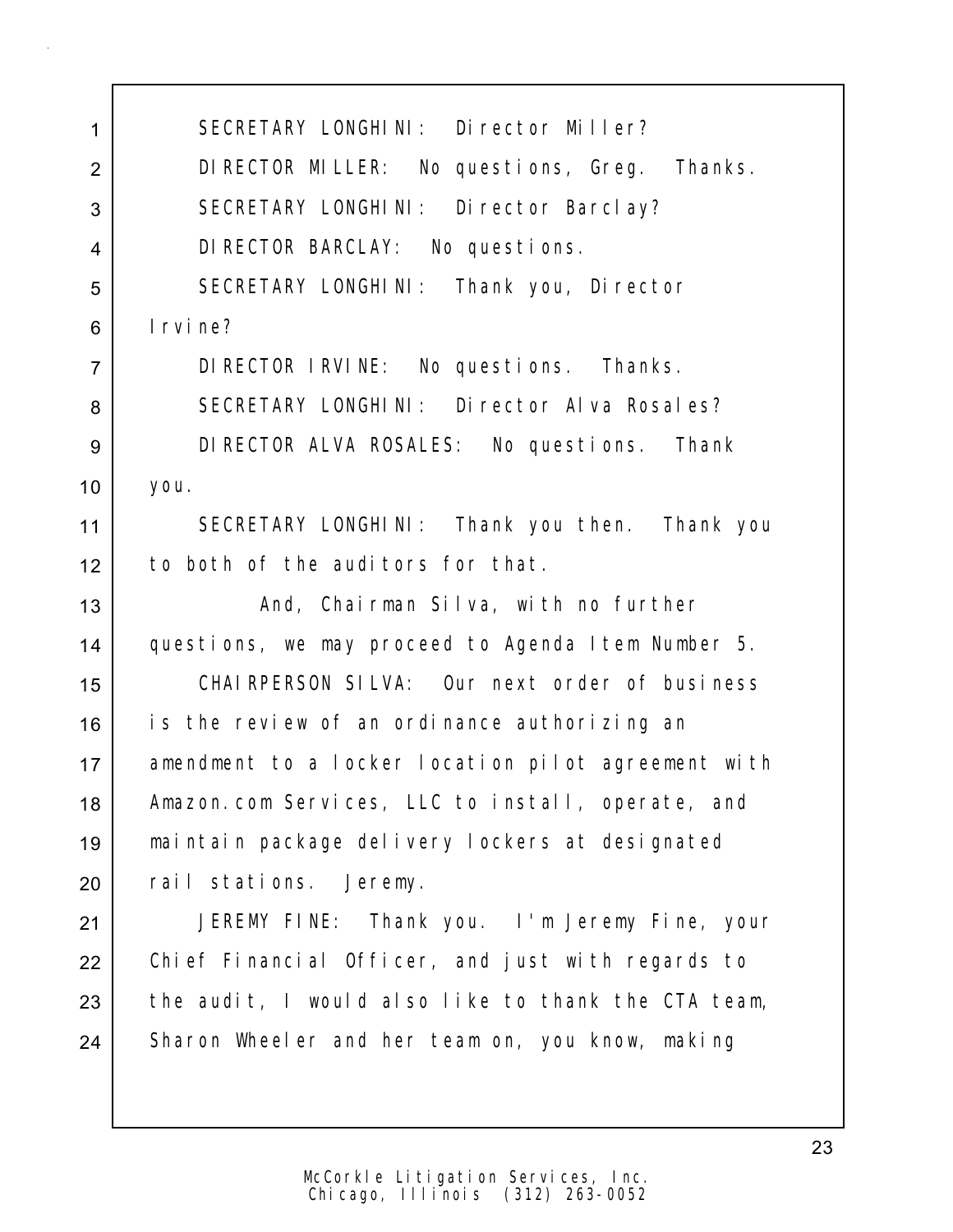1 sure that all of the Ts are crossed and Is are 2 dotted in our financial statements. It's easier 3 said than done to get that clean opinion with no 4 findings. So, again, appreciate all of the hard 5 work from the CTA team as well.

 With regard to the Amazon lockers, today I present for your consideration an amendment to the current agreement with Amazon that will extend the pilot period to test the viability of Amazon delivery lockers in CTA stations by one year.

11 | CTA originally identified five locations 12 for the pilot program, four locations including 13 | Thorndale Red, Cicero Green, Pulaski Orange, and 14 95th Street Red has been installed, and then the 15 Cumberland Blue is awaiting installation 16 imminently.

17 | The extension of the pilot period by an 18 additional one year will give us more time to 19 complete the install at all five locations and to 20 Fully study the usage of the lockers, which has 21 | continued to grow month over month for those 22 | locations that have already been installed. We are 23 especially interested in monitored usage of the 24 | lockers as the city reopens and ridership begins to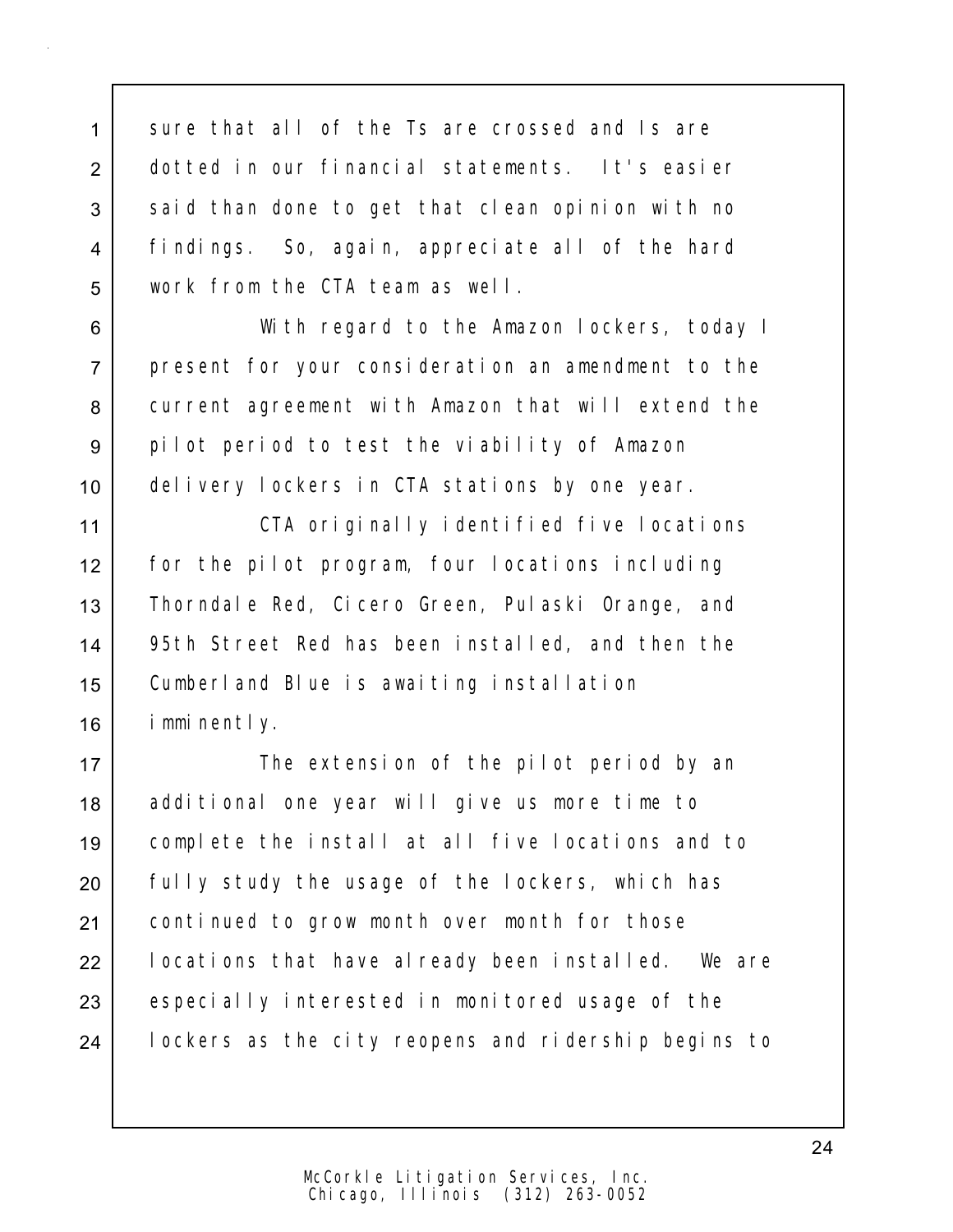1 rebuild from the COVID-19 pandemic.

2 This amendment also gives staff the 3 ability to add or substitute additional lockers if 4 needed. The lockers provide an amenity to the CTA 5 customers who are able to conveniently pick up or 6 return Amazon packages as part of their CTA trip.

7 Amazon is fully responsible for all costs 8 related to procurement, installation, servicing, 9 and operation of the lockers, including any 10 necessary cost to run electricity at the locations.

11 During the extended pilot period, Amazon 12 will continue to pay CTA a monthly flat fee of \$25 13 per machine per month to reimburse CTA for 14 operating expenses, including the cost of 15 electricity.

16 Amazon will continue to maintain insurance 17 coverage for installing and operating the lockers 18 on CTA property and the lockers offer a range of 19 | security accessibility features and accessibility 20 Features and the CTA has experienced no security 21 issues with lockers on our property.

22 | Over the course of the extended pilot, CTA 23 and Amazon will monitor usage of the lockers, 24 ridership at the designated stations, and customer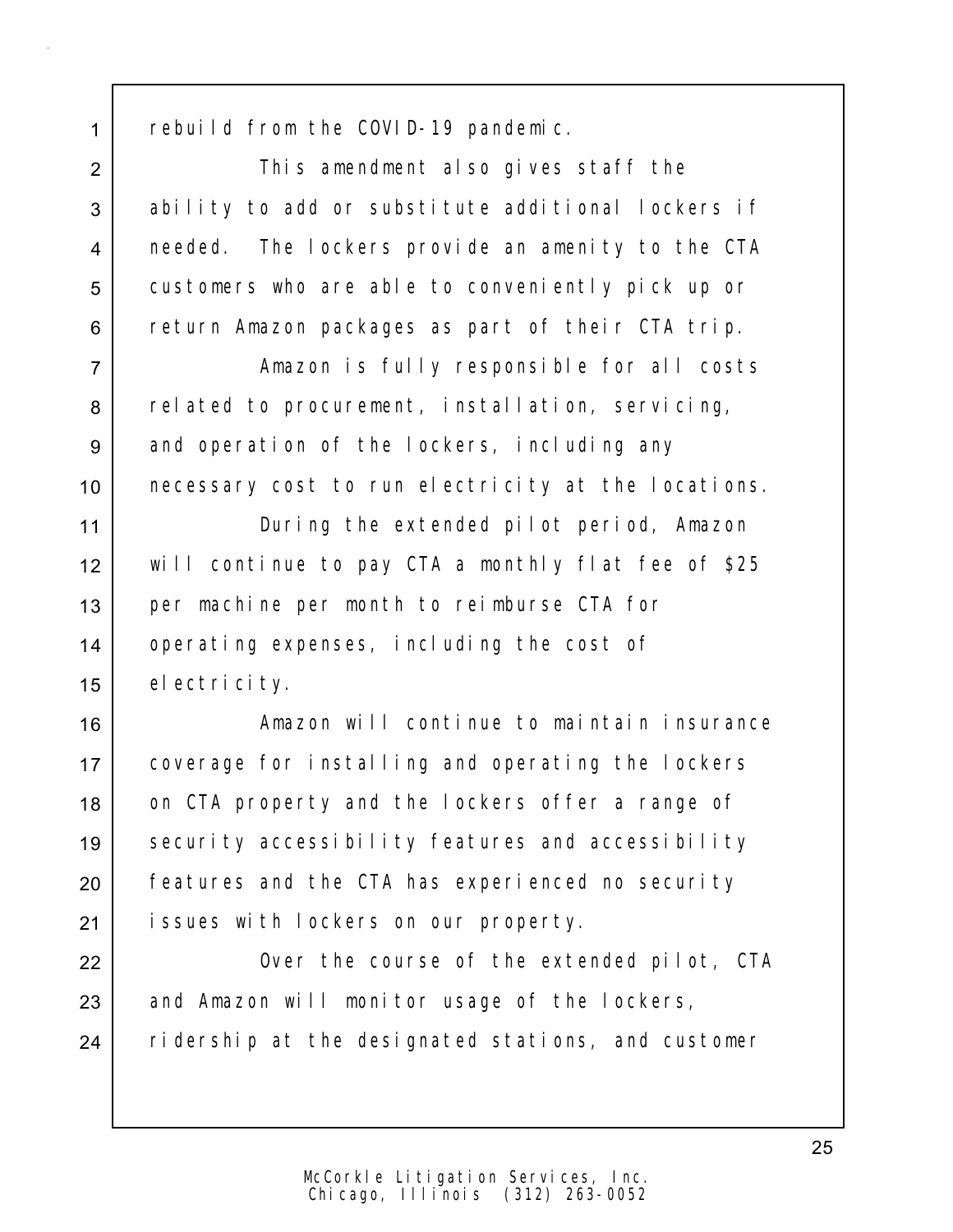| 1              | feedback and CTA will determine whether to pursue   |
|----------------|-----------------------------------------------------|
| $\overline{2}$ | delivery lockers at CTA stations on a wider and     |
| 3              | more long-term basis.                               |
| 4              | I'm glad to answer any questions that you           |
| 5              | may have.                                           |
| 6              | CHAIRPERSON SILVA: The lockers are going to be      |
| $\overline{7}$ | used to receive and to send packages?               |
| 8              | JEREMY FINE: That's correct. You may have           |
| 9              | seen these types of lockers. You know, there's one  |
| 10             | at the Merchandise Mart, Block 37 in the pedway     |
| 11             | there. They're kind of scattered around the city    |
| 12             | in various, you know, high-traffic areas as well as |
| 13             | other locations like Walgreens and some other       |
| 14             | locations around the city. You can receive or send  |
| 15             | packages. As an Amazon customer, you would receive  |
| 16             | a code that you type in to the electronic pad,      |
| 17             | which would allow you to access the lockers.        |
| 18             | They're not accessible other than if you had a code |
| 19             | to type in.                                         |
| 20             | CHAIRPERSON SILVA: And who is responsible for       |
| 21             | something happening?                                |
| 22             | JEREMY FINE: So Amazon is responsible for           |
| 23             | maintaining and operating the lockers. They've      |
| 24             | done a good job keeping them clean and serviced and |
|                |                                                     |
|                |                                                     |

Chicago, Illinois (312) 263-0052 McCorkle Litigation Services, Inc.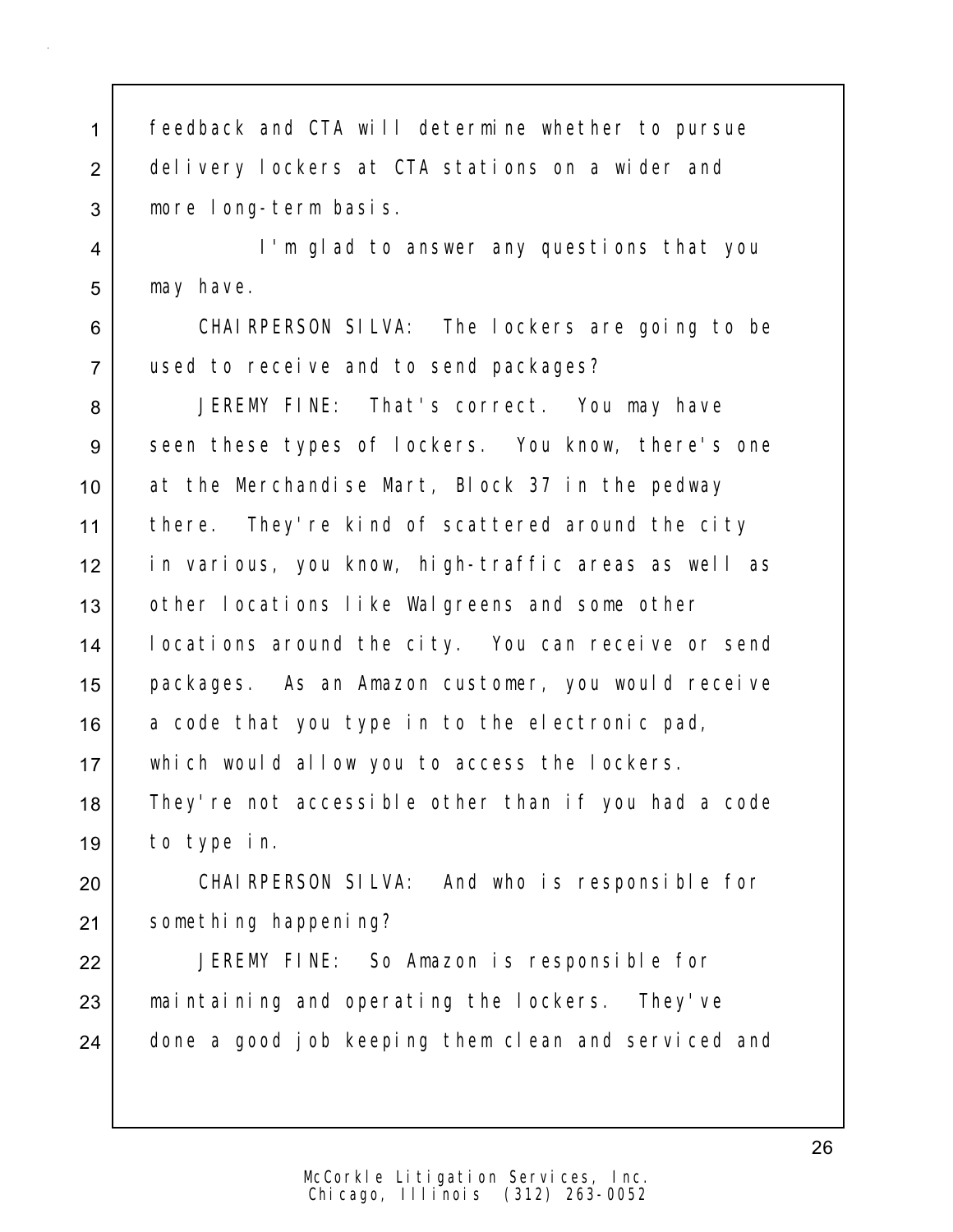1 we've received no complaints with regard to the 2 | operation or maintenance of the lockers in the 3 system.

4 CHAIRPERSON SILVA: And they have future 5 interest, okay, in more lockers?

 JEREMY FINE: Yes. Yeah. We're really on the cutting edge here at CTA being one of the first in 8 the U.S., if not the first, to implement lockers on public transit. So we're excited about that. You know, they have done some test cases in other transit agencies around the world, but here we seem to be the first ones. So we're looking at how 13 Successful this will be post-pandemic as things 14 start to reopen, people start riding the system in mass again, and we see how the lockers are being used in a more normalized setting.

17 CHAIRPERSON SILVA: Thank you.

18 | SECRETARY LONGHINI: Thank you.

19 Director Jakes, any questions?

20 CHAIRPERSON SILVA: No. Just wanted to say, 21 Jeremy, I think that is great forward thinking. 22 Those lockers from the people I know that use them  $23$  are very happy for their accessibilities and 24 affording them the opportunity to not have their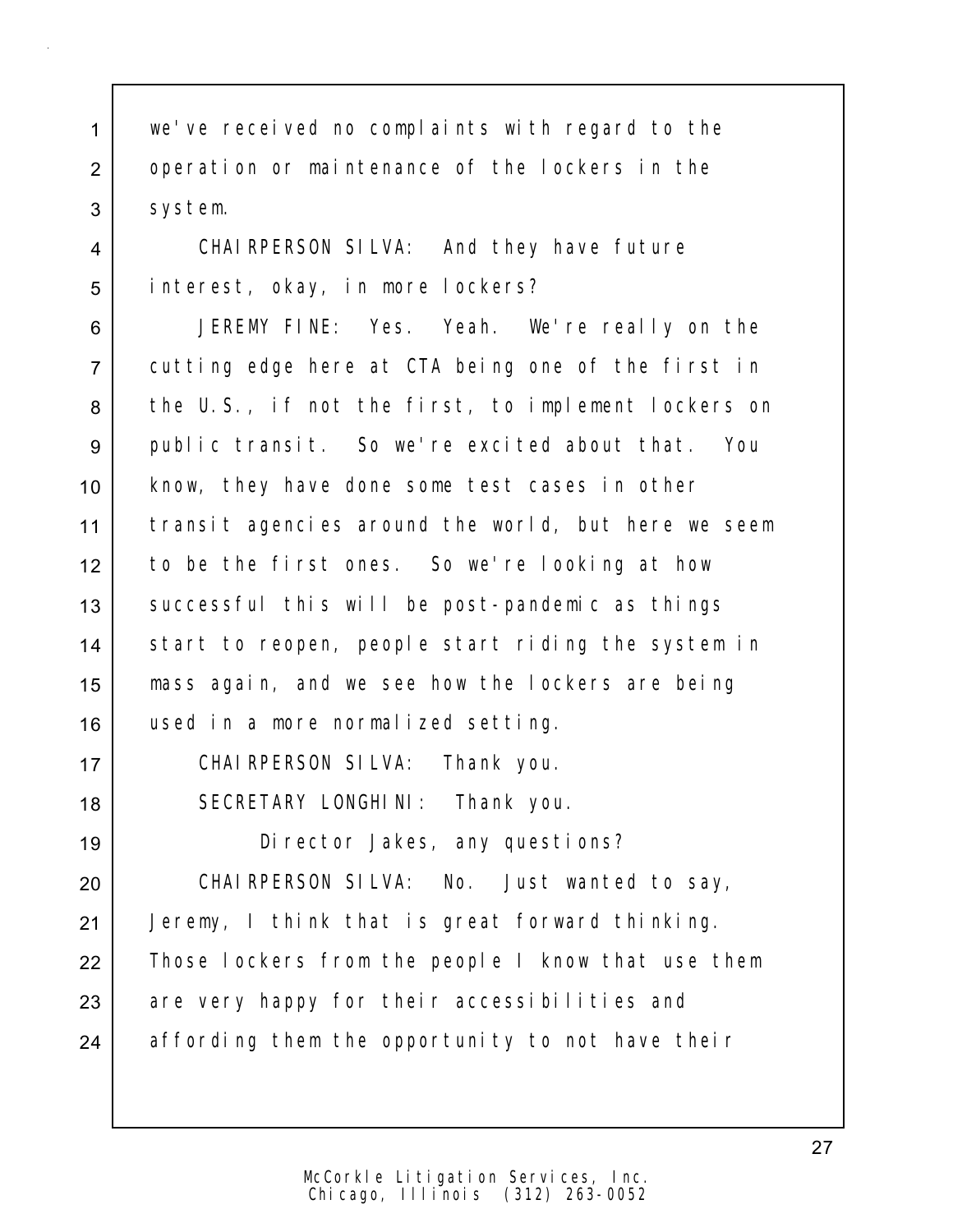| 1              | packages at home so porch pirates can get them.     |
|----------------|-----------------------------------------------------|
| 2              | So, again, I think that's a great job with forward  |
| 3              | thi nki ng.                                         |
| 4              | JEREMY FINE: Thank you.                             |
| 5              | SECRETARY LONGHINI: Director Miller, any            |
| 6              | questions?                                          |
| $\overline{7}$ | DI RECTOR MILLER: No questions.                     |
| 8              | SECRETARY LONGHINI: Director Barclay?               |
| 9              | DI RECTOR BARCLAY: No questions.                    |
| 10             | SECRETARY LONGHINI: Director Irvine?                |
| 11             | DIRECTOR IRVINE: No questions. Great work.          |
| 12             | SECRETARY LONGHINI: Director Alva Rosales?          |
| 13             | DI RECTOR ALVA ROSALES: No questions.               |
| 14             | SECRETARY LONGHINI: All right. Chairman             |
| 15             | Silva, there are no further questions on the Amazon |
| 16             | proj ect.                                           |
| 17             | CHAIRPERSON SILVA: Our next order of                |
| 18             | business --                                         |
| 19             | SECRETARY LONGHINI: Chairman Silva?                 |
| 20             | CHAIRPERSON SILVA: Yes.                             |
| 21             | SECRETARY LONGHINI: We need to put this on the      |
| 22             | omni bus.                                           |
| 23             | CHAI RPERSON SILVA: Since there are no further      |
| 24             | questions, may I have leave to place this item on   |
|                |                                                     |
|                |                                                     |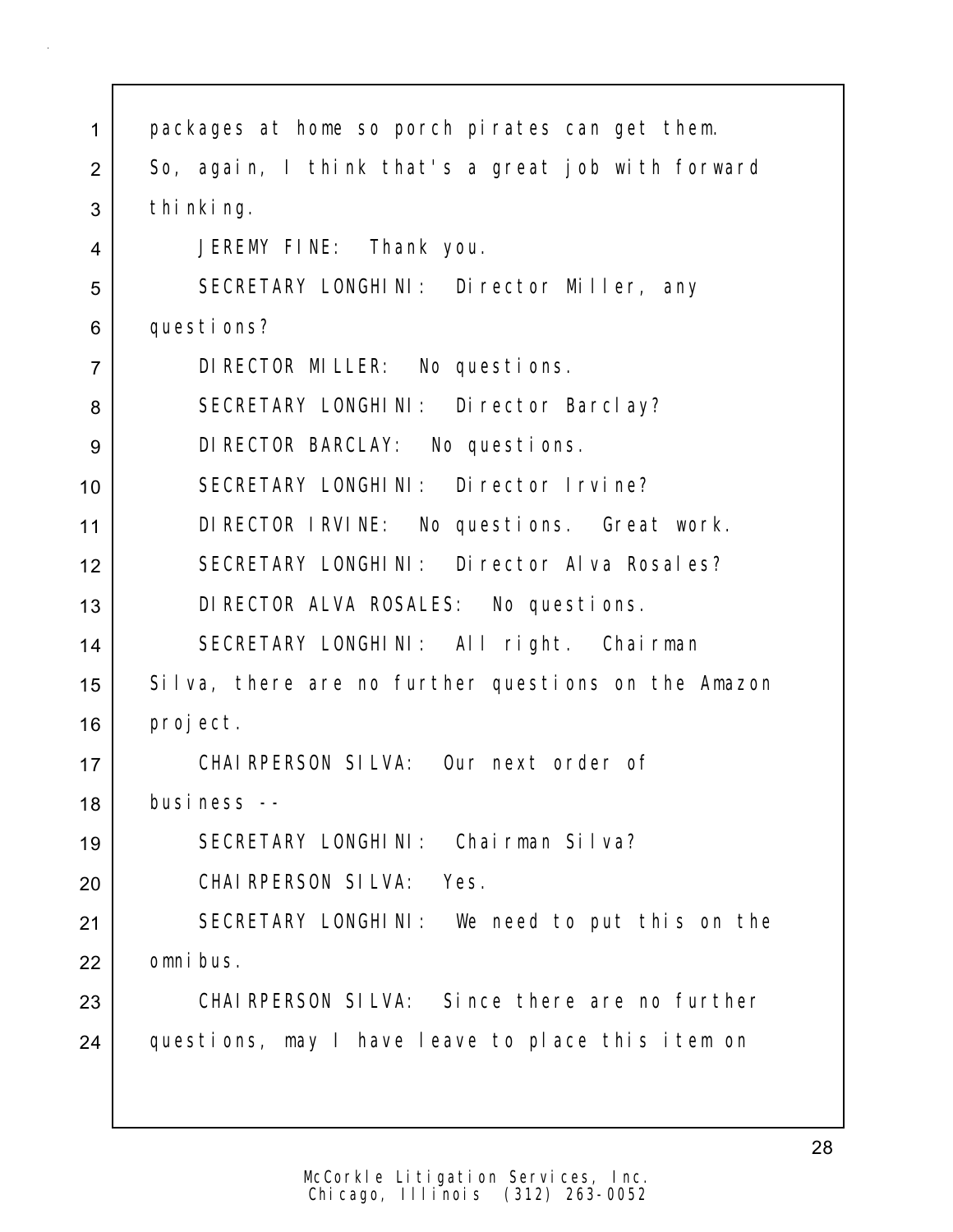1 the omnibus for board approval?

2 DIRECTOR IRVINE: So moved.

3 DIRECTOR JAKES: Second.

4 SECRETARY LONGHINI: Moved and seconded by 5 Directors Irvine and Jakes. We can now proceed to 6 Number 6, Chairman.

 CHAIRPERSON SILVA: Our next order of business 8 is the review of an ordinance authorizing a co-promotional agreement with the City of Chicago through its Department of Assets, Information and Services. Jeremy.

 JEREMY FINE: Good morning. I'm Jeremy Fine, your Chief Financial Officer and today I present for your consideration a co-promotional trade 15 | agreement with the City of Chicago Department of 16 | Assets, Information and Services known as AIS. The department, previously known as the Department of Fleet and Facility Management, has been a co-promotion partner of CTA since 2006. The total 20 value of the co-promotional trade is a little under \$400,000. This is identical to the 2020 trade 22 value and CTA will provide AIS with interior car 23 cards on bus and rail and space on our digital advertising screens up to the amount in value.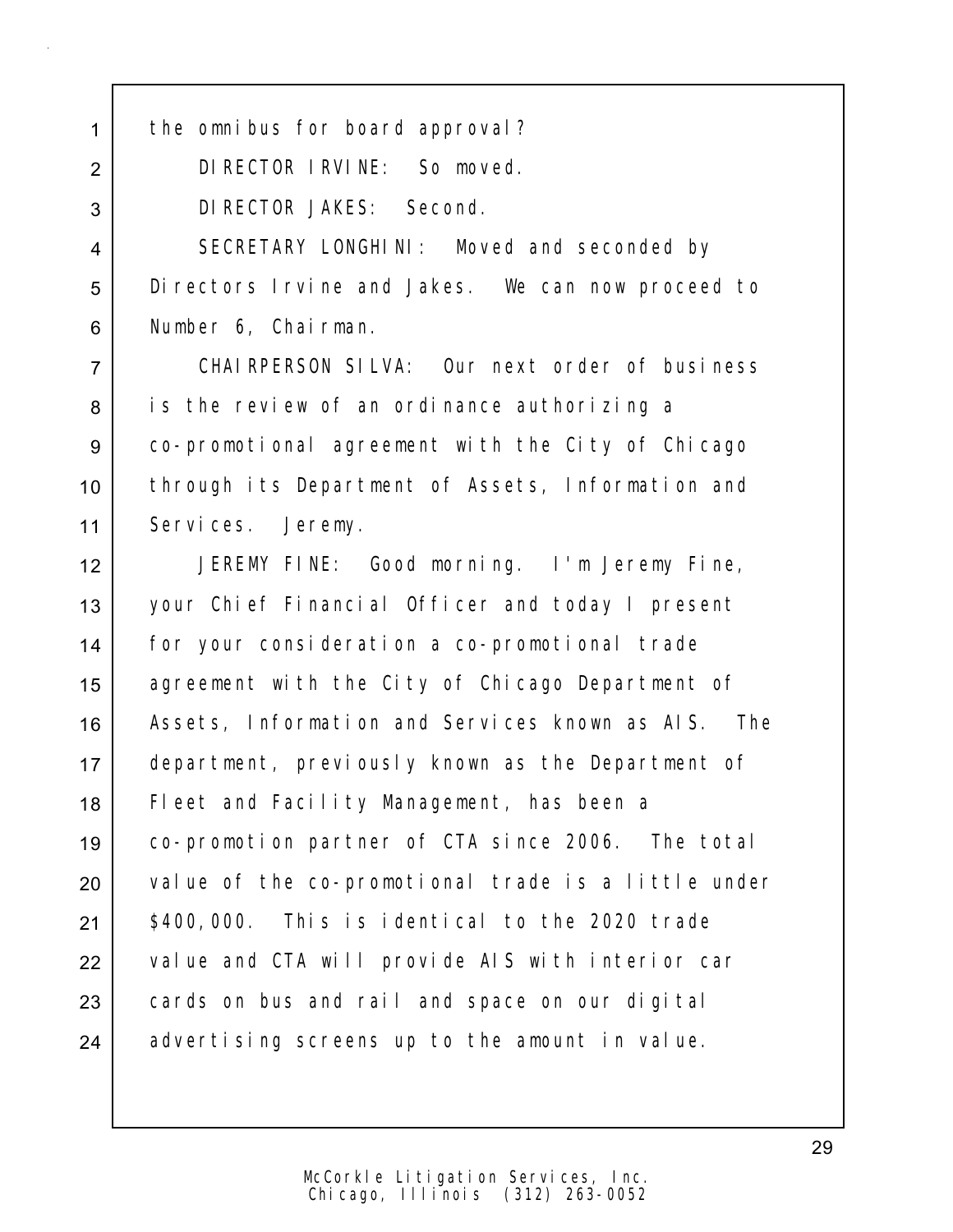1 As this is unsold advertising space that 2 CTA is providing and as printing costs are 3 responsibility of AIS, there is no cost to CTA to 4 enter into this co-promotional agreement. AIS will 5 provide CTA space on 250 JCDecaux-managed bus 6 shelters that are located throughout Chicago, a 7 total value equal to the co-promotional trade value 8 and CTA anticipates leveraging this space on the 9 bus shelter to promote our When You're Ready, We're 10 | Ready reopening campaign.

11 | This partnership gives CTA exposure to a 12 larger audience of residents and visitors through 13 advertising on the city bus shelters and it also 14 enables the City of Chicago to reach CTA customers 15 with important messages related to City programs 16 and events.

17 I'm glad to answer any questions that you 18 | may have.

19 SECRETARY LONGHINI: Chairman Silva? 20 CHAIRPERSON SILVA: Yes. The ones that are 21 managed by the City, okay, is the Decaux -- the 22 JCDecaux, that's where we're going to be? 23 JEREMY FINE: Yeah. So through this 24 | co-promotion agreement, we gain access to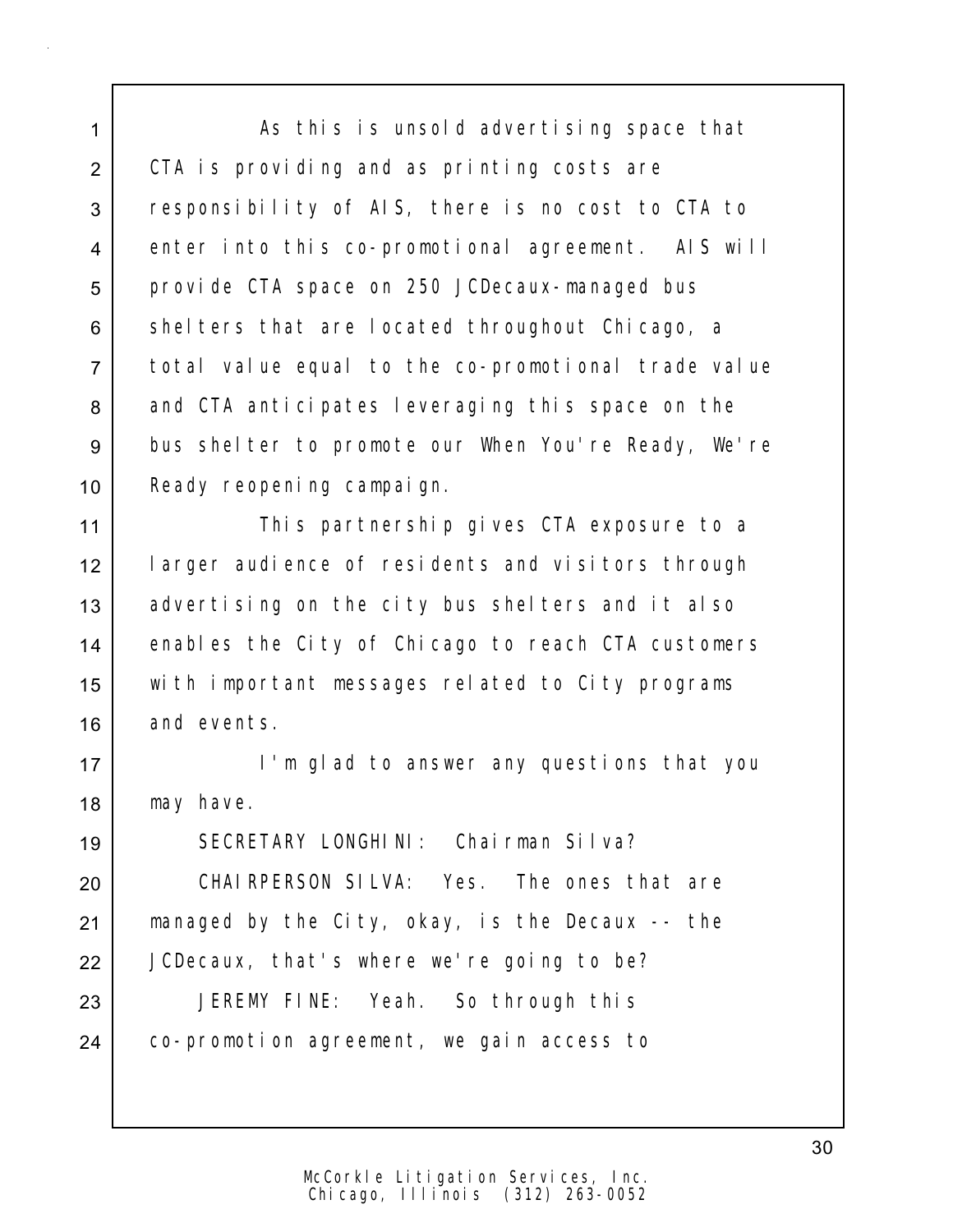1 advertising on the JCDecaux bus shelters that are 2 throughout the city. Not just in the central 3 business district, but throughout the city. So we 4 will have access, as we have had in the past 5 through this co-promotional agreement, to be able 6 to advertise, which is, you know, no -- you know, 7 important more than ever due to the reopening 8 campaign that we're running to get people back on 9 the system in mass. 10 So, again, this is a great opportunity for 11 | us to utilize some unsold advertising space and 12 gain access to the larger JCDecaux bus shelters for 13 advertising. 14 CHAIRPERSON SILVA: Okay. Thank you. 15 | SECRETARY LONGHINI: Director Jakes, any 16 questions for Jeremy? 17 DIRECTOR JAKES: No questions, Greg. 18 SECRETARY LONGHINI: Director Miller? 19 DIRECTOR MILLER: Yeah. Jeremy, so this 20 remains the same as in 2006? What's the 21 difference? 22 JEREMY FINE: Yeah. So this is a similar 23 Structure. The amount, the value, has grown a 24 | little bit over time, but the value of the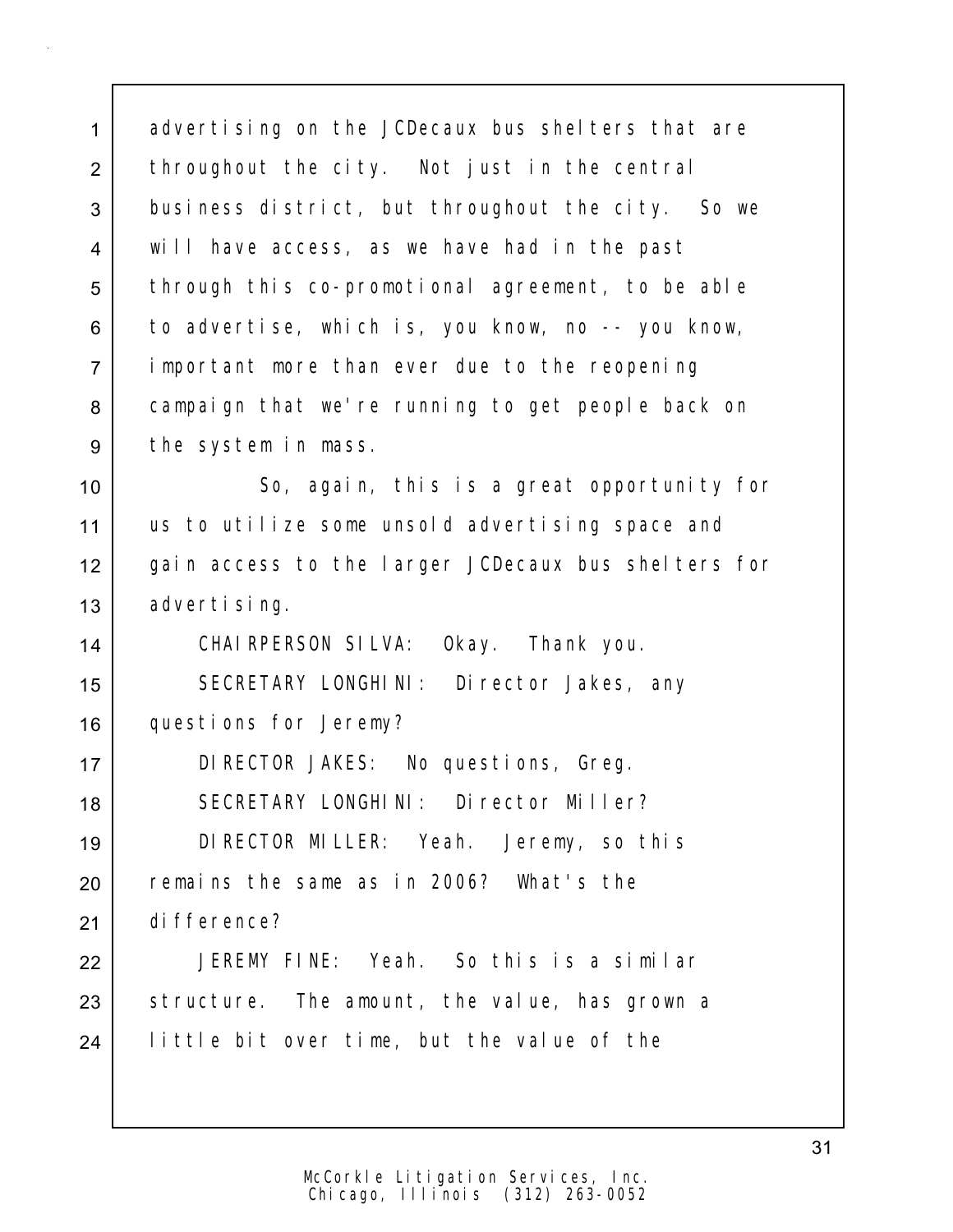1 co-promotion is the same as it was last year and 2 relatively the same over the last several years, 3 which is about \$400,000 of trade value in terms of 4 advertising on our space and advertising value that 5 we receive on the City structures. 6 DIRECTOR MILLER: Thank you. 7 | SECRETARY LONGHINI: Director Barclay, any 8 questions? 9 DIRECTOR BARCLAY: No questions. Thank you. 10 SECRETARY LONGHINI: Director Irvine? 11 DIRECTOR IRVINE: No questions. 12 SECRETARY LONGHINI: Director Alva Rosales? 13 DIRECTOR ALVA ROSALES: Just confirmation that 14 we are using this to advertise our return to 15 ridership campaign, that's correct? 16 JEREMY FINE: That is correct. We continue to 17 work with Brian Steele and his group to continue to 18 | access the JCDecaux shelters for that campaign. 19 DIRECTOR ALVA ROSALES: Great. Thanks. 20 SECRETARY LONGHINI: There are no further 21 | questions, Chairman. 22 CHAIRPERSON SILVA: Since there are no further 23 questions, may I have leave to place this item on 24 | the omnibus for board approval?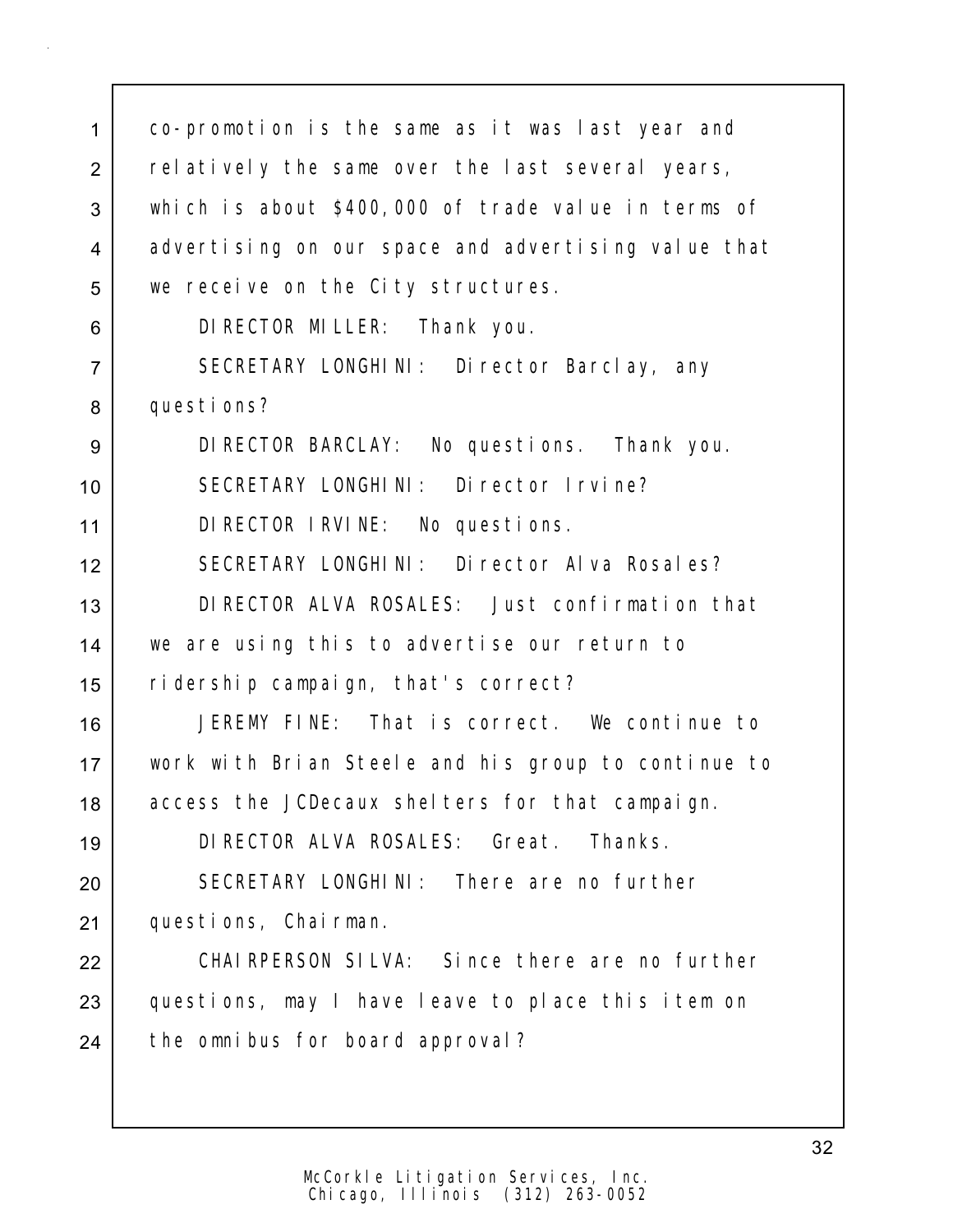1 DIRECTOR IRVINE: So moved.

DIRECTOR JAKES: Second.

3 SECRETARY LONGHINI: Moved and seconded by Directors Irvine and Jakes. Chairman Silva, we can move to Number 7.

 CHAIRPERSON SILVA: Our next order of business is the review of an ordinance authorizing an 8 additional experimental University Pass, U-Pass, 9 program agreement with the City Colleges of Chicago for certain part-time students for the Fall 2021 and Spring 2022 terms. Jeremy.

 JEREMY FINE: Thank you. Again, I'm Jeremy Fine, your Chief Financial Officer and today for your consideration, I present a proposal for an extension of the City Colleges of Chicago part-time U-pass experimental program for the Fall 2021 and 17 Spring 2022 academic terms.

 Per this experimental program, selected part-time City Colleges students taking between 9 and 11 credit hours are eligible to receive a U-Pass. The initial City Colleges experimental 22 | program was implemented during the Fall of 2018 and 23 Spring 2019 terms and subsequently extended for 24 | 2019-2020 and 2020-2021 academic years.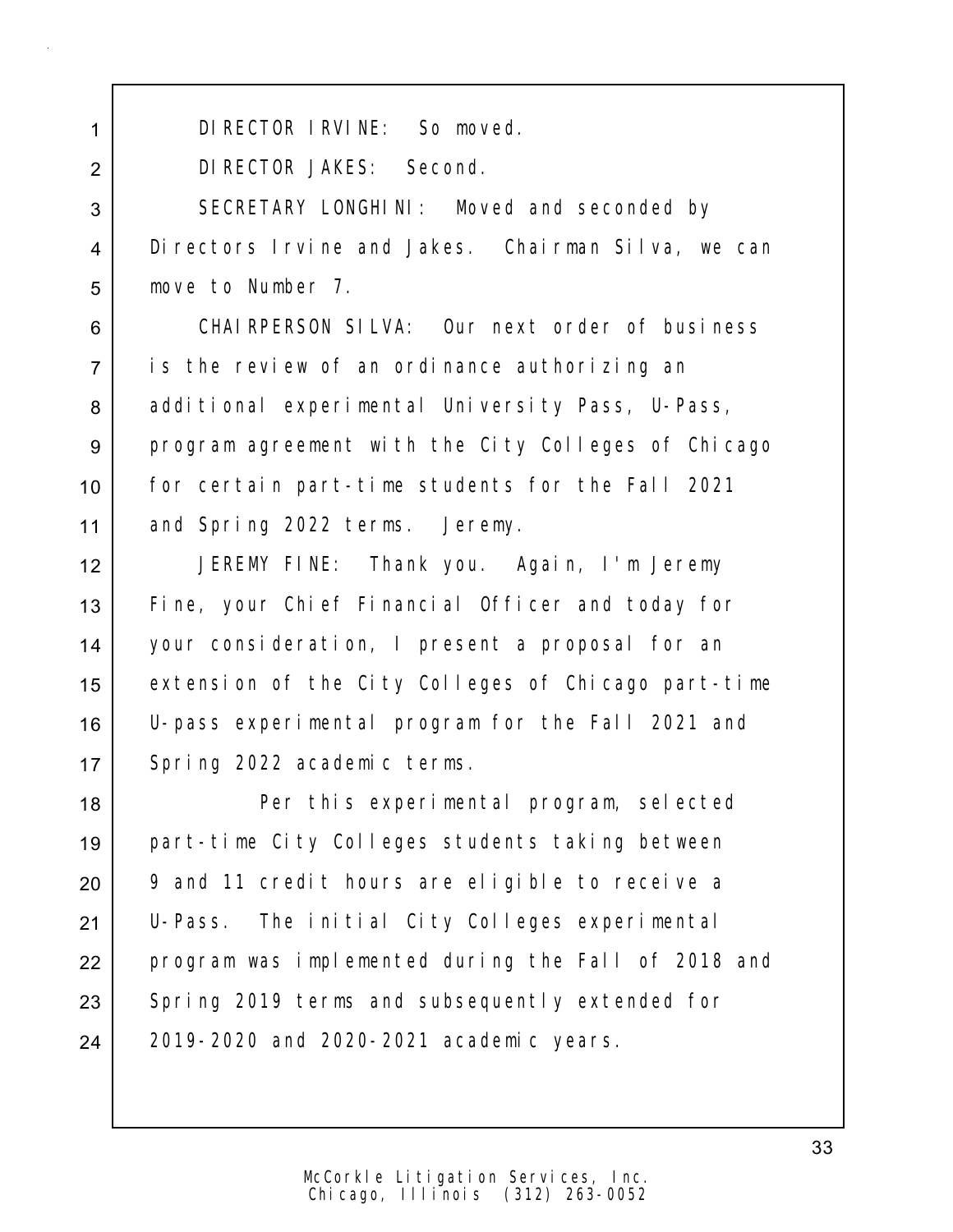1 This experimental program allows part-time 2 | City Colleges students to be eligible to receive 3 U-Passes, the same as the previous agreements.

4 Due to the onset of COVID-19 in March of 5 2020 and the temporary discontinuation of in-person 6 classes, staff recommends extending the City 7 Colleges part-time student program for the 8 2021-2022 academic year to assess the effectiveness 9 of the pilot program.

10 A daily student rate of \$1.25 will be 11 assessed per the general U-Pass agreement and City 12 Colleges have placed some additional qualifications 13 for part-time students to be eligible to receive a 14 U-Pass, such as completion of a financial aid 15 package, payment in full of any tuitions and fees, 16 and agreement to participate in up to three surveys 17 Pegarding their U-Pass and riding history.

18 | At the conclusion of this experimental 19 program, CTA will review the ridership of the 20 part-time U-Passes issued and make a comparison to 21 make a recommendation as to the potential 22 permanency of the part-time U-Pass model.

23 This concludes my remarks and I'm glad to 24 answer any questions.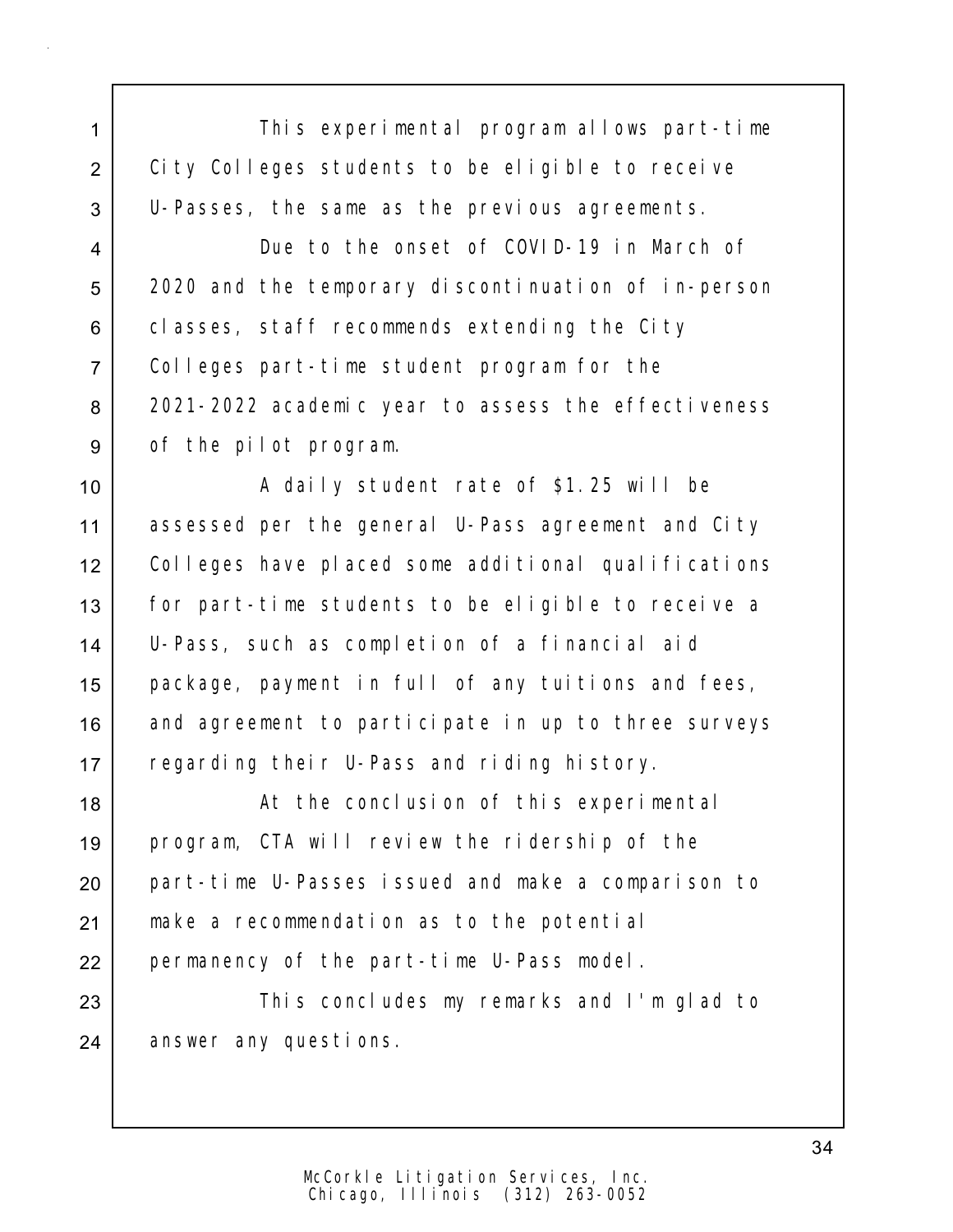| 1              | CHAIRPERSON SILVA: So we will -- we will give       |
|----------------|-----------------------------------------------------|
| $\overline{2}$ | them the pass this year and next year? For how      |
| 3              | many years are we maintaining this?                 |
| 4              | JEREMY FINE: So right now what we're asking         |
| 5              | for is an extension of one year of the U-Pass       |
| 6              | pilot, you know, for the part-time students at City |
| $\overline{7}$ | Colleges and that will allow us hopefully to start  |
| 8              | seeing how the U-Pass program -- how this part-time |
| 9              | U-Pass program continues to respond as students     |
| 10             | start going back to a traditional academic setting. |
| 11             | So, you know, obviously with, you know,             |
| 12             | COVID and a lot of classes or most classes, if not  |
| 13             | all classes, going online, you know, it was -- not  |
| 14             | a lot of students elected to participate in the     |
| 15             | program the way that they had prior to the          |
| 16             | pandemic.                                           |
| 17             | So, again, this extension of the pilot              |
| 18             | will hopefully allow us to continue to see a        |
| 19             | building of support, you know, in a base for        |
| 20             | utilization of the part-time program at City        |
| 21             | Colleges and we'll talk more in a moment with       |
| 22             | regard to UIC as well.                              |
| 23             | CHAI RPERSON SILVA: Okay. Thank you.                |
| 24             | SECRETARY LONGHINI: Director Jakes?                 |
|                |                                                     |
|                |                                                     |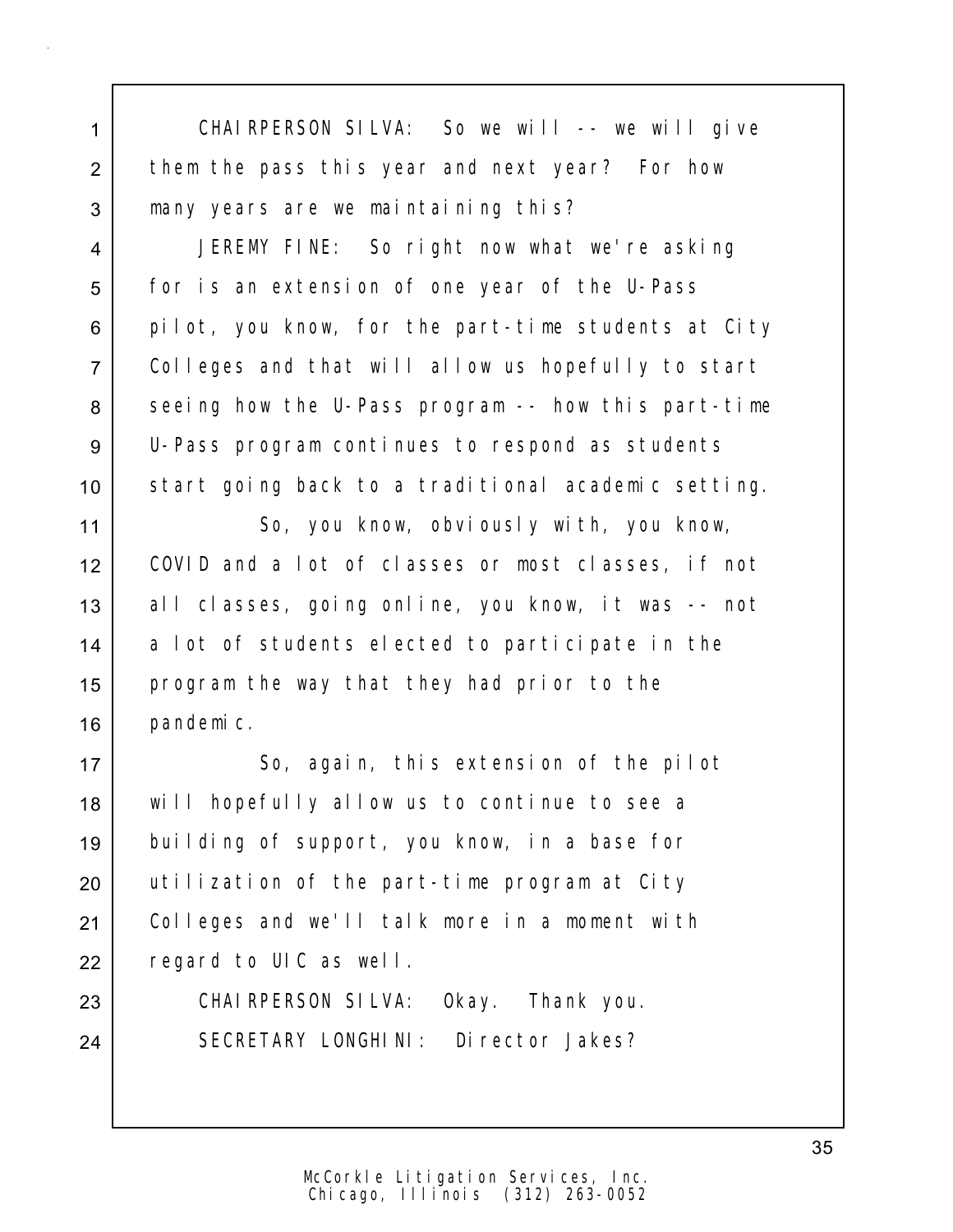1 DIRECTOR JAKES: I think, Jeremy, you just 2 answered my question, but I'll ask it anyway. Do 3 you have an estimated time that you plan on doing 4 either a hard stop or a definite continuation of 5 the pilot?

 JEREMY FINE: Yeah. I think, you know, after this year, depending on, you know, what -- you 8 know, how kids -- you know, whether they go back to 9 a traditional academic setting and whether they 10 stay there for the whole year, I think probably at the end of this year we'll have a better understanding of what the larger dynamics, both at 13 | City Colleges and we'll talk about here in a moment with UIC, to make a better assessment of the permanency of the program or what kind of 16 adjustments we would need to do to the pilot. But, again, we need to get back to a steady state. Hopefully that happens this year, but we'll -- you know, fingers crossed, but we'll see.

 Hopefully if we get back to a steady 21 State, we'll have a better understanding of the larger dynamics of how this will be rolled into a longer standing, more permanent program.

24 | PRESIDENT CARTER: Director Jakes, just to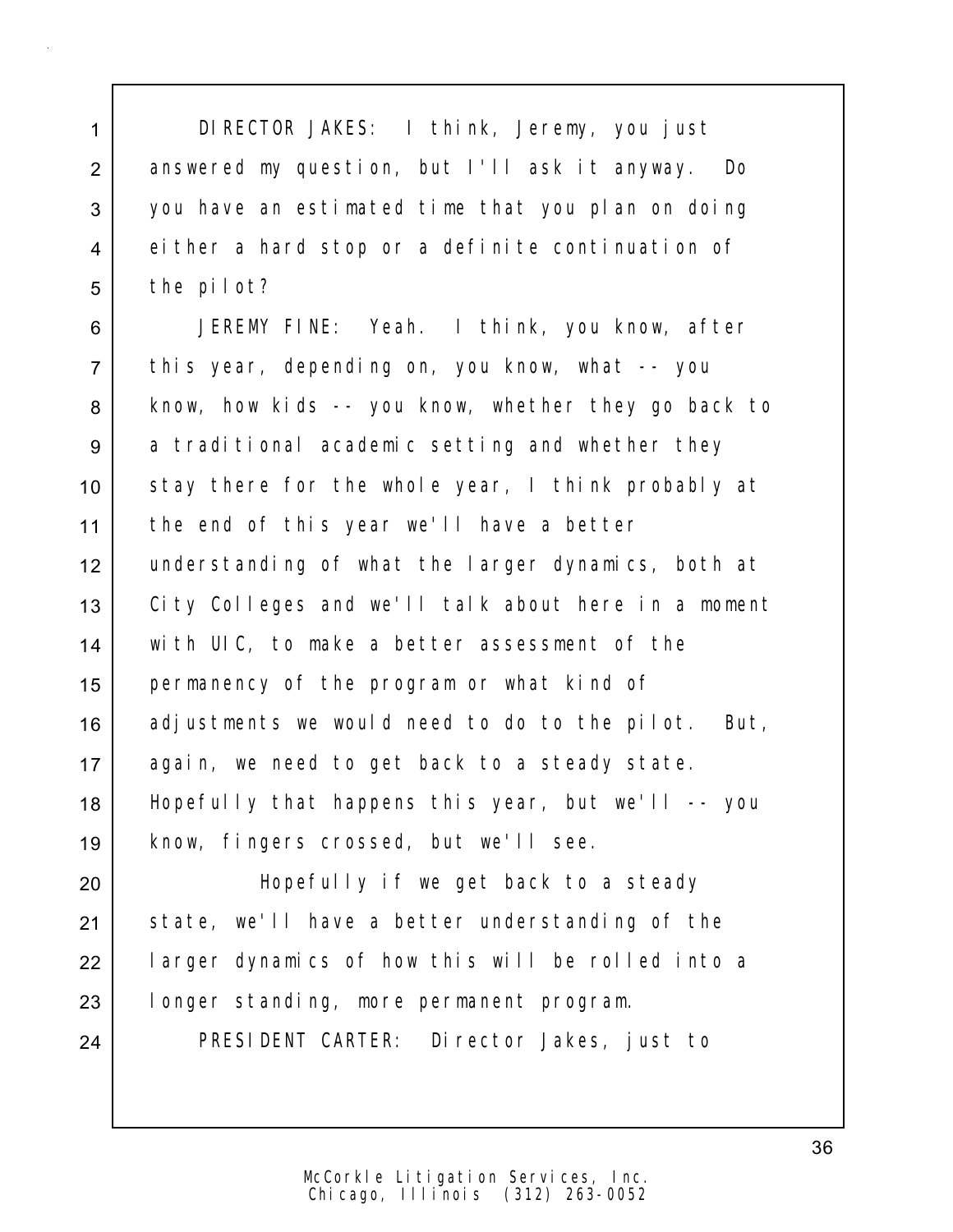| $\mathbf{1}$   | clarify Jeremy's comment, when he says this year,  |
|----------------|----------------------------------------------------|
| $\overline{2}$ | he's talking about the school academic year, which |
| 3              | as a practical matters means 2022 for us. So we    |
| 4              | will not be deciding this currently by the end of  |
| 5              | our calendar year.                                 |
| 6              | DI RECTOR JAKES: Okay. Sounds good. Thank          |
| $\overline{7}$ | you.                                               |
| 8              | SECRETARY LONGHINI: Thank you, President           |
| $9\,$          | Carter.                                            |
| 10             | Director Miller, any questions?                    |
| 11             | DI RECTOR MILLER: No questions.                    |
| 12             | SECRETARY LONGHINI: Director Barclay?              |
| 13             | DI RECTOR BARCLAY: Just one question. Jeremy,      |
| 14             | how many students participated in the program last |
| 15             | year?                                              |
| 16             | JEREMY FINE: So prior to the pandemic, we saw      |
| 17             | a building of the participation in the program.    |
| 18             | There was about 1600 students that participated in |
| 19             | the program in the 2018 calendar year. That built  |
| 20             | to about 2200 students in the 2019 academic        |
| 21             | calendar year. Obviously with the onset of the     |
| 22             | pandemic and students not going to -- you know,    |
| 23             | going virtually as opposed to in person, that      |
| 24             | dropped off quite a bit. So, again, this extension |
|                |                                                    |

Chicago, Illinois (312) 263-0052 McCorkle Litigation Services, Inc. 37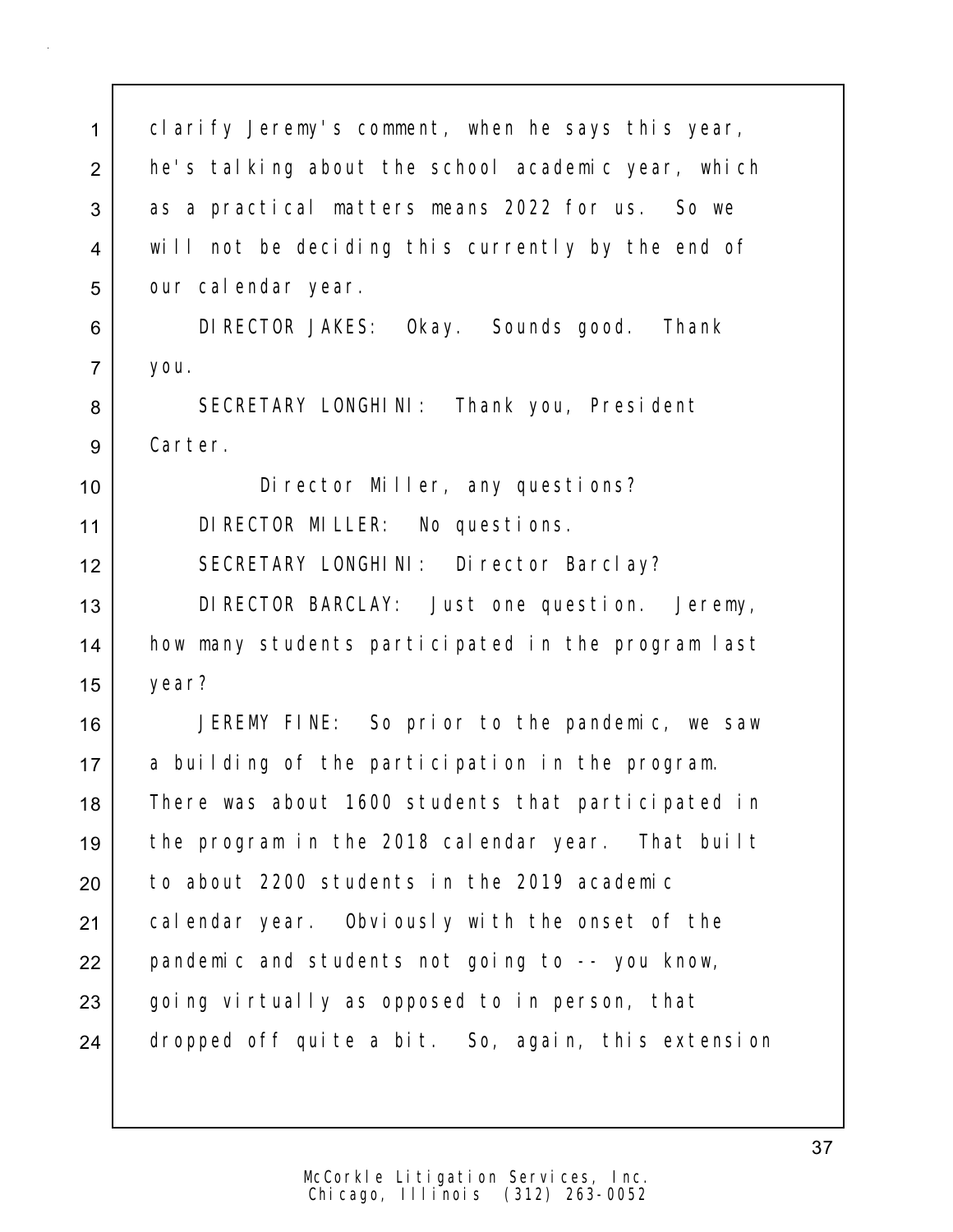| 1              | for a year will allow us to see how things start to |
|----------------|-----------------------------------------------------|
| $\overline{2}$ | stabilize and rebound and get on that track and     |
| 3              | exceed those prior numbers that we saw before the   |
| $\overline{4}$ | pandemic broke out.                                 |
| 5              | DI RECTOR BARCLAY: Thank you.                       |
| 6              | SECRETARY LONGHINI: Director Irvine?                |
| $\overline{7}$ | DI RECTOR IRVINE: No questions. Thanks.             |
| 8              | SECRETARY LONGHINI: Director Alva Rosales?          |
| 9              | DI RECTOR ALVA ROSALES: No questions.               |
| 10             | SECRETARY LONGHINI: Thank you. We're finished       |
| 11             | with questions, Chairman Silva.                     |
| 12             | CHAI RPERSON SILVA: Since there are no further      |
| 13             | questions, may I have leave to place this item on   |
| 14             | the omnibus for board approval?                     |
| 15             | DI RECTOR I RVI NE: So moved.                       |
| 16             | DI RECTOR JAKES: Second.                            |
| 17             | SECRETARY LONGHINI: Moved and seconded by           |
| 18             | Di rectors I rvine and Jakes. We may proceed to     |
| 19             | Number 8, sir.                                      |
| 20             | CHAIRPERSON SILVA: Our next order of business       |
| 21             | is the review of an ordinance authorizing an        |
| 22             | additional experimental University Pass, U-Pass,    |
| 23             | program agreement with the University of Illinois   |
| 24             | at Chicago, UIC, for certain part-time students for |
|                |                                                     |
|                |                                                     |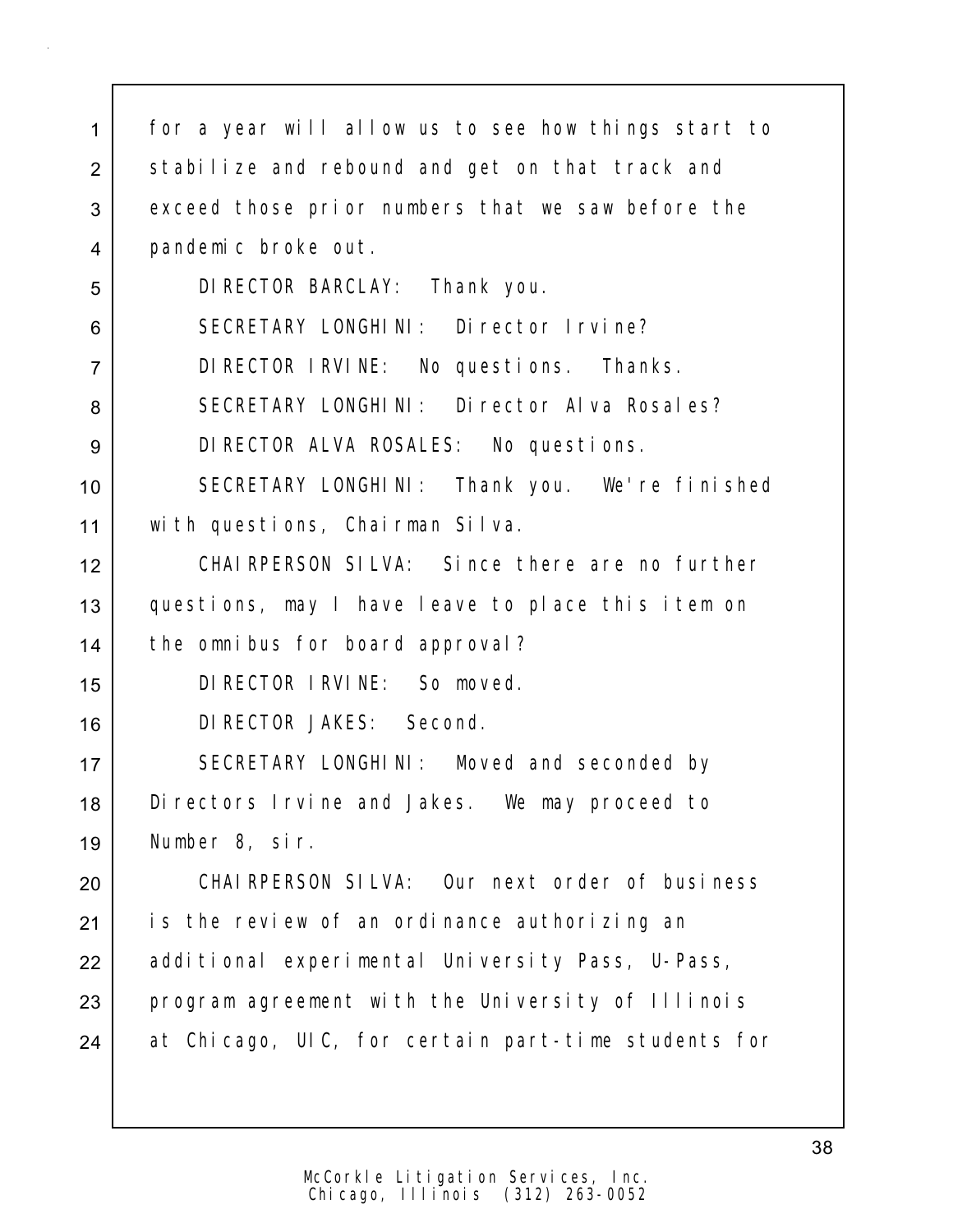1 the Fall 2021 and Spring 2022 terms. Jeremy.

 JEREMY FINE: Thank you. Again, I'm Jeremy Fine, your Chief Financial Officer and today for your consideration, I present a proposal for an 5 extension of the University of Illinois Chicago, UIC, part-time U-Pass experimental program for the Fall of 2021 and Spring 2022 academic terms.

8 | Per this experimental program, graduate 9 and undergraduate part-time students taking between 10 | 8 and 11 credit hours shall receive a U-Pass. UIC 11 participated in the U-Pass pilot in the Fall of 12 2020 and Spring of 2021 academic terms. A year 13 extension of the pilot will allow us to better 14 understand and assess the performance as things get 15 back to normal.

16 | As with the pass convention, the daily 17 Student rate of \$1.25 per day will be assessed and 18 at the conclusion of this experimental program, CTA 19 will review the ridership of the part-time U-Passes 20 issued and then be able to make a better assessment 21 to the potential permanency of this part-time 22 U-Pass model.

23 Glad to answer any questions. 24 CHAIRPERSON SILVA: Since -- I don't have a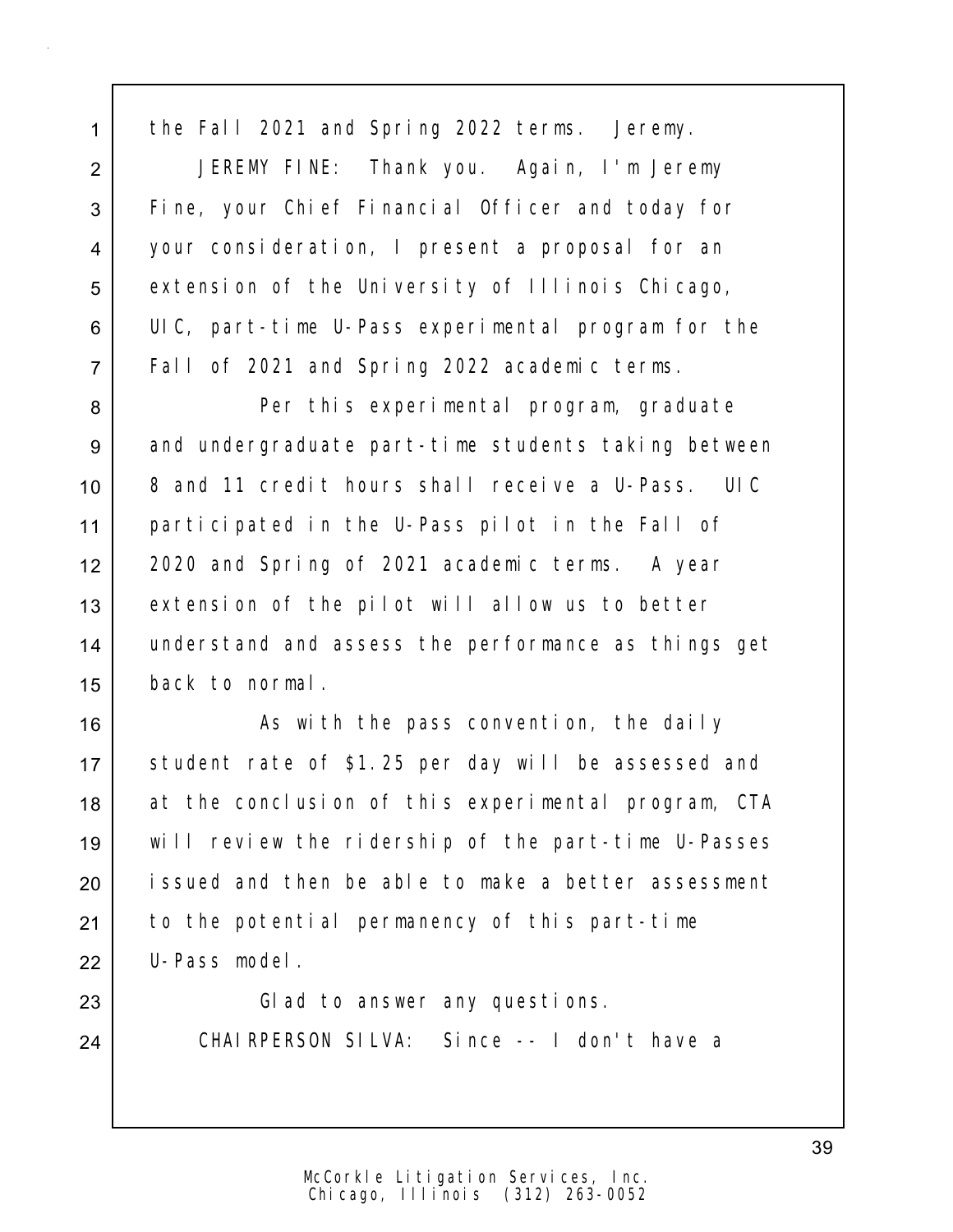1 question.

2 SECRETARY LONGHINI: No? No questions? All  $3$  right.

4 Director Jakes?

5 DIRECTOR JAKES: Jeremy, so the City Colleges 6 of Chicago, UIC, are you looking at any other 7 institutions?

 JEREMY FINE: Yes. This is something that we continue to have conversations with, you know, between several other, you know, members that are currently in the full-time program that have larger part-time cohorts and so there are some potential 13 | other opportunities to expand this part-time, you 14 | know, U-Pass program at some other schools.

15 | Again, I think that folks are really kind 16 of waiting to see how things shake out here for 17 this upcoming academic year and, you know, we'll be 18 able to have a better assessment as we move 19 forward, potentially not only making this a 20 permanent program, but expanding the base to other 21 Schools beyond City Colleges and UIC.

22 DIRECTOR JAKES: Thank you.

23 SECRETARY LONGHINI: Director Miller?

24 DIRECTOR MILLER: No questions.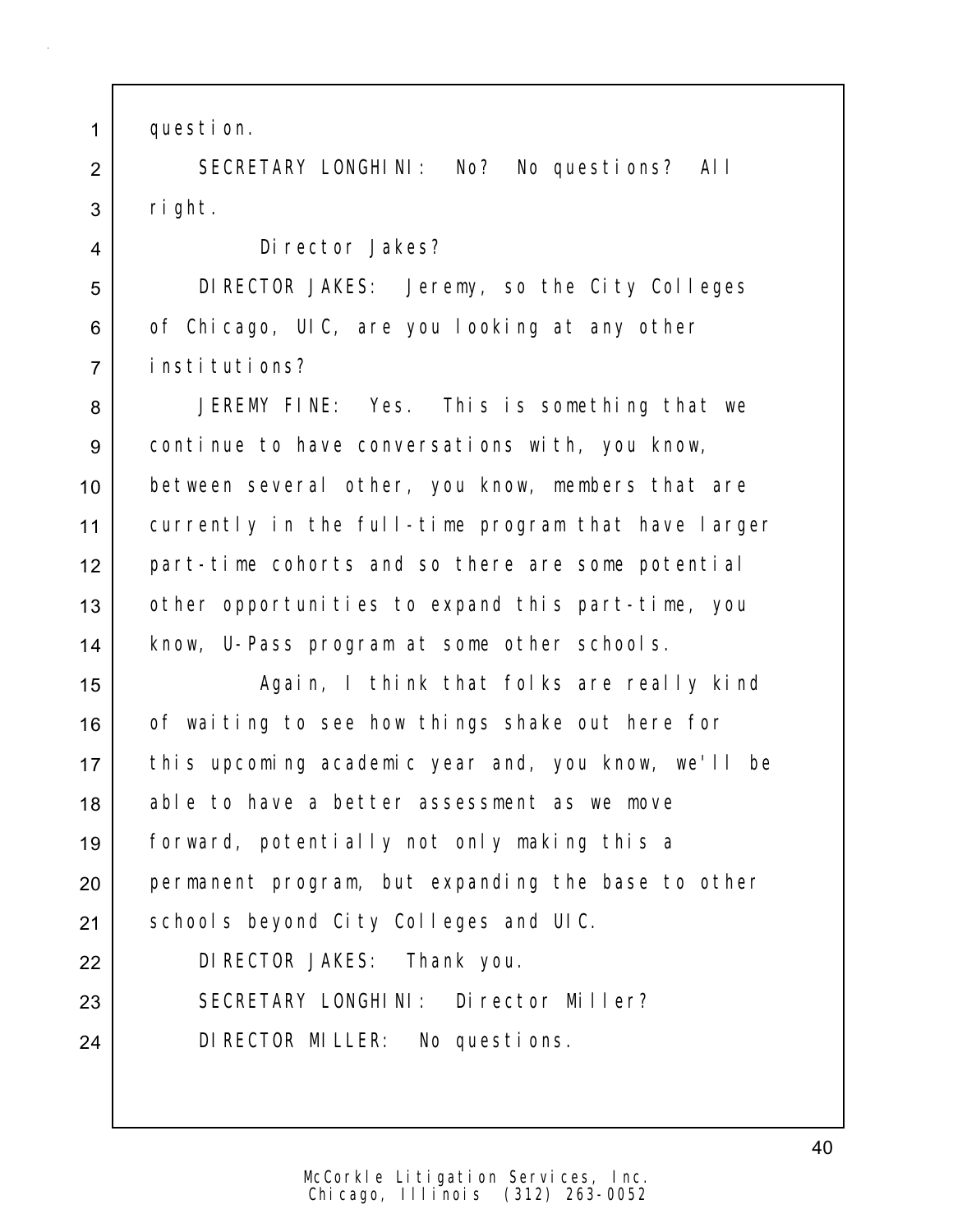1 SECRETARY LONGHINI: Director Barclay? DIRECTOR BARCLAY: No questions. 3 SECRETARY LONGHINI: Director Irvine? DIRECTOR IRVINE: No questions. 5 SECRETARY LONGHINI: Director Alva Rosales? DIRECTOR ALVA ROSALES: No questions. 7 SECRETARY LONGHINI: No further questions, Chairman Silva. CHAIRPERSON SILVA: Since there are no further questions, may I have leave to place this item on the omnibus for board approval? DIRECTOR IRVINE: So moved. DIRECTOR JAKES: Second. 14 SECRETARY LONGHINI: Moved and seconded by Directors Irvine and Jakes. We may proceed to Number 9. CHAIRPERSON SILVA: Our next order of business 18 is the review of an ordinance authorizing the continuation of University Pass, U-Pass, contract 20 terms previously amended due to the COVID-19 pandemic for the Fall 2021 and Spring 2022 terms. Jeremy. JEREMY FINE: Thank you. Again, I'm Jeremy 24 Fine, your Chief Financial Officer and today for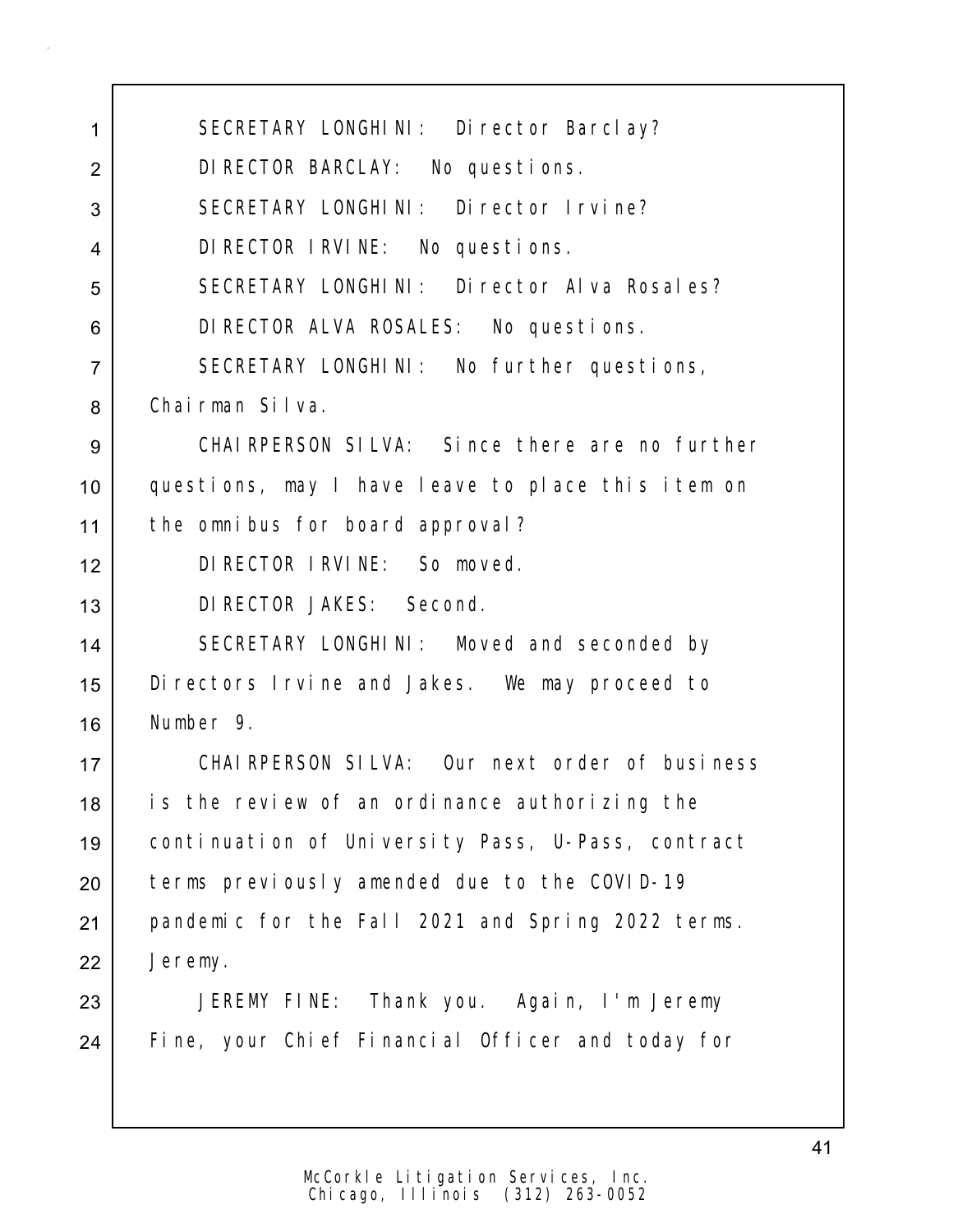1 your consideration, I present a proposal to 2 continue to offer flexibility of certain U-Pass 3 contract provisions due to the COVID-19 pandemic.

4 Colleges and universities have experienced 5 drastic and unique enrollment challenges since 6 March of 2020. Due to these challenges, CTA has 7 offered schools the flexibility of selectively 8 enrolling students who want a U-Pass for a given 9 term instead of mandatory participation required by 10 the U-Pass contract.

11 | The Board previously approved enrollment 12 flexibility through the summer of 2021. In 13 | conversations with many schools, staff has learned 14 that in-person classes may still be limited for the 15 Fall of 2021. While these reductions are not as 16 significant as those that were seen in the academic 17 year of 2020 and 2021, there will still be a 18 | significant portion of students that will learn 19 remotely and not require travel to and from campus.

20 | These schools have been valued partners 21 with CTA over the past several years and to provide 22 | incentives for schools to remain in the program 23 during the upcoming school year, staff recommends 24 continuing the flexibility to schools regarding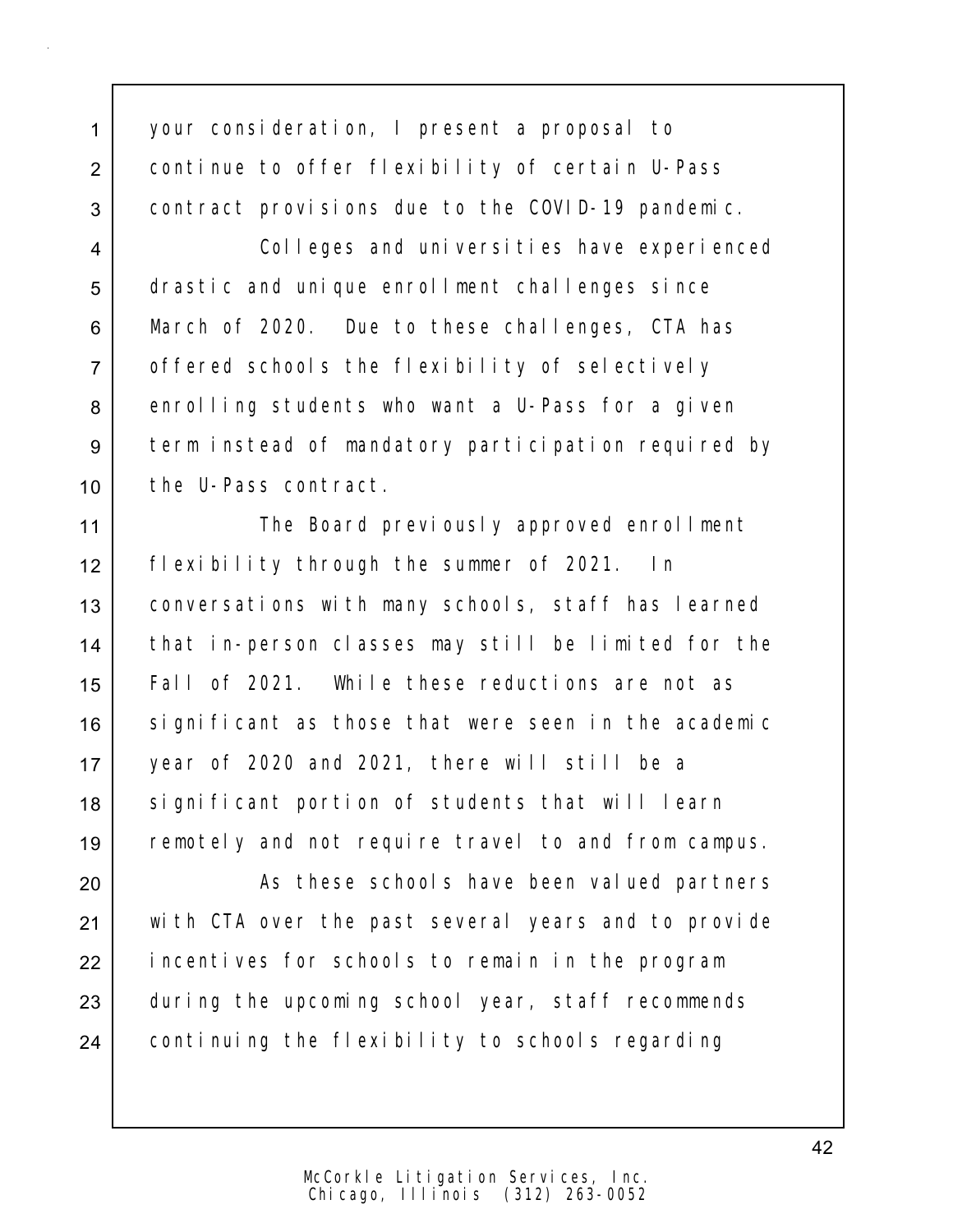certain U-Pass contract terms through the Spring of 2022 academic term. Should schools return to full in-person learning in the Spring of 2022, further proposed ordinances, staff would have the discretion to reinstate all the U-Pass contract 6 terms and conditions.

7 Per the current U-Pass agreement, all 8 Full-time students must be assigned and charged for 9 the U-Pass during the terms which they are 10 enrolled. Allowing flexible terms to the 11 | participating schools during the pandemic will 12 allow students to continue to use CTA services. 13 Without such flexibility during these unique and 14 challenging times, many participating schools, you 15 know, may elect not to remain in the program. 16 I'm glad to answer any questions. 17 | CHAIRPERSON SILVA: No -- I don't have any

18 questions.

19 SECRETARY LONGHINI: All right. Director 20 Jakes?

21 | DIRECTOR JAKES: No questions, Greg.

22 SECRETARY LONGHINI: Thank you.

23 Director Miller?

24 DIRECTOR MILLER: No questions.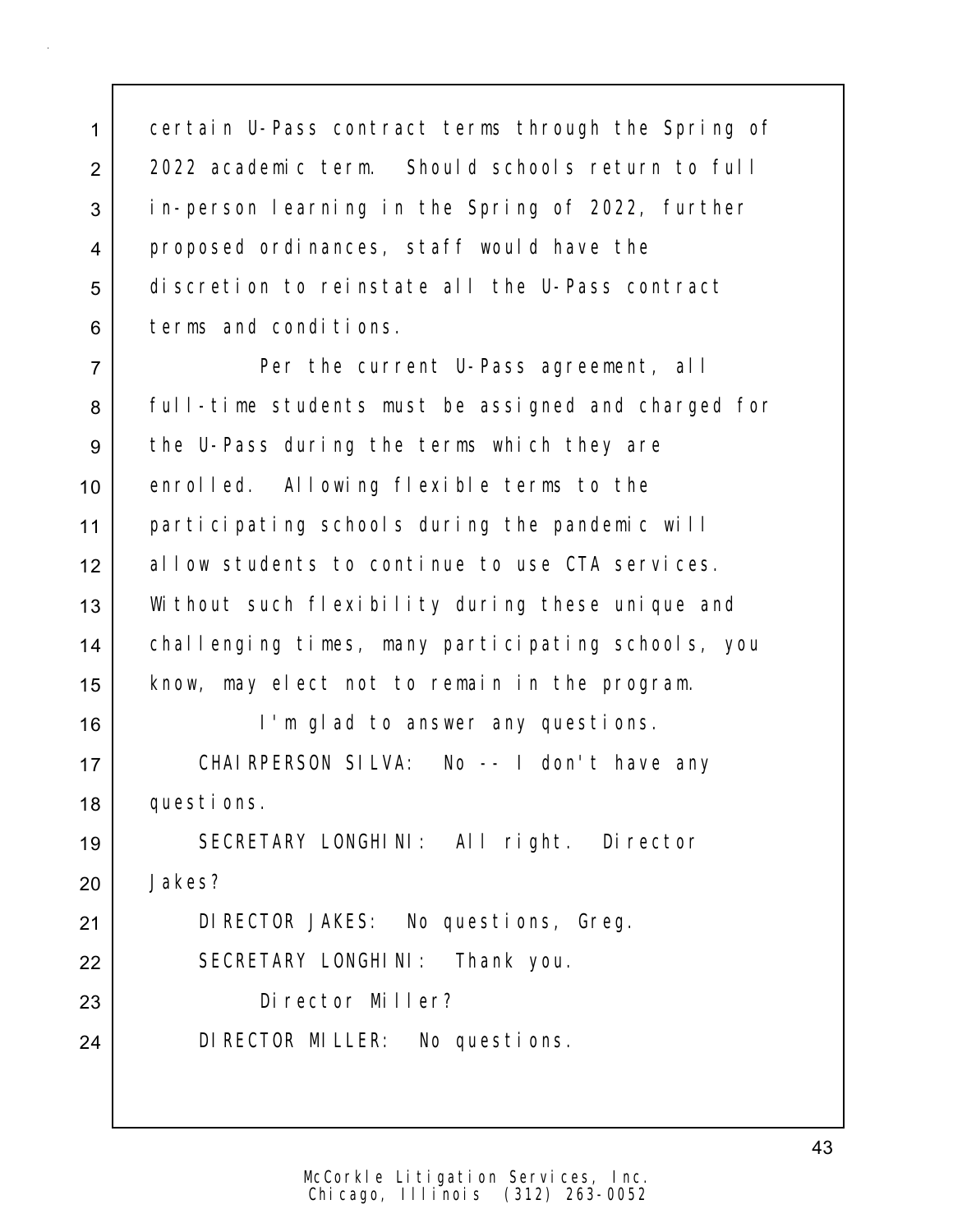1 SECRETARY LONGHINI: Director Barclay? 2 DIRECTOR BARCLAY: No questions. 3 SECRETARY LONGHINI: Direction Irvine? 4 DIRECTOR IRVINE: No questions. 5 SECRETARY LONGHINI: Director Alva Rosales? 6 DIRECTOR ALVA ROSALES: No questions. 7 SECRETARY LONGHINI: There are no further 8 questions, Chairman Silva. 9 CHAIRPERSON SILVA: If there are no further 10 questions, may I have leave to place this item on 11 the omnibus for board approval? 12 DIRECTOR IRVINE: So moved. 13 DIRECTOR JAKES: Second. 14 SECRETARY LONGHINI: Moved and seconded by 15 Directors Irvine and Jakes. We may proceed to 10. 16 CHAIRPERSON SILVA: Our next order of business 17 is the review of an ordinance consenting to the 18 | acquisition of Cubic Transportation Systems, Inc. 19 by certain affiliation of Veritas Capital and 20 Elliot Investment Management and authorizing a 21 | supplement to the Open Standards Fare System 22 | Agreement. Jeremy. 23 JEREMY FINE: Thank you. Again, I'm Jeremy 24 Fine, your Chief Financial Officer and today I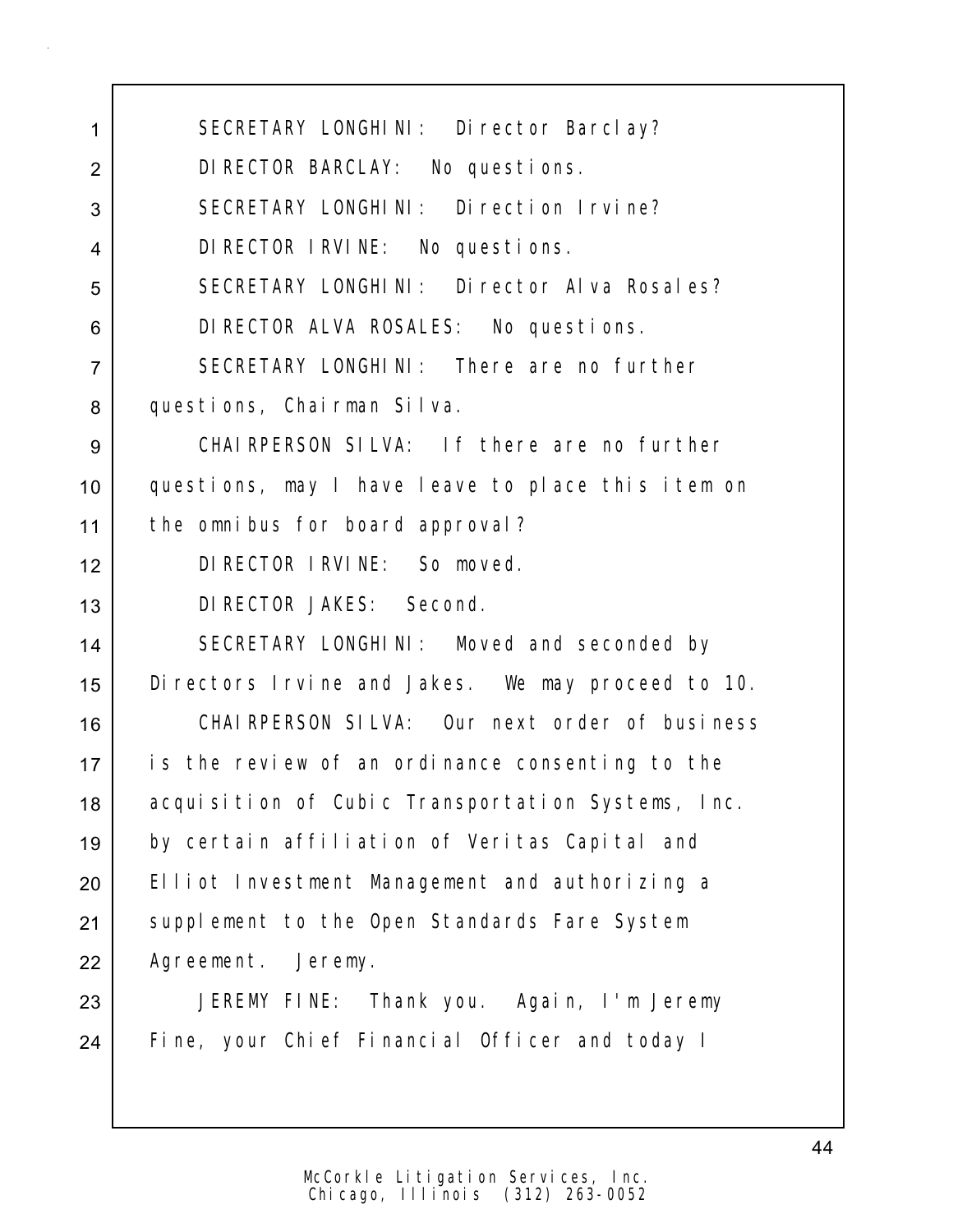1 present for your consideration consent to an 2 acquisition of Cubic Transportation, Inc. and a 3 fifth supplement to the Cubic agreement in 4 connection with Cubic's acquisition by affiliates 5 of Veritas Capital and Elliot Investment.

6 **Through the transaction, Cubic went from** 7 being a publicly-traded company to privately held. 8 Cubic will remain based in San Diego, California 9 and the transition is expected to be seamless for 10 customers.

11 | CTA has negotiated the following 12 amendments that provide additional visibility and 13 comfort around Cubic's financial situation, which 14 is similar to what we would have received from 15 Cubic's publicly listed status.

16 The first being Cubic will provide 17 additional financial reporting and notifications 18 | related to its financial situation. Two, Cubic 19 will certify on a quarterly basis as to its 20 financial situation. Three, the Cubic -- Cubic 21 | will undergo annual third-party evaluations of its 22 | available liquidity and equity value to ensure it 23 retains its current credit worthiness requirement. 24 | And fourth, the -- Cubic will increase its surety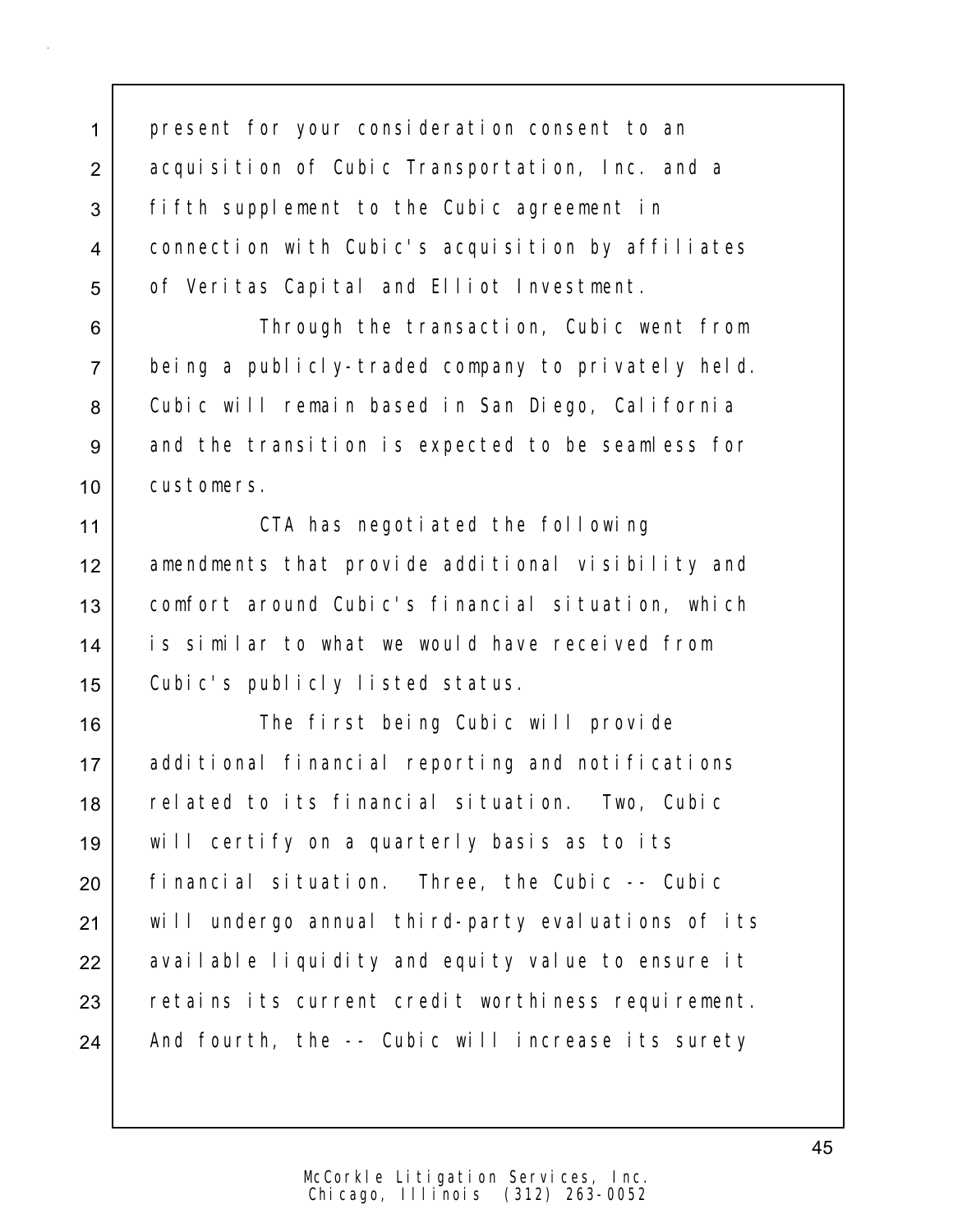1 bonds from just under 50 million to a little over 2 | \$60 million. Cubic Transportation Systems will 3 continue to operate the Ventra fare systems through 4 2029 under its current contract term and no changes 5 being made at any compensation under the agreement.

6 **This concludes my remarks and I'm glad to** 7 answer any questions.

8 CHAIRPERSON SILVA: The company turned into a 9 private company? Okay. What ...

 JEREMY FINE: That's correct. They were previously a listed company, publicly traded, and now the two firms, they're affiliates of Veritas Capital and Elliot Investments, you know, took the company private in effect.

15 | So, you know, again, it just went from a 16 | publicly-traded company to a privately-traded 17 company. As part of this fifth supplement, we 18 ensured that the information, even though they're 19 private, that we still receive the similar type of 20 | information that we would receive from them as a 21 publicly-traded company and this allows us to 22 continue to assess their credit worthiness and  $23$  ability to pay, in essence.

24 So, you know, again, we feel confident and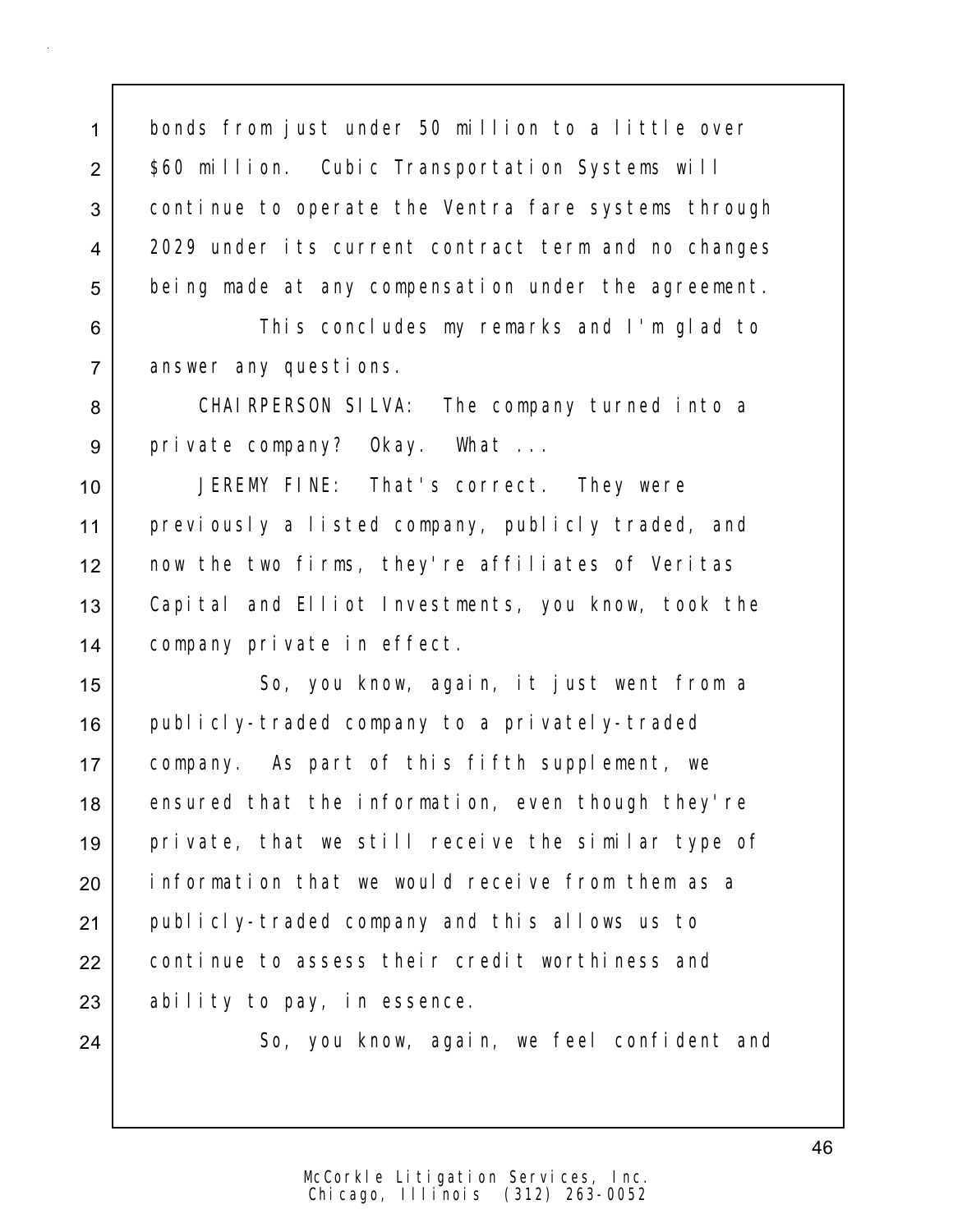1 comfortable with the additional quardrails that we 2 have in place through this supplement that we'll 3 get all of the information that would have -- that we would have otherwise gotten as a publicly-traded 5 company.

 CHAIRPERSON SILVA: Are relations with a 7 private company, okay, as good as they were, okay, with the other one?

 JEREMY FINE: Yeah. So the people that we deal with at Cubic, you know, remain in place and, again, we have a good working relationship with Cubic and, you know, again, nothing is expected to 13 | change dramatically on that front.

 CHAIRPERSON SILVA: Okay. Thank you. SECRETARY LONGHINI: Director Jakes? DIRECTOR JAKES: No questions. 17 SECRETARY LONGHINI: Director Miller? DIRECTOR MILLER: No questions. SECRETARY LONGHINI: Director Barclay? DIRECTOR BARCLAY: No questions. SECRETARY LONGHINI: Director Irvine? DIRECTOR IRVINE: No questions. 23 SECRETARY LONGHINI: Director Alva Rosales? DIRECTOR ALVA ROSALES: Just, we don't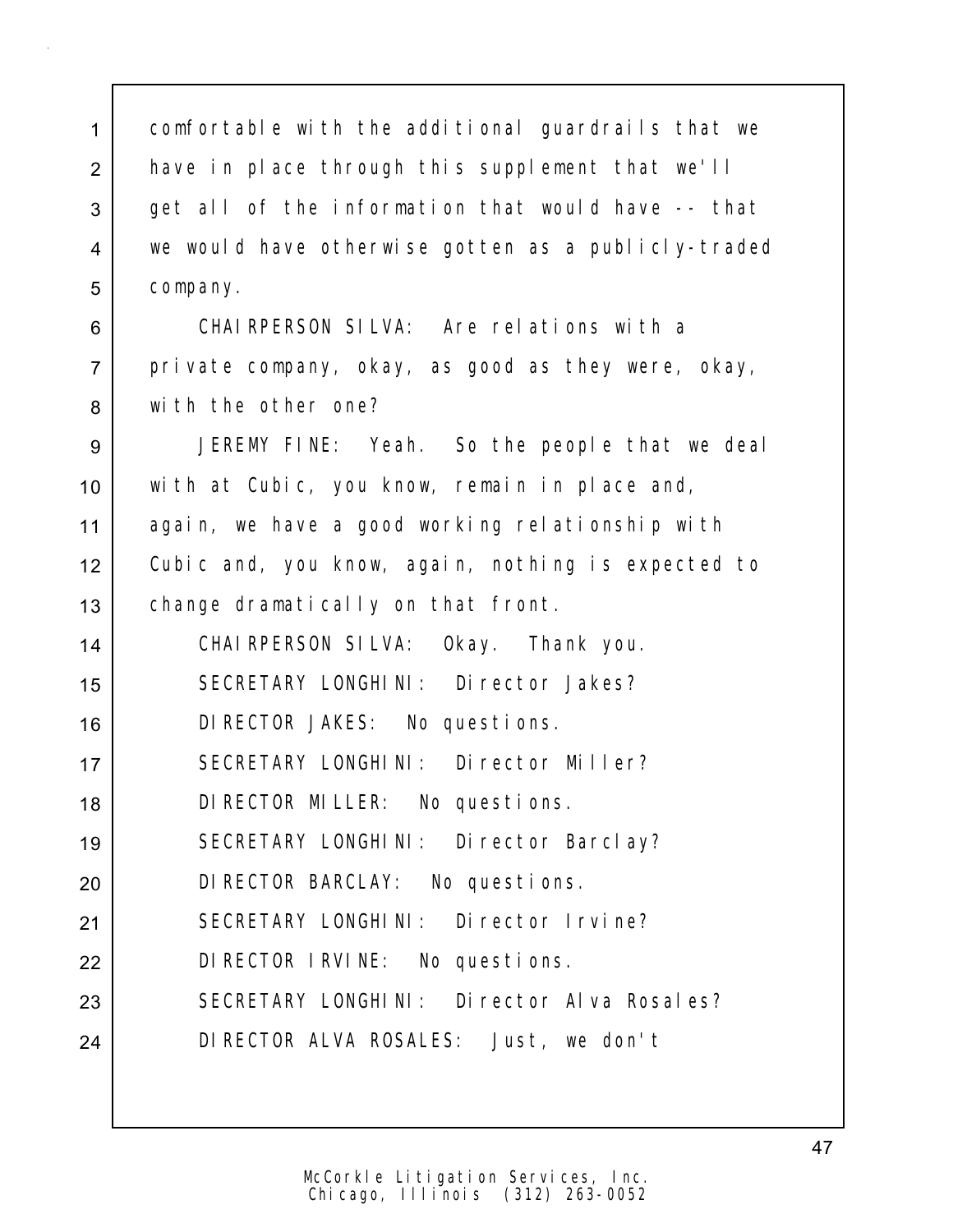| $\mathbf{1}$   | anticipate any issues then whatsoever, no changes |
|----------------|---------------------------------------------------|
| $\overline{2}$ | in capacity or their ability to service us in any |
| 3              | way?                                              |
| 4              | JEREMY FINE: No. None at all.                     |
| 5              | DIRECTOR ALVA ROSALES: Okay. Great. Thank         |
| 6              | you.                                              |
| $\overline{7}$ | SECRETARY LONGHINI: Thank you.                    |
| 8              | Chairman Silva, there are no further              |
| 9              | questions on this matter.                         |
| 10             | CHAIRPERSON SILVA: Since there are no further     |
| 11             | questions, may I have leave to place this item on |
| 12             | the omnibus for board approval?                   |
| 13             | DI RECTOR I RVI NE: So moved.                     |
| 14             | DI RECTOR JAKES: Second.                          |
| 15             | SECRETARY LONGHINI: Moved and seconded by         |
| 16             | Di rectors I rvine and Jakes. We may now go to    |
| 17             | Number 11, sir.                                   |
| 18             | CHAIRPERSON SILVA: Our next order of business     |
| 19             | is the review of an ordinance authorizing         |
| 20             | additional funding for blanket construction       |
| 21             | management consulting services. Bill Mooney.      |
| 22             | BILL MOONEY: Bill Mooney, your Chief              |
| 23             | Infrastructure Officer. Staff recommends approval |
| 24             | of an ordinance increasing the total contract     |
|                |                                                   |
|                |                                                   |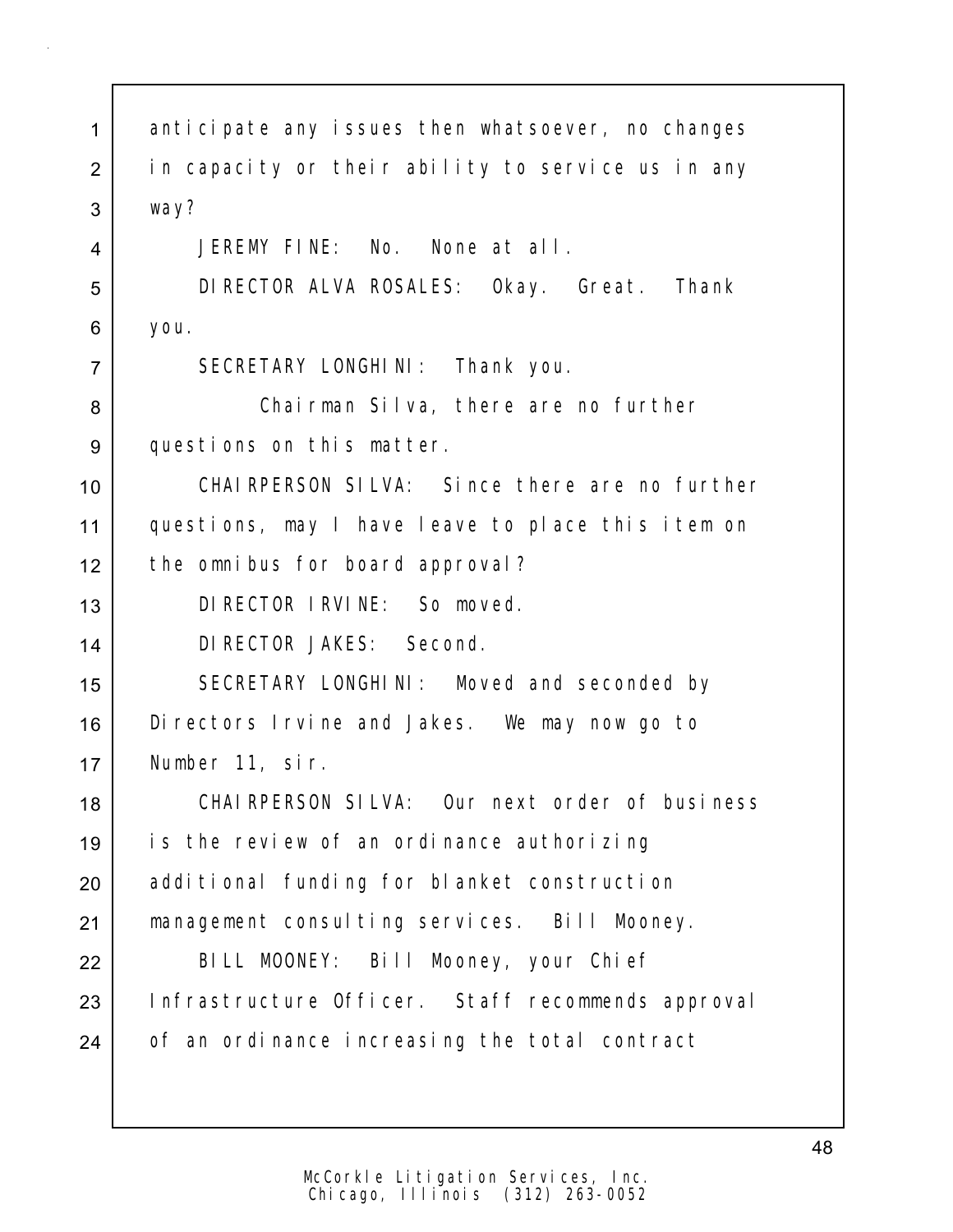| $\mathbf 1$    | authority for blanket construction management       |
|----------------|-----------------------------------------------------|
| $\overline{2}$ | service contracts from 70 million to 84 million.    |
| 3              | The blanket construction management                 |
| $\overline{4}$ | service contract provides task-order based TM       |
| 5              | services program to CTA's capital construction      |
| 6              | program, as well as support of adjacent             |
| $\overline{7}$ | construction projects to CTA property. The current  |
| 8              | contract has reached its financial authority limits |
| 9              | and the increases required to continue to support   |
| 10             | existing projects while a replacement contract is   |
| 11             | procured.                                           |
| 12             | I'll be happy to take any questions at              |
| 13             | this time.                                          |
| 14             | CHAIRPERSON SILVA: I don't have any questions.      |
| 15             | SECRETARY LONGHINI: Director Jakes, do you          |
| 16             | have any questions?                                 |
| 17             | DI RECTOR JAKES: No questions, Greg.                |
| 18             | SECRETARY LONGHINI: Director Miller?                |
| 19             | DI RECTOR MILLER: No questions.                     |
| 20             | SECRETARY LONGHINI: Director Barclay?               |
| 21             | DI RECTOR BARCLAY: No questions.                    |
| 22             | SECRETARY LONGHINI: Director Irvine?                |
| 23             | DIRECTOR IRVINE: No questions.                      |
| 24             | SECRETARY LONGHINI: Director Alva Rosales?          |
|                |                                                     |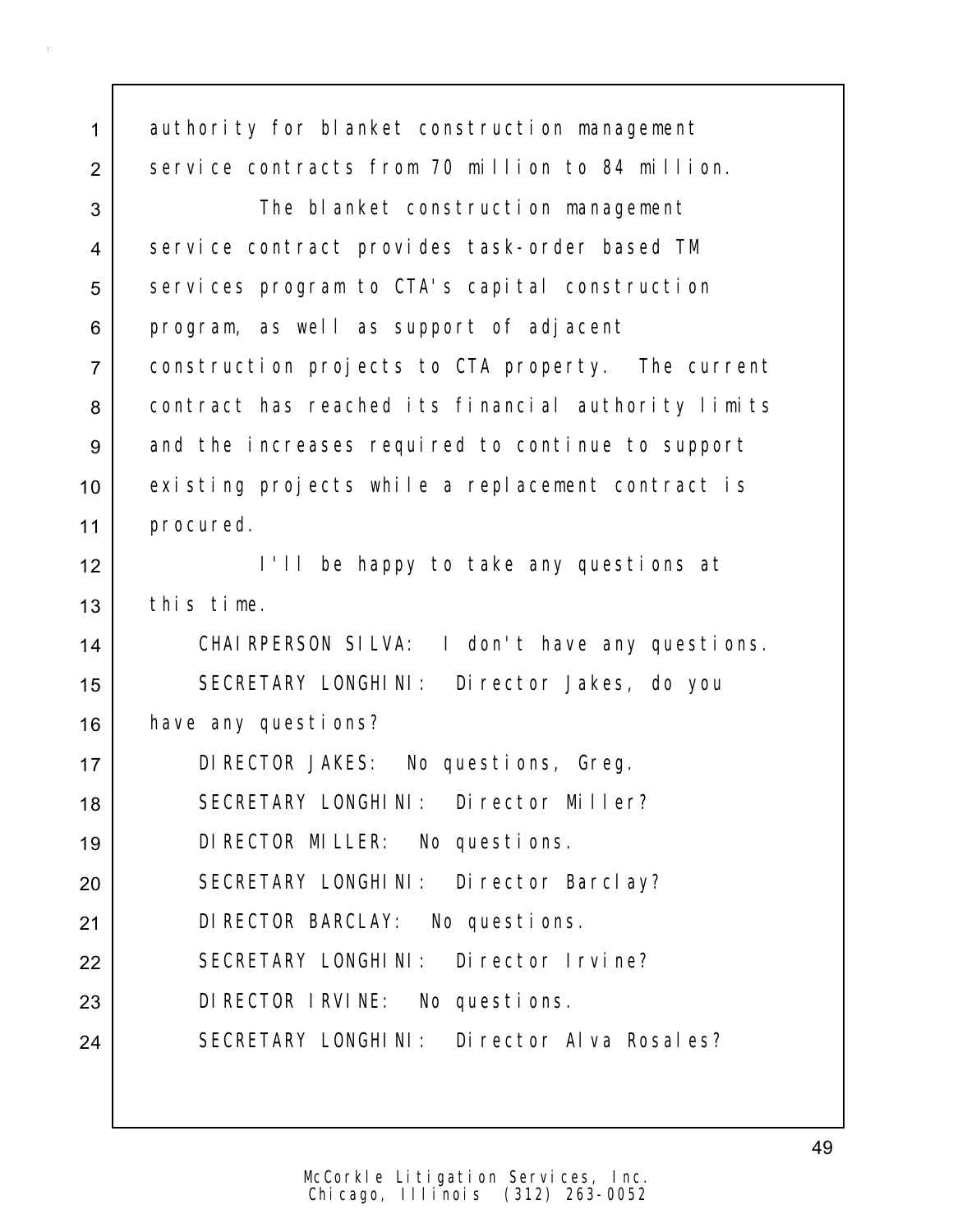| 1              | DI RECTOR ALVA ROSALES: No questions.               |
|----------------|-----------------------------------------------------|
| $\overline{2}$ | SECRETARY LONGHINI: No further questions,           |
| 3              | Chairman.                                           |
| 4              | CHAIRPERSON SILVA: If there are no further          |
| 5              | questions, may I have leave to place this item on   |
| 6              | the omnibus for board approval?                     |
| $\overline{7}$ | DI RECTOR I RVI NE: So moved.                       |
| 8              | DI RECTOR JAKES: Second.                            |
| 9              | SECRETARY LONGHINI: Moved and seconded by           |
| 10             | Di rectors I rvine and Jakes. We can go to Number   |
| 11             | 12, sir.                                            |
| 12             | CHAIRPERSON SILVA: Our next order of business       |
| 13             | is a review of an ordinance authorizing a license   |
| 14             | agreement with Lakeview Roscoe Village Chamber of   |
| 15             | Commerce and Friends of Lakeview NFP for Authority  |
| 16             | property between Southport Avenue and Paulina       |
| 17             | Street, Chicago, Illinois for the Lakeview Low-Line |
| 18             | Brown Line. Bill Mooney.                            |
| 19             | BILL MOONEY: Thank you. Bill Mooney, your           |
| 20             | Chi ef Infrastructure Officer again.                |
| 21             | Real estate staff recommends approval of            |
| 22             | an ordinance authorizing a license agreement with   |
| 23             | the Lakeview Roscoe Chamber of Commerce and Friends |
| 24             | of Lakeview NFP for CTA property between Southport  |
|                |                                                     |
|                |                                                     |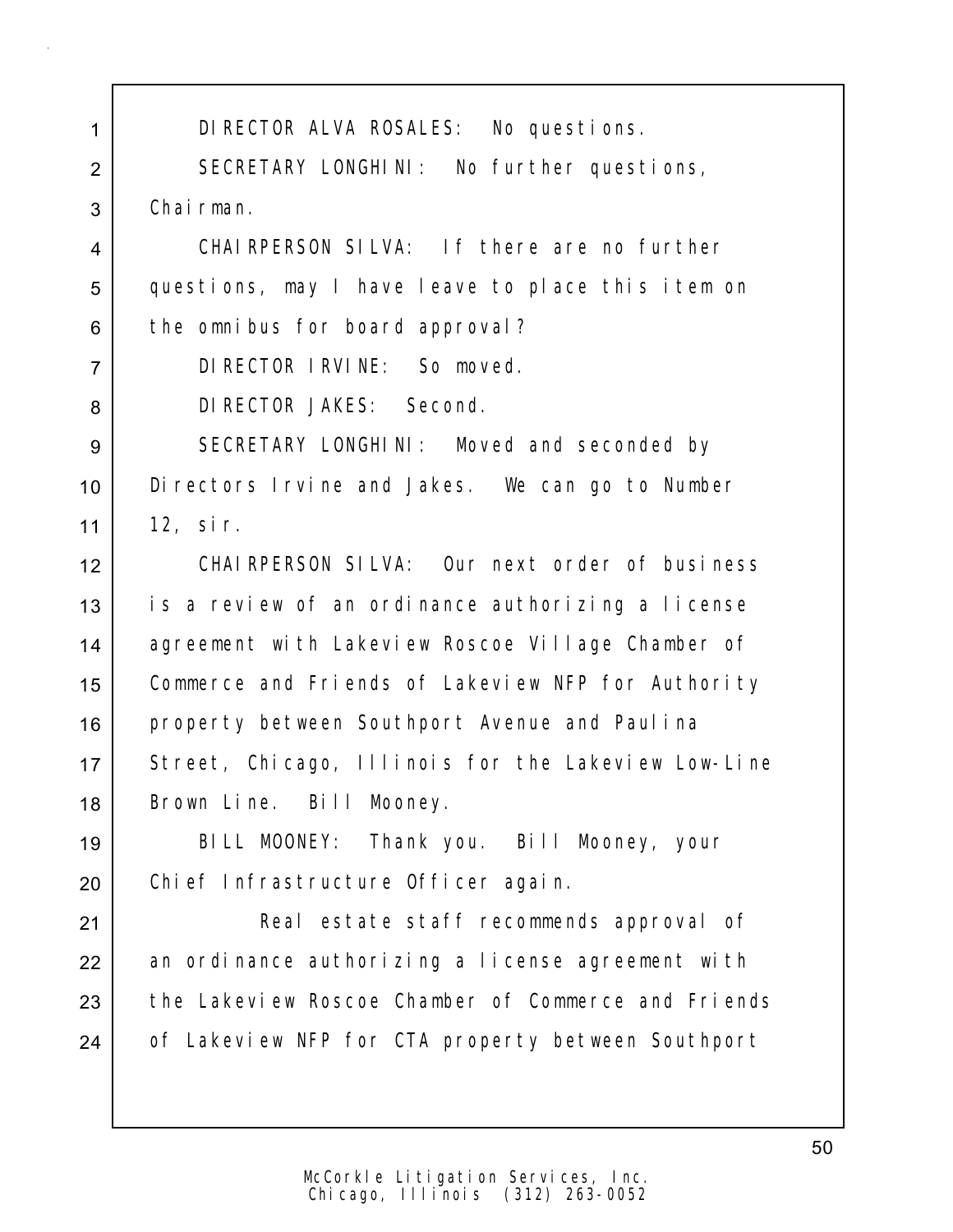1 Avenue and Paulina Street.

 Licensee seeks to program, improve, and maintain an area under the Brown Line elevated structure for the benefits of area businesses and 5 residents. The proposed licensed area is 6 approximately 77,000 square feet of area underneath the Brown Line between Southport and Paulina Street 8 and the project is commonly referred to as a Low-Line.

 The licensee will be able to make additional improvements to the area with review and approval of the CTA, as well as be responsible for 13 all maintenance and upkeep of the area.

14 Under the terms of the agreement, licensee 15 will be -- the license will be in effect for a 16 period of ten years at no cost to the licensee with 17 either party able to cancel the agreement with 18 60-day notice.

19 I'll be happy to take any questions at 20 this time.

21 CHAIRPERSON SILVA: Is this the first time that  $22$  we've had this type of agreement with them?

23 BILL MOONEY: This will be the first time we're 24 doing an agreement with this specific group. We do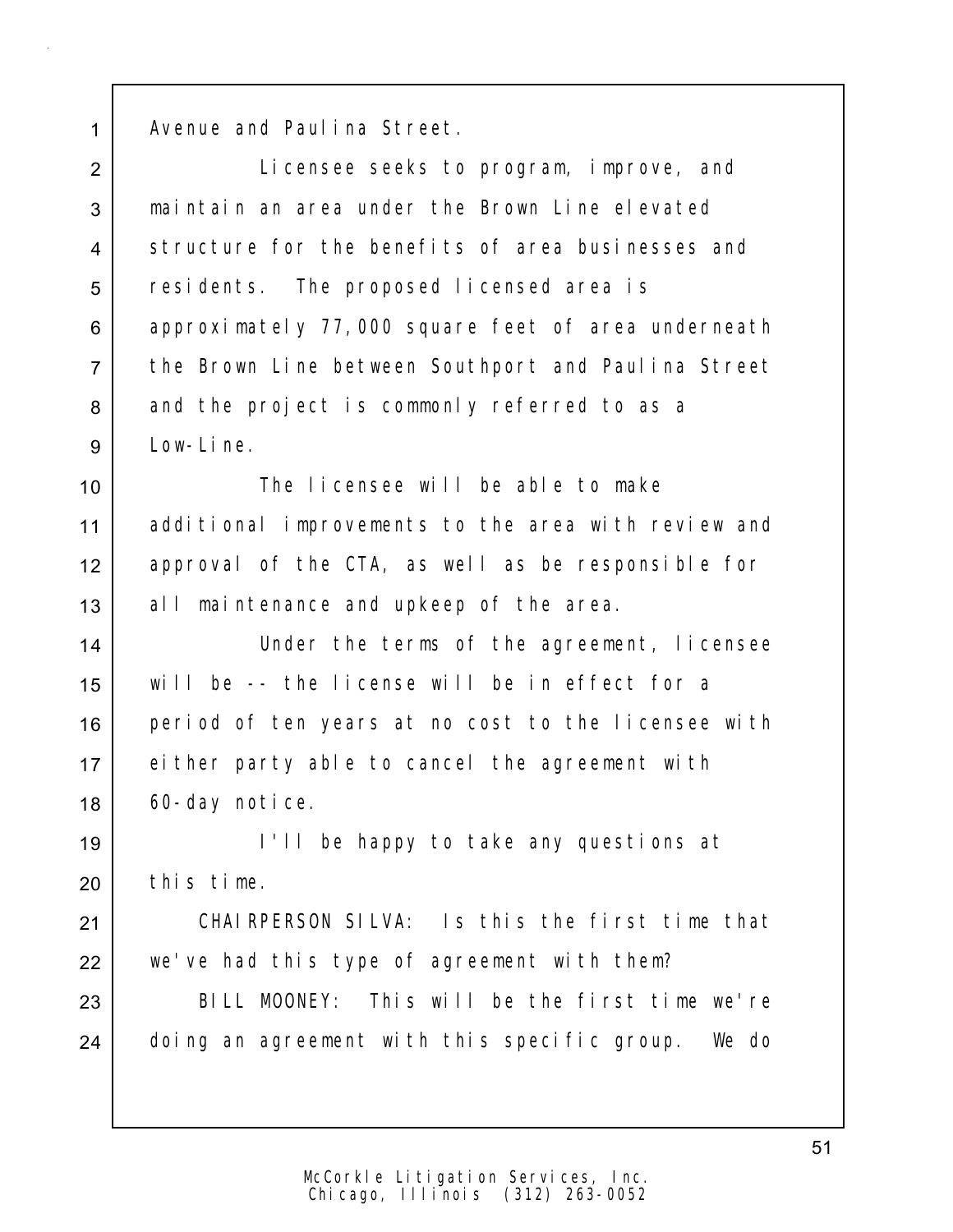| $\mathbf{1}$   | do, from time to time, historically what we call a  |
|----------------|-----------------------------------------------------|
| 2              | yard-and-garden agreement where we allow adjacent   |
| 3              | residents to maintain the property underneath the L |
| 4              | for their own use and they're similar in structure. |
| 5              | This is a much larger area and commercial entity,   |
| 6              | so there are different terms associated with it.    |
| $\overline{7}$ | CHAI RPERSON SILVA: Thank you.                      |
| 8              | SECRETARY LONGHINI: Director Jakes, any             |
| 9              | questions?                                          |
| 10             | DI RECTOR JAKES: No questions, Greg.                |
| 11             | SECRETARY LONGHINI: Director Miller?                |
| 12             | DI RECTOR MILLER: No questions.                     |
| 13             | SECRETARY LONGHINI: Director Barclay?               |
| 14             | DI RECTOR BARCLAY: No questions.                    |
| 15             | SECRETARY LONGHINI: Director Irvine?                |
| 16             | DI RECTOR I RVINE: No questions.                    |
| 17             | SECRETARY LONGHINI: Director Alva Rosales?          |
| 18             | DI RECTOR ALVA ROSALES: I have a question.          |
| 19             | It's not directly to this, might not be you, Bill,  |
| 20             | who answers this. But with regards to training      |
| 21             | and, you know, so much more being done digitally,   |
| 22             | I'm just curious, you might not be able to answer   |
| 23             | today, but how much more of our training is being   |
| 24             | done virtually now? You know, is that something     |
|                |                                                     |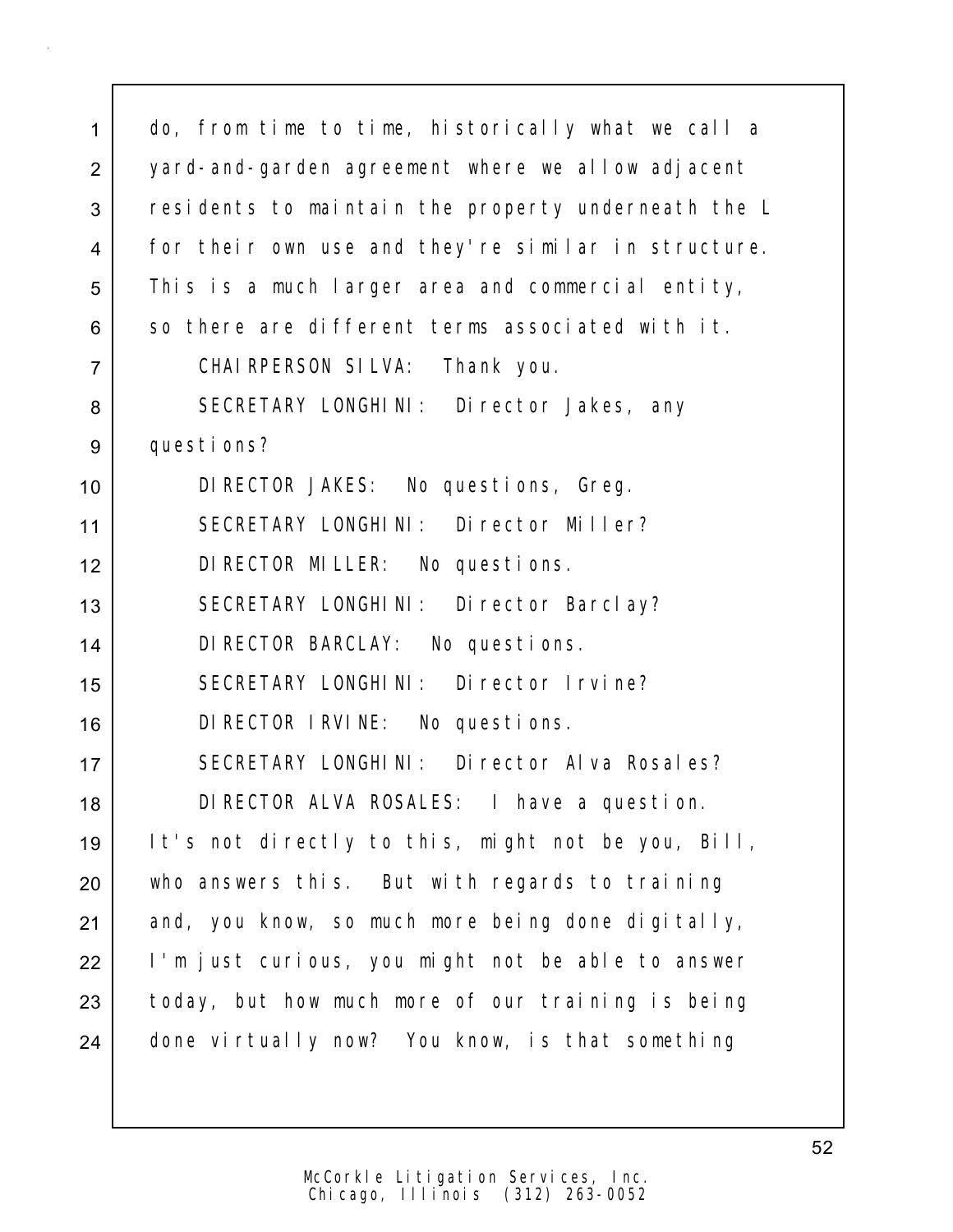1 that we're doing more now? I mean, obviously it would reduce the amount of physical space that we're utilizing and I know kind of as a conversation, President Carter, you and I talked a little about it, but I'm just curious overall.

 PRESIDENT CARTER: There is -- we do do more training digitally or virtually than we used, 8 particularly for our administrative employees. Many times for operational employees, the physical presence of the employee is required for portions 11 of the training they're receiving. Even there, we're now incorporating more digital technology in 13 that training than we've had in the past.

14 If you would like, I can have our head of 15 training development put together a report, give 16 you a better understanding of the overall way we're 17 approaching this. But, yes, we are leveraging and 18 taking advantage of virtual learning tools as part 19 of an overall strategy for CTA. And, in fact, many 20 of our employees, and maybe some of you board 21 members, have had to take some of our virtual  $22$  training for, like, ethics and things like that, 23 which is all virtual. None of it is taught in 24 person. So, you know, that is being done on more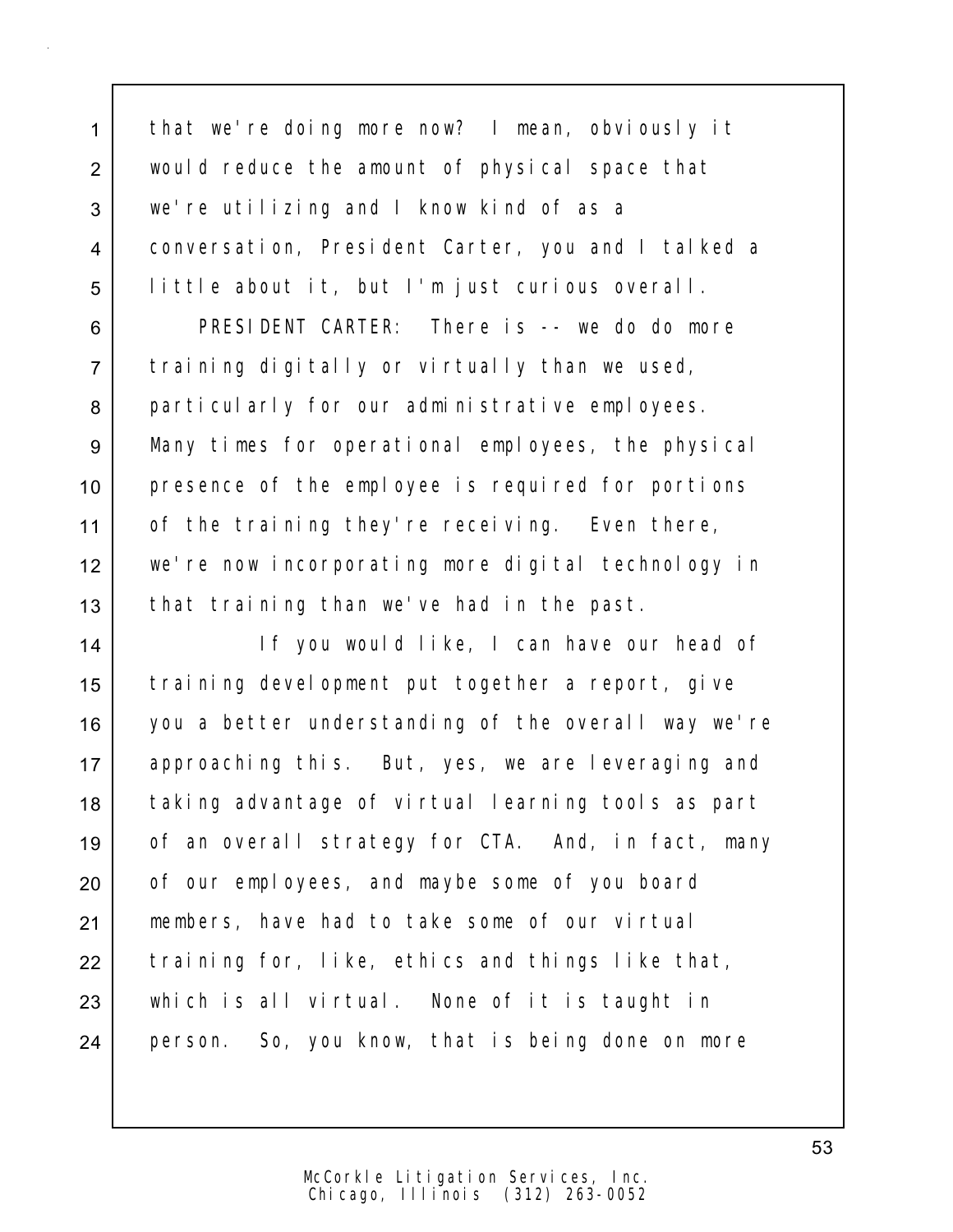| $\mathbf{1}$   | and more topics as we move forward.                 |
|----------------|-----------------------------------------------------|
| $\overline{2}$ | DIRECTOR ALVA ROSALES: Yeah, I would love to        |
| 3              | see. And thank you. Bill, I don't have any other    |
| $\overline{4}$ | questions. Thank you.                               |
| 5              | PRESIDENT CARTER: We'll get that for you.           |
| 6              | We'll share it with the rest of the Board as well.  |
| $\overline{7}$ | SECRETARY LONGHINI: Thank you. There's no           |
| 8              | further questions on this item, Chairman Silva.     |
| 9              | CHAI RPERSON SILVA: Since there are no further      |
| 10             | questions, may I have leave to place this item on   |
| 11             | the omnibus for board approval?                     |
| 12             | DI RECTOR I RVI NE: So moved.                       |
| 13             | DI RECTOR JAKES: Second.                            |
| 14             | SECRETARY LONGHINI: Moved by Director Irvine        |
| 15             | and seconded by Director Jakes. I believe that      |
| 16             | that was Agenda Item Number 12, if I'm correct, and |
| 17             | we now move on to Agenda I tem Number 13.           |
| 18             | CHAIRPERSON SILVA: Yes. Our next order of           |
| 19             | business is review of an ordinance authorizing a    |
| 20             | facilities use license agreement with City Colleges |
| 21             | of Chicago for continued use of instruction space   |
| 22             | at Truman College, Chicago, Illinois through        |
| 23             | August 2021. Bill Mooney.                           |
| 24             | BILL MOONEY: Thank you. Once again, Bill            |
|                |                                                     |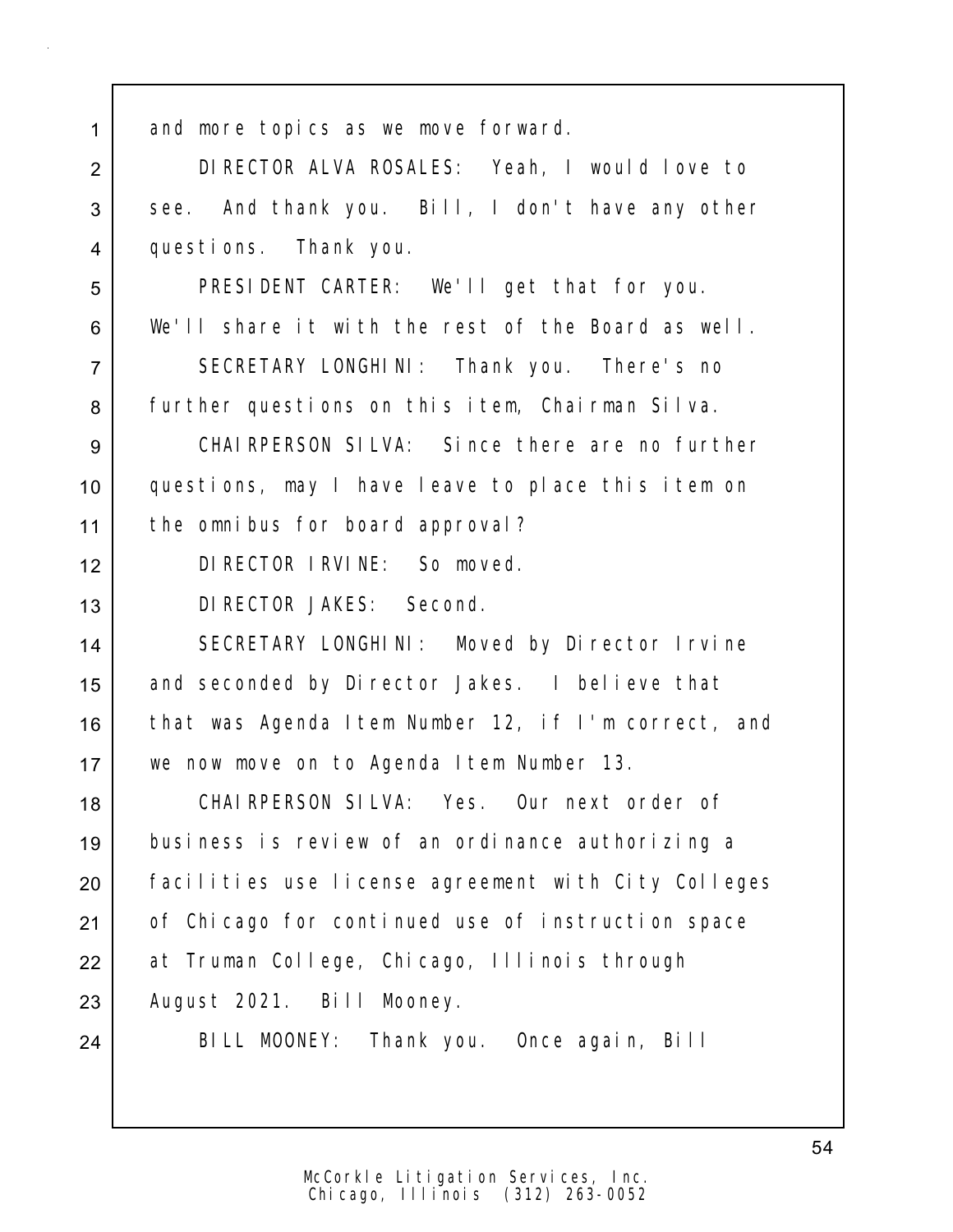1 Mooney, your chief infrastructure officer.

2 Real estate staff is recommending approval 3 of an ordinance authorizing an extension to a 4 facility use license agreement with the City 5 Colleges of Chicago for instruction space at Truman 6 College.

 In April 2021, the Transit Board approved 8 an agreement with the City Colleges of Chicago for 9 space at Truman College to provide indoor, socially-distanced space on an interim basis due to the COVID-19 pandemic. The space includes an overhaul of five classrooms and a cafeteria. The 13 agreement was approved March 30th, 2021 and ran through June 30th, 2021.

15 | At this time, staff is requesting approval 16 of an extension from June 30th, '21 through 17 | August 31st, 2021 with an additional value of 18 | \$52,574 while permanent space is being prepared for 19 the use going forward.

20 I I'll be happy to take any questions. 21 CHAIRPERSON SILVA: I don't have a question. 22 SECRETARY LONGHINI: Director Jakes? 23 DIRECTOR JAKES: No questions, Greg. 24 SECRETARY LONGHINI: Director Miller?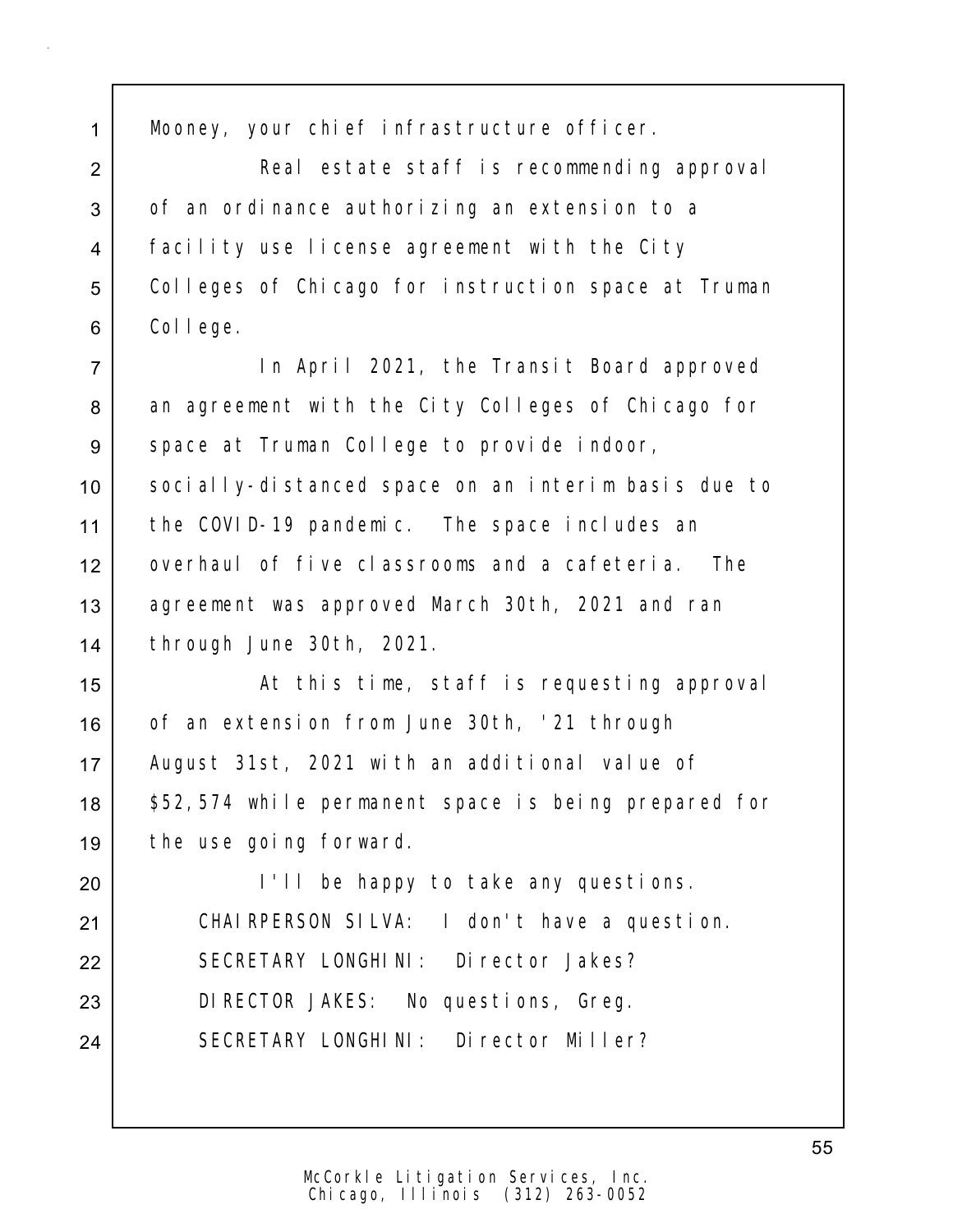| 1              | DI RECTOR MILLER: No questions.                    |
|----------------|----------------------------------------------------|
| $\overline{2}$ | SECRETARY LONGHINI: Director Barclay?              |
| 3              | DI RECTOR BARCLAY: No questions.                   |
| 4              | SECRETARY LONGHINI: Director Irvine?               |
| 5              | DI RECTOR I RVI NE: No questions.                  |
| 6              | SECRETARY LONGHINI: Director Alva Rosales, I       |
| $\overline{7}$ | think you asked your question on this, correct? Do |
| 8              | you have any questions on this, Director Alva      |
| 9              | Rosal es?                                          |
| 10             | DIRECTOR ALVA ROSALES: No, I don't. Thank          |
| 11             | you.                                               |
| 12             | SECRETARY LONGHINI: Okay. Okay. We're              |
| 13             | finished with the questions on Number 13, Chairman |
| 14             | Silva.                                             |
| 15             | CHAIRPERSON SILVA: Our next order of business      |
| 16             | is review --                                       |
| 17             | SECRETARY LONGHINI: Chairman -- Chairman           |
| 18             | Silva, we need to put 13 on the omnibus.           |
| 19             | CHAIRPERSON SILVA: Okay. Since there are no        |
| 20             | further questions, may I have leave to place this  |
| 21             | item on the omnibus for board approval?            |
| 22             | DI RECTOR I RVI NE: So moved.                      |
| 23             | DI RECTOR JAKES: Second.                           |
| 24             | SECRETARY LONGHINI: Moved by Director Irvine,      |
|                |                                                    |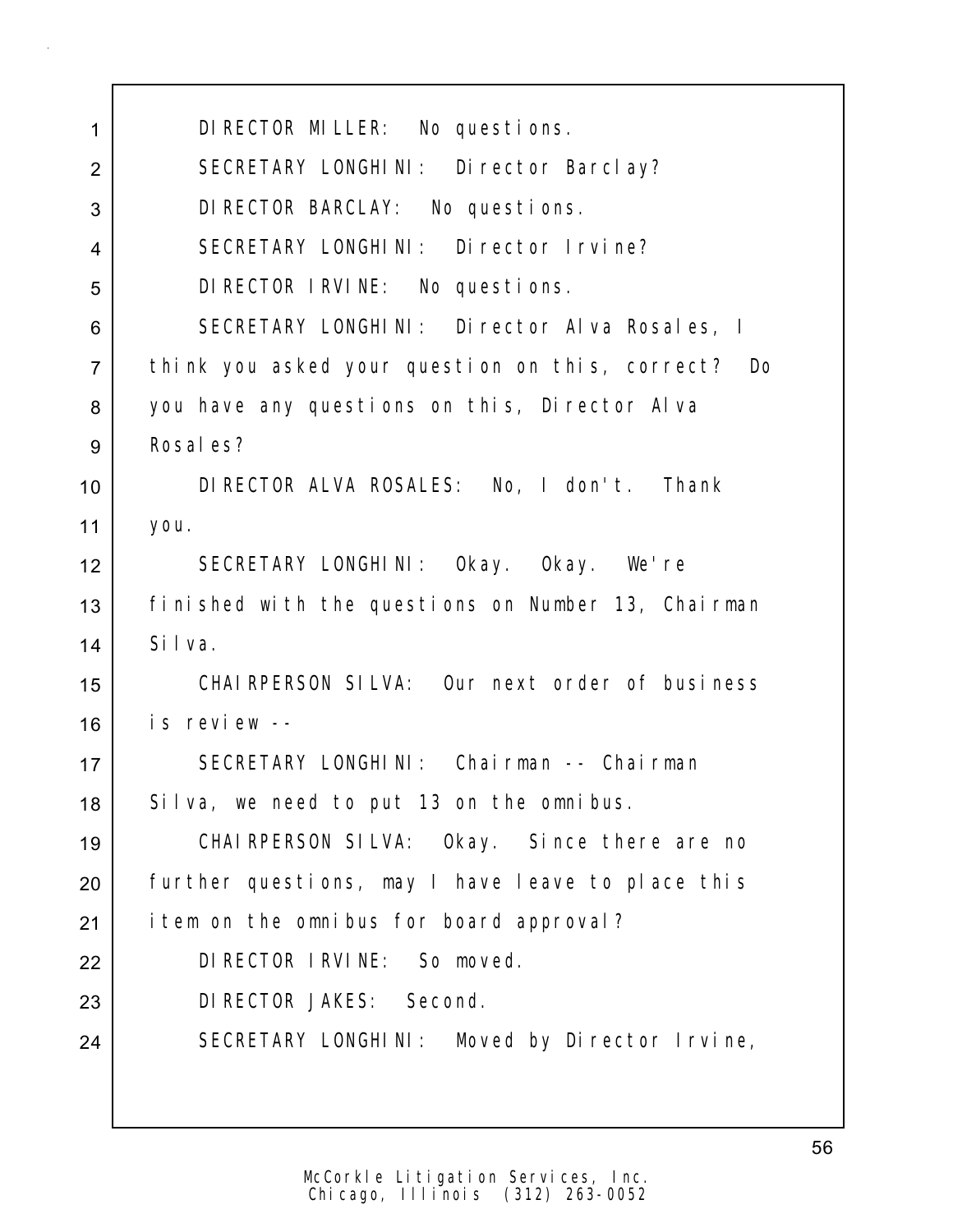1 seconded by Director Jakes. That was 13. So let's 2 move on to 14.

 CHAIRPERSON SILVA: Our next order of business is the review of an ordinance establishing the 5 | Authority's Disadvantaged Business Enterprise, DBE, Program goal for Federal fiscal years 2022 to 2024. Juan Pablo and Tom McKone.

8 J.P. PRIETO: Good morning, Directors. Juan 9 Pablo Prieto, Director of Diversity Programs and the CTA's DBE liaison officer here to present the Chicago Transit Authority's overall agency Disadvantaged Business Enterprise goal for our Federally funded contracts for Federal fiscal years 2022 through 2024.

15 | As a recipient of Federal funds through the Federal Transit Administration, or FTA, the CTA must establish a three-year agency goal for DBE 18 | participation on Federally funded contracts according to the methodology set out in the U.S. **Department of Transportation's DBE regulations.** 

21 | The goal and methodology were posted on 22 CTA's website for a 30-day comment period between  $23$  May 3rd, 2021 and June 2nd, 2021. Notice of the 24 comment period was sent to our technical assistance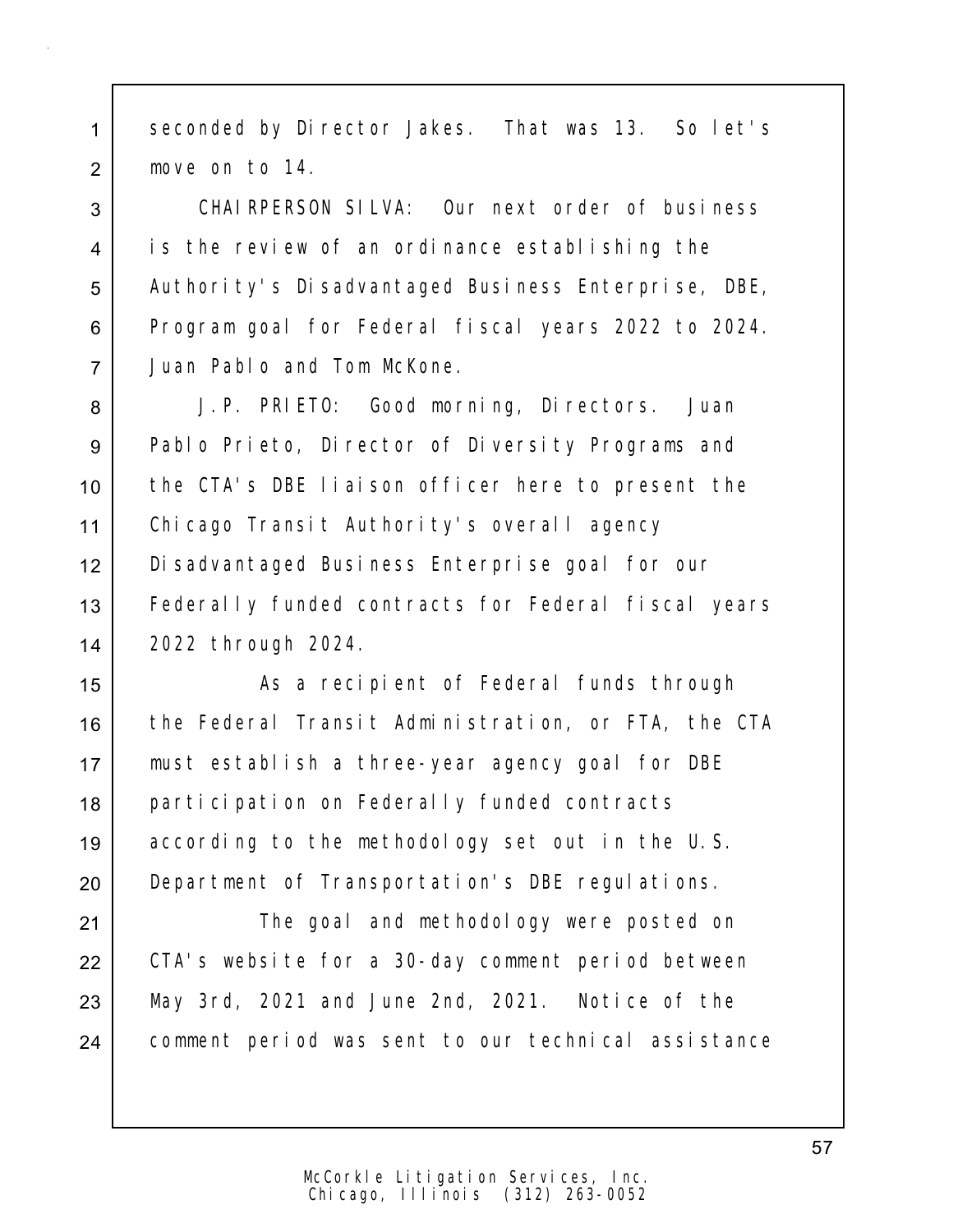1 agencies, members of our DBE advisory committee, 2 DBE, MBE, WBE-certified firms, noncertified firms, 3 and was published in the Austin Weekly News, 4 Chicago Chinese Times, Chicago Citizens, and 5 | Negocios Now, as well as CTA's Facebook and 6 LinkedIn pages multiple times.

7 We also hosted a webinar where we 8 explained the methodology and invited the public to 9 comment on the proposed goal via Zoom on May 13th, 10 2021. Although we did not receive any comments, we 11 did have ten attendees on our webinar who asked 12 questions about the methodology and were engaged in 13 the explanation of the goal. We also walked 14 through methodology with our DBE advisory committee 15 and our technical assistance agency.

16 Based on the calculation and historical 17 data, staff recommends CTA adopt a 26 percent DBE 18 | goal for Federally funded contracts during Federal 19 fiscal years 2022 through 2024. Upon board 20 | approval, CTA will submit the proposed goal and 21 | methodology to the FTA for review and approval as 22 required by the regulations.

23 | The happy to answer any questions. 24 | CHAIRPERSON SILVA: I don't have any questions.

58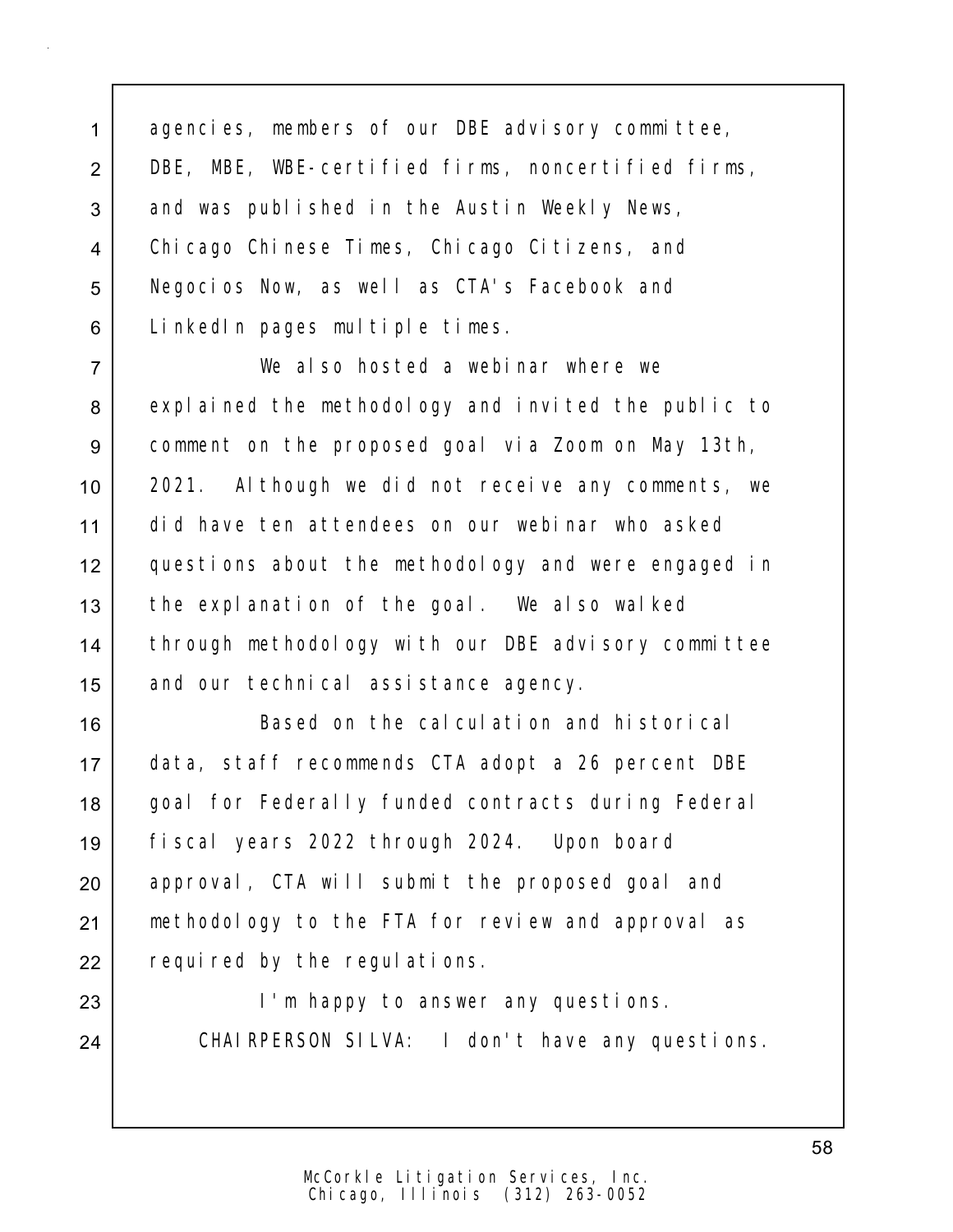| 1              | SECRETARY LONGHINI: Director Jakes?                 |
|----------------|-----------------------------------------------------|
| $\overline{2}$ | DI RECTOR JAKES: No questions.                      |
| 3              | SECRETARY LONGHINI: Director Miller?                |
| $\overline{4}$ | DI RECTOR MILLER: No questions.                     |
| 5              | SECRETARY LONGHINI: Director Barclay?               |
| 6              | DIRECTOR BARCLAY: Just one comment. I'm glad        |
| $\overline{7}$ | to see that we're at the same goal and I'm glad to  |
| 8              | see we exceeded our goal in other years passed too, |
| 9              | so that's good. Thank you. Nothing further.         |
| 10             | SECRETARY LONGHINI: Thank you.                      |
| 11             | Di rector I rvine?                                  |
| 12             | DI RECTOR I RVINE: No questions.                    |
| 13             | SECRETARY LONGHINI: Director Alva Rosales?          |
| 14             | DIRECTOR ALVA ROSALES: Just keep up the good        |
| 15             | work. That's all. Thank you.                        |
| 16             | SECRETARY LONGHINI: Thank you. Thank you,           |
| 17             | Juan Pablo.                                         |
| 18             | Chairman Silva, we have no further -- I'm           |
| 19             | sorry, Dorval?                                      |
| 20             | PRESIDENT CARTER: Greg, before you go on, I         |
| 21             | just want to make one other comment to the Board    |
| 22             | about this item.                                    |
| 23             | Obviously we've set a goal for a                    |
| 24             | three-year period that's set at 26 percent, but the |
|                |                                                     |
|                |                                                     |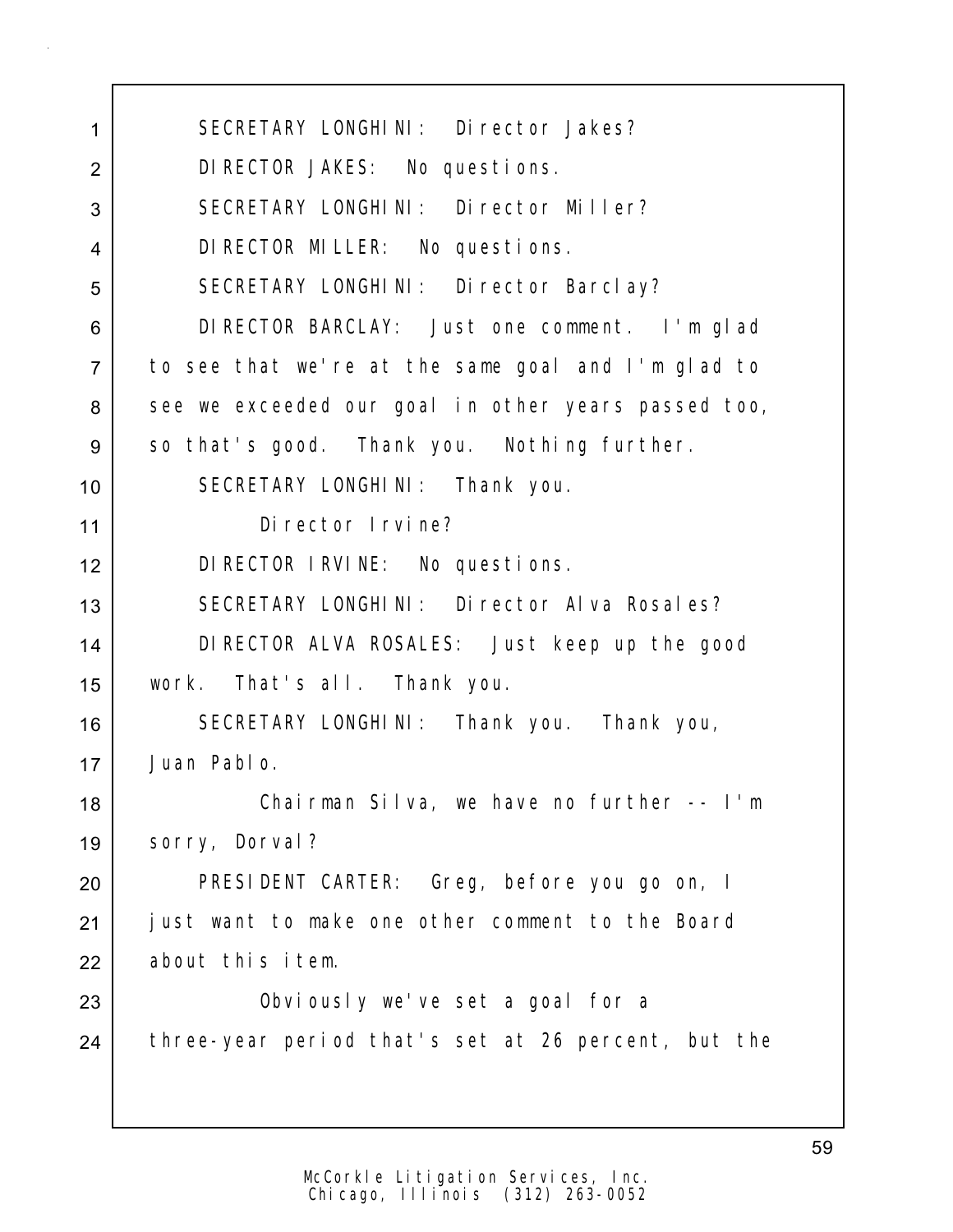1 one thing I want you to recognize, one, that we 2 view this goal as the floor, not the ceiling. And 3 as you pointed out, Director Barclay, we have 4 exceeded our goal in years passed and we will 5 continue to do that. That's certainly my 6 expectation and certainly J.P.'s expectation as 7 well.

8 Subsectional thing is, many of you are 9 familiar with the fact that we've got a major 10 | opportunity for a new capital program that's being 11 discussed in Congress right now, which could bring 12 a significant increase in the Federal dollars to 13 CTA over the course of the next several years. And 14 | if that were to occur and the opportunities that 15 were to develop as a result of that required us to 16 revisit our goal for the three years, we would do 17 that and would come back with a modified or updated 18 goal that reflects the additional spending.

 Historically, when we've had a large influx of Federal funds or State funds for that matter, that does have an impact on the goal we can 22 achieve because we're putting out a lot more work 23 and we're doing a lot more projects. So we're going to be looking for that opportunity as an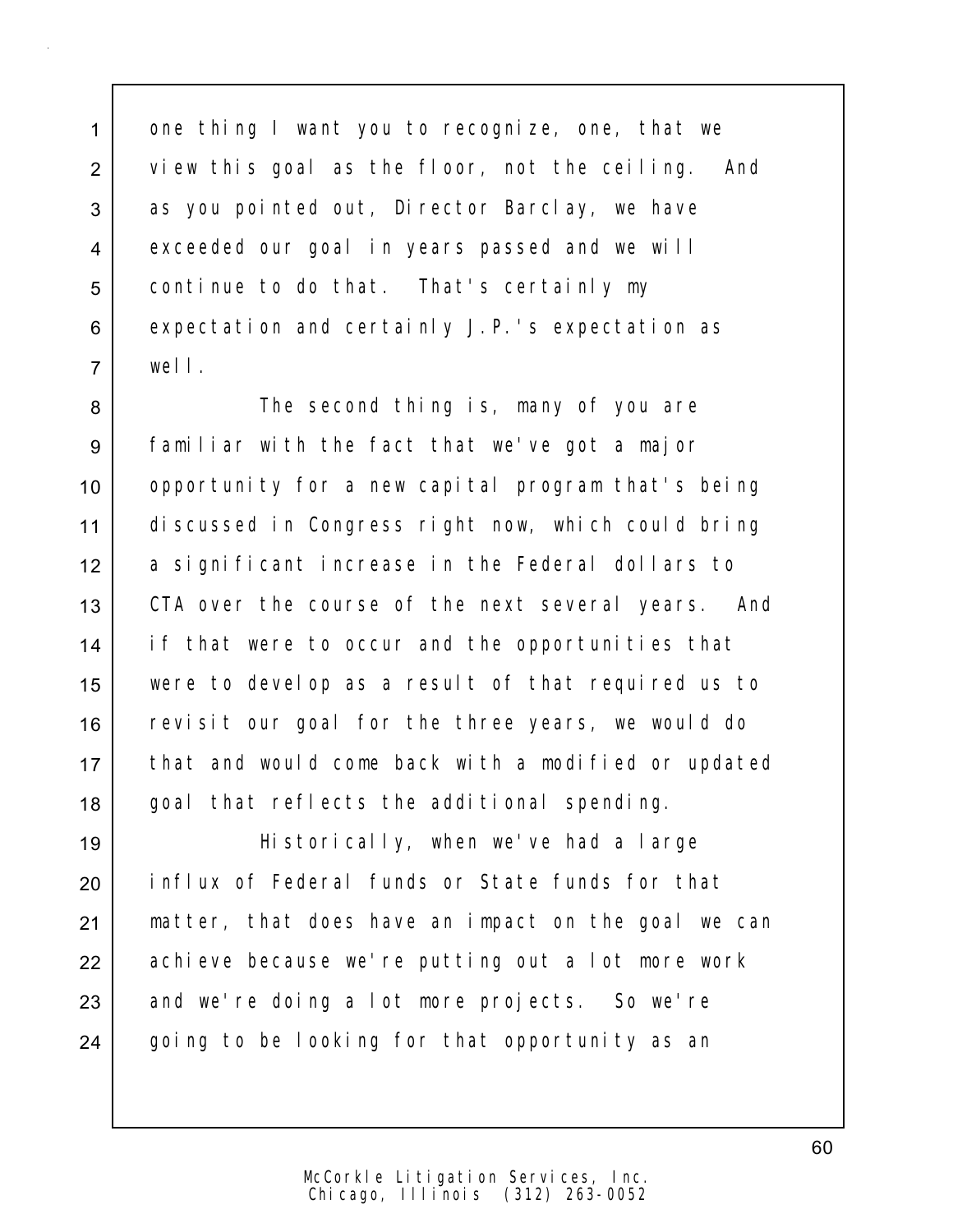1 opportunity to hit the goal and possibly increase 2 it if we believe the opportunities exist to support 3 that.

4 Then, finally, major capital projects like 5 the RPM and like Red Line Extension are eligible to 6 receive a standalone goal that reflects the work of 7 that project and we are certainly looking at right 8 | now, particularly for Red Line Extension, is as 9 that project continues to move forward, the 10 possibility of establishing a standalone goal that 11 would apply to that project, which would not 12 necessarily be capped by the 26 percent goal that 13 we established overall.

14 So I wanted to just put that little -- in 15 everyone's mind and hopefully if things go well, 16 we'll be coming back to the Board in the future 17 with updates that will be positive towards the 18 overall goal.

19 SECRETARY LONGHINI: Thank you, President 20 Carter, for that explanation.

21 Chairman Silva, there's no further 22 questions on that DBE Program goal.

23 CHAIRPERSON SILVA: Since there are no further 24 questions, may I have leave to place this item on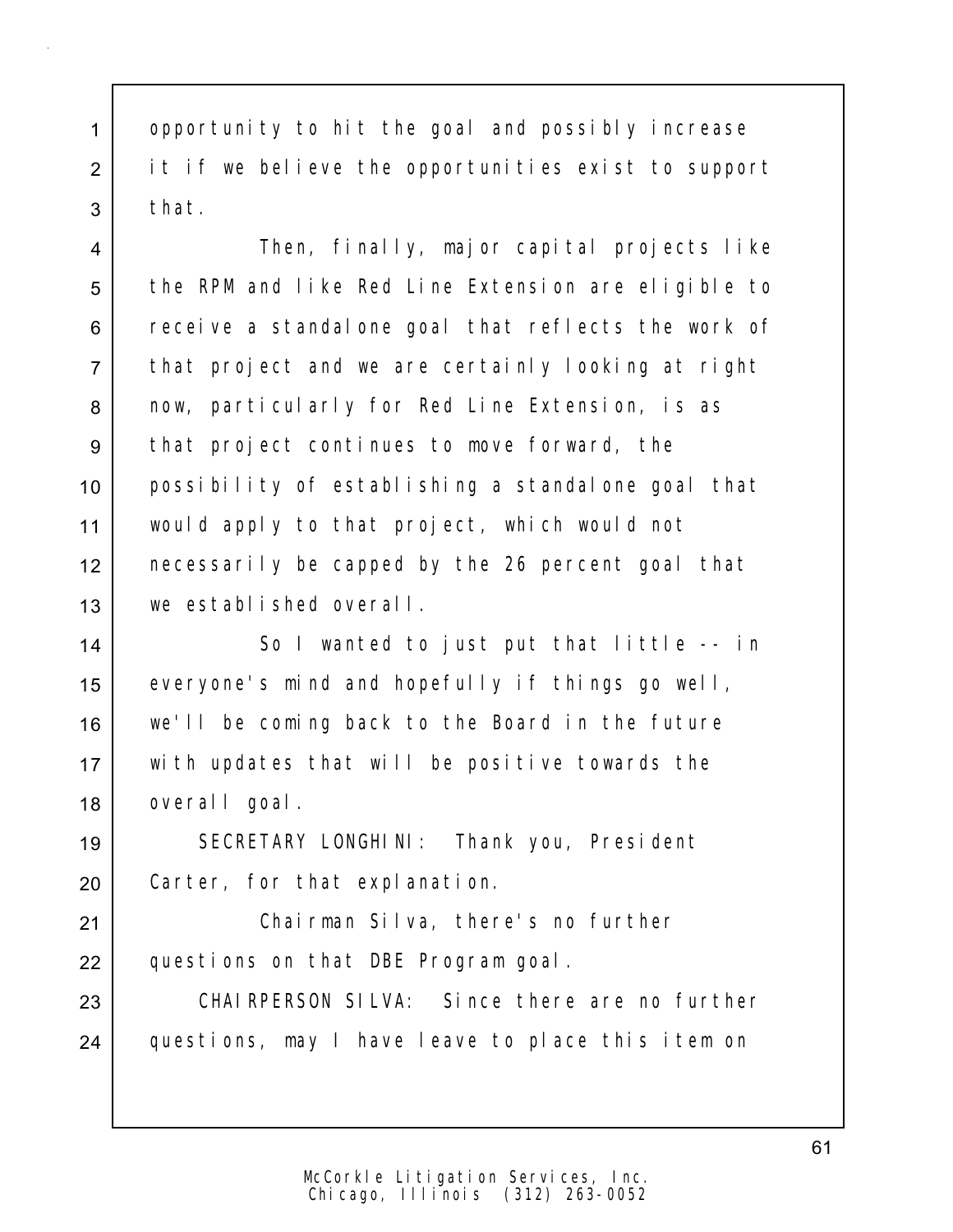| $\mathbf{1}$   | the omnibus for board approval?                     |
|----------------|-----------------------------------------------------|
| $\overline{2}$ | DI RECTOR I RVI NE: So moved.                       |
| 3              | DI RECTOR JAKES: Second.                            |
| $\overline{4}$ | SECRETARY LONGHINI: Moved by Director Irvine,       |
| 5              | seconded by Director Jakes. I think we're halfway   |
| 6              | through. So, Chairman Silva, let's move on to       |
| $\overline{7}$ | Number 15. 15.                                      |
| 8              | CHAIRPERSON SILVA: Our next order of business       |
| 9              | is the review of an ordinance authorizing an        |
| 10             | agreement with Consolidated Rail Corporation for    |
| 11             | preliminary engineering services for the Red Line   |
| 12             | Extension, RLE, Project. Mike Connelly.             |
| 13             | MIKE CONNELLY: Good morning. I'm Mike               |
| 14             | Connelly, your Chief Planning Officer.              |
| 15             | Before you this morning is a staff                  |
| 16             | recommendation to adopt an ordinance authorizing an |
| 17             | agreement with the Consolidated Rail Corporation,   |
| 18             | also known as Con Rail, for preliminary engineering |
| 19             | services to support the Red Line Extension project. |
| 20             | The RLE project requires relocation of              |
| 21             | Con Rail's track and a highway bridge over the      |
| 22             | right of way and across Con Rail's Kensington       |
| 23             | branch between approximately 124th Street and 126th |
| 24             | Street. This agreement and the work it will         |
|                |                                                     |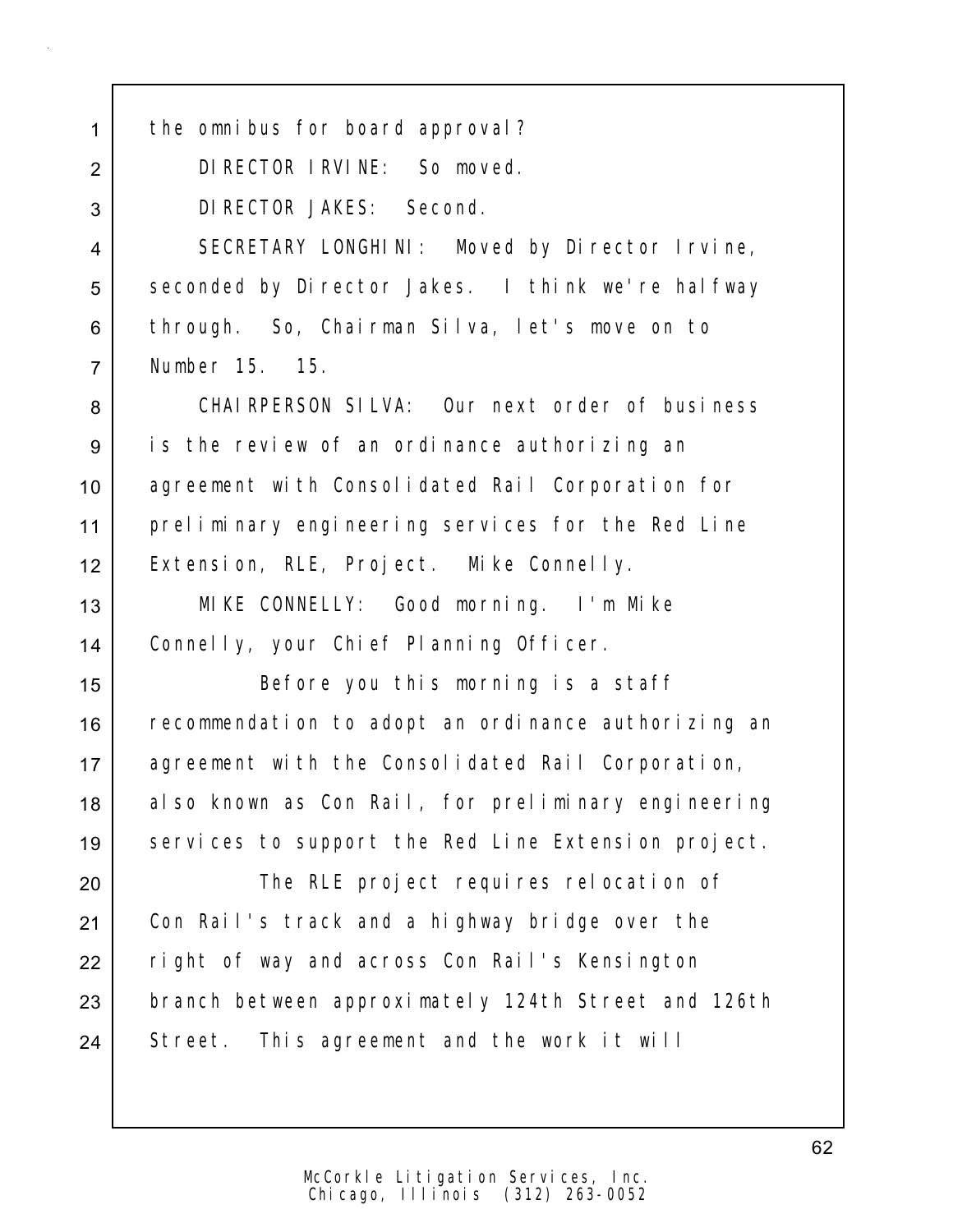1 authorize by Con Rail is necessary to finalize the 2 RLE project alignment to provide a basis for future 3 agreements with Con Rail and to mitigate 4 third-party risks early in this RLE project.

5 | As part of the preliminary engineering 6 services, Con Rail and their staff and their 7 consultants will review CTA engineering plans, will 8 participate in correspondences and in meetings to 9 progress the project, as well as to draft, review, 10 and handle future project agreements and ultimately 11 to coordinate construction schedules for the work 12 when RLE enters its construction phase.

13 The cost of this agreement is a maximum of 14 | \$35,000 total. This includes the railroad prepared 15 estimate of 14,665, as well as the contingency of 16 up to \$20,335.

17 | Thank you. I'll try to answer any 18 questions that you may have about this item.

19 CHAIRPERSON SILVA: Since -- since there are  $20$  no  $\ldots$ 

21 SECRETARY LONGHINI: Chairman, do you have any 22 questions on this matter, Chairman Silva, for Mike? 23 CHAIRPERSON SILVA: No, I don't. 24 SECRETARY LONGHINI: You don't have any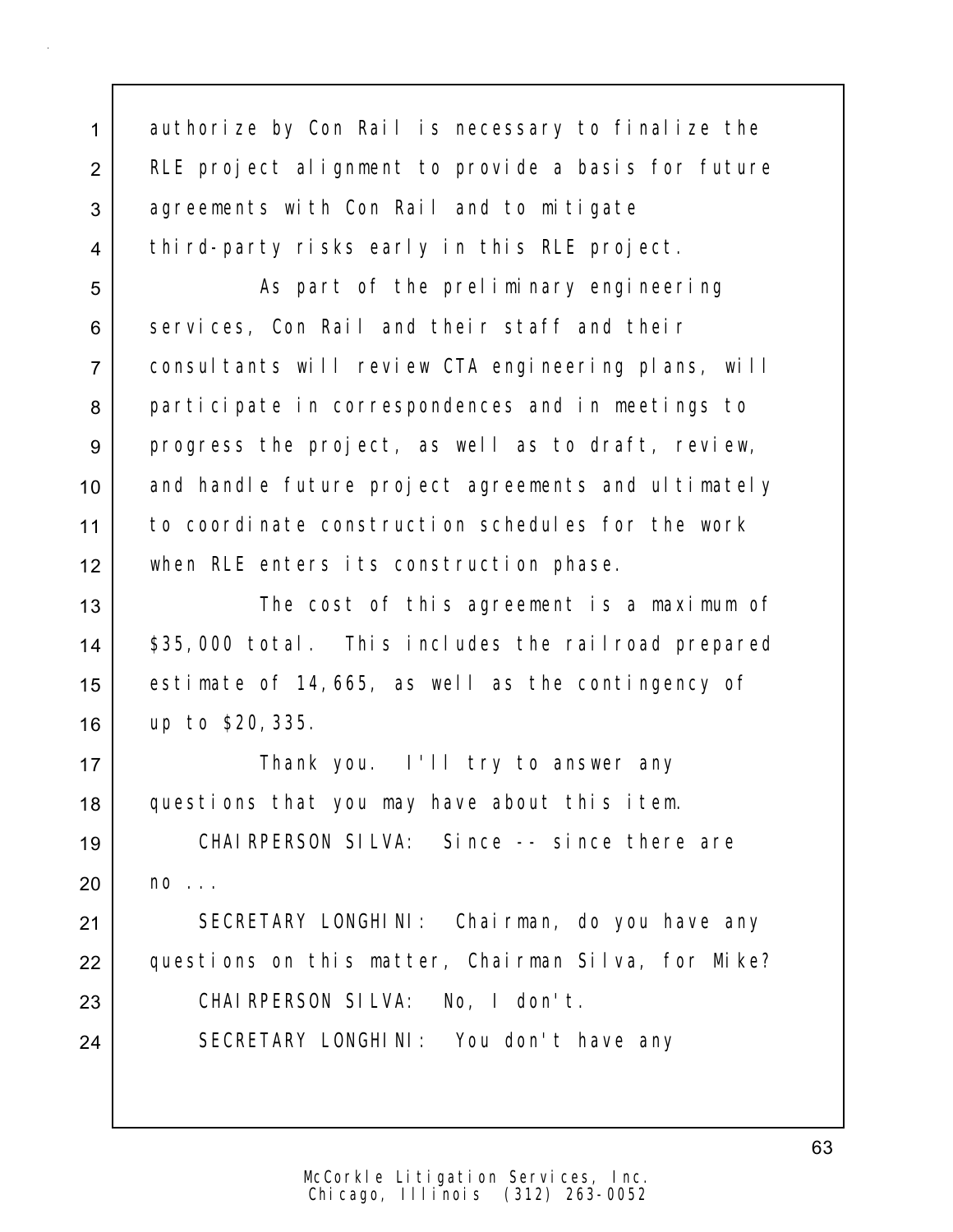| $\mathbf{1}$   | questions. All right. Let me check with the rest  |
|----------------|---------------------------------------------------|
| $\overline{2}$ | of the Board.                                     |
| 3              | Di rector Jakes?                                  |
| 4              | DI RECTOR JAKES: No questions.                    |
| 5              | SECRETARY LONGHINI: Director Miller?              |
| 6              | DI RECTOR MILLER: No questions.                   |
| $\overline{7}$ | SECRETARY LONGHINI: Director Barclay?             |
| 8              | DI RECTOR BARCLAY: No questions.                  |
| 9              | SECRETARY LONGHINI: Director Irvine?              |
| 10             | DI RECTOR I RVINE: No questions.                  |
| 11             | SECRETARY LONGHINI: Director Alva Rosales?        |
| 12             | DI RECTOR ALVA ROSALES: No questions.             |
| 13             | SECRETARY LONGHINI: All right. Thanks, Mike.      |
| 14             | Chairman Silva, we -- there's no questions        |
| 15             | now anymore on this first RLE project.            |
| 16             | CHAI RPERSON SILVA: Since there are no further    |
| 17             | questions, may I have leave to place this item on |
| 18             | the omnibus for board approval?                   |
| 19             | DI RECTOR I RVI NE: So moved.                     |
| 20             | DI RECTOR JAKES: Second.                          |
| 21             | SECRETARY LONGHINI: Moved by Director Irvine.     |
| 22             | Seconded by Director Jakes. Let's move on to the  |
| 23             | second one of those, Number 16. 16.               |
| 24             | CHAIRPERSON SILVA: 16. Yes. Our next order        |
|                |                                                   |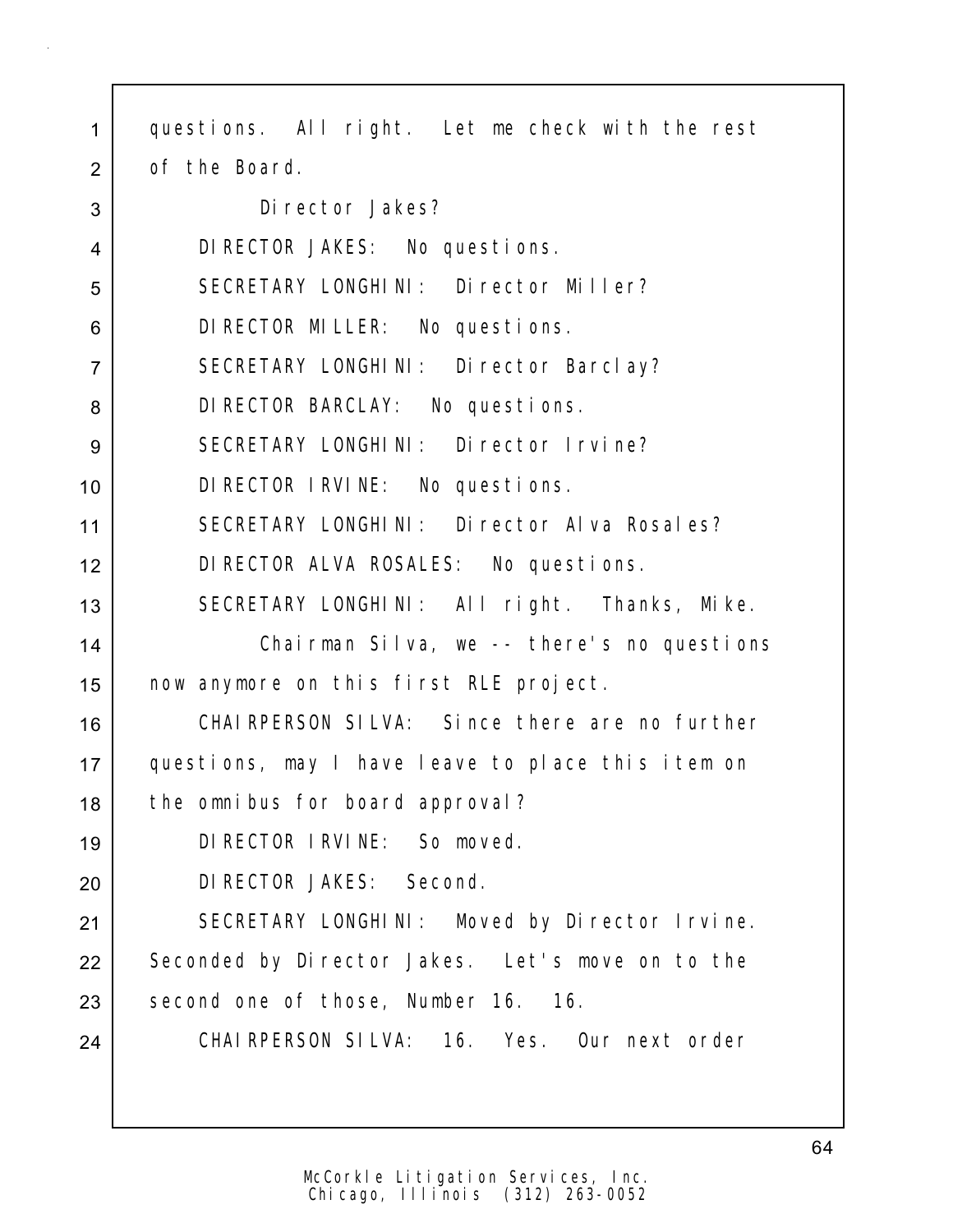1 of business is the review of an ordinance 2 | authorizing an agreement with the Illinois Central 3 Railroad Company for preliminary engineering 4 services for the Red Line Extension project. Mike 5 Connelly.

6 MIKE CONNELLY: Good morning, Directors. 7 Again, I'm Mike Connelly, your Chief Planning 8 Officer.

 Before you today is another staff recommendation and ordinance. This one would authorize CTA to enter into an agreement with the Illinois Central Railroad Company, known as 13 | Illinois Central, which is wholly-owned by Canadian National or CN Railroad, for preliminary engineering services for the Red Line Extension 16 project. The Red Line Extension project requires an aerial crossing over the Illinois Central 18 property and the potential use of Illinois Central property for structural foundations in the vicinity 20 of 118th Street.

21 | This agreement and work by the Illinois 22 Central staff is necessary for us to finalize the 23 RLE project agreement to provide a basis for future 24 agreement and to mitigate third-party risk early in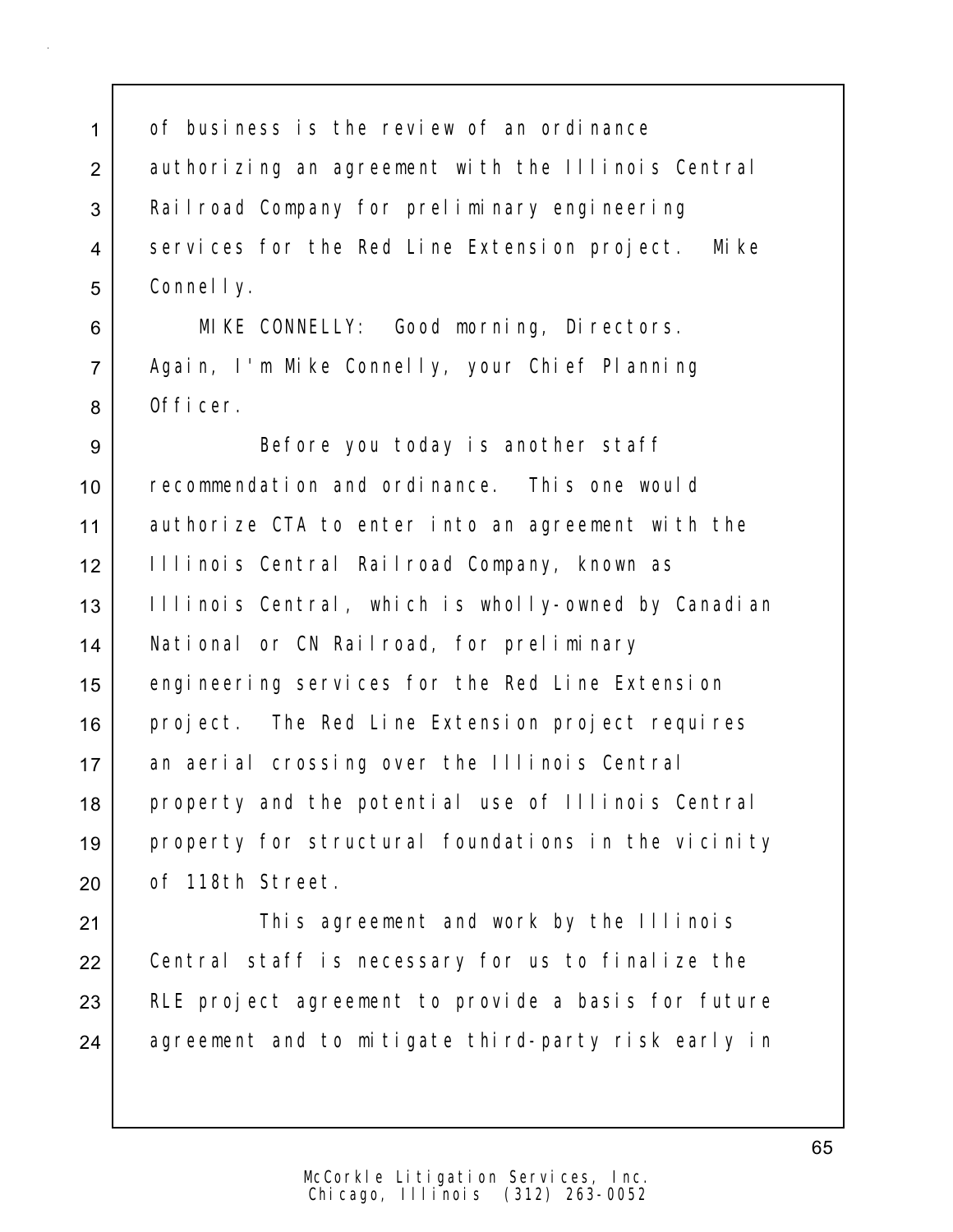1 the project.

2 The cost of the agreement is \$45,000. 3 This includes the railroad prepared estimate of 4 25,000 as well as the contingency of up to 20,000 5 for this contract. 6 Solution of thank you. I would be happy to answer any 7 questions that you have. 8 | CHAIRPERSON SILVA: I don't have any questions. 9 | I don't have any. 10 SECRETARY LONGHINI: Okay. All right. Thank 11 you, Chairman Silva. 12 Director Jakes? 13 DIRECTOR JAKES: No questions. 14 SECRETARY LONGHINI: Director Miller? 15 DIRECTOR MILLER: No questions. 16 | SECRETARY LONGHINI: Director Barclay? 17 DIRECTOR BARCLAY: No questions. 18 SECRETARY LONGHINI: Director Irvine? 19 DIRECTOR IRVINE: No questions. It was nice to 20 See a familiar name in there with Carole Morey on 21 the other side of the table. That was fun. Thank 22 you. 23 SECRETARY LONGHINI: Director Alva Rosales? 24 DIRECTOR ALVA ROSALES: No questions.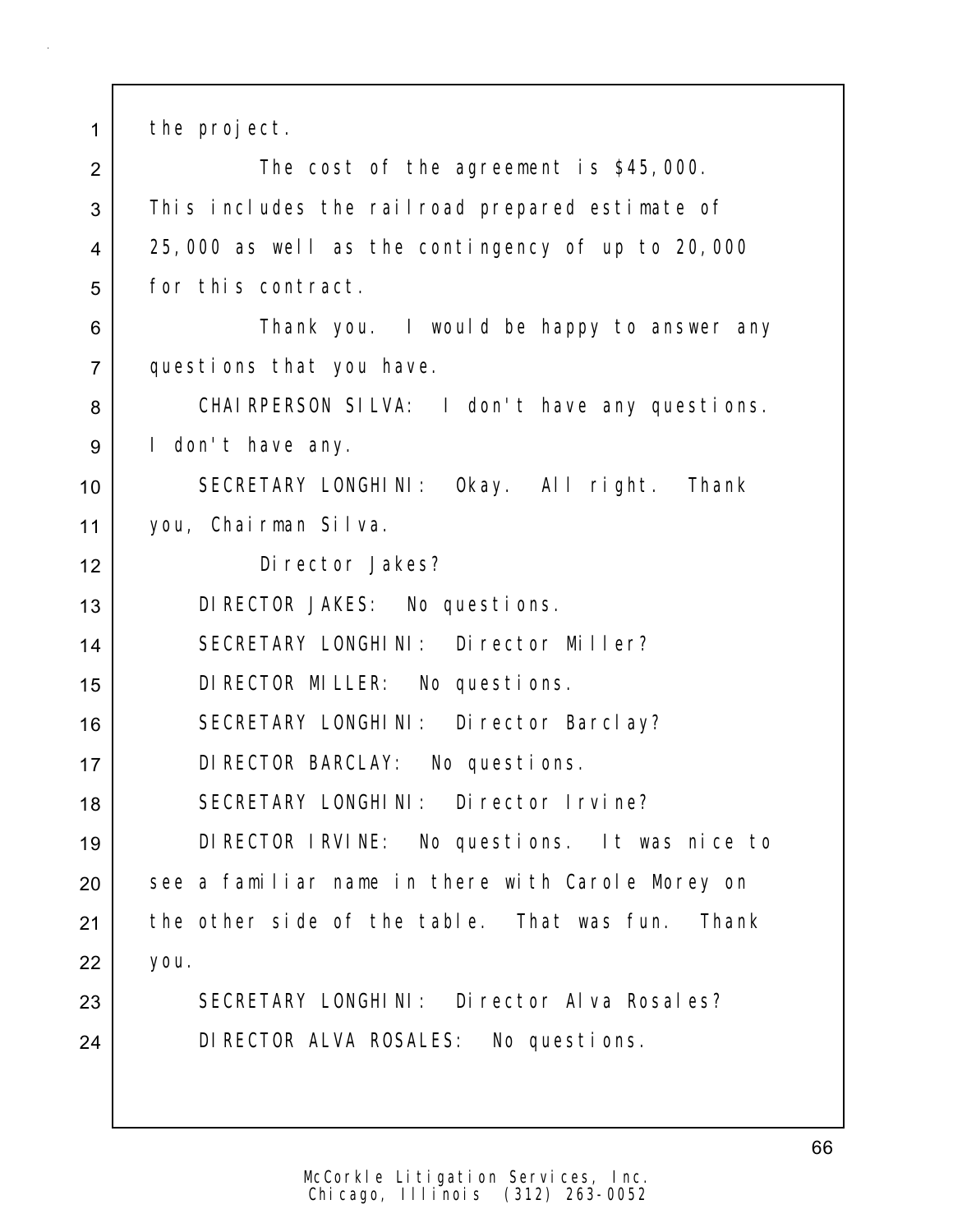1 SECRETARY LONGHINI: Thanks, Mike. 2 Chairman Silva, there are no further 3 questions on the second RLE project. 4 CHAIRPERSON SILVA: Our next order of 5 business -- 6 SECRETARY LONGHINI: Chairman Silva. We need  $7$  to get  $-$ 8 CHAIRPERSON SILVA: If there are no further 9 questions, may I have leave to place this item on 10 | the omnibus for board approval? 11 DIRECTOR IRVINE: So moved. 12 DIRECTOR JAKES: Second. 13 SECRETARY LONGHINI: Moved and seconded by 14 Directors Irvine and Jakes. Now we can go to 17. 15 CHAIRPERSON SILVA: Our next order of business 16 is a review of an ordinance authorizing an 17 intergovernmental agreement with the City of 18 Chicago through its Office of Emergency Management 19 and Communications for a vaccine bus program. Don 20 Bonds. 21 DONALD BONDS: Good morning, everyone. I'm 22 Donald Bonds, the Chief Transit Office here at CTA. 23 Staff recommends that the Chicago Transit 24 Board approves entry into an intergovernmental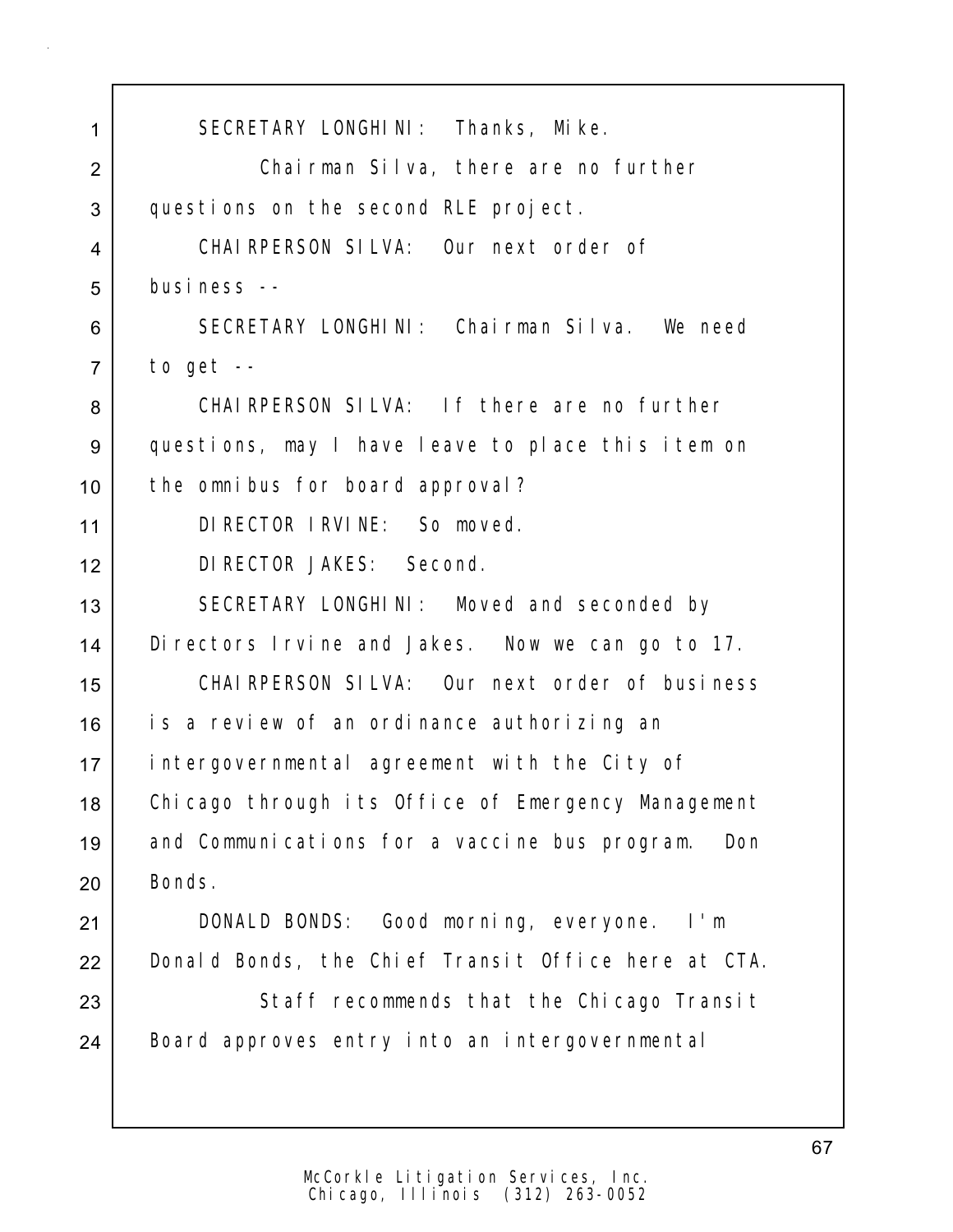1 agreement with the City of Chicago to allow the 2 City to use seven CTA buses for the City's 3 vaccination program. Five buses will be used for 4 administering vaccines and two buses will be used 5 to transport people to and from vaccine locations.

6 The City will reimburse the CTA for its 7 labor costs for operating the buses and the cost of 8 bus wrapping up to a maximum reimbursement amount 9 of \$1,206,248 inclusive of all costs incurred by 10 CTA during any extension of the term. The IGA has 11 a term retroactive to May 1st, 2021 through 12 August 31st, 2021 with two possible one-month 13 extensions by mutual agreement.

14 The CTA will make alterations to the 15 interior of the buses as directed by the City so 16 that the bus is suited for vaccinations.

17 | **I'm happy to answer any questions you may**  $18$  have.

19 CHAIRPERSON SILVA: I don't have a question. 20 SECRETARY LONGHINI: Director Jakes, any

21 questions for Mr. Bonds?

22 DIRECTOR JAKES: Yes. So the alterations that  $23$  need to be made to the bus, that is going to be the 24 responsibility of the City, they'll reimburse for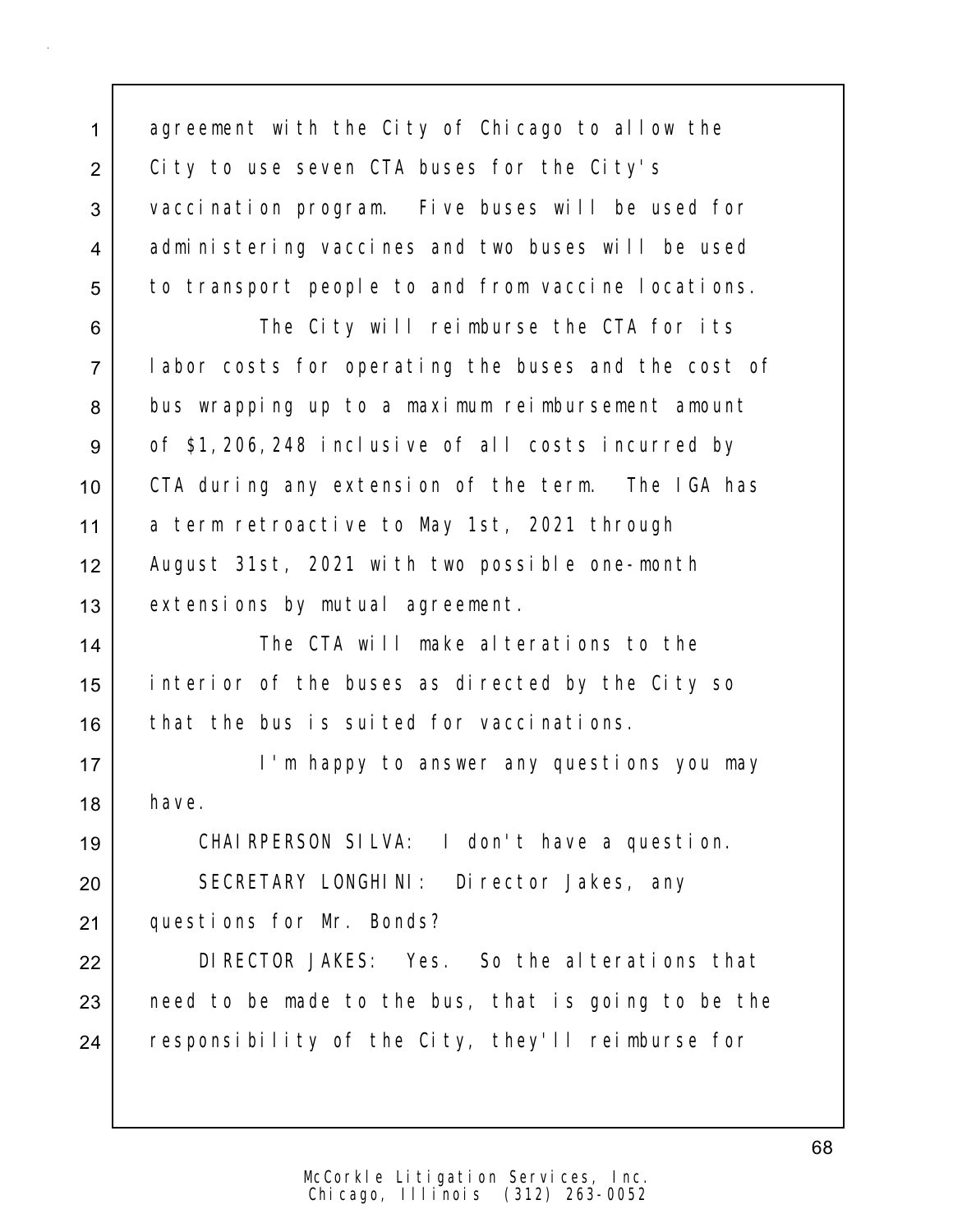1 that as well? 2 DONALD BONDS: Yes. The alterations are being 3 made by our -- by CTA at the south shop facility. It's just a matter of moving -- removing a seat so 5 they can put a table in to be able to set up the vaccines on the table as customers board the bus to get their vaccinations. It's not a major -- it's 8 not a major alteration to the bus. DIRECTOR JAKES: But the labor cost is going to be on the City, correct? DONALD BONDS: Correct. DIRECTOR JAKES: Okay. DONALD BONDS: Correct. SECRETARY LONGHINI: Director Miller, any questions? DIRECTOR MILLER: No questions. SECRETARY LONGHINI: Director Barclay? DIRECTOR BARCLAY: No questions. SECRETARY LONGHINI: Director Irvine? DIRECTOR IRVINE: No questions. 21 SECRETARY LONGHINI: Director Alva Rosales? DIRECTOR ALVA ROSALES: Just curious how the 23 coordination of how people are getting picked up 24 and the communication to the groups, how is that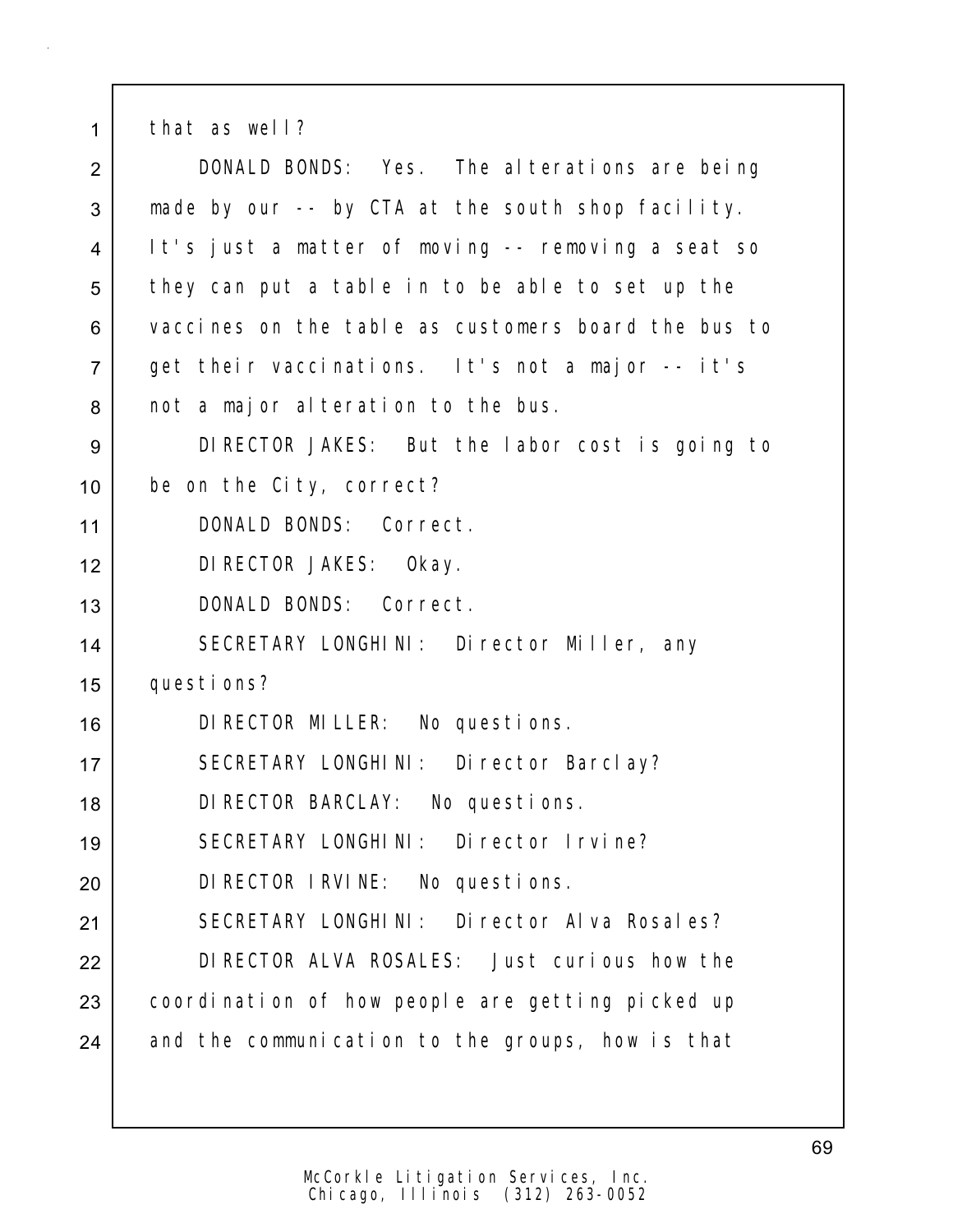1 being worked, through the City, is that all the 2 City that's coordinating that?

3 DONALD BONDS: Yeah. Right now, we have not 4 | had to do that yet. It hasn't been a requirement. 5 So right now, the buses are kind of on standby. If 6 they call on -- you know, there's a certain event 7 they're going to do in the community and it may 8 require moving residents from a building, whatever 9 the case may be, these two buses are utilized for 10 that. So they're kind of on standby, but the other 11 five buses are definitely being utilized a lot in 12 various areas.

13 PRESIDENT CARTER: Just to clarify, Vice Chair 14 | Rosales, the City is the one that both plans for 15 the event and publicizes them and manages all of 16 | that. CTA's only responsibility is to ensure that 17 the bus is at the location at the date and time 18 | that they request it.

19 DIRECTOR ALVA ROSALES: I'm just glad to hear 20 we're getting more people vaccinated. Hopefully 21 | that continues to help with that. That's good.

22 **PRESIDENT CARTER:** The City is very excited 23 about this program because it really allows them to 24 | go into the communities to vaccinate them. And

70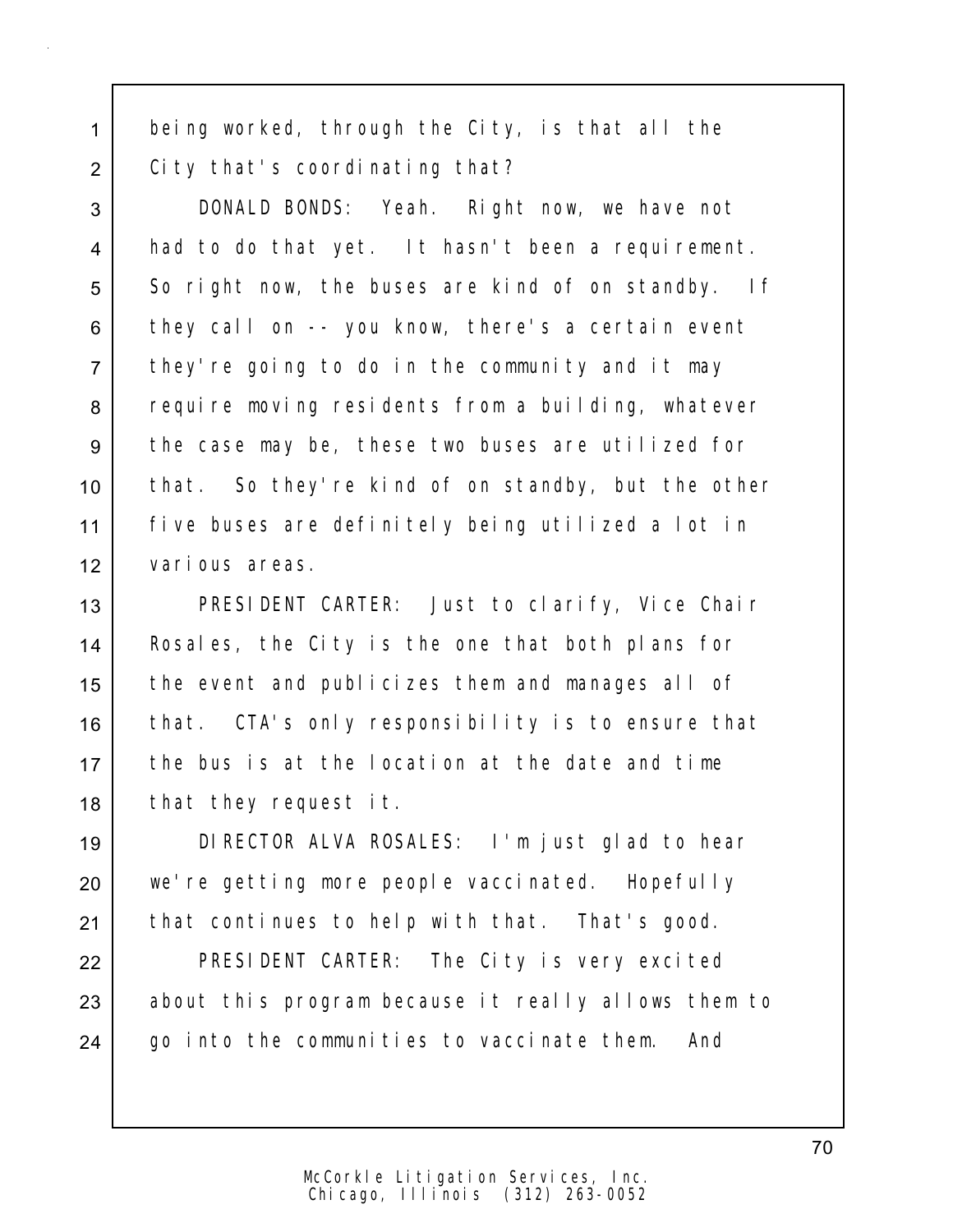1 they've certainly been focused on those communities 2 that they know have not seen a vaccination rate at 3 a level that other parts of the city have been able 4 to achieve.

5 So it has been a useful tool for them, 6 which is why they've been willing to basically 7 Subsidize the cost of this service for CTA.

8 DIRECTOR ALVA ROSALES: Thank you.

9 SECRETARY LONGHINI: Thank you, President 10 Carter, and thank you, Don.

11 Chairman Silva, there are no further 12 questions on the bus. We need to put it on the 13 omnibus, sir.

14 CHAIRPERSON SILVA: Yeah. Since there are no 15 further questions, may I have leave to place this 16 item on the omnibus for board approval?

17 DIRECTOR IRVINE: So moved.

18 DIRECTOR JAKES: Second.

19 SECRETARY LONGHINI: Agenda Item Number 17, 20 | moved and seconded by Director Jakes. Let's move 21 to 18.

22 CHAIRPERSON SILVA: Our next order of business  $23$  is the review of an ordinance authorizing the 24 purchase of primary and excess property insurance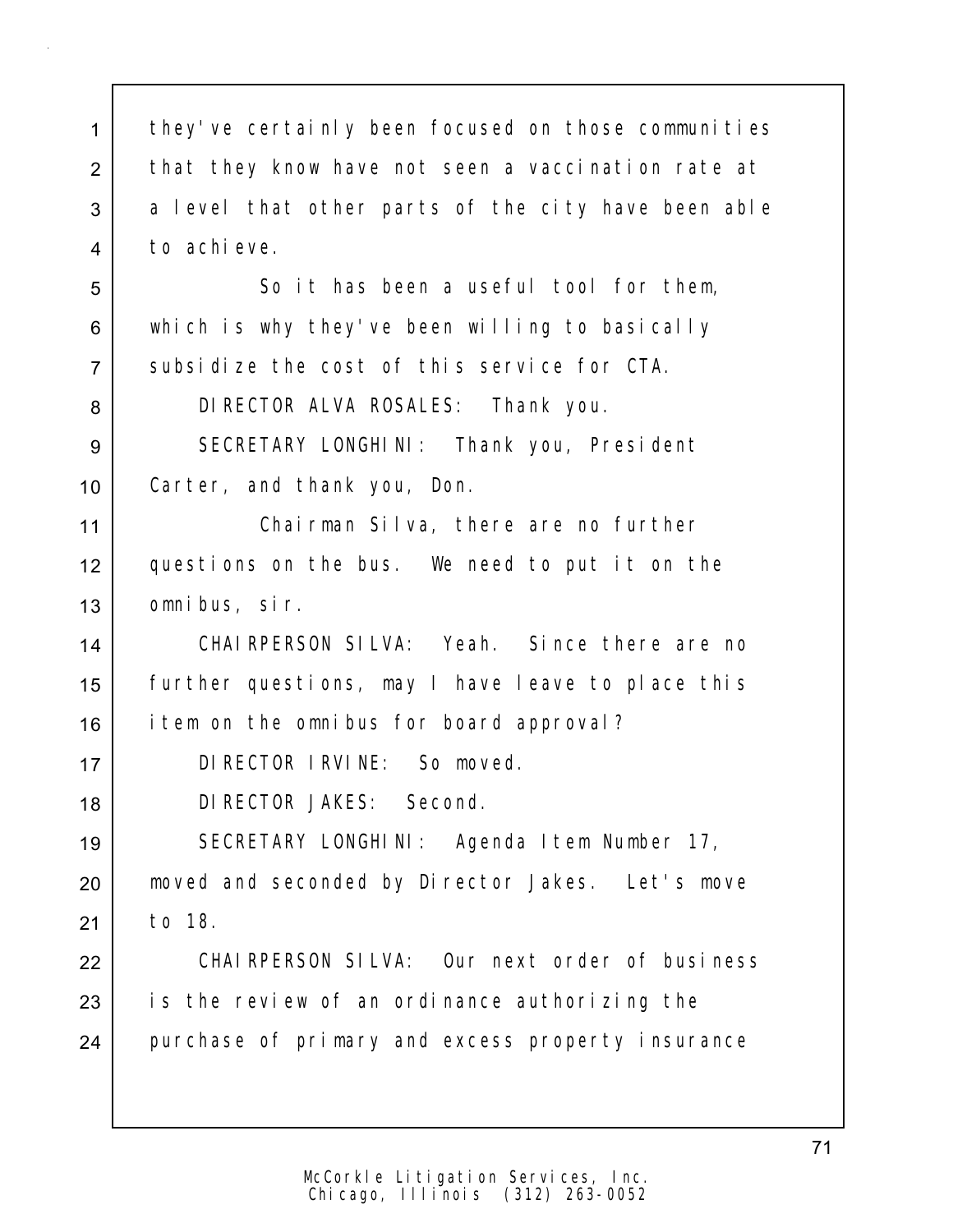1 coverage for policy year 2021-2022. Steve Wood.

2 STEVE WOOD: Good morning, Directors. Steve 3 Wood, Deputy General Counsel in the CTA's law 4 department.

5 This is an ordinance authorizing the 2021 6 to 2022 property insurance policy. This insurance 7 policy runs from July to July and is renewed every 8 vear. Our insurance broker Alliant Mesirow and our 9 DBE Paradigm marketed the renewals to both domestic 10 and international insurance markets and a 11 consortium of those providers provided the best 12 combination of coverage and price.

13 Policy coverage remains the same. The 14 | proposed policy covers all of CTA's real property, 15 including rail stations and structures, electrical 16 | substations, office buildings, bus barns, garages, 17 et cetera. There's a primary layer of 25 million 18 and two excess layers going to 130 million and then 19 an additional 50 million to 180 million, which we 20 added when we increased the concentrated asset 21 | values with the renovations of rebuilding 95th 22 Street station and the Wilson station.

23  $\vert$  The premium for next year's policy along 24 with taxes and fees is approximately \$4,992,000,

72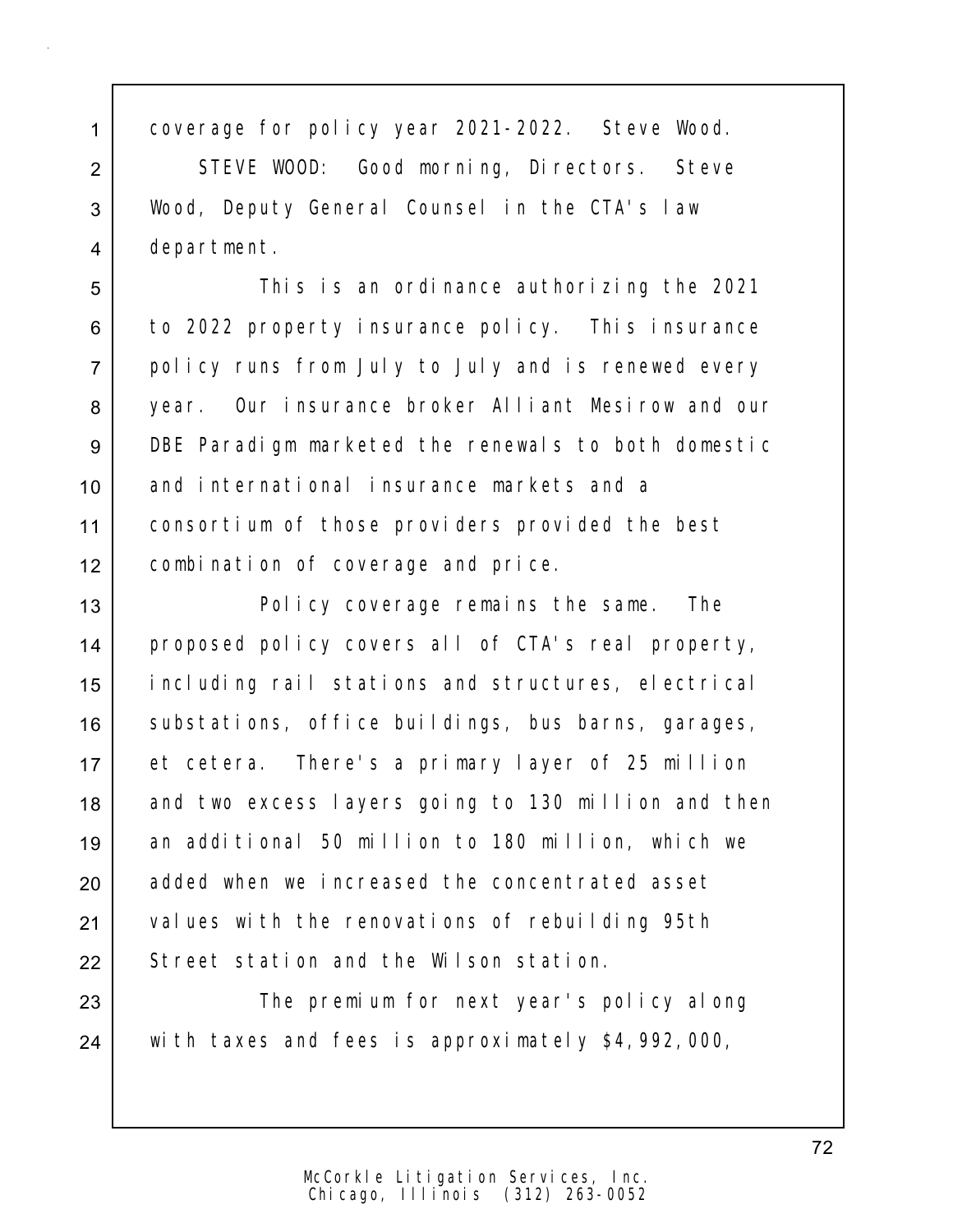1 which is an increase of about \$314,000 or 2 6.7 percent from this year's rates. Rate increases 3 are typically based on increases in asset values, 4 claims history, and the state of the insurance 5 market.

6 **The CTA asset values were essentially flat** 7 and there was no activity in the claims area, but 8 the market for rail insurance has hardened 9 substantially for the fourth year due to 10 catastrophic losses related to wildfires and 11 storms, including a midwest Derecho last year that 12 hit close to home. We are usually immunized from 13 | such catastrophic weather events. But, in 14 addition, COVID has continued to provide a 15 | substantial amount of uncertainty in the market 16 causing insurers to withdraw capacity and exposure.

 Given that we anticipated earlier this year facing a 10 to 15 percent increase, we are pleased the increase is only around 6.7 percent. 20 | Having said that, we recommend renewal with this consortium.

22 | **I'm happy to answer any questions.** 23 CHAIRPERSON SILVA: So we will pass that 24 increase to the -- the increase in the -- sorry.

> Chicago, Illinois (312) 263-0052 McCorkle Litigation Services, Inc.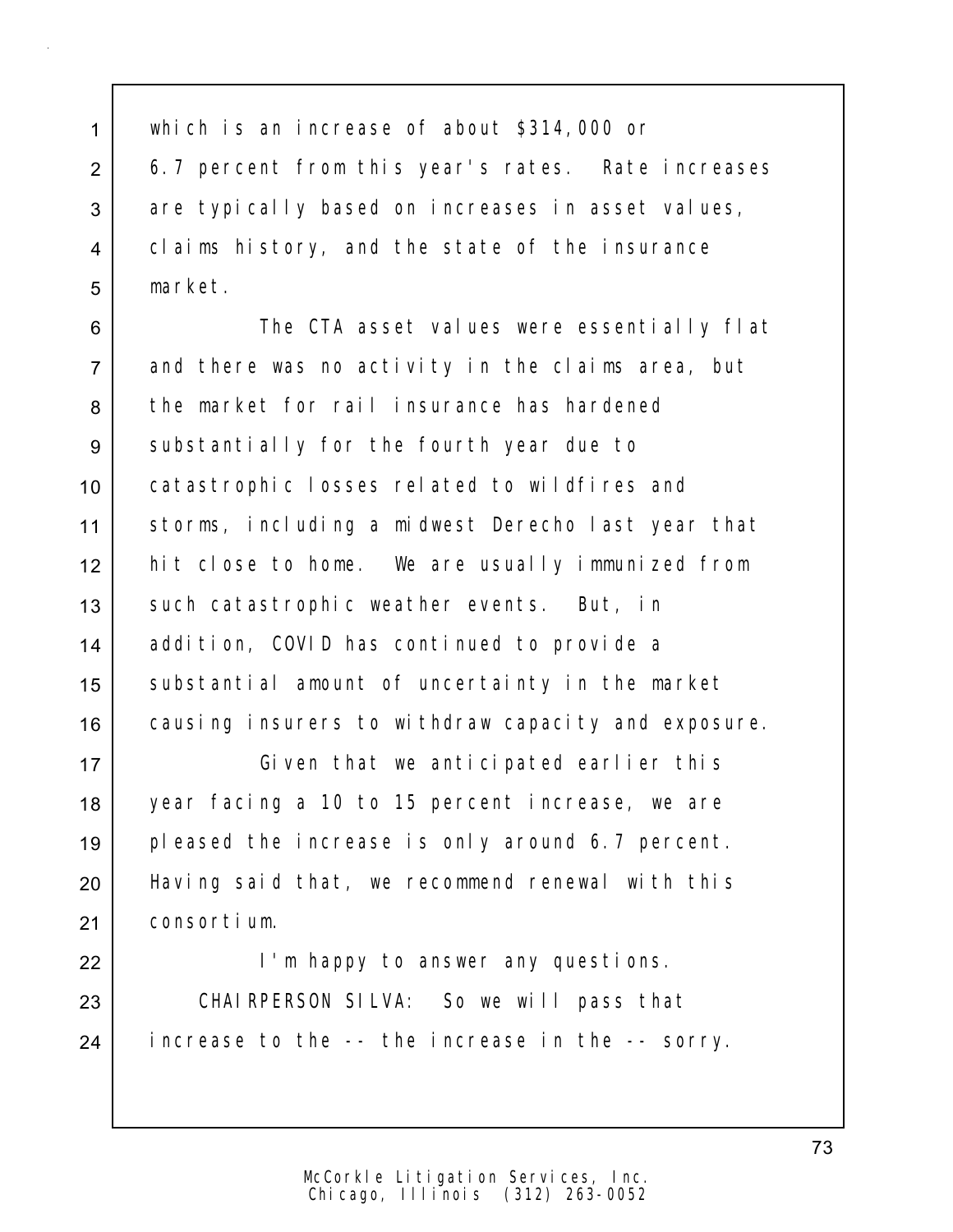| 1              | You cannot                                     |  |  |  |  |  |  |
|----------------|------------------------------------------------|--|--|--|--|--|--|
| $\overline{2}$ | SECRETARY LONGHINI: Do you have a question,    |  |  |  |  |  |  |
| 3              | Chairman? Chairman --                          |  |  |  |  |  |  |
| 4              | CHAIRPERSON SILVA: Can you hear me? I          |  |  |  |  |  |  |
| 5              | don't $-$                                      |  |  |  |  |  |  |
| 6              | SECRETARY LONGHINI: Now we can hear you,       |  |  |  |  |  |  |
| $\overline{7}$ | Chairman. Ask you question. Thank you.         |  |  |  |  |  |  |
| 8              | CHAIRPERSON SILVA: I don't have a question.    |  |  |  |  |  |  |
| 9              | SECRETARY LONGHINI: You have no questions?     |  |  |  |  |  |  |
| 10             | All right. Well, thank you.                    |  |  |  |  |  |  |
| 11             | Di rector Jakes, any questions?                |  |  |  |  |  |  |
| 12             | DI RECTOR JAKES: No questions.                 |  |  |  |  |  |  |
| 13             | SECRETARY LONGHINI: Director Miller?           |  |  |  |  |  |  |
| 14             | DI RECTOR MILLER: No questions.                |  |  |  |  |  |  |
| 15             | SECRETARY LONGHINI: Director Barclay?          |  |  |  |  |  |  |
| 16             | DI RECTOR BARCLAY: No questions.               |  |  |  |  |  |  |
| 17             | SECRETARY LONGHINI: Director Irvine?           |  |  |  |  |  |  |
| 18             | DI RECTOR I RVINE: No questions.               |  |  |  |  |  |  |
| 19             | SECRETARY LONGHINI: Director Alva Rosales?     |  |  |  |  |  |  |
| 20             | DI RECTOR ALVA ROSALES: No questions.          |  |  |  |  |  |  |
| 21             | SECRETARY LONGHINI: Thank you, Steve.          |  |  |  |  |  |  |
| 22             | Chairman Silva, there's no questions on        |  |  |  |  |  |  |
| 23             | the property insurance matter.                 |  |  |  |  |  |  |
| 24             | CHAI RPERSON SILVA: So if there are no further |  |  |  |  |  |  |
|                |                                                |  |  |  |  |  |  |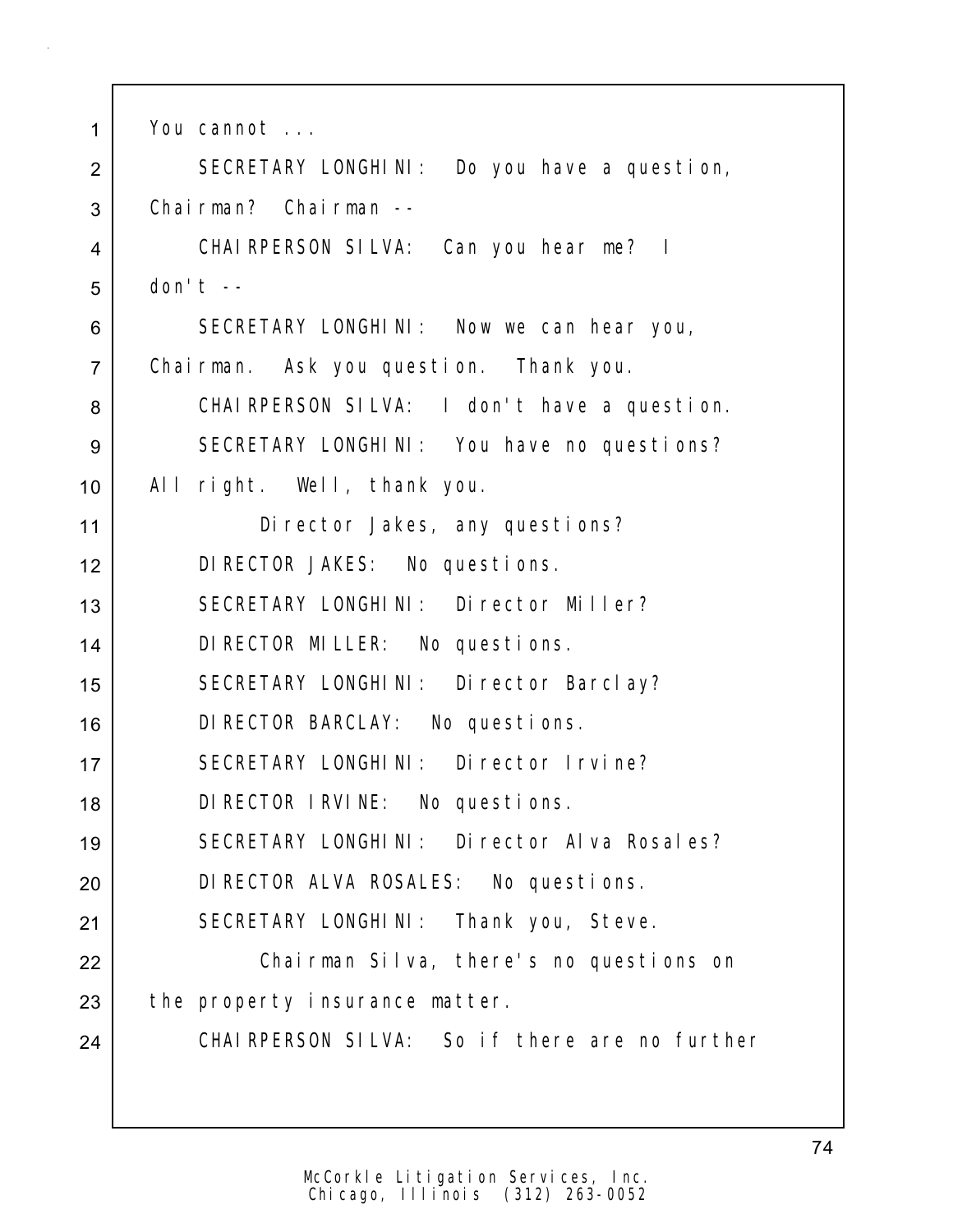| $\mathbf{1}$   | questions, may I have leave to place this item on |  |  |  |  |  |  |
|----------------|---------------------------------------------------|--|--|--|--|--|--|
| 2              | the omnibus for board approval?                   |  |  |  |  |  |  |
| 3              | DI RECTOR I RVI NE: So moved.                     |  |  |  |  |  |  |
| $\overline{4}$ | DI RECTOR JAKES: Second.                          |  |  |  |  |  |  |
| 5              | SECRETARY LONGHINI: All right. Number 18 was      |  |  |  |  |  |  |
| 6              | moved by Director Irvine, seconded by Director    |  |  |  |  |  |  |
| $\overline{7}$ | Jakes. So all the ordinances --                   |  |  |  |  |  |  |
| 8              | CHAIRPERSON SILVA: Our next order of              |  |  |  |  |  |  |
| 9              | business -- I'm sorry. I'm --                     |  |  |  |  |  |  |
| 10             | SECRETARY LONGHINI: That's okay.                  |  |  |  |  |  |  |
| 11             | CHAIRPERSON SILVA: -- going to 18 now. Okay?      |  |  |  |  |  |  |
| 12             | SECRETARY LONGHINI: We just finished 18, sir.     |  |  |  |  |  |  |
| 13             | So now we can start moving on to the contracts.   |  |  |  |  |  |  |
| 14             | CHAI RPERSON SILVA: Okay.                         |  |  |  |  |  |  |
| 15             | SECRETARY LONGHINI: We're all set. Thank you.     |  |  |  |  |  |  |
| 16             | CHAIRPERSON SILVA: Our next order of business     |  |  |  |  |  |  |
| 17             | is Contract Number A-1, a training contract.      |  |  |  |  |  |  |
| 18             | SECRETARY LONGHINI: Questions, Chairman Silva?    |  |  |  |  |  |  |
| 19             | CHAIRPERSON SILVA: No questions.                  |  |  |  |  |  |  |
| 20             | SECRETARY LONGHINI: Director Jakes?               |  |  |  |  |  |  |
| 21             | DI RECTOR JAKES: No questions.                    |  |  |  |  |  |  |
| 22             | SECRETARY LONGHINI: Director Miller?              |  |  |  |  |  |  |
| 23             | DI RECTOR MILLER: No questions.                   |  |  |  |  |  |  |
| 24             | SECRETARY LONGHINI: Director Barclay?             |  |  |  |  |  |  |
|                |                                                   |  |  |  |  |  |  |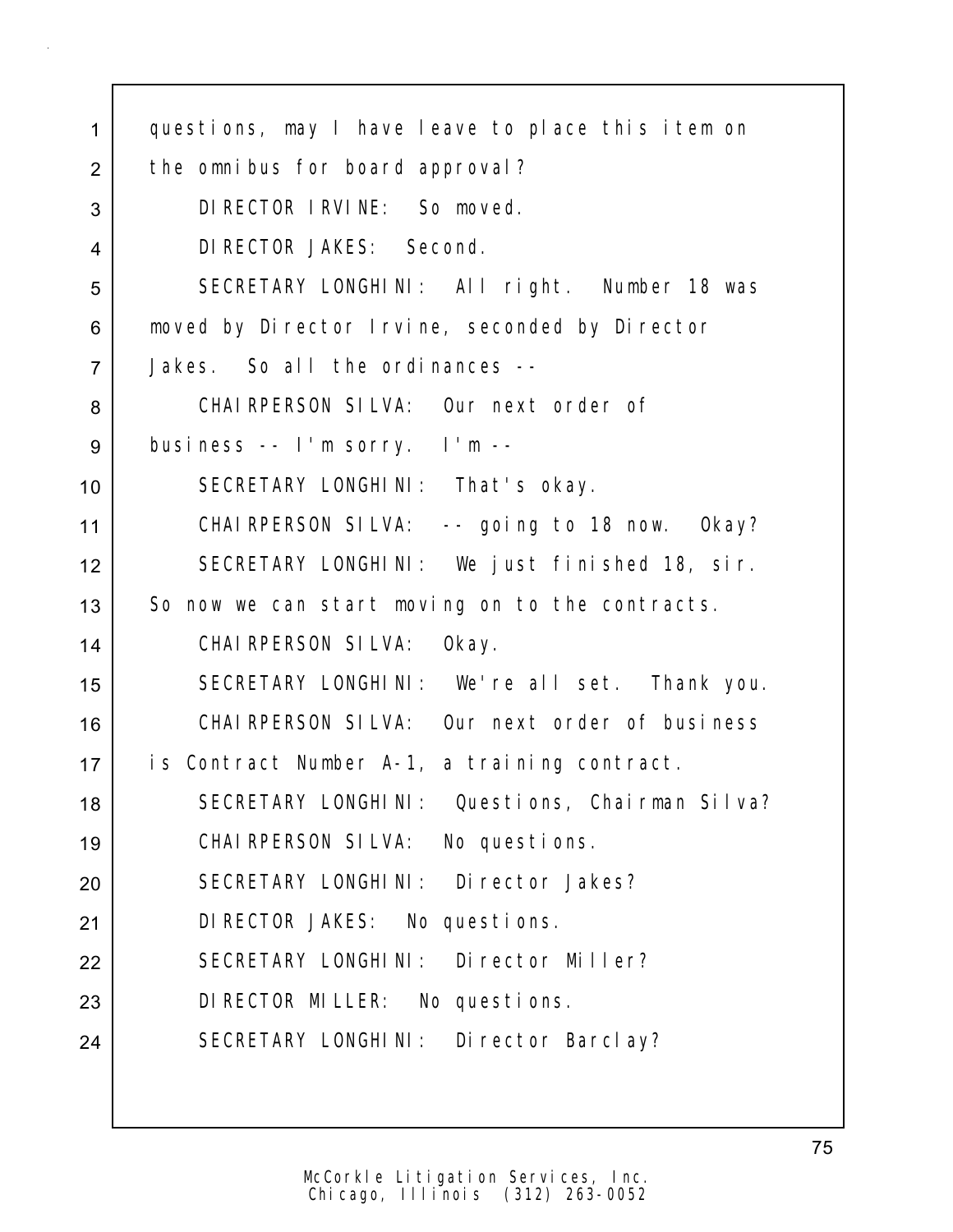| $\mathbf{1}$   | DI RECTOR BARCLAY: No questions.               |  |  |  |  |  |  |
|----------------|------------------------------------------------|--|--|--|--|--|--|
| $\overline{2}$ | SECRETARY LONGHINI: Director Irvine?           |  |  |  |  |  |  |
| 3              | DI RECTOR I RVINE: No questions.               |  |  |  |  |  |  |
| $\overline{4}$ | SECRETARY LONGHINI: Director Alva Rosales?     |  |  |  |  |  |  |
| 5              | DI RECTOR ALVA ROSALES: No questions.          |  |  |  |  |  |  |
| 6              | SECRETARY LONGHINI: Chairman, let's go to      |  |  |  |  |  |  |
| $\overline{7}$ | Number A-2.                                    |  |  |  |  |  |  |
| 8              | CHAIRPERSON SILVA: Our next order of business  |  |  |  |  |  |  |
| 9              | is Contract Number A-2, a machine contract.    |  |  |  |  |  |  |
| 10             | SECRETARY LONGHINI: Questions, Chairman Silva? |  |  |  |  |  |  |
| 11             | Any questions, sir?                            |  |  |  |  |  |  |
| 12             | CHAIRPERSON SILVA: No questions.               |  |  |  |  |  |  |
| 13             | SECRETARY LONGHINI: All right. Director        |  |  |  |  |  |  |
| 14             | Jakes?                                         |  |  |  |  |  |  |
| 15             | DI RECTOR JAKES: No questions.                 |  |  |  |  |  |  |
| 16             | SECRETARY LONGHINI: Director Miller?           |  |  |  |  |  |  |
| 17             | DI RECTOR MILLER: No questions.                |  |  |  |  |  |  |
| 18             | SECRETARY LONGHINI: Director Barclay?          |  |  |  |  |  |  |
| 19             | DI RECTOR BARCLAY: No questions.               |  |  |  |  |  |  |
| 20             | SECRETARY LONGHINI: Director Irvine?           |  |  |  |  |  |  |
| 21             | DI RECTOR I RVI NE: No questions.              |  |  |  |  |  |  |
| 22             | SECRETARY LONGHINI: Director Alva Rosales?     |  |  |  |  |  |  |
| 23             | DI RECTOR ALVA ROSALES: No questions.          |  |  |  |  |  |  |
| 24             | SECRETARY LONGHINI: Chairman, we're finished   |  |  |  |  |  |  |
|                |                                                |  |  |  |  |  |  |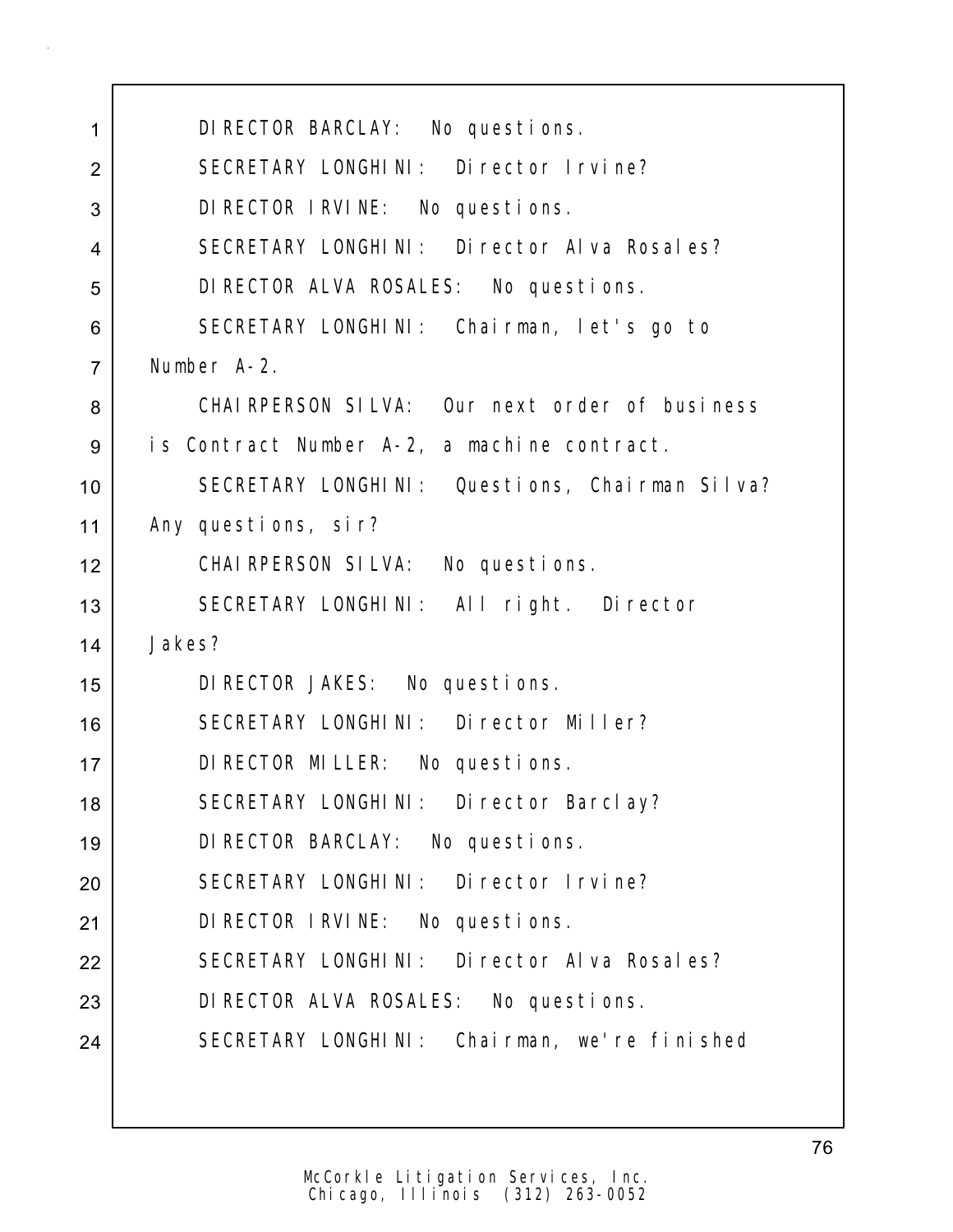| 1              | with A. You can move to B, as in boy, 1.           |  |  |  |  |  |  |  |
|----------------|----------------------------------------------------|--|--|--|--|--|--|--|
| 2              | CHAIRPERSON SILVA: Our next order of business      |  |  |  |  |  |  |  |
| 3              | is Contract Number B1, a tree trimming and removal |  |  |  |  |  |  |  |
| $\overline{4}$ | contract.                                          |  |  |  |  |  |  |  |
| 5              | SECRETARY LONGHINI: Chairman Silva, any            |  |  |  |  |  |  |  |
| 6              | questions?                                         |  |  |  |  |  |  |  |
| $\overline{7}$ | CHAIRPERSON SILVA: No questions.                   |  |  |  |  |  |  |  |
| 8              | SECRETARY LONGHINI: Director Jakes?                |  |  |  |  |  |  |  |
| 9              | DI RECTOR JAKES: No questions.                     |  |  |  |  |  |  |  |
| 10             | SECRETARY LONGHINI: Director Miller?               |  |  |  |  |  |  |  |
| 11             | DI RECTOR MILLER: No questions.                    |  |  |  |  |  |  |  |
| 12             | SECRETARY LONGHINI: Director Barclay?              |  |  |  |  |  |  |  |
| 13             | DI RECTOR BARCLAY: No questions.                   |  |  |  |  |  |  |  |
| 14             | SECRETARY LONGHINI: Director Irvine?               |  |  |  |  |  |  |  |
| 15             | DI RECTOR I RVI NE: No questions.                  |  |  |  |  |  |  |  |
| 16             | SECRETARY LONGHINI: Director Alva Rosales?         |  |  |  |  |  |  |  |
| 17             | DI RECTOR ALVA ROSALES: No questions.              |  |  |  |  |  |  |  |
| 18             | SECRETARY LONGHINI: We're finished with that       |  |  |  |  |  |  |  |
| 19             | item. Sir, we can go to B-2.                       |  |  |  |  |  |  |  |
| 20             | CHAIRPERSON SILVA: B-2. Our next order of          |  |  |  |  |  |  |  |
| 21             | business is Contract Number B-2, a power upgrades  |  |  |  |  |  |  |  |
| 22             | contract.                                          |  |  |  |  |  |  |  |
| 23             | SECRETARY LONGHINI: Chairman Silva, any            |  |  |  |  |  |  |  |
| 24             | questions?                                         |  |  |  |  |  |  |  |
|                |                                                    |  |  |  |  |  |  |  |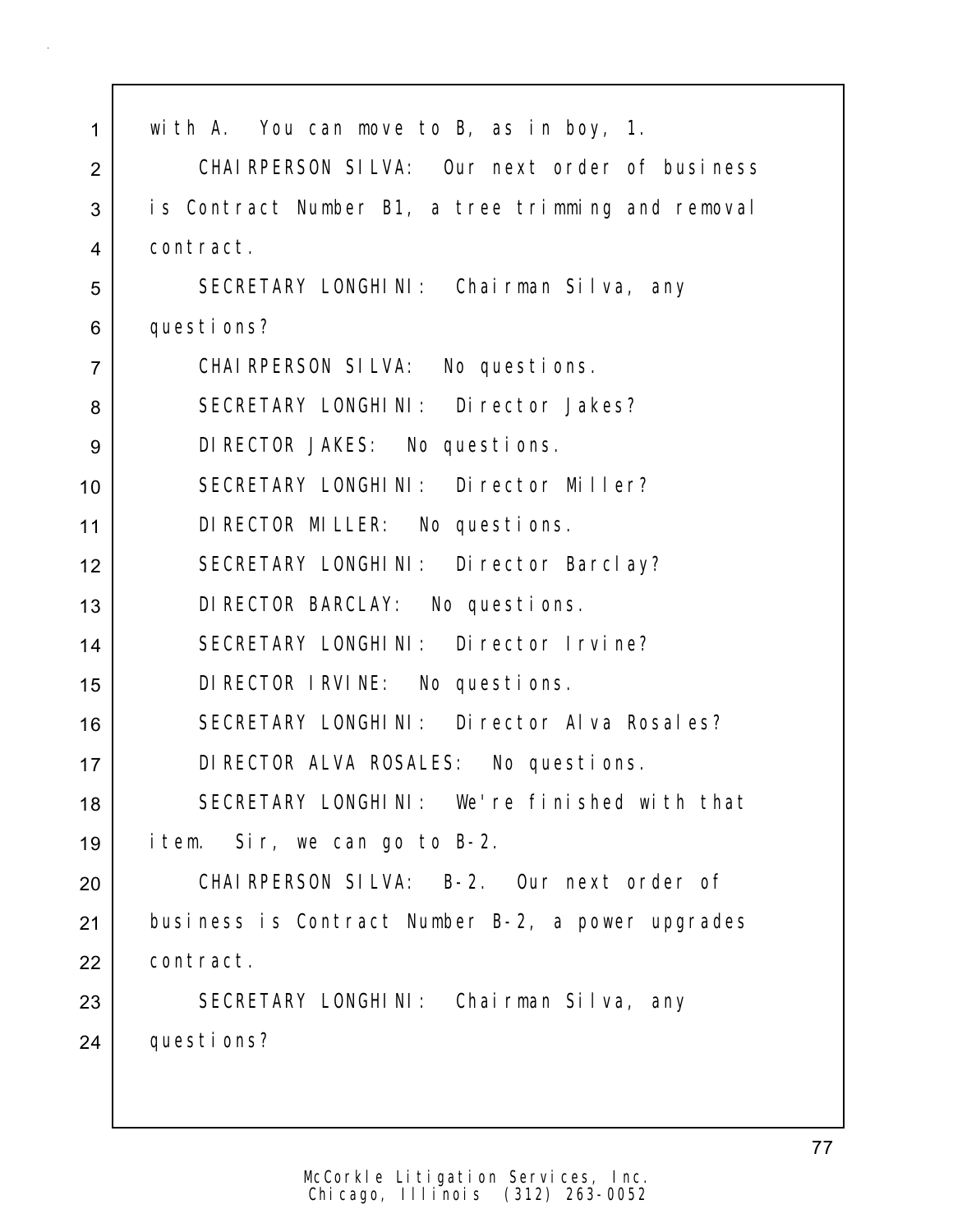| 1              | CHAIRPERSON SILVA: No questions.                |  |  |  |  |  |  |
|----------------|-------------------------------------------------|--|--|--|--|--|--|
| $\overline{2}$ | SECRETARY LONGHINI: Director Jakes?             |  |  |  |  |  |  |
| 3              | DI RECTOR JAKES: No questions.                  |  |  |  |  |  |  |
| 4              | SECRETARY LONGHINI: Director Miller?            |  |  |  |  |  |  |
| 5              | DI RECTOR MILLER: No questions.                 |  |  |  |  |  |  |
| 6              | SECRETARY LONGHINI: Director Barclay?           |  |  |  |  |  |  |
| $\overline{7}$ | DI RECTOR BARCLAY: No questions.                |  |  |  |  |  |  |
| 8              | SECRETARY LONGHINI: Director Irvine?            |  |  |  |  |  |  |
| 9              | DI RECTOR I RVINE: No questions.                |  |  |  |  |  |  |
| 10             | SECRETARY LONGHINI: Director Alva Rosales?      |  |  |  |  |  |  |
| 11             | DI RECTOR ALVA ROSALES: No questions.           |  |  |  |  |  |  |
| 12             | SECRETARY LONGHINI: All right. We finished      |  |  |  |  |  |  |
| 13             | with that. Chairman Silva, let's go to C, as in |  |  |  |  |  |  |
| 14             | cat, 1.                                         |  |  |  |  |  |  |
| 15             | CHAIRPERSON SILVA: Our next order of business   |  |  |  |  |  |  |
| 16             | is Contract Number C-1, an amendment to a fare  |  |  |  |  |  |  |
| 17             | systems contract.                               |  |  |  |  |  |  |
| 18             | SECRETARY LONGHINI: Questions, Chairman Silva?  |  |  |  |  |  |  |
| 19             | CHAIRPERSON SILVA: No questions.                |  |  |  |  |  |  |
| 20             | SECRETARY LONGHINI: None?                       |  |  |  |  |  |  |
| 21             | CHAIRPERSON SILVA: No questions.                |  |  |  |  |  |  |
| 22             | SECRETARY LONGHINI: All right. Director         |  |  |  |  |  |  |
| 23             | Jakes?                                          |  |  |  |  |  |  |
| 24             | DI RECTOR JAKES: No questions.                  |  |  |  |  |  |  |
|                |                                                 |  |  |  |  |  |  |
|                |                                                 |  |  |  |  |  |  |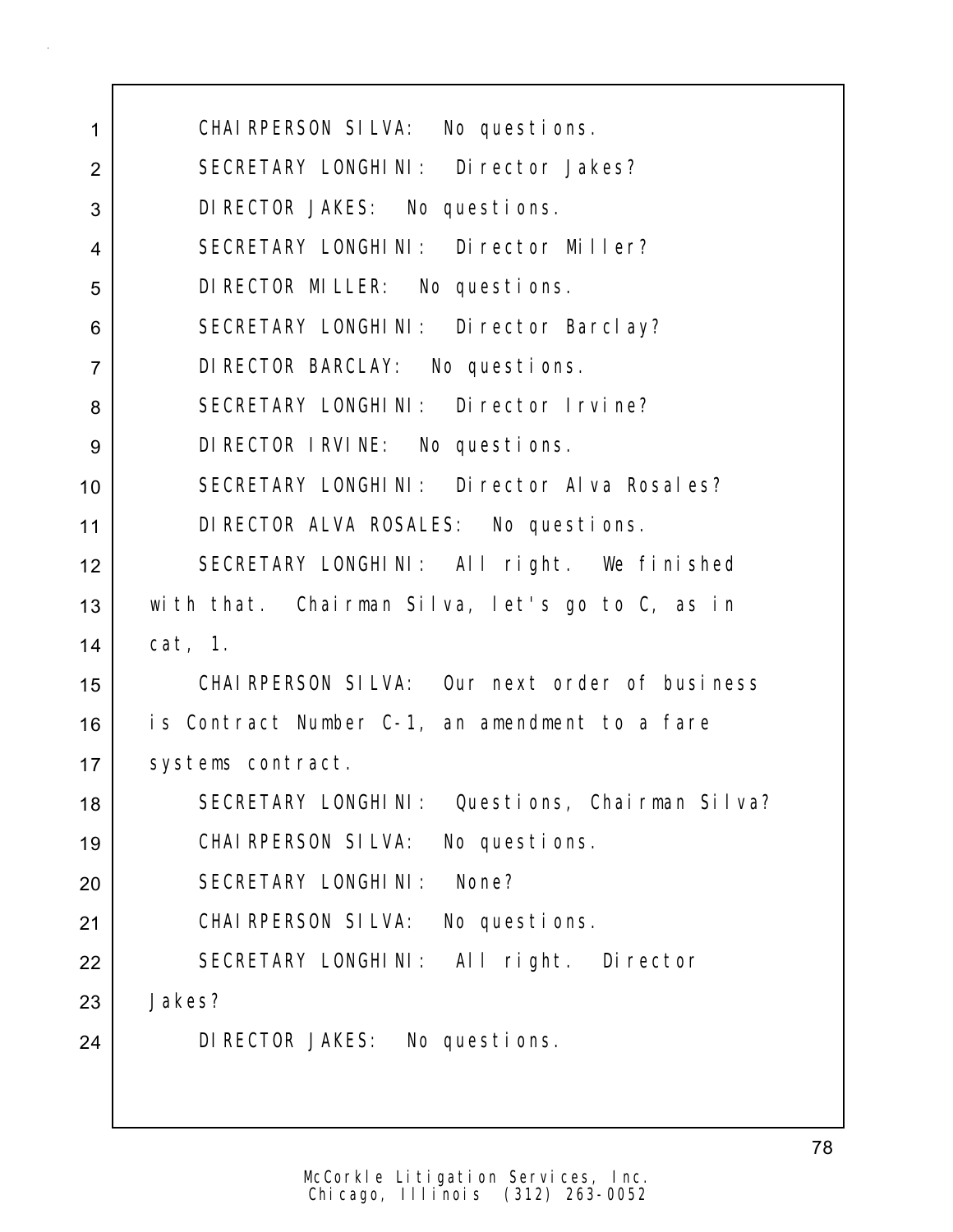| 1              | SECRETARY LONGHINI: Director Miller?          |  |  |  |  |  |  |
|----------------|-----------------------------------------------|--|--|--|--|--|--|
| $\overline{2}$ | DI RECTOR MILLER: No questions.               |  |  |  |  |  |  |
| 3              | SECRETARY LONGHINI: Director Barclay?         |  |  |  |  |  |  |
| $\overline{4}$ | DI RECTOR BARCLAY: No questions.              |  |  |  |  |  |  |
| 5              | SECRETARY LONGHINI: Director Irvine?          |  |  |  |  |  |  |
| 6              | DI RECTOR I RVINE: No questions.              |  |  |  |  |  |  |
| $\overline{7}$ | SECRETARY LONGHINI: Director Alva Rosales?    |  |  |  |  |  |  |
| 8              | DI RECTOR ALVA ROSALES: No questions.         |  |  |  |  |  |  |
| 9              | SECRETARY LONGHINI: All right. Chairman       |  |  |  |  |  |  |
| 10             | Silva -- I'm sorry. D, as in dog, 1.          |  |  |  |  |  |  |
| 11             | CHAIRPERSON SILVA: Our next order of business |  |  |  |  |  |  |
| 12             | is Contract Number D-1, a change order to a   |  |  |  |  |  |  |
| 13             | planning contract. No questions.              |  |  |  |  |  |  |
| 14             | SECRETARY LONGHINI: None?                     |  |  |  |  |  |  |
| 15             | Di rector Jakes?                              |  |  |  |  |  |  |
| 16             | DI RECTOR JAKES: No questions.                |  |  |  |  |  |  |
| 17             | SECRETARY LONGHINI: Director Miller?          |  |  |  |  |  |  |
| 18             | DI RECTOR MILLER: No questions.               |  |  |  |  |  |  |
| 19             | SECRETARY LONGHINI: Director Barclay?         |  |  |  |  |  |  |
| 20             | DI RECTOR BARCLAY: No questions.              |  |  |  |  |  |  |
| 21             | SECRETARY LONGHINI: Director Irvine?          |  |  |  |  |  |  |
| 22             | DI RECTOR I RVINE: No questions.              |  |  |  |  |  |  |
| 23             | SECRETARY LONGHINI: Director Alva Rosales?    |  |  |  |  |  |  |
| 24             | DI RECTOR ALVA ROSALES: No questions.         |  |  |  |  |  |  |
|                |                                               |  |  |  |  |  |  |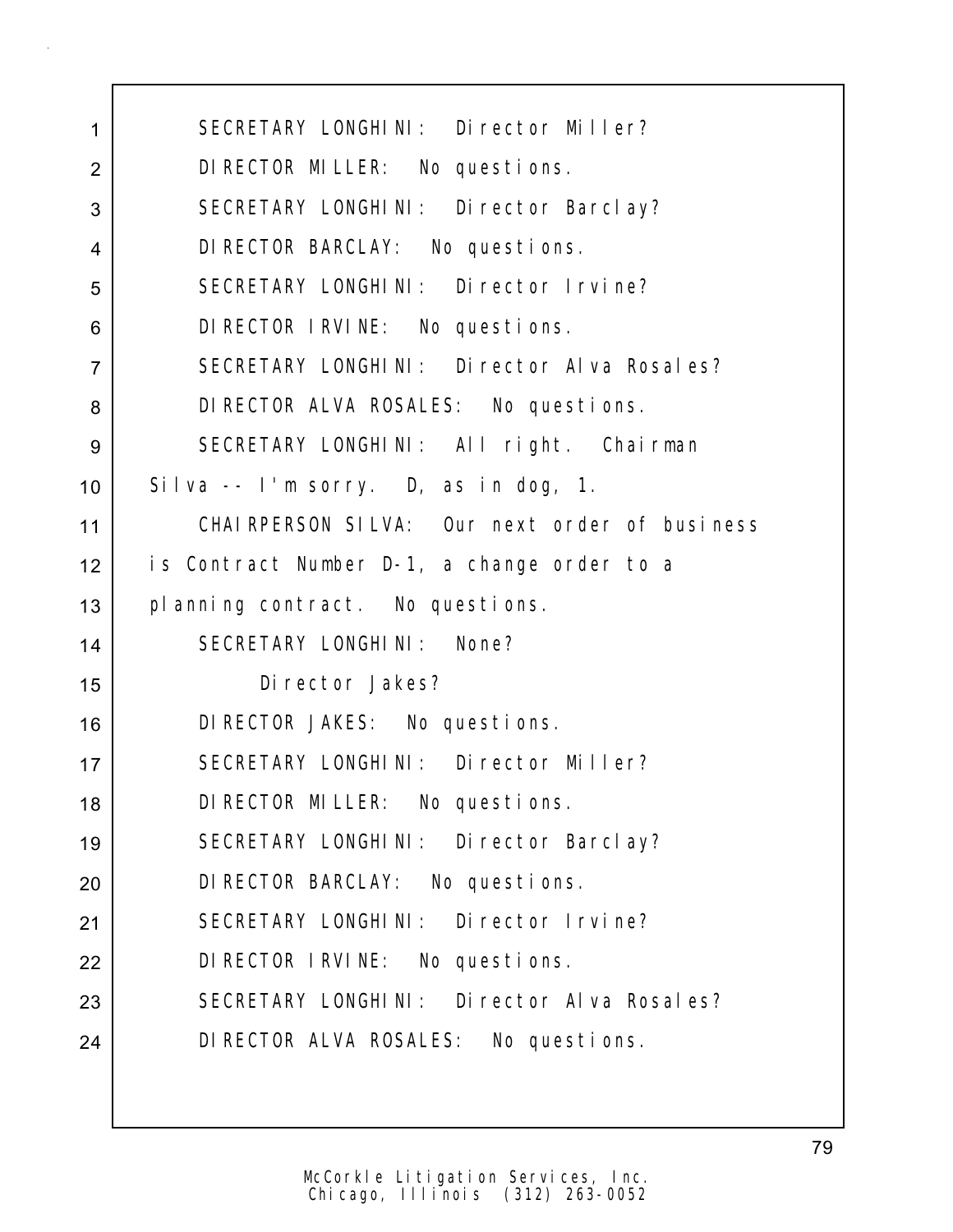SECRETARY LONGHINI: Okay. CHAIRPERSON SILVA: Our next order of business 3 is Contract Number F-1, an RFP for office supplies. SECRETARY LONGHINI: Questions, sir? CHAIRPERSON SILVA: No questions. SECRETARY LONGHINI: Director Jakes? DIRECTOR JAKES: No questions. 8 SECRETARY LONGHINI: Director Miller? DIRECTOR MILLER: No questions. SECRETARY LONGHINI: Director Barclay? DIRECTOR BARCLAY: No questions. SECRETARY LONGHINI: Director Irvine? DIRECTOR IRVINE: No questions. SECRETARY LONGHINI: Director Alva Rosales? DIRECTOR ALVA ROSALES: Just a question, 16 there's no DBE opportunities on this? J.P. PRIETO: Because of the way that it's 18 procured, right, there are no opportunities for 19 Subcontracting. They come directly from the two 20 suppliers we're choosing and because it's on 21 demand, there's no opportunity for us to evaluate what we would purchase when, so we wouldn't be able to put a DBE goal on it. DIRECTOR ALVA ROSALES: Okay. Thank you.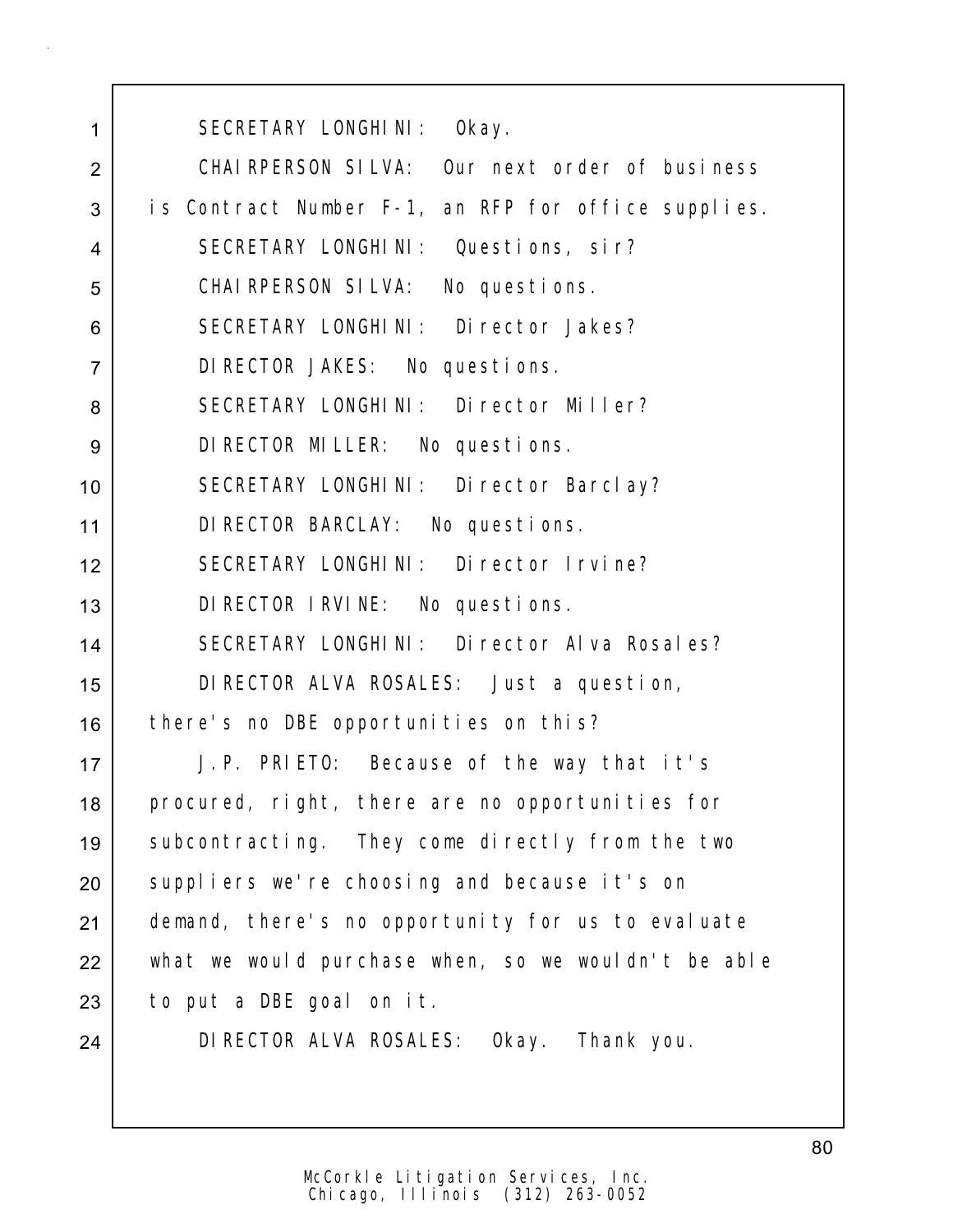| 1              | SECRETARY LONGHINI: Finished with questions on      |  |  |  |  |  |  |  |
|----------------|-----------------------------------------------------|--|--|--|--|--|--|--|
| $\overline{2}$ | that, Chairman Silva.                               |  |  |  |  |  |  |  |
| 3              | CHAI RPERSON SILVA: Our final order of business     |  |  |  |  |  |  |  |
| 4              | is Contract Number H-1, an environmental consulting |  |  |  |  |  |  |  |
| 5              | contract.                                           |  |  |  |  |  |  |  |
| 6              | SECRETARY LONGHINI: Questions, Chairman Silva?      |  |  |  |  |  |  |  |
| $\overline{7}$ | CHAIRPERSON SILVA: No questions.                    |  |  |  |  |  |  |  |
| 8              | SECRETARY LONGHINI: Director Jakes?                 |  |  |  |  |  |  |  |
| 9              | DI RECTOR JAKES: No questions.                      |  |  |  |  |  |  |  |
| 10             | SECRETARY LONGHINI: Director Miller?                |  |  |  |  |  |  |  |
| 11             | DI RECTOR MILLER: No questions.                     |  |  |  |  |  |  |  |
| 12             | SECRETARY LONGHINI: Director Barclay?               |  |  |  |  |  |  |  |
| 13             | DI RECTOR BARCLAY: No questions.                    |  |  |  |  |  |  |  |
| 14             | SECRETARY LONGHINI: Director Irvine?                |  |  |  |  |  |  |  |
| 15             | DI RECTOR I RVINE: No questions.                    |  |  |  |  |  |  |  |
| 16             | SECRETARY LONGHINI: Director Alva Rosales?          |  |  |  |  |  |  |  |
| 17             | DI RECTOR ALVA ROSALES: No questions.               |  |  |  |  |  |  |  |
| 18             | SECRETARY LONGHINI: Since there's no further        |  |  |  |  |  |  |  |
| 19             | questions, we may proceed to number 19A.            |  |  |  |  |  |  |  |
| 20             | CHAI RPERSON SILVA: Since there are no further      |  |  |  |  |  |  |  |
| 21             | questions on the contracts, may I have leave to     |  |  |  |  |  |  |  |
| 22             | place the eight contracts that the Committee        |  |  |  |  |  |  |  |
| 23             | reviewed on the omnibus?                            |  |  |  |  |  |  |  |
| 24             | DIRECTOR IRVINE: So moved.                          |  |  |  |  |  |  |  |
|                |                                                     |  |  |  |  |  |  |  |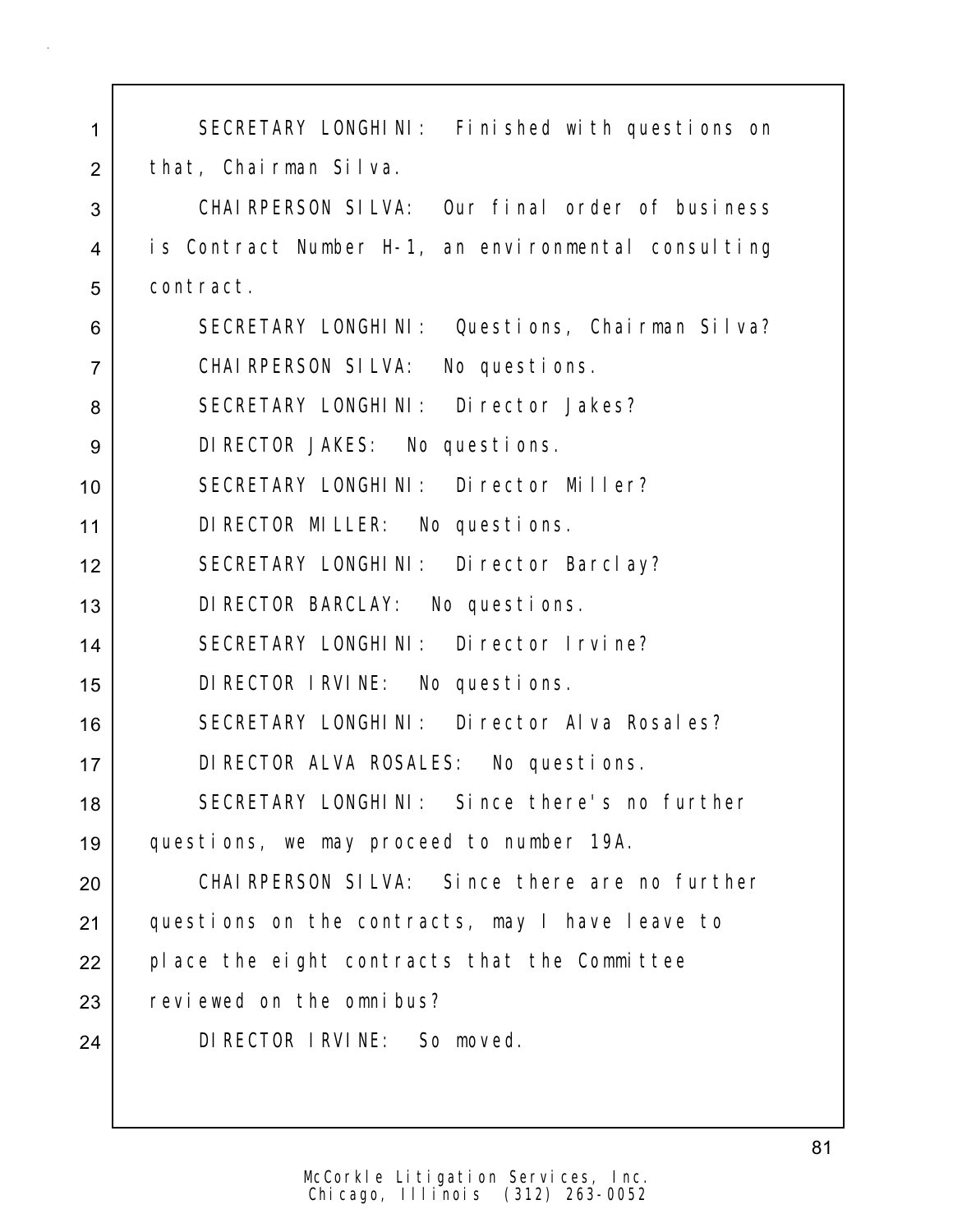| 1              | DI RECTOR JAKES: Second.                             |  |  |  |  |  |  |
|----------------|------------------------------------------------------|--|--|--|--|--|--|
| $\overline{2}$ | SECRETARY LONGHINI: That motion was moved by         |  |  |  |  |  |  |
| 3              | Di rector I rvine, seconded by Di rector Jakes.      |  |  |  |  |  |  |
| 4              | Chairman Silva, we may proceed to number 19B, as in  |  |  |  |  |  |  |
| 5              | boy.                                                 |  |  |  |  |  |  |
| 6              | CHAIRPERSON SILVA: Since there is no further         |  |  |  |  |  |  |
| $\overline{7}$ | business to come before the Committee, may I have a  |  |  |  |  |  |  |
| 8              | motion to approve the omnibus and recommend the      |  |  |  |  |  |  |
| 9              | omnibus for board approval?                          |  |  |  |  |  |  |
| 10             | DI RECTOR I RVI NE: So moved.                        |  |  |  |  |  |  |
| 11             | DI RECTOR JAKES: Second.                             |  |  |  |  |  |  |
| 12             | SECRETARY LONGHINI: The motion was moved by          |  |  |  |  |  |  |
| 13             | Di rector I rvine and seconded by Di rector Jakes. I |  |  |  |  |  |  |
| 14             | will now take a rollcall vote.                       |  |  |  |  |  |  |
| 15             | Di rector Jakes?                                     |  |  |  |  |  |  |
| 16             | DI RECTOR JAKES: Yes.                                |  |  |  |  |  |  |
| 17             | SECRETARY LONGHINI: Director Miller?                 |  |  |  |  |  |  |
| 18             | DI RECTOR MI LLER: Yes.                              |  |  |  |  |  |  |
| 19             | SECRETARY LONGHINI: Director Barclay?                |  |  |  |  |  |  |
| 20             | DI RECTOR BARCLAY: Yes.                              |  |  |  |  |  |  |
| 21             | SECRETARY LONGHINI: Director Irvine?                 |  |  |  |  |  |  |
| 22             | DI RECTOR I RVI NE: Yes.                             |  |  |  |  |  |  |
| 23             | SECRETARY LONGHINI: Director Alva Rosales?           |  |  |  |  |  |  |
| 24             | DI RECTOR ALVA ROSALES: Yes.                         |  |  |  |  |  |  |
|                |                                                      |  |  |  |  |  |  |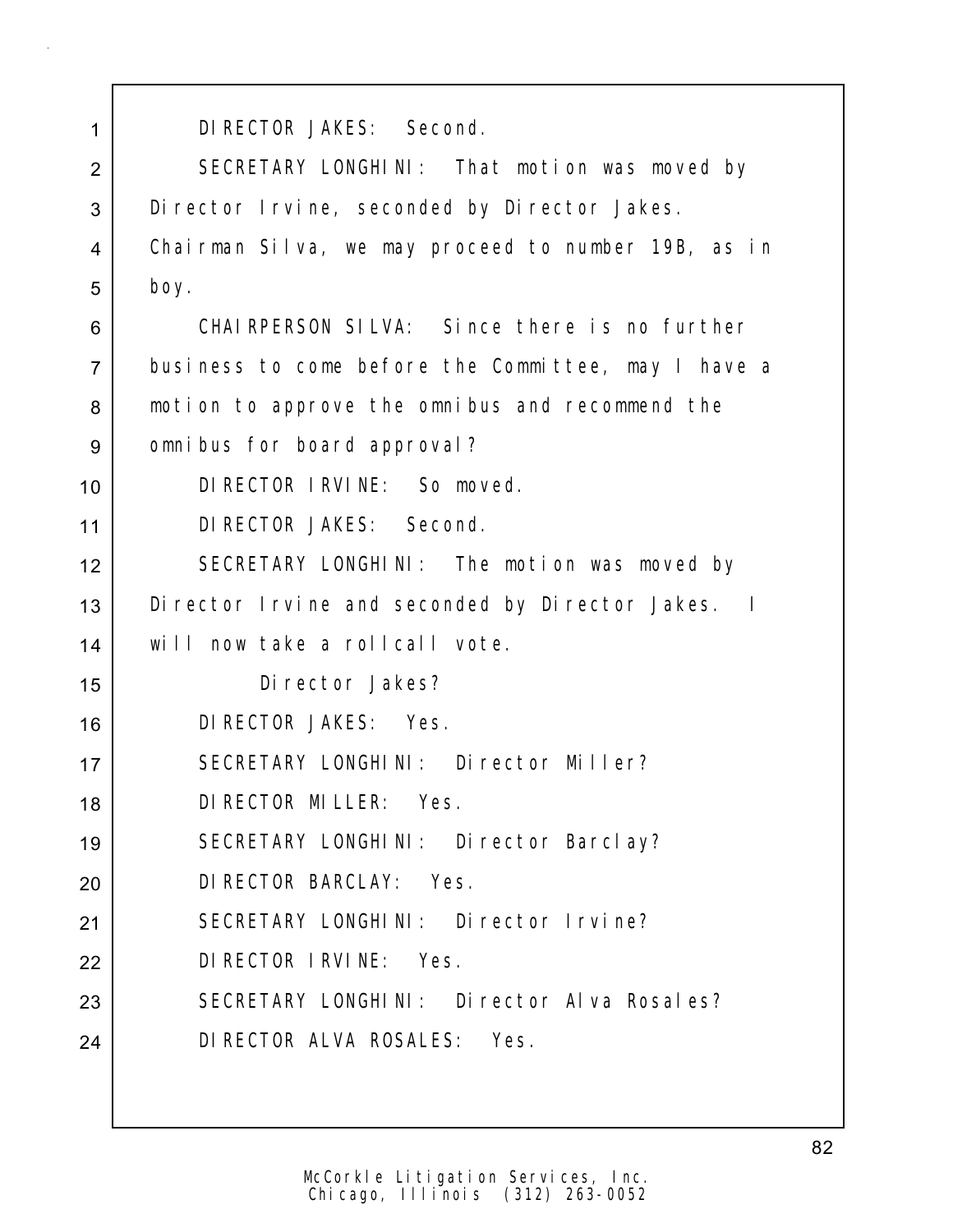| 1              | SECRETARY LONGHINI: Chairman Silva?              |  |  |  |  |  |  |
|----------------|--------------------------------------------------|--|--|--|--|--|--|
| $\overline{2}$ | CHAIRPERSON SILVA: Yes.                          |  |  |  |  |  |  |
| 3              | SECRETARY LONGHINI: That motion passes with --   |  |  |  |  |  |  |
| 4              | this is new -- six yes votes I'm glad to say.    |  |  |  |  |  |  |
| 5              | Thank you. We can proceed to Agenda I tem        |  |  |  |  |  |  |
| 6              | Number 20, sir.                                  |  |  |  |  |  |  |
| $\overline{7}$ | CHAIRPERSON SILVA: Finally, may I have a         |  |  |  |  |  |  |
| 8              | motion to adjourn?                               |  |  |  |  |  |  |
| 9              | DI RECTOR I RVI NE: So moved.                    |  |  |  |  |  |  |
| 10             | DI RECTOR JAKES: Second.                         |  |  |  |  |  |  |
| 11             | SECRETARY LONGHINI: Motion was moved by          |  |  |  |  |  |  |
| 12             | Di rector I rvi ne, seconded by Di rector Jakes. |  |  |  |  |  |  |
| 13             | Di rector Jakes?                                 |  |  |  |  |  |  |
| 14             | DI RECTOR JAKES: Yes.                            |  |  |  |  |  |  |
| 15             | SECRETARY LONGHINI: Director Miller?             |  |  |  |  |  |  |
| 16             | DI RECTOR MILLER: Yes.                           |  |  |  |  |  |  |
| 17             | SECRETARY LONGHINI: Director Barclay?            |  |  |  |  |  |  |
| 18             | DI RECTOR BARCLAY: Yes.                          |  |  |  |  |  |  |
| 19             | SECRETARY LONGHINI: Director Irvine?             |  |  |  |  |  |  |
| 20             | DI RECTOR I RVI NE: Yes.                         |  |  |  |  |  |  |
| 21             | SECRETARY LONGHINI: Director Alva Rosales?       |  |  |  |  |  |  |
| 22             | DI RECTOR ALVA ROSALES: Yes.                     |  |  |  |  |  |  |
| 23             | SECRETARY LONGHINI: Chairman Silva?              |  |  |  |  |  |  |
| 24             | CHAIRPERSON SILVA: Yes.                          |  |  |  |  |  |  |
|                |                                                  |  |  |  |  |  |  |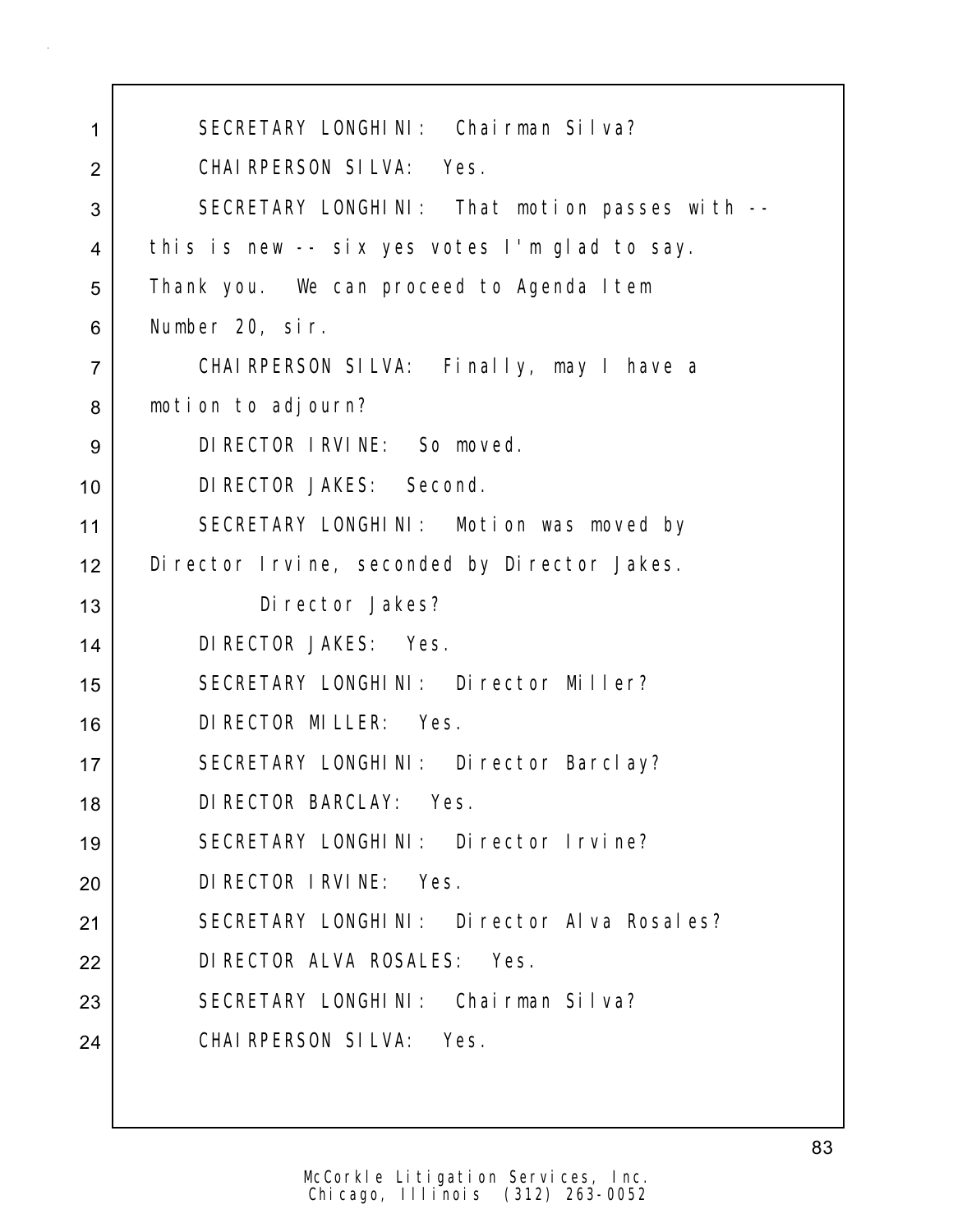| $\mathbf 1$      | SECRETARY LONGHINI: The motion to adjourn has     |  |  |  |  |  |  |  |
|------------------|---------------------------------------------------|--|--|--|--|--|--|--|
| $\overline{2}$   | been approved with six yes votes. Chairman Silva, |  |  |  |  |  |  |  |
| $\sqrt{3}$       | you did a great job.                              |  |  |  |  |  |  |  |
| $\overline{4}$   | (Which were all the proceedings                   |  |  |  |  |  |  |  |
| 5                | had in the above-entitled                         |  |  |  |  |  |  |  |
| 6                | cause.)                                           |  |  |  |  |  |  |  |
| $\overline{7}$   | (Meeting adjourned at                             |  |  |  |  |  |  |  |
| 8                | $10:54$ a.m.)                                     |  |  |  |  |  |  |  |
| $\boldsymbol{9}$ |                                                   |  |  |  |  |  |  |  |
| $10$             |                                                   |  |  |  |  |  |  |  |
| 11               |                                                   |  |  |  |  |  |  |  |
| 12               |                                                   |  |  |  |  |  |  |  |
| 13               |                                                   |  |  |  |  |  |  |  |
| 14               |                                                   |  |  |  |  |  |  |  |
| 15               |                                                   |  |  |  |  |  |  |  |
| 16               |                                                   |  |  |  |  |  |  |  |
| 17               |                                                   |  |  |  |  |  |  |  |
| 18               |                                                   |  |  |  |  |  |  |  |
| 19               |                                                   |  |  |  |  |  |  |  |
| 20               |                                                   |  |  |  |  |  |  |  |
| 21               |                                                   |  |  |  |  |  |  |  |
| 22               |                                                   |  |  |  |  |  |  |  |
| 23               |                                                   |  |  |  |  |  |  |  |
| 24               |                                                   |  |  |  |  |  |  |  |
|                  |                                                   |  |  |  |  |  |  |  |
|                  |                                                   |  |  |  |  |  |  |  |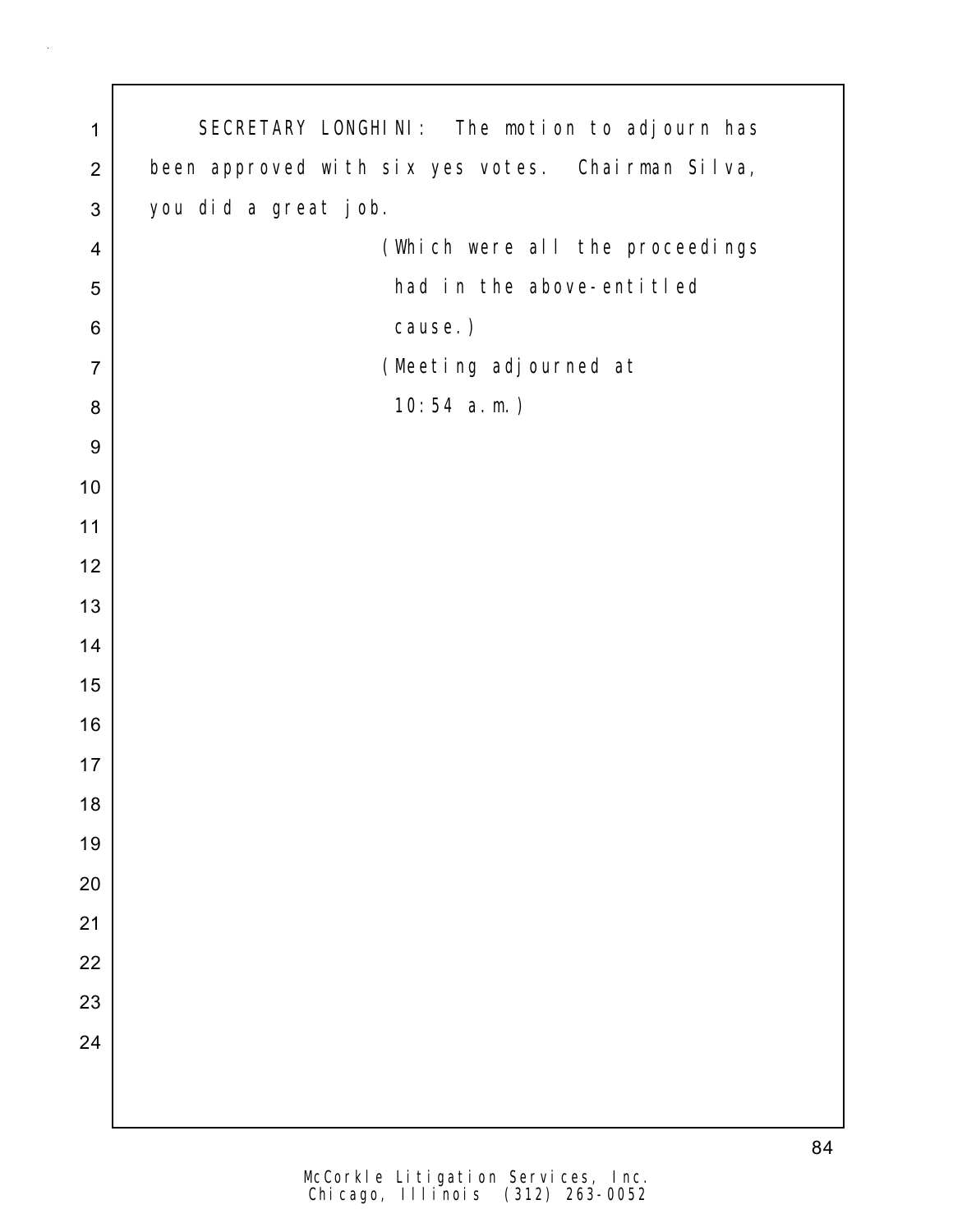| 1              | STATE OF ILLINOIS<br>$\rightarrow$                 |  |  |  |  |  |  |  |
|----------------|----------------------------------------------------|--|--|--|--|--|--|--|
| $\overline{2}$ | SS:<br>$\mathcal{E}$                               |  |  |  |  |  |  |  |
| 3              | COUNTY OF C O O K                                  |  |  |  |  |  |  |  |
| 4              |                                                    |  |  |  |  |  |  |  |
| 5              | Tabitha Watson, being first duly sworn, on         |  |  |  |  |  |  |  |
| 6              | oath says that she is a court reporter doing       |  |  |  |  |  |  |  |
| $\overline{7}$ | business in the State of Illinois and that she     |  |  |  |  |  |  |  |
| 8              | reported in shorthand the proceedings of said      |  |  |  |  |  |  |  |
| 9              | meeting and that the foregoing is a true and       |  |  |  |  |  |  |  |
| 10             | correct transcript of her shorthand notes so taken |  |  |  |  |  |  |  |
| 11             | as aforesaid and contains the proceedings given at |  |  |  |  |  |  |  |
| 12             | said meeting on said date.                         |  |  |  |  |  |  |  |
| 13             |                                                    |  |  |  |  |  |  |  |
| 14             |                                                    |  |  |  |  |  |  |  |
| 15             | Certified Shorthand Reporter                       |  |  |  |  |  |  |  |
| 16             |                                                    |  |  |  |  |  |  |  |
| 17             |                                                    |  |  |  |  |  |  |  |
| 18             |                                                    |  |  |  |  |  |  |  |
| 19             |                                                    |  |  |  |  |  |  |  |
| 20             |                                                    |  |  |  |  |  |  |  |
| 21             |                                                    |  |  |  |  |  |  |  |
| 22             |                                                    |  |  |  |  |  |  |  |
| 23             |                                                    |  |  |  |  |  |  |  |
| 24             |                                                    |  |  |  |  |  |  |  |
|                |                                                    |  |  |  |  |  |  |  |
|                |                                                    |  |  |  |  |  |  |  |

Chicago, Illinois (312) 263-0052 McCorkle Litigation Services, Inc.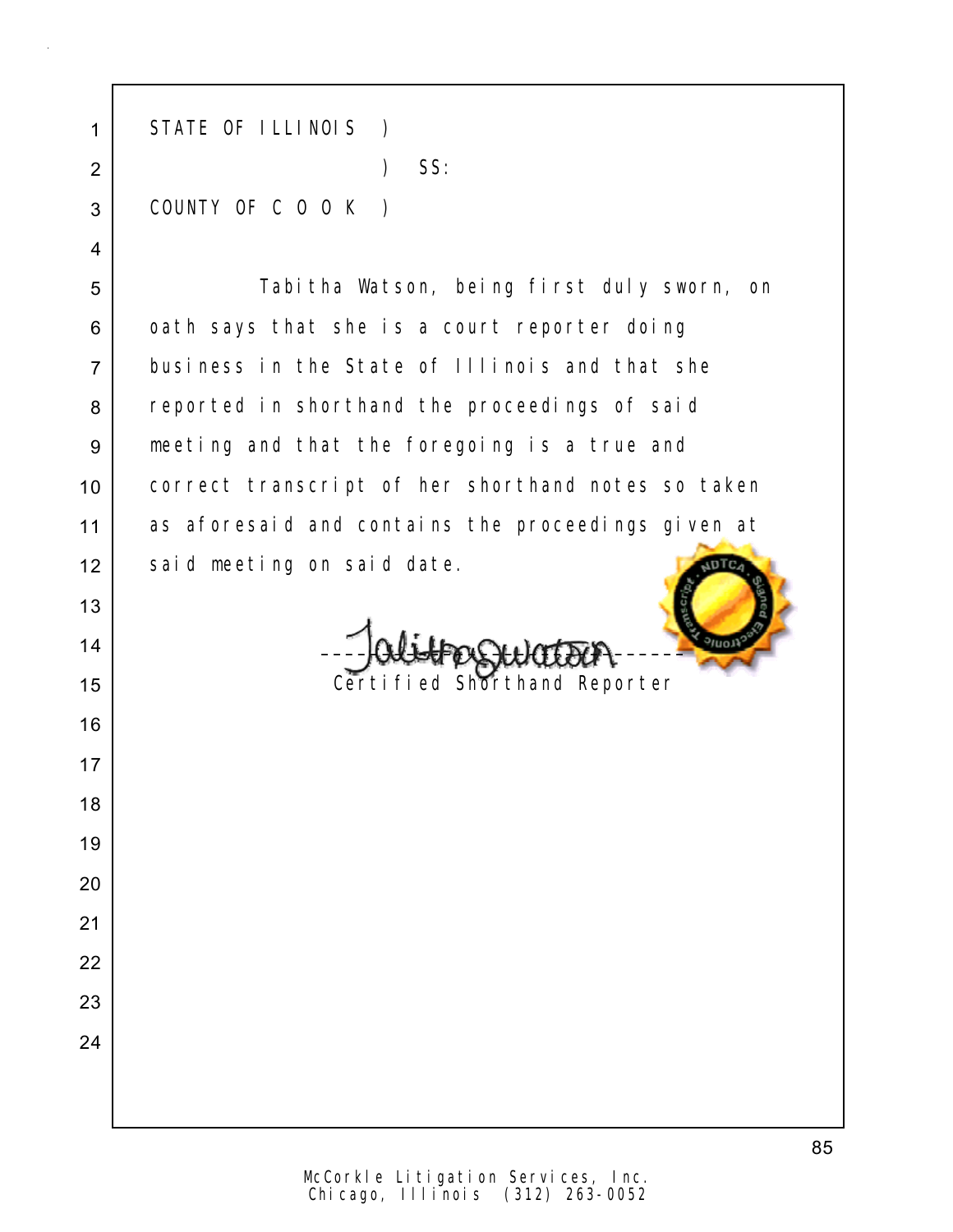**A A-1** 75:17 **A-2** 76:7,9 **a.m** 1:11 84:8 **ability** 25:3 46:23 48:2 **able** 12:15 14:16 15:1 16:3 16:15 20:23 25:5 31:5 39:20 40:18 51:10,17 52:22 69:5 71:3 80:22 **above-entitled** 1:9 84:5 **Abstain**  $8.2$ **abstention**  $8.10$ **academic** 33:17,24 34:8 35:10 36:9 37:2,20 39:7,12 40:17 42:16 43:2 **access** 26:17 30:24 31:4,12 32:18 **accessibilities** 27:23 **accessibility** 25:19,19 **accessible** 26:18 **account** 9:18 **achieve** 60:22 71:4 **acknowledge** 4:7 **acquisition** 44:18 45:2,4 **Act** 3:12,22 14:11 **activity** 73:7 **actual** 4:3 6:11 **add** 25:3 **added** 72:20 **addition** 73:14 **additional** 15:8,10 24:18 25:3 33:8 34:12 38:22 45:12,17 47:1 48:20 51:11 55:17 60:18  $72.19$ **address** 3:9 16:24 **Adelfia** 2:21 19:9,16 20:21 **adjacent** 49:6 52:2 **adjourn** 83:8 84:1 **adjourned**  $84.7$ **adjusted** 9:17 **adjustments**

9:20,24 36:16 **administering** 68:4 **Administration** 57:16 **administrative** 53:8 **adopt** 58:17 62:16 **advantage** 53:18 **advertise** 31:6 32:14 **advertising** 9:20 29:24 30:1,13 31:1,11,13 32:4,4 **advisory** 4:16,22 58:1,14 **aerial** 65:17 **Affairs** 4:17,19 **affiliates** 45:4 46:12 **affiliation**  $44.19$ **affording**  $27.24$ **aforesaid** 85:11 **agencies** 27:11 58:1 **agency** 14:24 57:11,17 58:15 **agenda** 6:13 19:1 23:14 54:16 54:17 71:19 83:5 **ago**  $4.24$ **agreement** 23:17 24:8 29:9,15 30:4,24 31:5 33:9 34:11,16 38:23 43:7 44:22 45:3 46:5 50:14,22 51:14,17,22 51:24 52:2 54:20 55:4,8,13 62:10,17 62:24 63:13 65:2,11 65:21,23,24 66:2 67:17 68:1,13 **agreements** 34:3 63:3,10 **aid** 14:9 34:14 **aided** 14:20 **AIS** 29:16,22 30:3,4 **albeit** 15:11 **ALEJANDRO**  $2:2$ **alignment** 63:2 **Alliant** 72:8 **allocation** 14:12 18:16 **allow** 26:17 35:7,18 38:1 39:13 43:12 52:2 68:1 **Allowing**

 $43 \cdot 10$ **allows** 3:22 17:2 34:1 46:21 70:23 **alteration** 69:8 **alterations** 68:14,22 69:2 **Alva** 2:3 4:4,5 6:10 7:5,6 8:5 8:6 17:18,19 18:20 23:8,9 28:12,13 32:12,13,19 38:8,9 41:5,6 44:5,6 47:23 47:24 48:5 49:24 50:1 52:17,18 54:2 56:6,8,10 59:13,14 64:11,12 66:23,24 69:21,22 70:19 71:8 74:19,20 76:4,5,22 76:23 77:16,17 78:10 78:11 79:7,8,23,24 80:14,15,24 81:16,17 82:23,24 83:21,22 **Amazon** 24:6,8,9 25:6,7,11,16 25:23 26:15,22 28:15 **Amazon.com** 23:18 **amended** 3:21 8:21,22 9:3,18 10:2,9,13,20,23 11:5 11:12,19,24 12:9,13 13:7,17 41:20 **amendment** 23:17 24:7 25:2 78:16 **amendments** 45:12 **amenity**  $25.4$ **amount** 29:24 31:23 53:2 68:8 73:15 **amounts** 20:7 **annual** 45:21 **answer** 15:21 22:4 26:4 30:17 34:24 39:23 43:16 46:7 52:22 58:23 63:17 66:6 68:17  $73.22$ **answered** 36:2 **answers** 52:20 **anticipate** 48:1 **anticipated** 73:17 **anticipates**  $30.8$ **anymore**  $64.15$ **anyway** 36:2 **apples-to-apples**  $8:24$ **apply** 20:2 61:11 **appointed** 4:8

**appreciate** 19:5 24:4 **approaching** 53:17 **approval** 7:14 29:1 32:24 38:14 41:11 44:11 48:12,23 50:6,21 51:12 54:11 55:2,15 56:21 58:20 58:21 62:1 64:18 67:10 71:16 75:2 82:9 **approve**  $7.15828$ **approved** 8:10 42:11 55:7,13 84:2 **approves** 67:24 **approximately** 51:6 62:23 72:24 **April** 8:16,19 9:2 10:1 11:24 15:21 17:24 55:7 **ARABEL**  $2.3$ **area** 51:3,4,5,6,11,13 52:5 73:7 **areas** 26:12 70:12 **ARP** 12:20 **asked** 56:7 58:11 **asking** 35:4 **assess** 34:8 39:14 46:22 **assessed** 34:11 39:17 **assessment** 36:14 39:20 40:18 **asset** 72:20 73:3,6 **Assets** 29:10,16 **assigned** 43:8 **assistance** 11:7 57:24 58:15 **associated** 52:6 **assumed** 9:6 16:5 **assumptions** 10:6 **attendees** 58:11 **attorney** 5:2,18 **audience**  $30.12$ **audit** 1:1 4:2 5:7 6:18 19:7 19:11,19,21,23 20:4 20:6,19,22 21:16,17 21:21 22:9 23:23 **auditing** 20:11,16 **auditor** 19:3 **auditors**

19:7,10 22:22 23:12 **auditors'**  $20.5,5$ **August** 54:23 55:17 68:12 **Austin** 58:3 **authority** 3:16 49:1,8 50:15 **Authority's** 57:5,11 **authorize** 63:1 65:11 **authorizing** 23:16 29:8 33:7 38:21 41:18 44:20 48:19 50:13,22 54:19 55:3 62:9,16 65:2 67:16 71:23 72:5 **available** 14:19 45:22 **Avenue** 50:16 51:1 **awaiting** 24:15 **B B** 77:1 **B-2** 77:19,20,21 **B1** 77:3 **back** 6:7 31:8 35:10 36:8,17 36:20 39:15 60:17 61:16 **Balita** 2:21 20:20,21 **Barclay** 2:4 4:8,9,11 5:5,14,15 7:1,2 8:1,2 17:14,15 23:3,4 28:8,9 32:7,9 37:12,13 38:5 41:1,2 44:1,2 47:19,20 49:20,21 52:13,14 56:2,3 59:5,6 60:3 64:7,8 66:16,17 69:17,18 74:15,16 75:24 76:1,18,19 77:12,13 78:6,7 79:3 79:4,19,20 80:10,11 81:12,13 82:19,20  $83.17,18$ **Barclay's** 5:22 **barns** 72:16 **base** 35:19 40:20 **based** 16:10 18:8,12 21:3,12 45:8 49:4 58:16 73:3 **basically**  $20.7716$ **basis** 10:3,10,20,21,22,24 11:9,10,12,20,20,23 12:1,2,10,12 13:8,17 13:18 16:2 26:3 45:19 55:10 63:2 65:23 **began**

 $4.23$ **beginning** 9:7 18:19 **begins** 24:24 **behalf** 5:3 6:3 **believe** 54:15 61:2 **benefits** 51:4 **BERNARD** 2:6 **best** 12:18 72:11 **better** 9:22 10:3,5 36:11,14 36:21 39:13,20 40:18 53:16 **beyond** 16:24 40:21 **Bill** 2:16 48:21,22,22 50:18 50:19,19 51:23 52:19 54:3,23,24,24 **bit** 9:22 31:24 37:24 **blanket** 48:20 49:1,3 **blends** 15:13 **Block** 26:10 **Blue** 24:15 **board** 2:1 3:3,4,5 4:7,15,16 4:22 5:3 6:6 17:7 29:1 32:24 38:14 41:11 42:11 44:11 48:12 50:6 53:20 54:6,11 55:7 56:21 58:19 59:21 61:16 62:1 64:2,18 67:10 67:24 69:6 71:16 75:2 82:9 **boards** 4:12 **bonds** 2:13 46:1 67:20,21,22 68:21 69:2,11,13  $70.3$ **bottom** 12:7 **boy** 77:1 82:5 **branch** 62:23 **Brian** 32:17 **bridge** 62:21 **bring** 60:11 **broke** 38:4 **broker** 72:8 **brought** 16:22 **Brown**

50:18 51:3,7 **budget**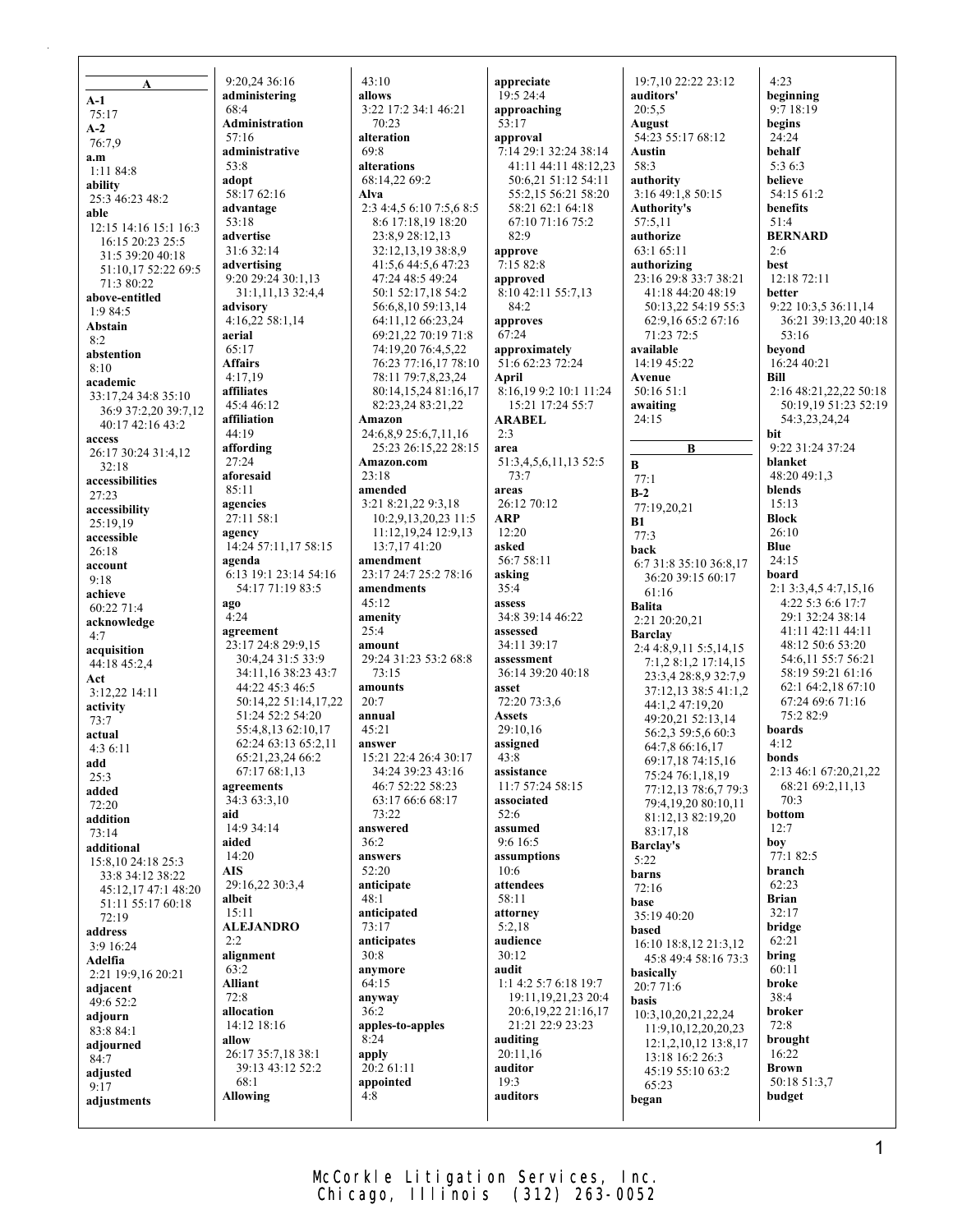1:1 4:2 5:7 6:18 8:21 8:22,23 9:4,5,7,18,22 9:23 10:2,4,6,9,13,15 10:20,21,23 11:1,3,5 11:12,12,16,20,20,24 12:2,9,11,13,14 13:7 13:7,17,18 **budgeted** 9:12 15:15 **building** 35:19 37:17 70:8 **buildings** 72:16 **built** 37:19 **bus** 29:23 30:5,9,13 31:1 31:12 67:19 68:8,16 68:23 69:6,8 70:17 71:12 72:16 **buses** 68:2,3,4,7,15 70:5,9,11 **business** 7:13 8:11 19:2 23:15 28:18 29:7 31:3 33:6 38:20 41:17 44:16 48:18 50:12 54:19 56:15 57:3,5,12 62:8 65:1 67:5,15 71:22 75:9,16 76:8 77:2,21 78:15 79:11 80:2 81:3 82:7 85:7 **businesses** 51:4 **buy** 15:17 **buying** 16:21 **buys**  $17.1$ **C C** 78:13 85:3 **C-1** 78:16 **cafeteria** 55:12 **calculation** 58:16 **calendar**  $10.737.519.21$ **California**  $45.8$ **call** 6:16,18 52:1 70:6 **campaign** 30:10 31:8 32:15,18 **campus** 42:19 **Canadian** 65:13 **cancel** 51:17 **capacity**  $48.273.16$ **capital** 44:19 45:5 46:13 49:5 60:10 61:4 **capped** 61:12 **car** 29:22

**cards**  $29.23$ **career** 5:18 **careers** 5:16 **careful** 14:21 **CARES** 12:19 14:11,14,17,19 14:23 17:22 18:14 21:7 **Carole** 66:20 **carry** 18:17,18 **Carter** 2:10 5:9,12 36:24 37:9 53:4,6 54:5 59:20 61:20 70:13,22 71:10 **case** 70:9 **cases** 27:10 **cat** 78:14 **catastrophic** 73:10,13 **cause** 1:9 84:6 **causing** 73:16 **ceiling** 60:2 **Center** 4:16 **central** 31:2 65:2,12,13,17,18 65:22 **central's** 21:11 **cents** 16:14 **certain** 33:10 38:24 42:2 43:1 44:19 70:6 **certainly** 60:5,6 61:7 71:1 **Certified** 85:15 **certify** 45:19 **cetera** 72:17 **Chair** 5:12,17 6:10 70:13 **chairman** 4:4,21 6:12 7:7 17:6 18:23 23:13 28:14,19 29:6 30:19 32:21 33:4 38:11 41:8 44:8 48:8 50:3 54:8 56:13 56:17,17 59:18 61:21 62:6 63:21,22 64:14 66:11 67:2,6 71:11 74:3,3,7,22 75:18 76:6,10,24 77:5,23 78:13,18 79:9 81:2,6 82:4 83:1,23 84:2 **Chairperson** 2:2 6:14,16 7:8,13 8:8 8:11 15:23 16:20 17:4 19:2 22:5,10,18

23:15 26:6,20 27:4 27:17,20 28:17,20,23 29:7 30:20 31:14 32:22 33:6 35:1,23 38:12,20 39:24 41:9 41:17 43:17 44:9,16 46:8 47:6,14 48:10 48:18 49:14 50:4,12 51:21 52:7 54:9,18 55:21 56:15,19 57:3 58:24 61:23 62:8 63:19,23 64:16,24 66:8 67:4,8,15 68:19 71:14,22 73:23 74:4 74:8,24 75:8,11,14 75:16,19 76:8,12 77:2,7,20 78:1,15,19 78:21 79:11 80:2,5 81:3,7,20 82:6 83:2,7 83:24 **challenges** 42:5,6 **challenging** 43:14 **Chamber** 50:14,23 **change** 47:13 79:12 **changed** 3:4 **changes** 46:4 48:1 **charged**  $43:8$ **charitable** 4:13 **check** 64:1 **Chicago** 3:2,3,5,15 4:10,17,18 29:9,15 30:6,14 33:9 33:15 38:24 39:5 40:6 50:17 54:21,22 55:5,8 57:11 58:4,4 67:18,23 68:1 **chief** 8:15 19:6 23:22 29:13 33:13 39:3 41:24 44:24 48:22 50:20 55:1 62:14 65:7 67:22 **Chinese** 58:4 **choosing** 80:20 **Christian** 4:15 **Christine** 2:22 19:10,13,14 21:14 21:15 22:7,13 **Cicero** 24:13 **circumstances** 21:23 **Citizen's** 4:22 **Citizens** 58:4 **city** 4:14,16 9:20 24:24 26:11,14 29:9,15 30:13,14,15,21 31:2 31:3 32:5 33:9,15,19

33:21 34:2,6,11 35:6 35:20 36:13 40:5,21 54:20 55:4,8 67:17 68:1,2,6,15,24 69:10 70:1,2,14,22 71:3 **City's** 68:2 **civic** 4:13 **claims** 73:4,7 **clarify** 37:1 70:13 **classes** 34:6 35:12,12,13 42:14 **classrooms** 55:12 **clean** 20:6 24:3 26:24 **close** 73:12 **cluster** 21:5,7 **CN** 65:14 **co-promotion** 29:19 30:24 32:1 **co-promotional** 29:9,14,20 30:4,7 31:5 **code** 26:16,18 **cohorts** 40:12 **College** 54:22 55:6,9 **Colleges** 33:9,15,19,21 34:2,7 34:12 35:7,21 36:13 40:5,21 42:4 54:20  $55.58$ **column**  $8.19$ **combination** 72:12 **come** 9:8 60:17 80:19 82:7 **comfort** 45:13 **comfortable** 47:1 **coming** 10:18 11:4,16 14:6 61:16 **commence** 5:7 **comment** 17:20 37:1 57:22,24 58:9 59:6,21 **comments** 58:10 **Commerce** 50:15,23 **commercial** 52:5 **commitment** 5:23 **committee** 1:1 4:1 5:8 6:17 7:10 7:14 58:1,14 81:22  $82.7$ **commodities** 15:4 **commonly**

51:8 **communication** 69:24 **Communications** 67:19 **communities** 70:24 71:1 **community** 4:15 70:7 **company** 45:7 46:8,9,11,14,16 46:17,21 47:5,7 65:3 65:12 **comparison**  $8.2434.20$ **compensation** 46:5 **complaints** 27:1 **complete** 24:19 **completed** 19:19 20:4 **completely** 20:4 **completion** 34:14 **compliance** 20:1,24 **Con** 62:18,21,22 63:1,3,6 **concentrated** 72:20 **concession** 9:21 **concluded** 19:7 **concludes** 15:20 34:23 46:6 **concluding** 15:7 19:12 **conclusion** 34:18 39:18 **conditions** 43:6 **confident** 46:24 **confirmation** 32:13 **congratulations**  $6.4$ **Congress** 60:11 **connection** 45:4 **Connelly** 2:14 62:12,13,14 65:5 65:6,7 **consent** 45:1 **consenting** 44:17 **consideration** 24:7 29:14 33:14 39:4 42:1 45:1 **Consolidated** 62:10,17 **consortium** 72:11 73:21 **construction** 48:20 49:1,3,5,7 63:11 63:12 **consultants**

 $63.7$ **consulting** 48:21 81:4 **contains** 85:11 **contingency** 63:15 66:4 **continuation** 36:4 41:19 **continue** 9:13 10:5 11:1,3,7,14 11:18 12:15 13:16,19 14:9 15:19 16:17,18 18:11 20:18 22:1 25:12,16 32:16,17 35:18 40:9 42:2 43:12 46:3,22 49:9 60:5 **continued** 24:21 54:21 73:14 **continues** 9:8 11:11 35:9 61:9 70:21 **continuing** 42:24 **contract** 41:19 42:3,10 43:1,5 46:4 48:24 49:4,8,10 66:5 75:17,17 76:9,9 77:3,4,21,22 78:16 78:17 79:12,13 80:3  $81:4.5$ **contracts** 49:2 57:13,18 58:18 75:13 81:21,22 **control** 11:8 12:18 **controls** 20:12 22:11,11,14,16 **conveniently** 25:5 **convention** 39:16 **conversation** 53:4 **conversations** 40:9 42:13 **coordinate** 63:11 **coordinating**  $70.2$ **coordination** 69:23 **Corporation** 62:10,17 **correct** 22:7,13 26:8 32:15,16 46:10 54:16 56:7 69:10,11,13 85:10 **correspondences** 63:8 **cost** 25:10,14 30:3 51:16 63:13 66:2 68:7 69:9 71:7 **costs** 25:7 30:2 68:7,9 **Counsel** 2:12 72:3 **COUNTY** 85:3 **couple** 16:4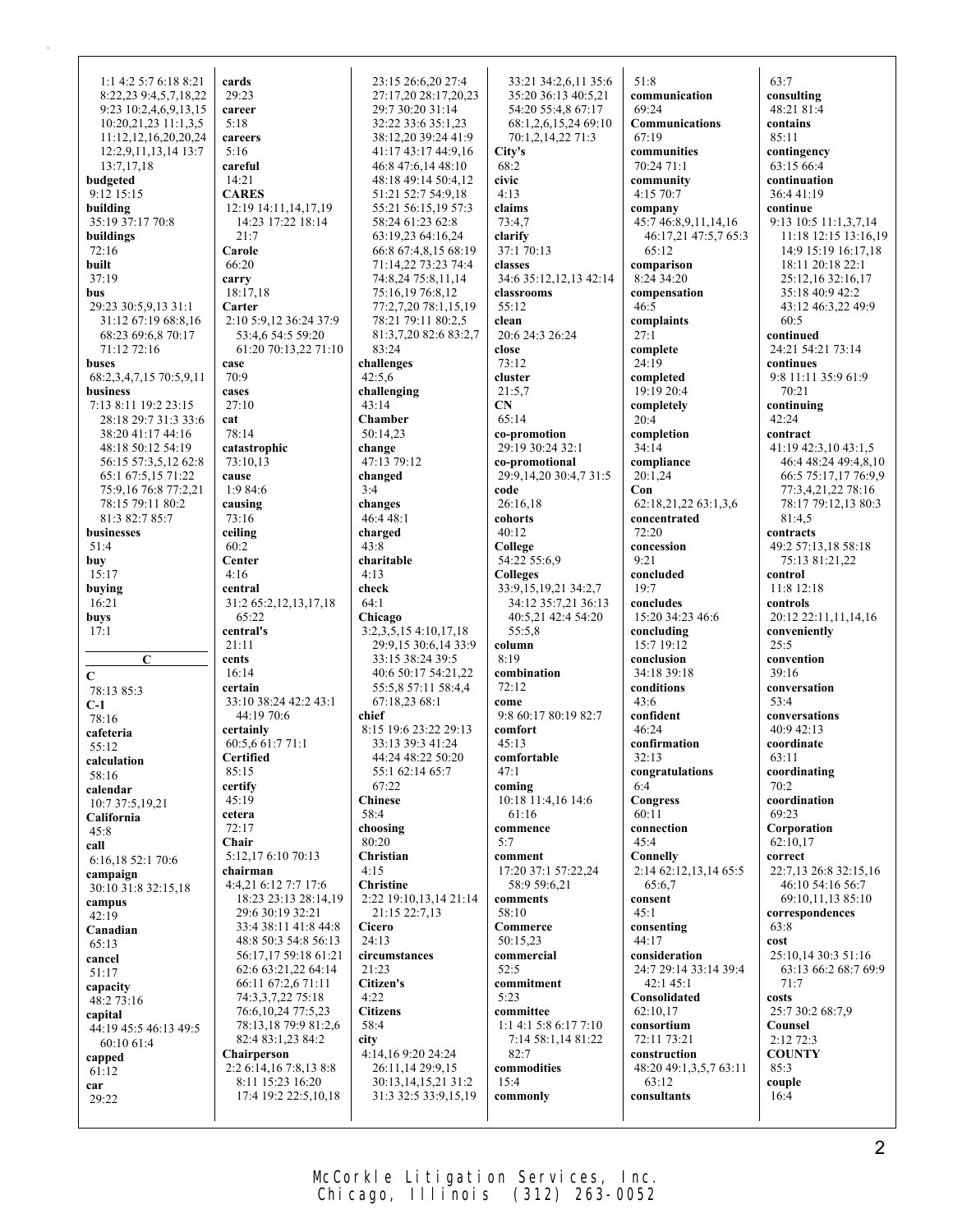**course** 16:4 25:22 60:13 **court** 85:6 **coverage** 25:17 72:1,12,13 **covering** 21:8 **covers** 72:14 **COVID** 12:17 35:12 73:14 **COVID-19** 3:7,10 25:1 34:4 41:20  $42.355.11$ **credit** 33:20 39:10 45:23 46:22 **critical** 12:19 15:1 **crossed** 24:1 36:19 **crossing** 65:17 **Crow** 2:22 19:9,15 20:23 **CRRSA** 12:20 14:14 18:15 **CSR** 1:19 **CTA** 4:20,22,23 5:14,18,20 6:3,3 11:8 21:2,9,24 22:2 23:23 24:5,10 24:11 25:4,6,12,13 25:18,20,22 26:1,2 27:7 29:19,22 30:2,3 30:5,8,11,14 34:19 39:18 42:6,21 43:12 45:11 49:7 50:24 51:12 53:19 57:16 58:17,20 60:13 63:7 65:11 67:22 68:2,6 68:10,14 69:3 71:7 73:6 **CTA's** 49:5 57:10,22 58:5 70:16 72:3,14 **Cubic** 44:18 45:2,3,6,8,16,18 45:20,20,24 46:2 47:10,12 **Cubic's** 45:4,13,15 **Cultural** 4:17,19 **Cumberland** 24:15 **curious** 52:22 53:5 69:22 **current** 20:16 21:17 24:8 43:7 45:23 46:4 49:7 **currently** 37:4 40:11 **customer** 25:24 26:15 **customers** 25:5 30:14 45:10 69:6 **cut** 9:10 **cuts** 14:6,6

**cutting** 27:7 **D D** 79:10 **D-1** 79:12 **daily** 34:10 39:16 **damages** 11:15 **data** 58:17 **date** 70:17 85:12 **day** 1:10 39:17 **day's** 6:13 **days** 3:8 **DBE** 19:17 20:22 57:5,10,17 57:20 58:1,2,14,17 61:22 72:9 80:16,23 **deadlines**  $22.2$ **deal** 47:9 **dealing** 10:13 **Decaux** 30:21 **December** 19:20 21:1 **deciding** 37:4 **definite** 36:4 **definitely** 70:11 **delivery** 23:19 24:10 26:2 **demand** 80:21 **department** 4:17 5:2 21:19 29:10 29:15,17,17 57:20 72:4 **departments**  $11.8$ **depending** 36:7 **Deputy** 72:3 **Derecho** 73:11 **designated** 23:19 25:24 **determine** 19:22 20:13 26:1 **develop** 60:15 **development** 53:15 **Diego** 45:8 **diem** 5:2,18 **difference** 31:21 **different**

 $20.2526$ **difficult**  $21.22$ **digital** 29:23 53:12 **digitally** 52:21 53:7 **diligence**  $5:24$ **directed** 68:15 **Direction** 44:3 **directly** 52:19 80:19 **Director** 4:5 5:6,11,14,15,22 6:21,22,23,24 7:1,2,3 7:4,5,6,16,17,21,22 7:23,24 8:1,2,3,4,5,6 8:7 17:8,10,12,13,14 17:15,16,17,18,19 18:20 22:21,23 23:1 23:2,3,4,5,7,8,9 27:19 28:5,7,8,9,10 28:11,12,13 29:2,3 31:15,17,18,19 32:6 32:7,9,10,11,12,13 32:19 33:1,2 35:24 36:1,24 37:6,10,11 37:12,13 38:5,6,7,8,9 38:15,16 40:4,5,22 40:23,24 41:1,2,3,4,5 41:6,12,13 43:19,21 43:23,24 44:1,2,4,5,6 44:12,13 47:15,16,17 47:18,19,20,21,22,23 47:24 48:5,13,14 49:15,17,18,19,20,21 49:22,23,24 50:1,7,8 52:8,10,11,12,13,14 52:15,16,17,18 54:2 54:12,13,14,15 55:22 55:23,24 56:1,2,3,4,5 56:6,8,10,22,23,24 57:1,9 59:1,2,3,4,5,6 59:11,12,13,14 60:3 62:2,3,4,5 64:3,4,5,6 64:7,8,9,10,11,12,19 64:20,21,22 66:12,13 66:14,15,16,17,18,19 66:23,24 67:11,12 68:20,22 69:9,12,14 69:16,17,18,19,20,21 69:22 70:19 71:8,17 71:18,20 74:11,12,13 74:14,15,16,17,18,19 74:20 75:3,4,6,6,20 75:21,22,23,24 76:1 76:2,3,4,5,13,15,16 76:17,18,19,20,21,22 76:23 77:8,9,10,11 77:12,13,14,15,16,17 78:2,3,4,5,6,7,8,9,10 78:11,22,24 79:1,2,3 79:4,5,6,7,8,15,16,17 79:18,19,20,21,22,23 79:24 80:6,7,8,9,10 80:11,12,13,14,15,24 81:8,9,10,11,12,13 81:14,15,16,17,24 82:1,3,3,10,11,13,13 82:15,16,17,18,19,20

82:21,22,23,24 83:9 83:10,12,12,13,14,15 83:16,17,18,19,20,21 83:22 **directors** 4:15 7:19 29:5 33:4 38:18 41:15 44:15 48:16 50:10 57:8 65:6 67:14 72:2 **Disadvantaged** 57:5,12 **disaster** 3:9,12,18,23 **discontinuation**  $34.5$ **discretion** 43:5 **discussed** 60:11 **district** 31:3 **Diversity** 57:9 **dog**  $79.10$ **doing** 5:19,19 12:16 36:3 51:24 53:1 60:23 85:6 **dollars** 11:22 12:9,19 13:5 15:2 60:12 **domestic** 72:9 **Don** 67:19 71:10 **Donald** 2:13 67:21,22 69:2,11 69:13 70:3 **Dorval** 2:10 6:10 59:19 **dotted** 24:2 **draft** 63:9 **dramatically**  $47:13$ **drastic**  $42:5$ **draw** 14:19,22 18:8 **drawing** 14:16 **drawn** 14:11 **draws** 14:11 18:5,14 **dropped** 37:24 **dropping** 12:7 **due** 3:6 8:20 14:1 21:5 31:7 34:4 41:20 42:3,6 55:10 73:9 **duly** 85:5 **dynamics** 36:12,22 **E earlier**

**early** 5:18 63:4 65:24 **easier** 24:2 **edge** 27:7 **effect** 3:9,13,18,24 46:14 51:15 **effectiveness** 34:8 **eight** 81:22 **either** 22:8 36:4 51:17 **elect** 43:15 **elected** 35:14 **electrical** 72:15 **electricity**  $25:10.15$ **electronic** 26:16 **electronically** 3:20 **elevated** 51:3 **eligible** 33:20 34:2,13 61:5 **Elliot** 44:20 45:5 46:13 **Emergency** 67:18 **employee** 53:10 **employees** 53:8,9,20 **enables** 30:14 **engaged** 19:21 58:12 **engagement** 19:18 **engineering** 62:11,18 63:5,7 65:3 65:15 **enrolled** 43:10 **enrolling** 42:8 **enrollment** 42:5,11 **ensure** 45:22 70:16 **ensured** 46:18 **ensuring** 14:22 **enter** 30:4 65:11 **Enterprise** 57:5,12 **enters** 63:12 **entire** 5:16 14:24 21:18 **entity** 52:5 **entry** 67:24 **environmental**

81:4 **equal**  $30.7$ **equity** 45:22 **especially** 24:23 **essence** 46:23 **essentially** 11:13,16 73:6 **establish** 57:17 **established** 61:13 **establishing** 57:4 61:10 **estate** 13:13 50:21 55:2 **estimate** 63:15 66:3 **estimated** 36:3 **estimates** 15:15 **estimating** 18:8 **et** 72:17 **ethics** 53:22 **evaluate** 80:21 **evaluated** 21:10 **evaluations** 45:21 **event** 70:6,15 **events** 30:16 73:13 **everyone's** 61:15 **exceed** 38:3 **exceeded** 59:8 60:4 **exceptions**  $22:16$ **excess** 71:24 72:18 **excited** 6:2 27:9 70:22 **executed** 14:14 **exhaust** 14:17 **exist** 61:2 **existing** 49:10 **expand**  $40.13$ **expanding**  $40:20$ **expectation** 60:6,6 **expected** 9:9 10:19 16:23 45:9  $47:12$ **expenditures** 14:21 **expends**

73:17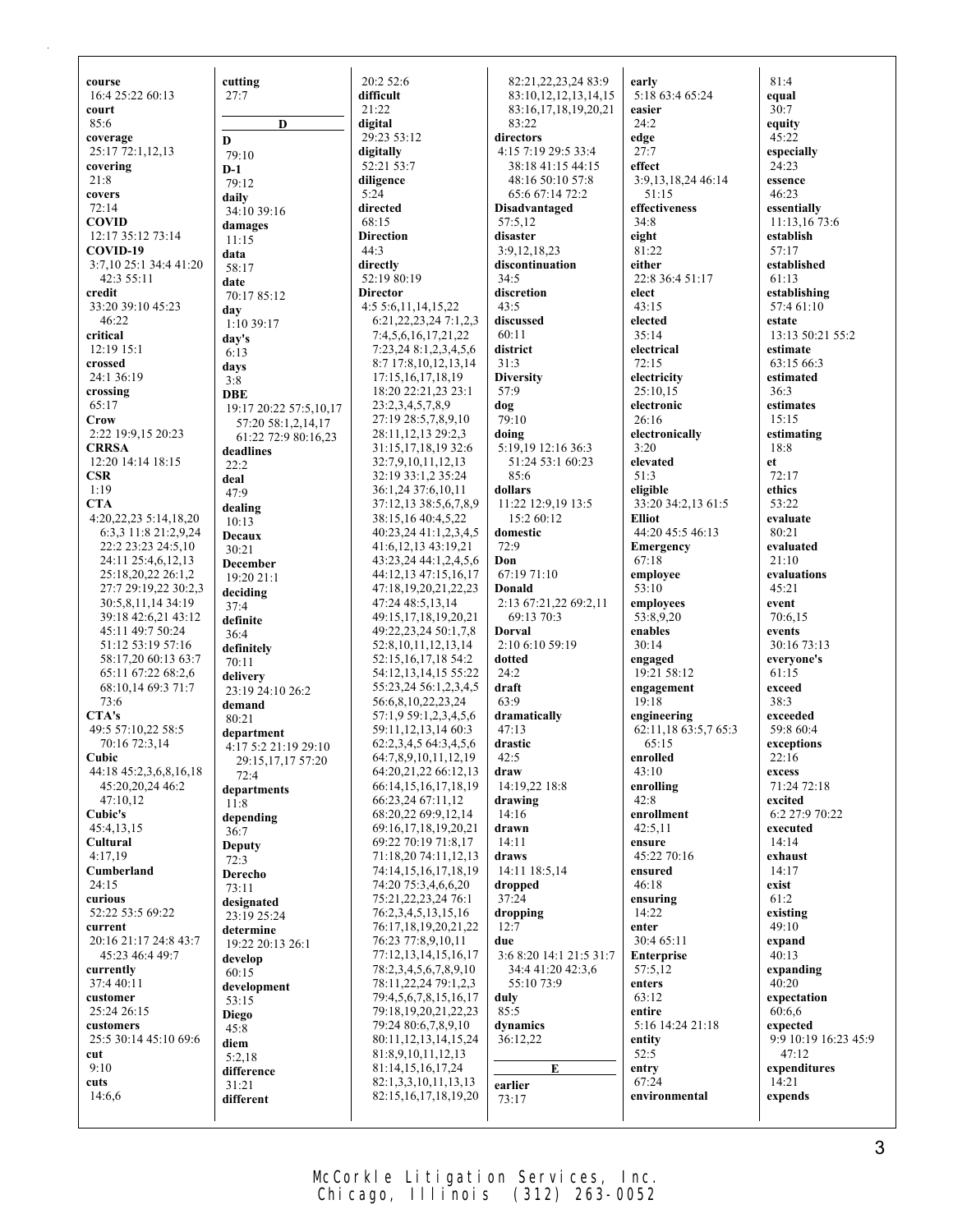$21.9$ **expense** 11:6 **expenses** 11:9,17 12:6,8,18 25:14 **experience** 4:12 **experienced** 25:20 42:4 **experimental** 33:8,16,18,21 34:1,18 38:22 39:6,8,18 **explained** 58:8 **explanation** 58:13 61:20 **exposure** 30:11 73:16 **extend**  $24:8$ **extended** 25:11,22 33:23 **extending** 14:23 34:6 **extension** 24:17 33:15 35:5,17 37:24 39:5,13 55:3 55:16 61:5,8 62:12 62:19 65:4,15,16 68:10 **extensions** 68:13 **extensive** 4:12 **F F-1** 80:3 **FAB**  $15.21$ **Facebook** 58:5 **facilities** 54:20 **facility** 29:18 55:4 69:3 **facing** 73:18 **fact** 8:20 9:10 14:20 53:19 60:9 **Fall** 33:10,16,22 39:1,7,11 41:21 42:15 **familiar** 60:9 66:20 **far** 12:20 15:2,14 **fare** 9:3 10:12,16 11:4 44:21 46:3 78:16 **favorability** 13:6 **favorable** 11:11,18 12:9,10 13:12 **features** 25:19,20 **Federal** 12:19 14:1,15 15:1 18:17 19:23 20:1,19 21:1,2,3,5,8,9,17 22:9,15 57:6,13,15

57:16 58:18 60:12,20 **Federally** 57:13,18 58:18 **fee**  $25.12$ **feedback** 26:1 **feel** 46:24 **fees** 34:15 72:24 **feet** 51:6 **fifth** 45:3 46:17 **final** 81:3 **finalize** 63:1 65:22 **finally** 61:4 83:7 **finance** 1:1 4:2 5:7 6:18 8:12 17:9 21:18 **financial** 8:15 13:24 19:6,20,21 20:3,8,9,13 21:17 22:8,14 23:22 24:2 29:13 33:13 34:14 39:3 41:24 44:24 45:13,17,18,20 49:8 **findings** 20:15 21:13 22:8 24:4 **Fine** 2:15 8:12,14,14 16:2 16:22 18:5,22 19:5,6 23:21,21 26:8,22 27:6 28:4 29:12,12 30:23 31:22 32:16 33:12,13 35:4 36:6 37:16 39:2,3 40:8 41:23,24 44:23,24 46:10 47:9 48:4 **fingers** 36:19 **finished** 18:24 38:10 56:13 75:12 76:24 77:18 78:12 81:1 **firm** 4:11 **firms** 46:12 58:2,2 **first** 5:10 7:13 8:18 9:1 27:7 27:8,12 45:16 51:21 51:23 64:15 85:5 **fiscal** 19:4 57:6,13 58:19 **five** 8:10 11:21,22 12:8 24:11,19 55:12 68:3  $70 \cdot 11$ **flat** 9:4 11:13 25:12 73:6 **Fleet** 29:18 **flexibility** 42:2,7,12,24 43:13 **flexible**  $43:10$ **float** 16:19

**floor**  $60.2$ **focused** 21:4 71:1 **folks** 40:15 **following** 45:11 **foregoing** 85:9 **format** 3:5 **forth**  $20.1$ **forward** 5:4 6:5 13:20 14:4,8 15:19 16:2 27:21 28:2 40:19 54:1 55:19 61:9 **foundations** 65:19 **four** 24:12 **fourth** 45:24 73:9 **free** 9:16 **Friends** 50:15,23 **front** 14:8 47:13 **FTA** 57:16 58:21 **fuel** 11:13 15:5,8,10,18,24 16:3,5,5 **full** 34:15 43:2 **full-time**  $40.11$   $43.8$ **fully** 14:14 15:6 24:20 25:7 **fun** 66:21 **funded** 57:13,18 58:18 **funding** 12:20,20,20,23 13:4,16 13:22 14:2,3,10,14 14:17,18,23 18:10,14 18:15,16 21:7 48:20 **funds** 14:16,19 17:22,24 19:24 21:8 57:15 60:20,20 **further** 14:5 23:13 28:15,23 32:20,22 38:12 41:7 41:9 43:3 44:7,9 48:8,10 50:2,4 54:8,9 56:20 59:9,18 61:21 61:23 64:16 67:2,8 71:11,15 74:24 81:18 81:20 82:6 **future** 15:17 27:4 61:16 63:2 63:10 65:23 **G gain** 30:24 31:12 **garages** 72:16

**gas** 15:5,7,19 **general** 2:12 34:11 72:3 **getting** 69:23 70:20 **give** 6:4 24:18 35:1 53:15 **given** 42:8 73:17 85:11 **gives**  $25:230:11$ **glad** 15:21 26:4 30:17 34:23 39:23 43:16 46:6 59:6,7 70:19 83:4 **go** 5:10,10 36:8 48:16 50:10 59:20 61:15 67:14 70:24 76:6 77:19 78:13 **goal** 57:6,12,17,21 58:9,13 58:18,20 59:7,8,23 60:2,4,16,18,21 61:1 61:6,10,12,18,22 80:23 **going** 14:7 20:18 26:6 30:22 35:10,13 37:22,23 55:19 60:24 68:23 69:9 70:7 72:18 75:11 **good** 3:1 6:1,14,15 8:12,14 14:4,8 19:13 20:20 26:24 29:12 37:6 47:7,11 57:8 59:9,14 62:13 65:6 67:21  $70.21 72.2$ **gotten** 47:4 **government** 14:15 20:1,11,16 **Governor** 3:8 **Governor's** 3:18 **graduate** 39:8 **grant** 14:15 19:24 21:2,6 **great** 11:7 14:24 17:20,20,22 18:20,21 27:21 28:2 28:11 31:10 32:19 48:5 84:3 **Green** 24:13 **Greg** 4:5 6:8 17:10 22:23 23:2 31:17 43:21 49:17 52:10 55:23 59:20 **Gregory** 2:11 3:1 **group** 4:11 32:17 51:24 **groups** 69:24 **grow** 24:21 **grown**

 $31.23$ **GTT**  $0.10$ **guardrails** 47:1 **guidelines** 19:24 21:3 **H H-1** 81:4 **haircut** 13:23 **half** 10:3,23 11:21,22 12:8  $13.234$ **halfway** 62:5 **handle** 63:10 **happening** 26:21 **happens** 36:18 **happy** 20:23 22:4 27:23 49:12 51:19 55:20 58:23 66:6 68:17 73:22 **hard** 6:1 21:24 24:4 36:4 **hardened** 73:8 **head** 53:14 **Health** 4:15 **hear** 17:21 70:19 74:4,6 **held**  $3:20.45:7$ **help** 70:21 **high** 15:23 **high-traffic** 26:12 **higher** 9:6 15:12 16:14 **highlight** 9:9 **highway** 62:21 **historic** 9:13 **historical** 58:16 **historically** 9:11 13:22 52:1 60:19 **history** 34:17 73:4 **hit** 61:1 73:12 **home** 28:1 73:12 **hopefully** 9:18 35:7,18 36:18,20 61:15 70:20 **hosted** 58:7 **hour** 1:11 **hours** 33:20 39:10

**house** 11:6 **I ICE** 13:4,15 **identical** 29:21 **identified** 20:14 24:11 **IGA** 68:10 **Illinois** 1:10 3:7,10,19 38:23 39:5 50:17 54:22 65:2,12,13,17,18,21 85:1,7 **imminently** 24:16 **immunized** 73:12 **impact** 60:21 **implement** 27:8 **implemented** 14:7 33:22 **important** 30:15 31:7 **importantly** 5:21 **improve** 51:2 **improvements** 51:11 **in-person** 34:5 42:14 43:3 **incentives** 42:22 **included** 8:19 **includes** 55:11 63:14 66:3 **including** 4:14 24:12 25:9,14 72:15 73:11 **inclusion** 21:6 **inclusive** 68:9 **incorporating** 53:12 **increase** 45:24 60:12 61:1 73:1 73:18,19,24,24 **increased** 72:20 **increases** 49:9 73:2,3 **increasing** 48:24 **incurred** 68:9 **independent** 19:3 **indicated** 19:15 **indoor** 55:9 **influx** 60:20 **information** 21:20 22:1,6 29:10,16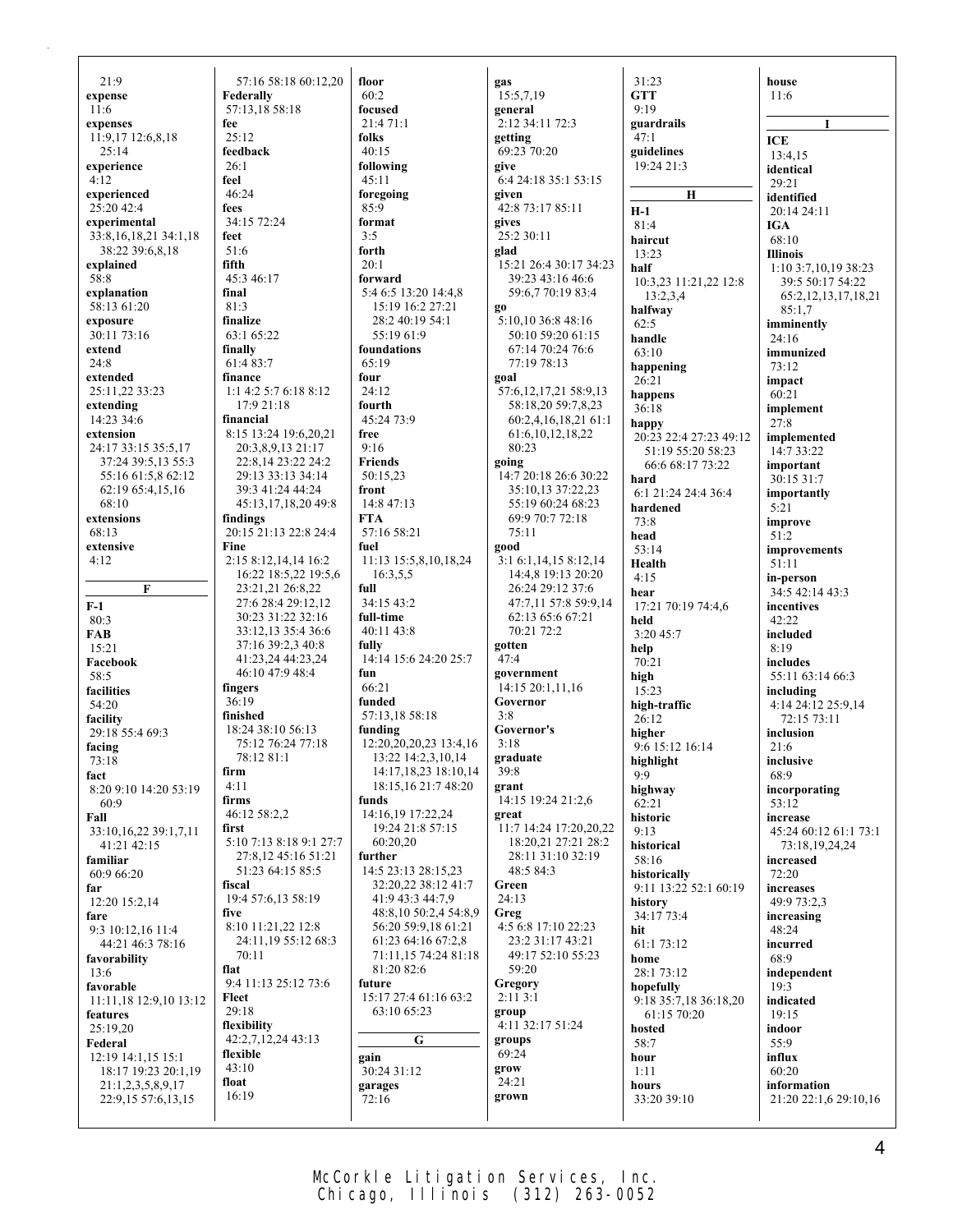| 46:18,20 47:3                             | 83:19,20                                          | JR                                              | 42:18                                     | 27:8,15,22                                     | 27:2 51:13                           |
|-------------------------------------------|---------------------------------------------------|-------------------------------------------------|-------------------------------------------|------------------------------------------------|--------------------------------------|
| infrastructure<br>48:23 50:20 55:1        | issue<br>20:24 21:21                              | 2:10<br>Juan                                    | learned<br>5:20 42:13                     | locking<br>17:2                                | major<br>21:4 60:9 61:4 69:7,8       |
| initial                                   | issued                                            | 2:17 57:7,8 59:17                               | learning                                  | long-term                                      | making                               |
| 33:21                                     | 3:4 20:5 34:20 39:20                              | July                                            | 43:3 53:18                                | 26:3                                           | 23:24 40:19                          |
| initially                                 | issues                                            | 72:7.7                                          | leave                                     | longer                                         | managed                              |
| 17:22                                     | 25:21 48:1                                        | June                                            | 28:24 32:23 38:13                         | 36:23                                          | 30:21                                |
| injuries                                  | item                                              | 1:5,11 3:3,6,20 6:17                            | 41:10 44:10 48:11                         | Longhini                                       | management                           |
| 11:15                                     | 7:11,12,12 13:15 18:24                            | 18:2 55:14,16 57:23                             | 50:5 54:10 56:20                          | 2:11 3:1,2 6:9,15,20,23                        | 29:18 44:20 48:21 49:1               |
| install                                   | 19:1 23:14 28:24                                  |                                                 | 61:24 64:17 67:9                          | 7:1,3,5,7,9,18,23 8:1                          | 49:3 67:18                           |
| 23:18 24:19<br>installation               | 32:23 38:13 41:10<br>44:10 48:11 50:5             | K                                               | 71:15 75:1 81:21<br>left                  | 8:3,5,7,9 17:5,11,14<br>17:16,18 18:23 22:20   | manages<br>70:15                     |
| 24:15 25:8                                | 54:8, 10, 16, 17 56:21                            | K<br>85:3                                       | 14:14 18:7                                | 23:1,3,5,8,11 27:18                            | mandatory                            |
| installed                                 | 59:22 61:24 63:18                                 | <b>KAREN</b>                                    | leg                                       | 28:5,8,10,12,14,19                             | 42:9                                 |
| 24:14,22                                  | 64:17 67:9 71:16,19                               | 2:12                                            | 15:8                                      | 28:21 29:4 30:19                               | March                                |
| installing                                | 75:1 77:19 83:5                                   | keep                                            | Lester                                    | 31:15,18 32:7,10,12                            | 17:24 34:4 42:6 55:13                |
| 25:17                                     | items                                             | 59:14                                           | 2:4 4:8,20 5:5                            | 32:20 33:3 35:24                               | Maria                                |
| instance                                  | 10:12 13:1,11 20:14                               | keeping                                         | let's                                     | 37:8,12 38:6,8,10,17                           | 2:21 19:16 20:18,20,20               |
| 16:11<br>institutions                     | J                                                 | 26:24                                           | 57:1 62:6 64:22 71:20<br>76:6 78:13       | 40:2,23 41:1,3,5,7,14<br>43:19,22 44:1,3,5,7   | 21:15<br>market                      |
| 40:7                                      |                                                   | Kensington                                      | level                                     | 44:14 47:15,17,19,21                           | 16:13 17:2 73:5,8,15                 |
| instruction                               | J.P<br>57:8 80:17                                 | 62:22<br><b>KEVIN</b>                           | 71:3                                      | 47:23 48:7,15 49:15                            | marketed                             |
| 54:21 55:5                                | J.P.'s                                            | 2:5                                             | levels                                    | 49:18,20,22,24 50:2                            | 72:9                                 |
| insurance                                 | 60:6                                              | kids                                            | 9:4                                       | 50:9 52:8,11,13,15                             | markets                              |
| 25:16 71:24 72:6,6,8                      | <b>Jakes</b>                                      | 36:8                                            | leveraging                                | 52:17 54:7,14 55:22                            | 72:10                                |
| 72:10 73:4,8 74:23                        | 2:6 6:21,22 7:17,19,21                            | kind                                            | 30:8 53:17                                | 55:24 56:2,4,6,12,17                           | Mart                                 |
| insurers                                  | 7:22 17:8,10 22:21                                | 12:6 16:17 18:8,12                              | liaison                                   | 56:24 59:1,3,5,10,13                           | 26:10                                |
| 73:16<br>integrity                        | 22:23 27:19 29:3,5                                | 26:11 36:15 40:15                               | 57:10<br>license                          | 59:16 61:19 62:4<br>63:21,24 64:5,7,9,11       | mass<br>27:15 31:9                   |
| 5:24                                      | 31:15,17 33:2,4                                   | 53:3 70:5.10                                    | 1:20 50:13,22 51:15                       | 64:13,21 66:10,14,16                           | material                             |
| interest                                  | 35:24 36:1,24 37:6<br>38:16,18 40:4,5,22          | know<br>4:21 5:8,22,22,23,24                    | 54:20 55:4                                | 66:18,23 67:1,6,13                             | 11:13 19:23 20:10 22:6               |
| 27:5                                      | 41:13,15 43:20,21                                 | 5:24 9:18 10:2,5,19                             | licensed                                  | 68:20 69:14,17,19,21                           | 22:8                                 |
| interested                                | 44:13,15 47:15,16                                 | $11:1,15$ 12:6,16                               | 51:5                                      | 71:9,19 74:2,6,9,13                            | matter                               |
| 24:23                                     | 48:14,16 49:15,17                                 | 13:12,14 14:5,17                                | licensee                                  | 74:15,17,19,21 75:5                            | 1:3 21:20 48:9 60:21                 |
| intergovernmental                         | 50:8,10 52:8,10                                   | 15:7,13 16:5 17:22                              | 51:2,10,14,16                             | 75:10,12,15,18,20,22                           | 63:22 69:4 74:23                     |
| 67:17.24<br>interim                       | 54:13,15 55:22,23                                 | 18:11, 12, 17 21:23                             | Lightfoot<br>4:9                          | 75:24 76:2,4,6,10,13                           | matters<br>37:3                      |
| 55:10                                     | 56:23 57:1 59:1,2                                 | 23:24 26:9,12 27:10                             | limited                                   | 76:16,18,20,22,24<br>77:5,8,10,12,14,16        | maximum                              |
| interior                                  | 62:3,5 64:3,4,20,22                               | 27:22 31:6,6 35:6,11                            | 42:14                                     | 77:18,23 78:2,4,6,8                            | 63:13 68:8                           |
| 29:22 68:15                               | 66:12,13 67:12,14<br>68:20,22 69:9,12             | 35:11, 13, 19 36: 6, 7, 8<br>36:8,19 37:22 40:9 | limits                                    | 78:10,12,18,20,22                              | <b>Mayor</b>                         |
| intern                                    | 71:18,20 74:11,12                                 | 40:10,14,17 43:15                               | 49:8                                      | 79:1,3,5,7,9,14,17,19                          | 4:8                                  |
| 5:1                                       | 75:4,7,20,21 76:14                                | 46:13,15,24 47:10,12                            | line                                      | 79:21,23 80:1,4,6,8                            | <b>MBE</b>                           |
| internal                                  | 76:15 77:8,9 78:2,3                               | 52:21,24 53:3,24                                | 10:11 12:7 13:1,11,15                     | 80:10,12,14 81:1,6,8                           | 58:2                                 |
| 20:12 21:11 22:10,11                      | 78:23,24 79:15,16                                 | 70:6 71:2                                       | 50:18 51:3,7 61:5,8                       | 81:10,12,14,16,18                              | McKone                               |
| 22:14<br>international                    | 80:6,7 81:8,9 82:1,3                              | known                                           | 62:11,19 65:4,15,16<br>LinkedIn           | 82:2, 12, 17, 19, 21, 23<br>83:1,3,11,15,17,19 | 57:7<br>mean                         |
| 72:10                                     | 82:11, 13, 15, 16 83:10                           | 5:15 29:16,17 62:18                             | 58:6                                      | 83:21,23 84:1                                  | 53:1                                 |
| Investment                                | 83:12,13,14<br><b>JCDecaux</b>                    | 65:12                                           | liquidity                                 | look                                           | means                                |
| 44:20 45:5                                | 30:22 31:1,12 32:18                               | L                                               | 45:22                                     | 5:4 6:5 15:9,17 17:1                           | 3:15 20:7 37:3                       |
| <b>Investments</b>                        | JCDecaux-managed                                  | L                                               | listed                                    | 20:12                                          | meet                                 |
| 46:13                                     | 30:5                                              | 52:3                                            | 45:15 46:11                               | looking                                        | 22:2                                 |
| invited                                   | Jeremy                                            | labor                                           | little                                    | 13:6 18:3 27:12 40:6                           | meeting                              |
| 58:8<br>Irvine                            | 2:15 8:12,13,14,14                                | 11:11 68:7 69:9                                 | 9:22 11:21 29:20 31:24<br>46:1 53:5 61:14 | 60:24 61:7<br>losses                           | 1:4,8 6:11,17 84:7 85:9<br>85:12     |
| 2:5 7:3,4,16,19 8:3,4                     | 16:2,22 17:8 18:5,22<br>19:4, 5, 5, 13, 14 23: 20 | Lakeview                                        | <b>LLC</b>                                | 73:10                                          | meetings                             |
| 17:16,17 23:6,7                           | 23:21,21 26:8,22                                  | 50:14,15,17,23,24                               | 23:18                                     | lot                                            | 3:5, 12, 13, 16, 19, 22, 23          |
| 28:10,11 29:2,5                           | 27:6,21 28:4 29:11                                | large<br>16:16 60:19                            | located                                   | 35:12,14 60:22,23                              | 63:8                                 |
| 32:10,11 33:1,4 38:6                      | 29:12,12 30:23 31:16                              | larger                                          | 30:6                                      | 70:11                                          | member                               |
| 38:7,15,18 41:3,4,12                      | 31:19,22 32:16 33:11                              | 30:12 31:12 36:12,22                            | location                                  | love                                           | 4:7,16                               |
| 41:15 44:3,4,12,15<br>47:21,22 48:13,16   | 33:12,12 35:4 36:1,6                              | 40:11 52:5                                      | 23:17 70:17<br>locations                  | 54:2<br>low                                    | members                              |
| 49:22,23 50:7,10                          | 37:13,16 39:1,2,2                                 | largest                                         | 24:11, 12, 19, 22 25:10                   | 15:14 16:9                                     | 2:1 7:10,10 17:7 40:10<br>53:21 58:1 |
| 52:15,16 54:12,14                         | 40:5,8 41:22,23,23<br>44:22,23,23 46:10           | 21:9                                            | 26:13,14 68:5                             | Low-Line                                       | mentioned                            |
| 56:4,5,22,24 59:11                        | 47:9 48:4                                         | law                                             | lock                                      | 50:17 51:9                                     | 5:17                                 |
| 59:12 62:2,4 64:9,10                      | Jeremy's                                          | 4:9,11 5:2 72:3<br>laws                         | 16:8, 10, 12, 15, 18                      |                                                | Merchandise                          |
| 64:19,21 66:18,19                         | 37:1                                              | 20:2                                            | locked                                    | M                                              | 26:10                                |
| 67:11,14 69:19,20                         | job                                               | layer                                           | 15:6 16:14                                | machine                                        | <b>Mesirow</b>                       |
| 71:17 74:17,18 75:3                       | 17:20,22 18:21 26:24                              | 72:17                                           | locker                                    | 25:13 76:9                                     | 72:8                                 |
| 75:6 76:2,3,20,21<br>77:14,15 78:8,9 79:5 | 28:2 84:3                                         | layers                                          | 23:17<br>lockers                          | maintain                                       | messages<br>30:15                    |
| 79:6,21,22 80:12,13                       | <b>JOHNNY</b><br>2:7                              | 72:18                                           | 23:19 24:6,10,20,24                       | 23:19 25:16 51:3 52:3                          | methodology                          |
| 81:14,15,24 82:3,10                       | journey                                           | leading                                         | 25:3,4,9,17,18,21,23                      | maintaining<br>26:23 35:3                      | 57:19,21 58:8,12,14,21               |
| 82:13,21,22 83:9,12                       | 4:23                                              | 4:12<br>learn                                   | 26:2,6,9,17,23 27:2,5                     | maintenance                                    | midwest                              |
|                                           |                                                   |                                                 |                                           |                                                |                                      |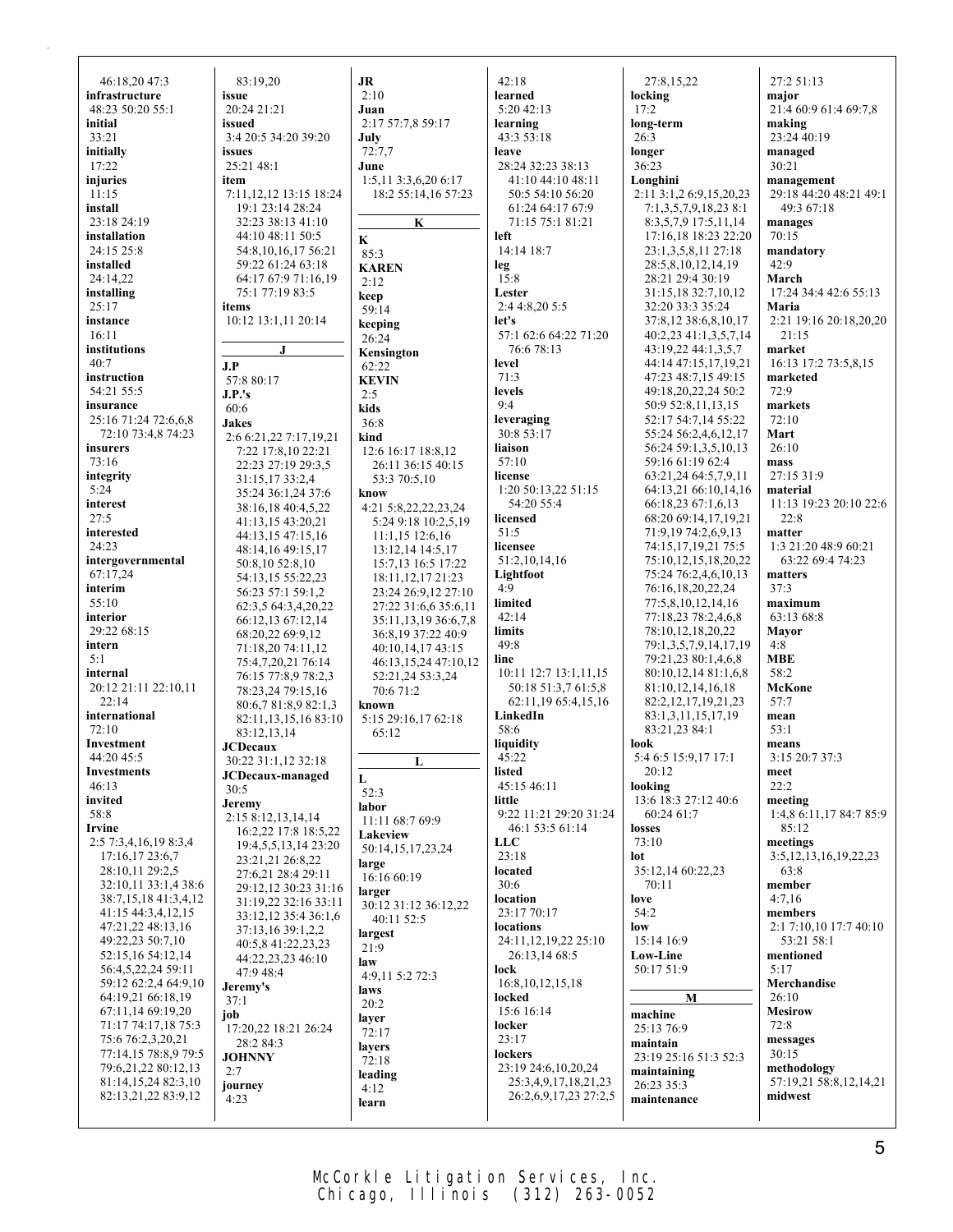73:11 **Mike** 2:14 62:12,13,13 63:22 64:13 65:4,6,7 67:1 **Miller** 2:7 6:23,24 7:23,24 17:12,13 23:1,2 28:5 28:7 31:18,19 32:6 37:10,11 40:23,24 43:23,24 47:17,18 49:18,19 52:11,12 55:24 56:1 59:3,4 64:5,6 66:14,15 69:14,16 74:13,14 75:22,23 76:16,17 77:10,11 78:4,5 79:1 79:2,17,18 80:8,9 81:10,11 82:17,18 83:15,16 **million** 9:6,10,11 10:3,4,16,21 10:23 11:19,22,24 12:3,3,9,10,14 13:2,2 13:3,5,6,12,17,18 14:1,12,13,13 18:6,7 18:15 46:1,2 49:2,2 72:17,18,19,19 **million-plus** 10:24 **mind** 61:15 **minutes** 7:14,20 **mitigate** 63:3 65:24 **model** 34:22 39:22 **modified**  $60.17$ **moment** 4:6 12:21 35:21 36:13 **momentum** 11:2 14:9 **monitor** 25:23 **monitored** 24:23 **month** 8:20 10:1,13 11:23 12:24 18:6 24:21,21 25:13 **monthly** 11:9 25:12 **months** 11:4 14:18 18:6,9,14 **Mooney** 2:16 48:21,22,22 50:18 50:19,19 51:23 54:23 54:24 55:1 **Morey** 66:20 **morning** 3:1 6:14,15 8:12,14 19:14 20:20 29:12 57:8 62:13,15 65:6 67:21 72:2 **motion** 7:15 8:9 82:2,8,12 83:3 83:8,11 84:1 **move** 13:19 14:4,8 15:19 17:6 33:5 40:18 54:1 54:17 57:2 61:9 62:6 64:22 71:20 77:1 **moved** 7:16,18 29:2,4 33:1,3 38:15,17 41:12,14 44:12,14 48:13,15 50:7,9 54:12,14 56:22,24 62:2,4 64:19,21 67:11,13 71:17,20 75:3,6 81:24 82:2,10,12 83:9,11 **moving** 69:4 70:8 75:13 **multiple** 58:6 **mutual** 68:13 **N name** 66:20 **National** 65:14 **natural** 15:5,7,19 **necessarily** 61:12 **necessary** 25:10 63:1 65:22 **need** 16:16 28:21 36:16,17 56:18 67:6 68:23 71:12 **needed** 25:4 **needs** 16:3 **negative** 10:8 **Negocios** 58:5 **negotiated** 45:11 **net** 11:23 12:1,3,12 **new** 4:7 8:19 60:10 83:4 **news** 14:4,8 17:21 58:3 **NFP** 50:15,24 **nice** 66:19 **noncertified** 58:2 **Nonfarebox** 9:17 10:19 **normal** 39:15 **normalized** 27:16 **note** 13:21 **notes** 20:8 85:10 **notice** 3:4 14:3 51:18 57:23 **notifications** 45:17 **November** 18:4 **number** 7:11,12,12 19:1 21:2 23:14 29:6 33:5 38:19 41:16 48:17 50:10 54:16,17 56:13 62:7 64:23 71:19 75:5,17 76:7,9 77:3 77:21 78:16 79:12 80:3 81:4,19 82:4 83:6 **numbers** 8:17 9:14,15 11:5 12:23 13:10 38:3 **O O** 85:3,3 **oath** 85:6 **obviously** 35:11 37:21 53:1 59:23 **occur** 60:14 **occurring** 3:16 **October** 18:4 **offer** 25:18 42:2 **offered**  $42.7$ **office** 3:4 4:18 67:18,22 72:16 80:3 **officer** 8:15 19:6 23:22 29:13 33:13 39:3 41:24 44:24 48:23 50:20 55:1 57:10 62:14 65:8 **okay** 15:24,24 27:5 30:21 31:14 35:23 37:6 46:9 47:7,7,14 48:5 56:12,12,19 66:10 69:12 75:10,11,14 80:1,24 **omnibus** 28:22 29:1 32:24 38:14 41:11 44:11 48:12 50:6 54:11 56:18,21 62:1 64:18 67:10 71:13,16 75:2 81:23  $82.89$ **Once** 54:24 **one-month** 68:12 **ones** 27:12 30:20 **online** 35:13 **onset** 34:4 37:21 **open** 3:11,22 16:9 44:21 **operate** 23:18 46:3 **operating** 12:8 25:14,17 26:23 68:7 **operation** 25:9 27:2 **operational** 53:9 **operations**  $\hat{5} \cdot 1$ **opinion** 20:5,6,6,24 24:3 **opinions** 21:21 **opportunistic** 15:16 17:1 **opportunistically** 16:8 **opportunities** 15:10,18 40:13 60:14 61:2 80:16,18 **opportunity** 27:24 31:10 60:10,24 61:1 80:21 **opposed** 37:23 **Orange**  $24:13$ **order** 6:17 7:13 8:11 19:2 23:15 28:17 29:7 33:6 38:20 41:17 44:16 48:18 50:12 54:18 56:15 57:3 62:8 64:24 67:4,15 71:22 75:8,16 76:8 77:2,20 78:15 79:11 79:12 80:2 81:3 **ordinance** 23:16 29:8 33:7 38:21 41:18 44:17 48:19,24 50:13,22 54:19 55:3 57:4 62:9,16 65:1,10 67:16 71:23 72:5 **ordinances** 43:4 75:7 **organizations**  $4.13$ **original** 8:23 9:5,23 10:4,15,21 11:1,3,12,20 12:2,11 12:14 13:7,18 **originally** 9:6 24:11 **outcomes** 6:1 **outer** 15:6,9,11 16:24 17:2 **overall** 10:22 11:19 13:5 16:12 16:19 53:5,16,19 57:11 61:13,18 **overcompliance** 21:11 **overhaul** 55:12 **owner** 4:10 **P P.C**  $4.11$ **Pablo** 2:17 57:7,9 59:17 **package** 23:19 34:15 **packages** 25:6 26:7,15 28:1 **pad**  $26:16$ **page** 8:18 10:10,15 12:5,22 13:9 14:10 15:2 **pages** 58:6 **pandemic**  $3:7,10$  25:1 35:16 37:16,22 38:4 41:21 42:3 43:11 55:11 **Paradigm** 72:9 **part** 21:10 25:6 46:17 53:18 63:5 **part-time** 33:10,15,19 34:1,7,13 34:20,22 35:6,8,20 38:24 39:6,9,19,21 40:12,13 **participate** 34:16 35:14 63:8 **participated** 37:14,18 39:11 **participating** 43:11,14 **participation** 37:17 42:9 57:18 **particularly** 53:8 61:8 **partner** 4:11 19:15,16,17 20:21 20:22 29:19 **partners**  $42:20$ **partnership** 30:11 **parts**  $71:3$ **party**  $51:17$ **pass** 9:3 10:12,16 33:8 35:2 38:22 39:16 41:19 73:23 **passed** 8:21 59:8 60:4 **passes** 8:9 83:3 **passion** 5:22 **Paulina** 50:16 51:1,7 **pay**  $25:12\,46:23$ **payment** 34:15 **pedway**  $26:10$ **people** 27:14,22 31:8 47:9 68:5 69:23 70:20 **percent** 13:24 14:12 16:6,6,12 16:23 18:2 21:7 58:17 59:24 61:12 73:2,18,19 **percentage** 16:3,10 **performance** 13:14 39:14 **performer** 13:13,19 **performers** 11:14 **period** 3:8 12:17 24:9,17 25:11 51:16 57:22,24 59:24 **permanency** 34:22 36:15 39:21 **permanent** 36:23 40:20 55:18 **person** 37:23 53:24 **personally** 6:2 **phase**  $63.12$ **physical**  $3:1553:2.9$ **pick** 25:5 **picked** 69:23 **pilot** 23:17 24:9,12,17 25:11 25:22 34:9 35:6,17 36:5,16 39:11,13 **pirates**  $28.1$ **place** 3:6,17 28:24 32:23 38:13 41:10 44:10 47:2,10 48:11 50:5 54:10 56:20 61:24 64:17 67:9 71:15 75:1 81:22 **placed** 34:12 **plan**  $36:3$ **planning** 62:14 65:7 79:13 **plans** 63:7 70:14 **please** 14:10 15:3 **pleased** 21:12 73:19 **point** 5:10 13:21 22:3 **pointed** 60:3 **policy**  $72:1,6.7,13,14.23$ **porch** 28:1 **portion** 16:16,16,19 42:18 **portions** 53:10 **positive** 10:16,24 11:2,17,21,24 12:2,12,13,24 13:1,4 13:10,16 14:9 61:17 **possibility** 61:10 **possible**  $68.12$ **possibly** 61:1 **post-pandemic** 27:13 **posted**  $57:21$ **potential** 34:21 39:21 40:12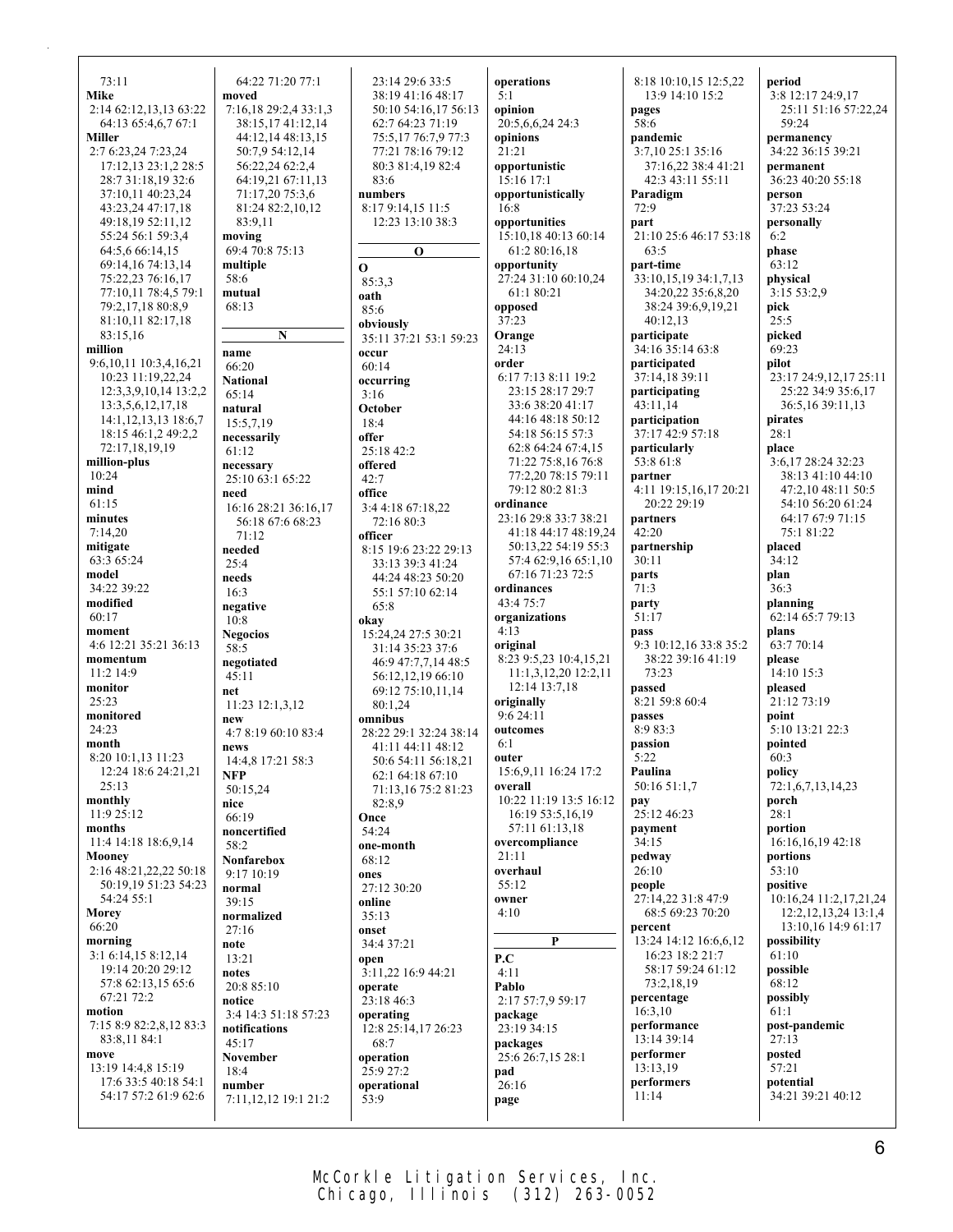34:21 39:21 40:12 65:18 **potentially** 40:19 **power** 11:14 15:5,6,18 77:21 **practical** 37:3 **practiced** 4:9 **preliminary**  $62:11.18\,63:5\,65:3.14$ **premium**  $72.23$ **prepared** 15:20 55:18 63:14 66:3 **presence** 53:10 **present** 2:1,9,20 7:11 8:16 19:8 24:7 29:13 33:14 39:4 42:1 45:1 57:10 **presentation** 19:3 **presented**  $20.7$ **president** 2:10 4:14,18 5:9,12 36:24 37:8 53:4,6 54:5 59:20 61:19 70:13,22 71:9 **pretty** 5:16 21:16 **previous** 34:3 **previously** 14:7 29:17 41:20 42:11 46:11 **price** 16:13 72:12 **prices** 15:12 16:9 **pricing** 16:10,17 **Prieto** 2:17 57:8,9 80:17 **primary** 71:24 72:17 **printing** 30:2 **prior** 10:14 35:15 37:16 38:3 **Pritzker** 3:8 **private** 46:9,14,19 47:7 **privately** 45:7 **privately-traded**  $46:16$ **probably** 18:13 36:10 **problems**  $13.24$ **proceed** 3:14 7:11 19:1 23:14 29:5 38:18 41:15 44:15 81:19 82:4 83:5 **proceedings** 1:8 4:3 6:13 84:4 85:8 85:11 **process**

 $21 \cdot 10$ **proclamation** 3:9,13,18,24 **procured** 49:11 80:18 **procurement** 15:8 25:8 **professional** 21:19 **program** 21:1,4,5,9 24:12 33:9 33:16,18,22 34:1,7,9 34:19 35:8,9,15,20 36:15,23 37:14,17,19 38:23 39:6,8,18 40:11,14,20 42:22 43:15 49:5,6 51:2 57:6 60:10 61:22 67:19 68:3 70:23 **programs** 21:3,12 22:15 30:15 57:9 **progress** 63:9 **project**  $28.1651:861:7911$ 62:12,19,20 63:2,4,9 63:10 64:15 65:4,16 65:16,23 66:1 67:3 **projected** 18:18 **projects** 49:7,10 60:23 61:4 **promote** 30:9 **property** 25:18,21 49:7 50:16,24 52:3 65:18,19 71:24 72:6,14 74:23 **proposal** 33:14 39:4 42:1 **proposed** 43:4 51:5 58:9,20 72:14 **protecting** 15:24 **provide** 9:15 20:18 21:24 25:4 29:22 30:5 42:21 45:12,16 55:9 63:2 65:23 73:14 **provided** 72:11 **providers** 72:11 **provides**  $49:4$ **providing** 21:20 30:2 **provision** 3:21 **provisions**  $42.3$ **PTF** 13:2,3,12,15,21 17:20 **public** 3:13,16,23 5:23 12:22 14:10 18:10 27:9 58:8 **publicizes** 70:15 **publicly** 45:15 46:11

**publicly-traded** 45:7 46:16,21 47:4 **published** 58:3 **Pulaski** 24:13 **pump** 15:12 **purchase** 15:5,13 16:2,5 71:24 80:22 **purchases** 15:8,10 17:3 **pursuant** 3:11,21 **pursue** 26:1 **put** 28:21 53:15 56:18 61:14 69:5 71:12 80:23 **putting**  $60:22$ **Q qualifications**  $34.12$ **quarter**  $9.1$ **quarterly** 45:19 **question** 17:21 36:2 37:13 40:1 52:18 55:21 56:7 68:19 74:2,7,8 80:15 **questions** 15:22 17:6,8,10,13,15 17:17,19 18:24 22:3 22:21,23 23:2,4,7,9 23:14 26:4 27:19 28:6,7,9,11,13,15,24 30:17 31:16,17 32:8 32:9,11,21,23 34:24 37:10,11 38:7,9,11 38:13 39:23 40:2,24 41:2,4,6,7,10 43:16 43:18,21,24 44:2,4,6 44:8,10 46:7 47:16 47:18,20,22 48:9,11 49:12,14,16,17,19,21 49:23 50:1,2,5 51:19 52:9,10,12,14,16 54:4,8,10 55:20,23 56:1,3,5,8,13,20 58:12,23,24 59:2,4 59:12 61:22,24 63:18 63:22 64:1,4,6,8,10 64:12,14,17 66:7,8 66:13,15,17,19,24 67:3,9 68:17,21 69:15,16,18,20 71:12 71:15 73:22 74:9,11 74:12,14,16,18,20,22 75:1,18,19,21,23 76:1,3,5,10,11,12,15 76:17,19,21,23 77:6 77:7,9,11,13,15,17 77:24 78:1,3,5,7,9,11 78:18,19,21,24 79:2 79:4,6,8,13,16,18,20 79:22,24 80:4,5,7,9 80:11,13 81:1,6,7,9 81:11,13,15,17,19,21

**quick** 21:16 **quite** 37:24 **quorum** 3:15 7:9 **R R**  $2.10$ **rail** 5:1 23:20 29:23 62:10 62:17,18 63:1,3,6 72:15 73:8 **Rail's** 62:21,22 **railroad** 63:14 65:3,12,14 66:3 **ramped** 12:17 **ran** 55:13 **range**  $25.18$ **rate** 34:10 39:17 71:2 73:2 **rates** 73:2 **reach** 30:14 **reached** 49:8 **ready** 4:1 6:11 30:9,10 **real** 13:13 50:21 55:2 72:14 **really** 12:17 21:23 27:6 40:15 70:23 **reasonably**  $19.22 20.9$ **rebound** 38:2 **rebuild** 25:1 **rebuilding** 72:21 **receipts** 9:19 **receive** 9:13 18:15 26:7,14,15 32:5 33:20 34:2,13 39:10 46:19,20 58:10 61:6 **received** 9:11,14 13:22 14:2,2 21:2 27:1 45:14 **receiving** 53:11 **recipient** 57:15 **recognize** 60:1 **recommend** 73:20 82:8 **recommendation** 34:21 62:16 65:10 **recommending** 55:2 **recommends** 34:6 42:23 48:23 50:21 58:17 67:23 **Red**

24:13,14 61:5,8 62:11 62:19 65:4,15,16 **reduce** 53:2 **reduced-fare** 9:8,16 10:18 **reduction** 9:19 **reductions**  $42:15$ **referred** 51:8 **reflects** 60:18 61:6 **regard** 10:9 15:4 24:6 27:1 35:22 **regarding** 17:21 34:17 42:24 **regards** 20:3 23:22 52:20 **REGULAR** 1:4 **regulations** 20:2 57:20 58:22 **reimburse** 25:13 68:6,24 **reimbursement** 68:8 **reinstate** 43:5 **related** 25:8 30:15 45:18 73:10 **relations** 47:6 **relationship** 47:11 **relative**  $18:10$ **relatively** 9:4 15:14 32:2 **released** 10:6 **relocation** 62:20 **remain** 42:22 43:15 45:8 47:10 **remains** 3:13,18,24 31:20 72:13 **remarks** 15:20 19:12 34:23 46:6 **remotely** 22:1 42:19 **removal** 77:3 **removing** 69:4 **renewal** 73:20 **renewals** 72:9 **renewed**  $3.872.7$ **renovations** 72:21 **reopen** 27:14 **reopening** 30:10 31:7 **reopens**  $24:24$ **replacement** 49:10

**report** 1:8 8:12,20 15:21 17:9 19:7,11 20:15,23 21:13,13 53:15 **reported** 1:19 85:8 **reporter** 1:10 85:6,15 **reporting** 20:13 45:17 **representatives**  $19.9$ **representing**  $20.21$ **request** 70:18 **requesting** 55:15 **require** 42:19 70:8 **required** 20:11,14 21:21 22:2 42:9 49:9 53:10 58:22 60:15 **requirement**  $3.1445.23704$ **requires**  $62:2065:16$ **residents** 30:12 51:5 52:3 70:8 **respects** 19:23 20:10 **respond** 35:9 **responsibility** 30:3 68:24 70:16 **responsible** 25:7 26:20,22 51:12 **rest** 54:6 64:1 **restored** 14:3 **result** 60:15 **results** 8:16 20:19 **retail** 15:12 **retains** 45:23 **retroactive** 68:11 **RETT** 13:3,4,15 **return** 25:6 32:14 43:2 **revenue**  $10:5$ **revenues** 8:19 9:2,21 10:1,19,22 11:2 12:1,4 **reversed**  $14.7$ **review** 23:16 29:8 33:7 34:19 38:21 39:19 41:18 44:17 48:19 50:13 51:11 54:19 56:16 57:4 58:21 62:9 63:7 63:9 65:1 67:16 71:23 **reviewed** 81:23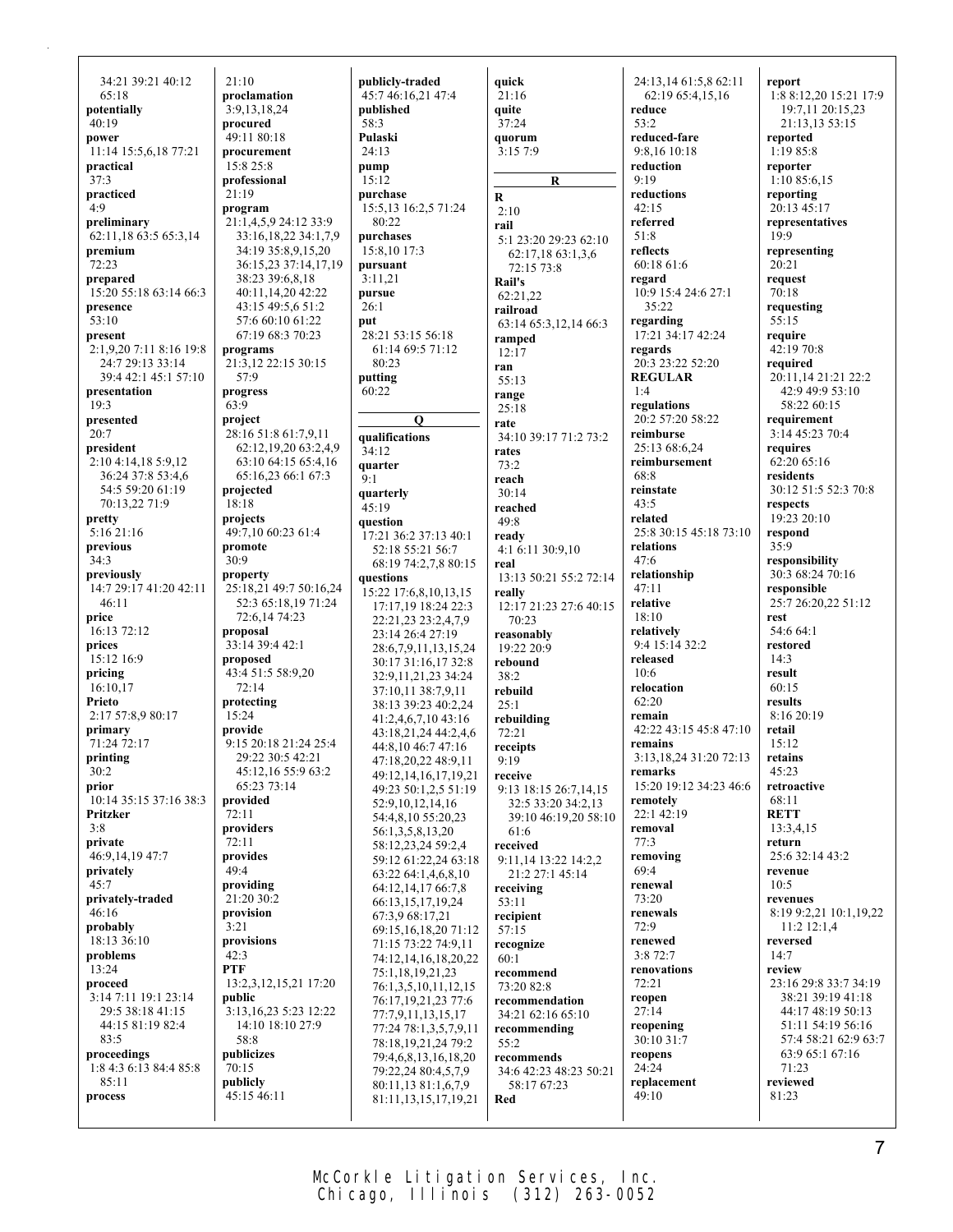| revisit<br>60:16                            | schedule                                       | 11:16 25:19,20                           | 26:20 27:4,17,20                               | 33:11,17,23 39:1,7,12                       | strong                              |
|---------------------------------------------|------------------------------------------------|------------------------------------------|------------------------------------------------|---------------------------------------------|-------------------------------------|
| <b>RFP</b>                                  | 18:8,13<br>schedules                           | see<br>8:18 9:2 10:11 11:2,3             | 28:15,17,19,20,23<br>29:7 30:19,20 31:14       | 41:21 43:1,3<br>square                      | 11:14 13:13,14,19<br>structural     |
| 16:24 80:3                                  | 63:11                                          | 11:23 12:5,7,23,24                       | 32:22 33:4,6 35:1,23                           | 51:6                                        | 65:19                               |
| ridership                                   | school                                         | 13:9,11 15:11 16:18                      | 38:11,12,20 39:24                              | SS                                          | structure                           |
| 18:11 24:24 25:24                           | 37:2 42:23                                     | 18:13 27:15 35:18                        | 41:8,9,17 43:17 44:8                           | 85:2                                        | 31:23 51:4 52:4                     |
| 32:15 34:19 39:19                           | schools                                        | 36:19 38:1 40:16                         | 44:9,16 46:8 47:6,14                           | stabilize                                   | structures                          |
| rides                                       | 40:14,21 42:7,13,20,22                         | 54:3 59:7,8 66:20                        | 48:8,10,18 49:14                               | 38:2                                        | 32:5 72:15                          |
| 9:16                                        | 42:24 43:2,11,14                               | seeing                                   | 50:4,12 51:21 52:7                             | staff                                       | student                             |
| riding<br>27:14 34:17                       | screens<br>29:24                               | 35:8<br>seeks                            | 54:8,9,18 55:21<br>56:14,15,18,19 57:3         | 2:9 6:3 25:2 34:6 42:13<br>42:23 43:4 48:23 | 34:7,10 39:17<br>students           |
| right                                       | seamless                                       | 51:2                                     | 58:24 59:18 61:21,23                           | 50:21 55:2,15 58:17                         | 33:10,19 34:2,13 35:6               |
| 5:8 17:6,24 18:23                           | 45:9                                           | seen                                     | 62:6,8 63:19,22,23                             | 62:15 63:6 65:9,22                          | 35:9,14 37:14,18,20                 |
| 28:14 35:4 40:3                             | seat                                           | 9:23 18:9 26:9 42:16                     | 64:14,16,24 66:8,11                            | 67:23                                       | 37:22 38:24 39:9                    |
| 43:19 60:11 61:7                            | 69:4                                           | 71:2                                     | 67:2,4,6,8,15 68:19                            | standalone                                  | 42:8,18 43:8,12                     |
| 62:22 64:1,13 66:10                         | second                                         | <b>SEIMETZ</b>                           | 71:11,14,22 73:23                              | 61:6,10                                     | study<br>24:20                      |
| 70:3,5 74:10 75:5<br>76:13 78:12,22 79:9    | 7:17 18:16 29:3 33:2<br>38:16 41:13 44:13      | 2:12<br>selected                         | 74:4,8,22,24 75:8,11<br>75:14, 16, 18, 19 76:8 | standards<br>20:12,15,16 44:21              | subcontracting                      |
| 80:18                                       | 48:14 50:8 54:13                               | 33:18                                    | 76:10,12 77:2,5,7,20                           | standby                                     | 80:19                               |
| risk                                        | 56:23 60:8 62:3                                | selective                                | 77:23 78:1,13,15,18                            | 70:5,10                                     | subcontractor                       |
| 65:24                                       | 64:20,23 67:3,12                               | 15:9                                     | 78:19,21 79:10,11                              | standing                                    | 19:17                               |
| risks                                       | 71:18 75:4 82:1,11                             | selectively                              | 80:2,5 81:2,3,6,7,20                           | 36:23                                       | submit                              |
| 63:4                                        | 83:10                                          | 42:7                                     | 82:4,6 83:1,2,7,23,24                          | start                                       | 58:20                               |
| <b>RLE</b><br>62:12,20 63:2,4,12            | seconded<br>7:18 29:4 33:3 38:17               | send<br>26:7,14                          | 84:2<br>similar                                | 6:12 14:16 17:2 27:14<br>27:14 35:7,10 38:1 | subsequently<br>33:23               |
| 64:15 65:23 67:3                            | 41:14 44:14 48:15                              | senior                                   | 10:11 12:5 31:22 45:14                         | 75:13                                       | subsidies                           |
| roll                                        | 50:9 54:15 57:1 62:5                           | 4:10                                     | 46:19 52:4                                     | started                                     | 18:17                               |
| 6:19                                        | 64:22 67:13 71:20                              | sent                                     | sincere                                        | 4:24                                        | subsidize                           |
| rollcall                                    | 75:6 82:3,13 83:12                             | 57:24                                    | 6:4                                            | state                                       | 71:7                                |
| 7:20 82:14                                  | secretary                                      | served                                   | sir                                            | 3:19 9:10 13:23,23                          | subsidy                             |
| rolled<br>36:22                             | 2:11 3:1,2 6:9,15,18,20<br>6:23 7:1,3,5,7,9,18 | 4:22<br>service                          | 7:11 38:19 48:17 50:11<br>71:13 75:12 76:11    | 14:2,5 36:17,21<br>60:20 73:4 85:1,7        | 9:8 10:18 12:19 15:2<br>substantial |
| <b>Rosales</b>                              | 7:23 8:1,3,5,7,9 17:5                          | 5:23 48:2 49:2,4 71:7                    | 77:19 80:4 83:6                                | <b>State-wide</b>                           | 73:15                               |
| 2:3 4:4,5 5:13,17 6:10                      | 17:11, 14, 16, 18 18:23                        | serviced                                 | situation                                      | 3:12                                        | substantially                       |
| 7:5,6 8:5,6 17:18,19                        | 22:20 23:1,3,5,8,11                            | 26:24                                    | 45:13,18,20                                    | stated                                      | 73:9                                |
| 18:20 23:8,9 28:12                          | 27:18 28:5,8,10,12                             | services                                 | six                                            | 19:22 20:9                                  | substations                         |
| 28:13 32:12,13,19                           | 28:14,19,21 29:4                               | 11:16 23:18 29:11,16                     | 7:10,10 83:4 84:2                              | statement                                   | 72:16                               |
| 38:8,9 41:5,6 44:5,6<br>47:23,24 48:5 49:24 | 30:19 31:15,18 32:7<br>32:10,12,20 33:3        | 43:12 48:21 49:5<br>62:11,19 63:6 65:4   | size<br>21:6                                   | 20:3<br>statements                          | substitute<br>25:3                  |
| 50:1 52:17,18 54:2                          | 35:24 37:8,12 38:6,8                           | 65:15                                    | slight                                         | 19:20,21 20:8,9 22:14                       | successful                          |
| 56:6,9,10 59:13,14                          | 38:10,17 40:2,23                               | servicing                                | 10:8                                           | 24:2                                        | 27:13                               |
| 64:11,12 66:23,24                           | 41:1,3,5,7,14 43:19                            | 25:8                                     | slightly                                       | station                                     | suited                              |
| 69:21,22 70:14,19                           | 43:22 44:1,3,5,7,14                            | set                                      | 9:3 10:2 11:13,17                              | 72:22,22                                    | 68:16                               |
| 71:8 74:19,20 76:4,5                        | 47:15,17,19,21,23                              | 19:24 57:19 59:23,24                     | small                                          | stations                                    | summary                             |
| 76:22,23 77:16,17<br>78:10,11 79:7,8,23     | 48:7,15 49:15,18,20<br>49:22,24 50:2,9 52:8    | 69:5 75:15<br>setting                    | 16:19<br>socially-distanced                    | 23:20 24:10 25:24 26:2<br>72:15             | 21:16<br>summer                     |
| 79:24 80:14,15,24                           | 52:11,13,15,17 54:7                            | 27:16 35:10 36:9                         | 55:10                                          | status                                      | 42:12                               |
| 81:16,17 82:23,24                           | 54:14 55:22,24 56:2                            | seven                                    | sorry                                          | 45:15                                       | supplement                          |
| 83:21,22                                    | 56:4,6,12,17,24 59:1                           | 68:2                                     | 7:12 59:19 73:24 75:9                          | stay                                        | 44:21 45:3 46:17 47:2               |
| Roscoe                                      | 59:3,5,10,13,16                                | shake                                    | 79:10                                          | 36:10                                       | suppliers                           |
| 50:14,23<br><b>RPM</b>                      | 61:19 62:4 63:21,24                            | 40:16                                    | sort<br>5:20                                   | steady<br>36:17,20                          | 80:20                               |
| 61:5                                        | 64:5,7,9,11,13,21<br>66:10,14,16,18,23         | share<br>54:6                            | Sounds                                         | <b>Steele</b>                               | supplies<br>80:3                    |
| <b>RPR</b>                                  | 67:1,6,13 68:20                                | Sharon                                   | 37:6                                           | 32:17                                       | support                             |
| 1:19                                        | 69:14,17,19,21 71:9                            | 23:24                                    | south                                          | <b>Steve</b>                                | 35:19 49:6.9 61:2                   |
| run                                         | 71:19 74:2,6,9,13,15                           | shelter                                  | 69:3                                           | 2:18 72:1,2,2 74:21                         | 62:19                               |
| 25:10                                       | 74:17,19,21 75:5,10                            | 30:9                                     | Southport                                      | stop                                        | sure                                |
| running<br>31:8                             | 75:12,15,18,20,22,24<br>76:2,4,6,10,13,16,18   | shelters<br>30:6,13 31:1,12 32:18        | 50:16,24 51:7<br>space                         | 36:4<br>storms                              | 14:24 24:1<br>surety                |
| runs                                        | 76:20,22,24 77:5,8                             | shop                                     | 29:23 30:1,5,8 31:11                           | 73:11                                       | 45:24                               |
| 72:7                                        | 77:10,12,14,16,18,23                           | 69:3                                     | 32:4 53:2 54:21 55:5                           | stranger                                    | surveys                             |
|                                             | 78:2,4,6,8,10,12,18                            | shorthand                                | 55:9, 10, 11, 18                               | 4:20                                        | 34:16                               |
| S                                           | 78:20,22 79:1,3,5,7,9                          | 1:1085:8,10,15                           | speak                                          | strategy                                    | sworn                               |
| sales                                       | 79:14,17,19,21,23                              | side                                     | 5:21                                           | 53:19                                       | 85:5                                |
| 13:1,11                                     | 80:1,4,6,8,10,12,14<br>81:1,6,8,10,12,14,16    | 11:6 66:21<br>significant                | specific<br>51:24                              | <b>Street</b><br>24:14 50:17 51:1,7         | system<br>27:3,14 31:9 44:21        |
| San<br>45:8                                 | 81:18 82:2,12,17,19                            | 42:16,18 60:12                           | spending                                       | 62:23,24 65:20 72:22                        | systems                             |
| saw                                         | 82:21,23 83:1,3,11                             | Silva                                    | 60:18                                          | stretch                                     | 44:18 46:2,3 78:17                  |
| 37:16 38:3                                  | 83:15,17,19,21,23                              | 2:2 5:6,11 6:12,14,16                    | spent                                          | 12:18 15:1 18:1,4                           |                                     |
| says                                        | 84:1                                           | 7:7,8,13 8:7,8,11                        | 21:8                                           | stretching                                  | T                                   |
| 37:1 85:6                                   | <b>Section</b><br>3:11,22                      | 15:23 16:20 17:4,6<br>18:24 19:2 22:5,10 | spot<br>16:9,13,17                             | 17:23<br>strip                              | Tabitha                             |
| scattered<br>26:11                          | security                                       | 22:18 23:13,15 26:6                      | <b>Spring</b>                                  | 18:17                                       | 1:9,19 85:5<br>table                |
|                                             |                                                |                                          |                                                |                                             |                                     |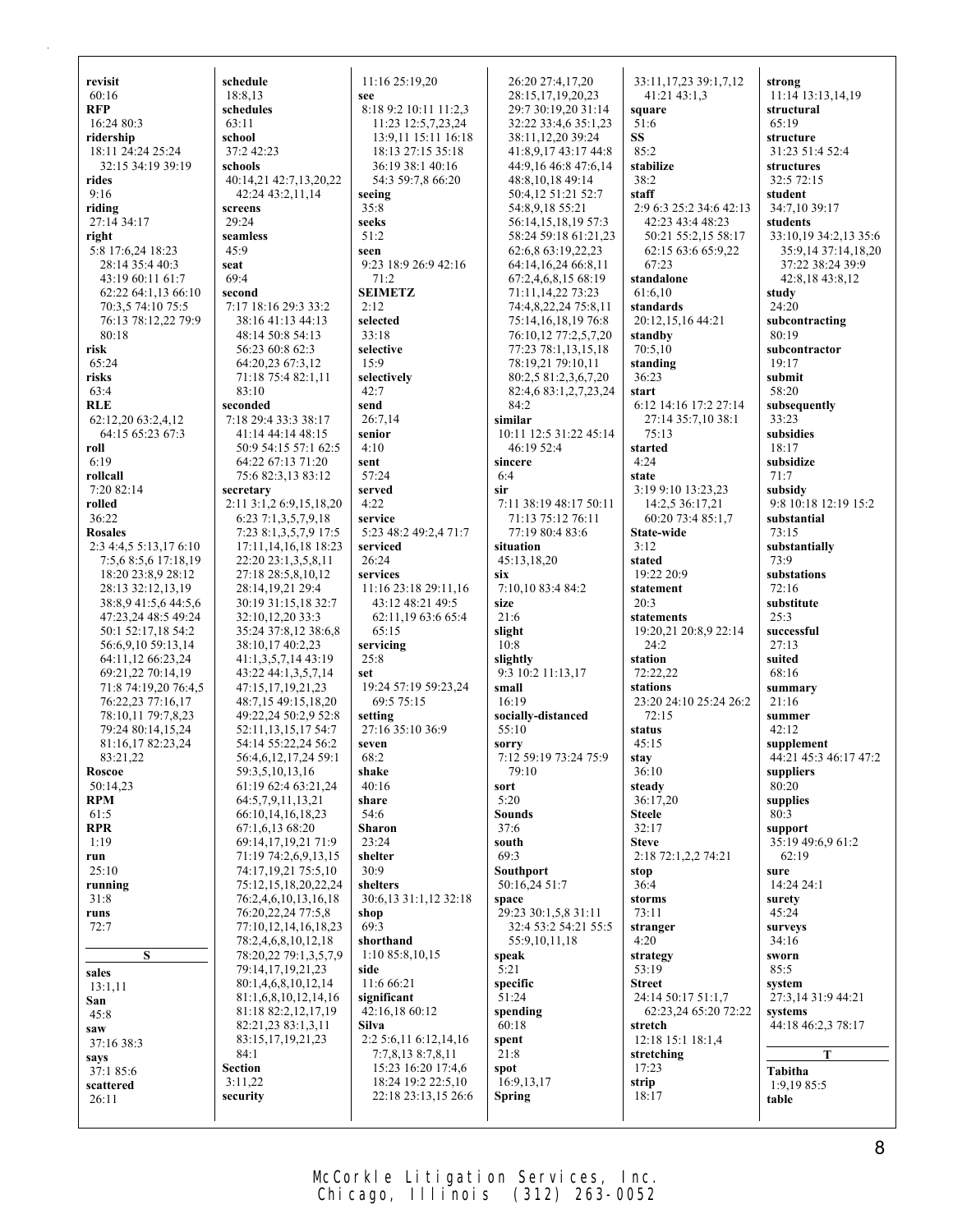| 66:21 69:5,6                            | 62:5                            | 57:16 67:22,23                                  | 39:14                           | 46:3                                    | 18:9 27:1 51:22                           |
|-----------------------------------------|---------------------------------|-------------------------------------------------|---------------------------------|-----------------------------------------|-------------------------------------------|
| take                                    | thinking                        | transition                                      | understanding                   | <b>Veritas</b>                          | 53:13 59:23 60:9,19                       |
| 3:6,174:67:1949:12<br>51:19 53:21 55:20 | 27:21 28:3<br>third-party       | 45:9<br>transport                               | 36:12,21 53:16<br>unique        | 44:19 45:5 46:12<br>versus              | weather<br>73:13                          |
| 82:14                                   | 45:21 63:4 65:24                | 68:5                                            | 21:22 42:5 43:13                | 9:5,23 10:15,24 11:2,4                  | webinar                                   |
| taken                                   | <b>Thorndale</b>                | Transportation                                  | universities                    | 12:10,13,14                             | 58:7,11                                   |
| 85:10                                   | 24:13                           | 44:18 45:2 46:2                                 | 42:4                            | viability                               | website                                   |
| talk                                    | three                           | <b>Transportation's</b>                         | University                      | 24:9                                    | 57:22                                     |
| 12:21,22 35:21 36:13                    | 15:4 18:13 34:16 45:20          | 57:20                                           | 33:8 38:22,23 39:5              | <b>Vice</b>                             | week                                      |
| talked                                  | 60:16                           | travel                                          | 41:19                           | 4:4 5:12,17 6:10 70:13                  | 14:15                                     |
| 10:14 17:23 53:4                        | three-year                      | 42:19                                           | unmodified                      | vicinity                                | Weekly                                    |
| talking                                 | 57:17 59:24                     | tree                                            | 20:6,24                         | 65:19                                   | 58:3                                      |
| 18:2 37:2                               | thrilled                        | 77:3                                            | unsold                          | videoconference                         | welcome                                   |
| task-order<br>49:4                      | 6:2                             | trend<br>12:15                                  | 30:1 31:11                      | 1:12<br>view                            | 4:75:4,146:2,5                            |
| taught                                  | time<br>14:22 15:16 24:18       | trends                                          | upcoming<br>40:17 42:23         | 60:2                                    | went<br>45:6 46:15                        |
| 53:23                                   | 31:24 36:3 49:13                | 12:5                                            | update                          | Village                                 | whatsoever                                |
| tax                                     | 51:20,21,23 52:1,1              | trimming                                        | 20:19                           | 50:14                                   | 22:6 48:1                                 |
| 13:1,11,14                              | 55:15 70:17                     | 77:3                                            | updated                         | virtual                                 | Wheeler                                   |
| taxes                                   | timely                          | trip                                            | 60:17                           | 3:23 53:18,21,23                        | 23:24                                     |
| 72:24                                   | 21:21                           | 25:6                                            | updates                         | virtually                               | wholly-owned                              |
| team                                    | times                           | true                                            | 61:17                           | 3:14,17,21 37:23 52:24                  | 65:13                                     |
| 23:23.24 24:5                           | 43:14 53:9 58:4,6               | 85:9                                            | upgrades                        | 53:7                                    | wider                                     |
| technical                               | TM                              | <b>Truman</b>                                   | 77:21                           | visibility                              | 26:2                                      |
| 57:24 58:15<br>technology               | 49:4<br>today                   | 54:22 55:5.9                                    | upkeep<br>51:13                 | 45:12<br>visitors                       | wildfires<br>73:10                        |
| 53:12                                   | 3:6,16 19:16 24:6               | try<br>63:17                                    | usage                           | 30:12                                   | willing                                   |
| temporary                               | 29:13 33:13 39:3                | <b>Ts</b>                                       | 16:6, 12, 19, 23 24: 20, 23     | volatility                              | 71:6                                      |
| 9:19 34:5                               | 41:24 44:24 52:23               | 24:1                                            | 25:23                           | 15:23                                   | Wilson                                    |
| ten                                     | 65:9                            | tuitions                                        | use                             | vote                                    | 72:22                                     |
| 51:16 58:11                             | Tom                             | 34:15                                           | 27:22 43:12 52:4 54:20          | 7:20 82:14                              | withdraw                                  |
| term                                    | 57:7                            | tune                                            | 54:21 55:4,19 65:18             | votes                                   | 73:16                                     |
| 6:6 42:9 43:2 46:4                      | tool<br>71:5                    | 11:18                                           | 68:2                            | 8:10 83:4 84:2                          | Wood                                      |
| 68:10,11<br>terms                       | tools                           | turn<br>4:3 5:6 6:7 19:10                       | useful<br>71:5                  | W                                       | 2:18 72:1,2,3<br>words                    |
| 32:3 33:11,17,23 39:1                   | 53:18                           | turned                                          | usually                         | waiting                                 | 4:4 5:9,13                                |
| 39:7,12 41:20,21                        | topics                          | 46:8                                            | 73:12                           |                                         | work                                      |
|                                         |                                 |                                                 |                                 |                                         |                                           |
| 43:1,6,9,10 51:14                       | 54:1                            | two                                             | utilization                     | 40:16                                   | 4:21 5:19 11:7 14:24                      |
| 52:6                                    | <b>Torres</b>                   | 13:2,3 45:18 46:12                              | 35:20                           | Walgreens<br>26:13                      | 24:5 28:11 32:17                          |
| test                                    | 2:22 19:13,14 21:15             | 68:4,12 70:9 72:18                              | utilize                         | walk                                    | 59:15 60:22 61:6                          |
| 22:13 24:9 27:10                        | 22:7,13                         | 80:19                                           | 31:11                           | 11:10 19:11                             | 62:24 63:11 65:21                         |
| tested                                  | total                           | type                                            | utilized                        | walked                                  | worked                                    |
| 22:17                                   | 10:1 12:7 13:5 14:12            | 26:16,19 46:19 51:22                            | 70:9,11                         | 58:13                                   | 5:1,17 21:23 70:1                         |
| testing<br>21:4,12 22:16                | 29:19 30:7 48:24<br>63:14       | types<br>15:12 26:9                             | utilizing<br>53:3               | want                                    | working                                   |
| thank                                   | totals                          | typically                                       |                                 | 6:4 42:8 59:21 60:1<br>wanted           | 5:4 6:1,1,5,13 21:19<br>47:11             |
| 4:5.5 5:12 6:7.9 17:4                   | 9:3,17 10:12,17                 | 73:3                                            | V                               | 5:9,13 27:20 61:14                      | world                                     |
| 17:11 18:20,22 21:18                    | <b>Tourism</b>                  |                                                 | vaccinate                       | Watson                                  | 27:11                                     |
| 22:18,20,23 23:5,9                      | 4:18                            | $\mathbf{U}$                                    | 70:24                           | 1:9,19 85:5                             | worthiness                                |
| 23:11,11,21,23 27:17                    | track                           | <b>U-Pass</b>                                   | vaccinated                      | way                                     | 45:23 46:22                               |
| 27:18 28:4 31:14<br>32:6,9 33:12 35:23  | 16:17 18:12 38:2 62:21<br>trade | 33:8, 16, 21 34:11, 14, 17                      | 70:20                           | 35:15 48:3 53:16 62:22                  | wouldn't<br>80:22                         |
| 37:6,8 38:5,10 39:2                     | 29:14,20,21 30:7 32:3           | 34:22 35:5,8,9 38:22<br>39:6, 10, 11, 22 40: 14 | vaccination                     | 80:17<br><b>WBE-certified</b>           | wrapping                                  |
| 40:22 41:23 43:22                       | traded                          | 41:19 42:2,8,10 43:1                            | 68:3 71:2<br>vaccinations       | 58:2                                    | 68:8                                      |
| 44:23 47:14 48:5,7                      | 46:11                           | 43:5,7,9                                        | 68:16 69:7                      | we'll                                   |                                           |
| 50:19 52:7 54:3,4,7                     | traditional                     | <b>U-Passes</b>                                 | vaccine                         | 5:10,10 11:3,10 12:21                   | $\mathbf X$                               |
| 54:24 56:10 59:9.10                     | 35:10 36:9                      | 34:3,20 39:19                                   | 67:19 68:5                      | 14:18 15:9,17 17:1,6                    |                                           |
| 59:15,16,16 61:19<br>63:17 66:6,10,21   | traditionally<br>9:14           | U.S                                             | vaccines                        | 35:21 36:11,13,18,19                    | $\overline{\mathbf{Y}}$                   |
| 71:8,9,10 74:7,10,21                    | training                        | 27:8 57:19                                      | 68:4 69:6                       | 36:21 40:17 47:2                        | yard-and-garden                           |
| 75:15 80:24 83:5                        | 52:20,23 53:7,11,13,15          | <b>UIC</b><br>35:22 36:14 38:24 39:6            | value<br>29:20, 22, 24 30: 7, 7 | 54:5,6 61:16<br>we're                   | 52:2                                      |
| Thanks                                  | 53:22 75:17                     | 39:10 40:6,21                                   | 31:23,24 32:3,4                 | 9:5 10:13,15 11:20                      | Yeah<br>16:22 27:6 30:23 31:19            |
| 19:13 21:15 22:18 23:2                  | trajectory                      | ultimately                                      | 45:22 55:17                     | 12:2, 12 14:23 15:1,7                   | 31:22 36:6 47:9 54:2                      |
| 23:7 32:19 38:7                         | 10:11 12:24 13:10               | 63:10                                           | valued                          | 18:1,2,7 27:6,9,12                      | 70:3 71:14                                |
| 64:13 67:1<br>thing                     | transaction<br>45:6             | uncertainty                                     | 42:20                           | 30:9,22 31:8 35:4                       | year                                      |
| 60:1,8                                  | transcript                      | 73:15                                           | values                          | 38:10 51:23 53:1,3                      | 3:3 9:1,7,12 10:7,7                       |
| things                                  | 85:10                           | undergo<br>45:21                                | 72:21 73:3,6<br>variance        | 53:12,16 56:12 59:7<br>60:22,23,23 62:5 | 14:1 17:3 19:4,8                          |
| 18:11 27:13 38:1 39:14                  | transfer                        | undergraduate                                   | 8:21,22 10:8                    | 70:20 75:15 76:24                       | 20:17 21:1,4,18,22                        |
| 40:16 53:22 61:15                       | 13:14                           | 39:9                                            | various                         | 77:18 80:20                             | 24:10,18 32:1 34:8<br>35:2,2,5 36:7,10,11 |
| think                                   | transit                         | underneath                                      | 4:13 10:11 11:8 26:12           | we've                                   | 36:18 37:1,2,5,15,19                      |
| 18:3 27:21 28:2 36:1,6                  | 3:2,4,5,16 5:23 21:5            | 51:6 52:3                                       | 70:12                           | 8:24 9:11 12:15,16                      | 37:21 38:1 39:12                          |
| 36:10 40:15 56:7                        | 27:9,11 55:7 57:11              | understand                                      | Ventra                          | 14:11,20 16:3,15                        | 40:17 42:17,23 72:1                       |